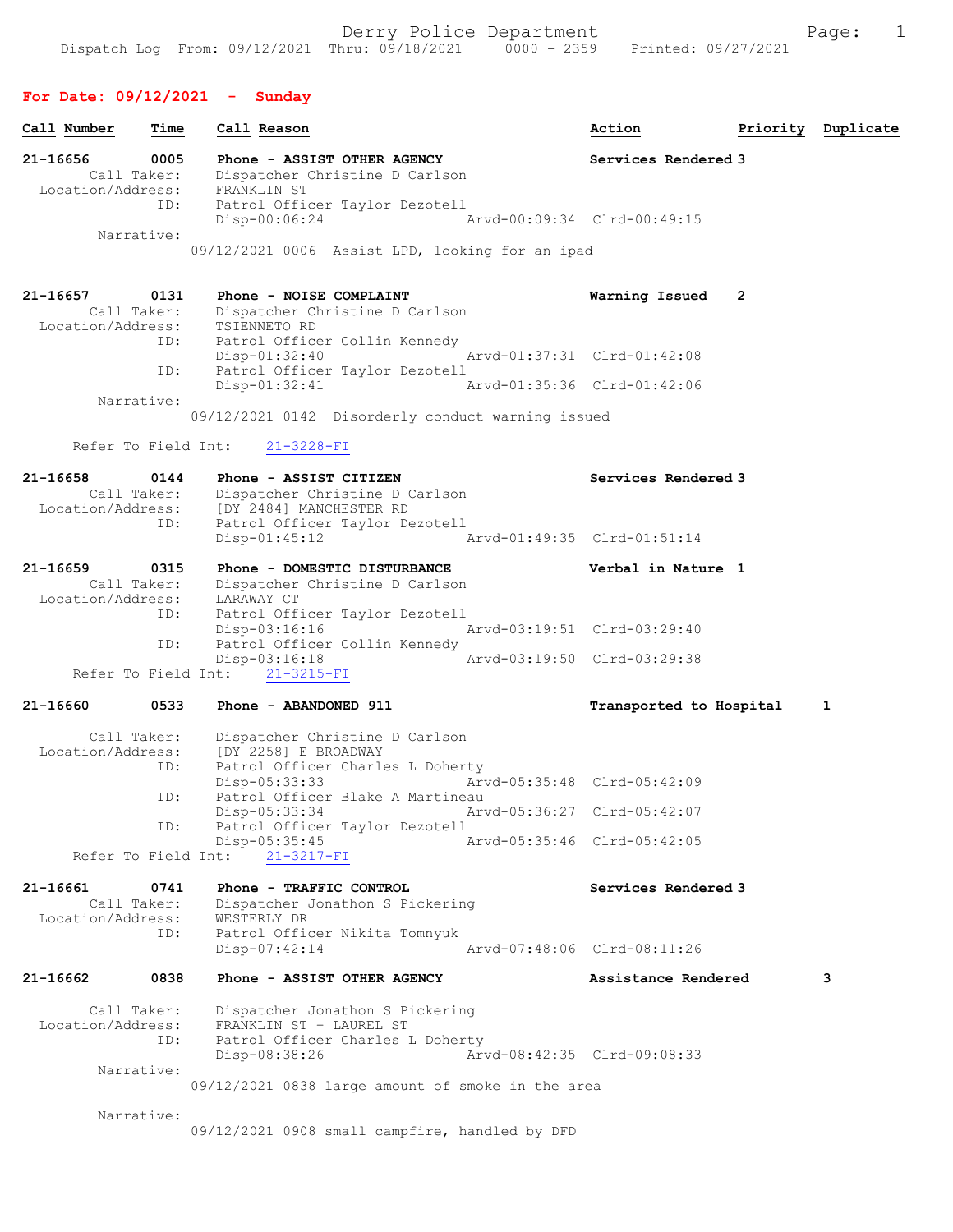| 21-16663          | 0850        | Phone - VANDALISM                  |                             | Report Taken |  |
|-------------------|-------------|------------------------------------|-----------------------------|--------------|--|
|                   | Call Taker: | Dispatcher Jonathon S Pickering    |                             |              |  |
| Location/Address: |             | ROLLINS ST                         |                             |              |  |
|                   | ID:         | Patrol Officer Charles L Doherty   |                             |              |  |
|                   |             | Disp-09:22:20                      | Arvd-09:25:07 Clrd-09:26:22 |              |  |
|                   | Narrative:  |                                    |                             |              |  |
|                   |             | 09/12/2021 0926 areas spraypainted |                             |              |  |

Refer To Incident: 21-1603-OF

| 21-16664          | 0922        | Initiated - SUBPOENA DELIVERY   | Not Served                  |  |
|-------------------|-------------|---------------------------------|-----------------------------|--|
|                   | Call Taker: | Dispatcher Jonathon S Pickering |                             |  |
| Location/Address: |             | [DY 997] PARKLAND DR            |                             |  |
|                   | ID:         | Patrol Officer Awess Abdulkadir |                             |  |
|                   |             |                                 | Arvd-09:22:00 Clrd-09:31:26 |  |
|                   |             |                                 |                             |  |

| 21-16665<br>1004  | Phone - ALARM, BURGLAR           | False Alarm                 |  |
|-------------------|----------------------------------|-----------------------------|--|
| Call Taker:       | Dispatcher Jonathon S Pickering  |                             |  |
| Location/Address: | [DY 1278] EASTGATE RD            |                             |  |
| ID:               | Patrol Officer Nikita Tomnyuk    |                             |  |
|                   | $Disp-10:04:50$                  | Arvd-10:10:31 Clrd-10:23:04 |  |
| Arrived By:       | Patrol Officer Casey J Noyes     |                             |  |
| ID:               | Patrol Officer Charles L Doherty |                             |  |
|                   | $Disp-10:04:51$                  | $Clrd-10:06:05$             |  |
| ID:               | Patrol Officer Sara R Joyce      |                             |  |
|                   | $Disp-10:06:03$                  | Arvd-10:10:33 Clrd-10:23:03 |  |
|                   | Patrol Officer Scott M Beegan    |                             |  |
| Arrived By:       | Patrol Officer Casey J Noyes     |                             |  |
| Narrative:        |                                  |                             |  |
|                   | 09/12/2021 1023 corridor 181     |                             |  |

Narrative:

09/12/2021 1023 keyholder on scene declined walk through

| 21-16666                     | 1014        | Phone - DOMESTIC DISTURBANCE          |                             | Verbal in Nature 1          |                |
|------------------------------|-------------|---------------------------------------|-----------------------------|-----------------------------|----------------|
|                              | Call Taker: | Dispatcher Jonathon S Pickering       |                             |                             |                |
| Location/Address: LARAWAY CT |             |                                       |                             |                             |                |
|                              |             | ID: Patrol Officer Charles L Doherty  |                             |                             |                |
|                              |             | $Disp-10:15:12$                       |                             | Arvd-10:17:04 Clrd-10:27:01 |                |
|                              | ID:         | Patrol Officer Awess Abdulkadir       |                             |                             |                |
|                              |             | Disp-10:15:15                         | Arvd-10:17:05 Clrd-10:27:00 |                             |                |
|                              | ID:         | Lieutenant Michael T Muncey           |                             |                             |                |
|                              |             | Disp-10:18:47                         | Arvd-10:18:48 Clrd-10:27:02 |                             |                |
|                              |             | Refer To Field Int: 21-3218-FI        |                             |                             |                |
| 21-16667                     | 1027        | Initiated - MV STOP                   |                             | Warning Issued              | 3              |
|                              | Call Taker: | Dispatcher Jonathon S Pickering       |                             |                             |                |
|                              |             | Location/Address: [DY 1198] BYPASS 28 |                             |                             |                |
|                              | ID:         | Patrol Officer Nikita Tomnyuk         |                             |                             |                |
|                              |             |                                       |                             | Arvd-10:27:00 Clrd-10:31:39 |                |
|                              |             |                                       |                             |                             |                |
| Refer To Citation:           |             | $21 - 4026 - CN$                      |                             |                             |                |
| 21-16668                     | 1034        | Initiated - ATTEMPTED PAPER SERVICE   |                             | No Action Required          | $\overline{2}$ |
|                              | Call Taker: | Dispatcher Jonathon S Pickering       |                             |                             |                |
| Location/Address:            |             | W BROADWAY                            |                             |                             |                |
|                              | ID:         | Patrol Officer Awess Abdulkadir       |                             |                             |                |
|                              |             |                                       |                             | Arvd-10:34:00 Clrd-10:44:23 |                |
|                              | ID:         | Patrol Officer Sara R Joyce           |                             |                             |                |
|                              |             | $Disp-10:34:54$                       | Arvd-10:34:54 Clrd-10:44:23 |                             |                |
|                              |             | Patrol Officer Scott M Beegan         |                             |                             |                |
| 21-16669                     | 1118        | Phone - WELFARE CHECK                 |                             | Report Taken                | $\overline{2}$ |
|                              | Call Taker: | Dispatcher Jonathon S Pickering       |                             |                             |                |
| Location/Address:            |             | LARAWAY CT                            |                             |                             |                |
|                              | ID:         | Patrol Officer Charles L Doherty      |                             |                             |                |
|                              |             | $Disp-11:18:45$                       |                             | Arvd-11:18:47 Clrd-11:51:52 |                |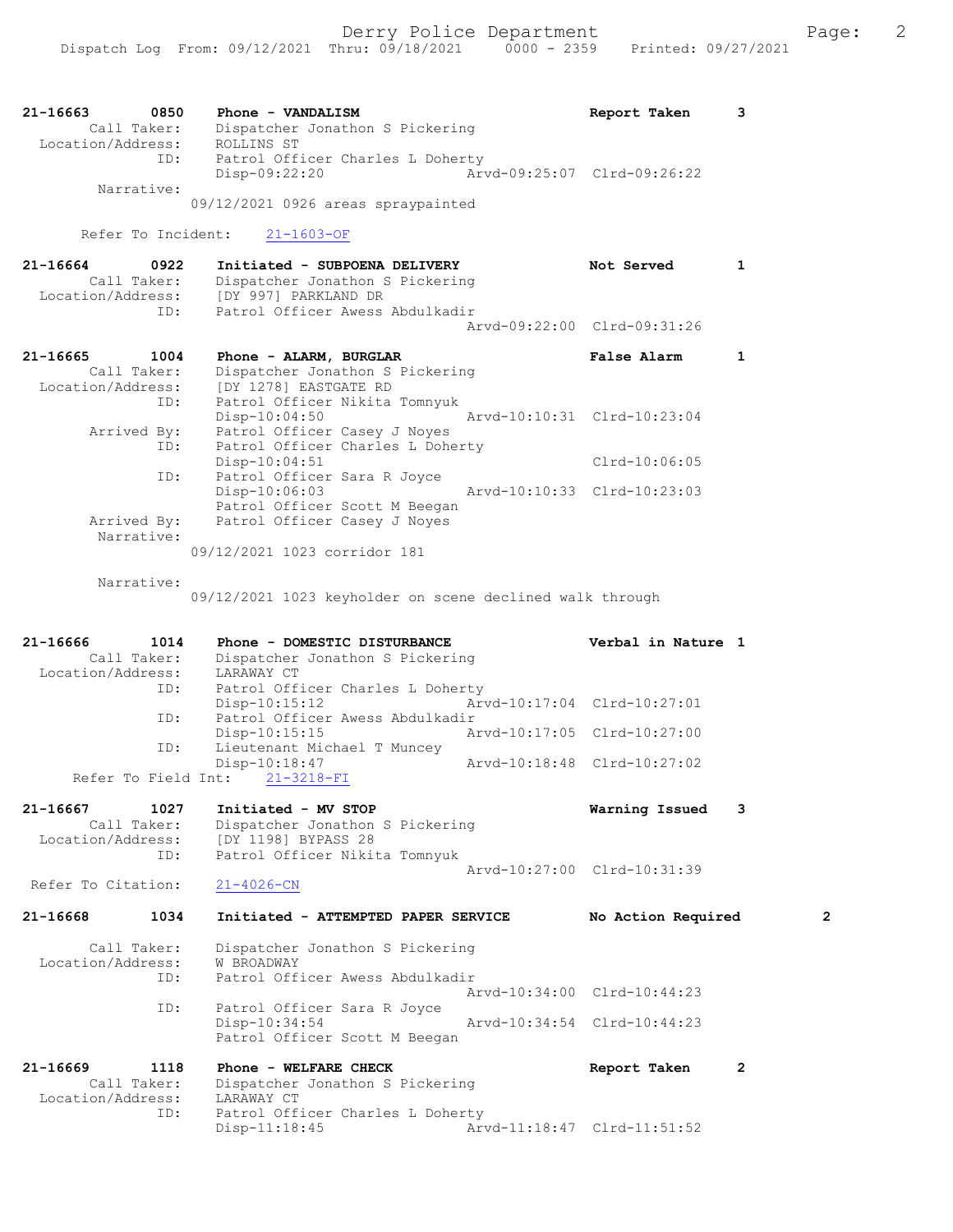Derry Police Department The Page: 3 Dispatch Log From: 09/12/2021 Thru:  $0.9/18/2021$  0000 - 2359 Printed: 09/27/2021 ID: Lieutenant Michael T Muncey Disp-11:18:46 Arvd-11:22:20 Clrd-11:32:12<br>TD: Patrol Officer Sara R Jovce Patrol Officer Sara R Joyce<br>Disp-11:18:48 Arvd-11:20:18 Clrd-12:05:18 Patrol Officer Scott M Beegan Cleared By: Patrol Officer Casey J Noyes<br>ID: Patrol Officer Nikita Tomnyuk Patrol Officer Nikita Tomnyuk<br>Disp-11:18:49 Disp-11:18:49 Arvd-11:19:26 Clrd-11:35:23 Narrative: 09/12/2021 1121 off with subject Narrative: 09/12/2021 1124 one in custody Narrative: 09/12/2021 1131 238 transporting to PMC s/m: 14608.1 Narrative: 09/12/2021 1141 238 off at PMC e/m: 14609.7 Refer To Arrest: 21-874-AR 21-16670 1141 Phone - ABANDONED 911 21-16670 1141 Phone - ABANDONED 911 21-16670 211 212 Dispatcher Jonathon S Pickering Location/Address: WALNUT HILL RD ID: Patrol Officer Nikita Tomnyuk Arvd-11:51:21 Clrd-12:30:58 ID: Patrol Officer Awess Abdulkadir Disp-11:42:09 <br>The Lieutenant Michael T Muncey<br>The Lieutenant Michael T Muncey Lieutenant Michael T Muncey<br>Disp-11:56:34 Arvd-11:56:36 Clrd-12:11:24 Narrative: 09/12/2021 1153 one in custody for IEA (21-875-AR) Narrative: 09/12/2021 1158 132 transporting to PMC s/m: 49775.7 Narrative: 09/12/2021 1211 Subject Info (21-876-AR): Justin Hutchinson 118a Walnut Hill Rd Derry, NH DOB:6/10/88 Arrested on an EBW for Non-Appearance in Court out of Candia District Court Narrative: 09/12/2021 1212 132 off at PMC with 21-875-AR e/m: 49787.1 Narrative: 09/12/2021 1219 335 off at DPDHQ e/m: 34638.1 Narrative: 09/12/2021 1311 21-865-AR released on PR bail, court date 11/10/21 out of Candia District Court Refer To P/C: 21-875-AR Refer To Arrest: 21-876-AR 21-16671 1314 Initiated - ASSIST OTHER AGENCY ADVICE GIVEN 3 Call Taker: Dispatcher Jonathon S Pickering Location/Address: [DY 2] MUNICIPAL DR ID: Patrol Officer Charles L Doherty Arvd-13:14:00 Clrd-13:17:09 Narrative: 09/12/2021 1314 advice given over a lost wallet Refer To Field Int: 21-3225-FI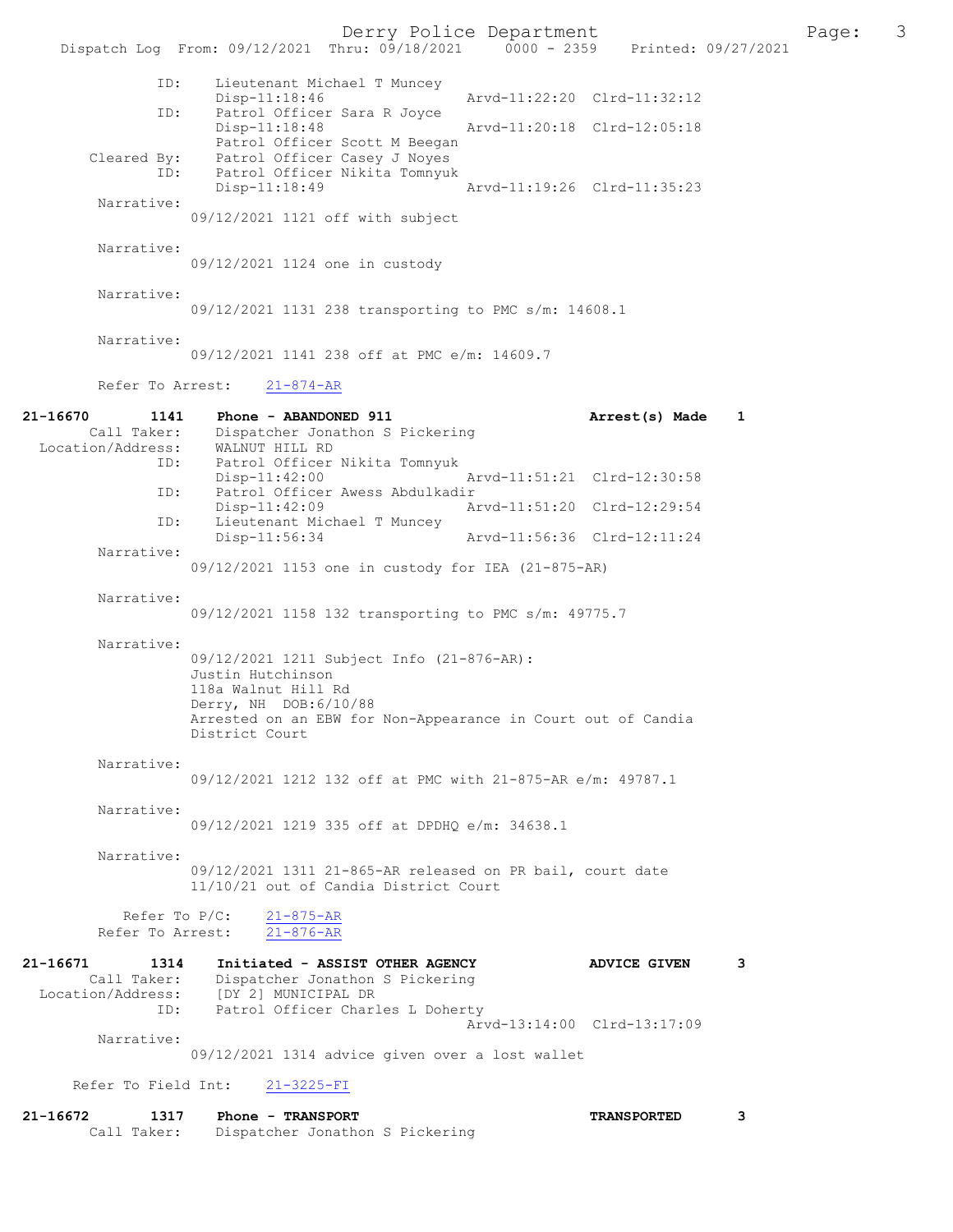Derry Police Department Fage: 4 Dispatch Log From: 09/12/2021 Thru: 09/18/2021 0000 - 2359 Printed: 09/27/2021 Location/Address: [DY 2] MUNICIPAL DR ID: Patrol Officer Sara R Joyce Disp-13:34:56 Arvd-13:34:57 Clrd-13:35:39 Patrol Officer Scott M Beegan Narrative: 09/12/2021 1317 transporting subject to Walnut Hill Rd s/m: 14612.4 Narrative: 09/12/2021 1335 clear the transport e/m: 14619.6 21-16673 1406 Phone - Loose Dog Complaint Services Rendered 2 Call Taker: Dispatcher Jonathon S Pickering Location/Address: [DY 211] HOOD RD ID: Patrol Officer Sara R Joyce Disp-14:07:50 Arvd-14:10:06 Clrd-14:16:27 Patrol Officer Scott M Beegan 21-16674 1435 Phone - Loose Dog Complaint Services Rendered 2 Call Taker: Patrol Officer Casey J Noyes Location/Address: HOODKROFT DR ID: Patrol Officer Sara R Joyce Disp-14:35:47 Arvd-14:40:09 Clrd-15:02:48 Patrol Officer Scott M Beegan Arrived By: Lieutenant Shawn P O'Donaghue Refer To Field Int: 21-3221-FI 21-16675 1457 Walk-In - FOUND/LOST PROPERTY Report Taken 3 Call Taker: Patrol Officer Casey J Noyes Location/Address: LINLEW DR ID: Patrol Officer Casey J Noyes - Arvd-14:58:51 Clrd-14:58:56 Refer To Incident: 21-1604-OF 21-16676 1603 Phone - SUSPICIOUS ACTIVITY No Action Required 2 Call Taker: Patrol Officer Casey J Noyes Location/Address: LARAWAY CT ID: Patrol Officer Joshua Martin Disp-16:04:15 Arvd-16:06:52 Clrd-16:20:46 Cleared By: Patrol Officer Robert Corwin Refer To Field Int: 21-3279-FI 21-16677 1622 Walk-In - NEIGHBORHOOD DISPUTE Matter Rectified 2 Call Taker: Patrol Officer Casey J Noyes Location/Address: [DY 969] LORRI RD ID: Patrol Officer Jack Stafford Disp-16:25:30 Arvd-16:38:43 Clrd-17:01:39 Arrived By: Patrol Officer Robert Corwin Cleared By: Patrol Officer Robert Corwin Refer To Field Int: 21-3219-FI 21-16678 1625 Phone – NEIGHBORHOOD DISPUTE Report Taken 2 Call Taker: Patrol Officer Robert Corwin Location/Address: VILLAGE BROOK LN ID: Patrol Officer Jack Stafford Disp-17:12:05 Arvd-17:16:03 Clrd-17:37:03 Dispatched By: Patrol Officer Casey J Noyes Narrative: Issue in regards to yard clippings Refer To Incident: 21-1605-OF 21-16679 1641 Initiated - PAPER SERVICE Not Served 3 Call Taker: Patrol Officer Robert Corwin Location/Address: [DY 168] HAMPSTEAD RD ID: Patrol Officer Monica Ricci Arvd-16:41:00 Clrd-16:45:44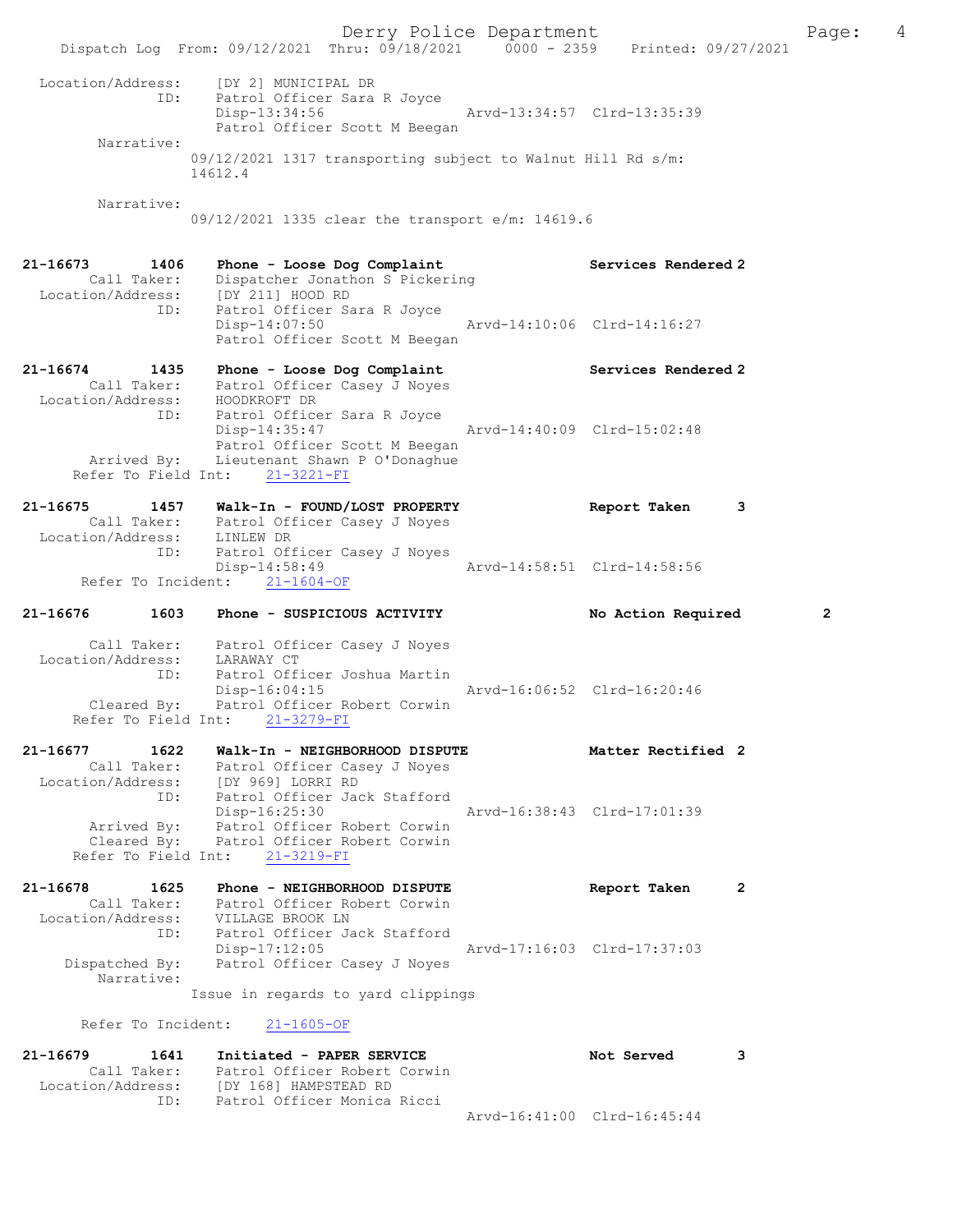|                                                             | Dispatch Log From: 09/12/2021 Thru: 09/18/2021 0000 - 2359                                                                    | Printed: 09/27/2021          |                |
|-------------------------------------------------------------|-------------------------------------------------------------------------------------------------------------------------------|------------------------------|----------------|
| 21-16680<br>1730<br>Call Taker:<br>Location/Address:        | 911 - ASSAULT<br>Patrol Officer Robert Corwin<br>WRIGHT RD                                                                    | Arrest(s) Made               | 1              |
| ID:<br>Arrived By:                                          | Patrol Officer Monica Ricci<br>Disp-17:31:59<br>Patrol Officer Kevin L Davies                                                 | Aryd-17:38:46 Clrd-21:17:03  |                |
| ID:                                                         | Patrol Officer Joshua Martin<br>$Disp-17:32:03$<br>Arrived By: Patrol Officer Kevin L Davies                                  | Arvd-17:42:30 Clrd-18:40:07  |                |
| ID:<br>Arrived By:                                          | Patrol Officer Jack Stafford<br>Disp-20:59:23<br>Patrol Officer Kevin L Davies                                                | Aryd-21:06:03 Clrd-21:16:59  |                |
| Narrative:                                                  | 09/12/2021 1832 one in custody                                                                                                |                              |                |
| Narrative:                                                  | $09/12/2021$ 1840 transporting one male $s/m$ 49816.8                                                                         |                              |                |
| Narrative:                                                  | 09/12/2021 1849 off at PD e/m 49821.7                                                                                         |                              |                |
| Refer To Arrest:                                            | $21 - 877 - AR$                                                                                                               |                              |                |
| 21-16681<br>1736<br>Location/Address:                       | Phone - LARCENY /FORGERY/ FRAUD<br>Call Taker: Patrol Officer Kevin L Davies<br>FRANKLIN ST                                   | Report Taken                 | $\mathbf{2}$   |
| ID:<br>Cleared By:                                          | Patrol Officer Blake A Martineau<br>Disp-17:46:26<br>Patrol Officer Robert Corwin<br>Refer To Incident: 21-1606-OF            | Arvd-17:51:17 Clrd-18:26:58  |                |
| 21-16682<br>1803<br>Location/Address:<br>ID:                | Phone - UNWANTED SUBJECT<br>Call Taker: Patrol Officer Kevin L Davies<br>[DY 146] ASHLEIGH DR<br>Patrol Officer Casey J Noyes | <b>RELEASED</b>              | $\overline{2}$ |
| Cleared By:<br>Narrative:                                   | $Disp-18:04:30$<br>Patrol Officer Robert Corwin                                                                               | Arvd-18:04:33 Clrd-18:41:24  |                |
|                                                             | 09/12/2021 1841 three juvenile given criminal trespass<br>warnings                                                            |                              |                |
| Narrative:                                                  | 09/12/2021 1842 released to parents                                                                                           |                              |                |
| Refer To Field Int:                                         | $21 - 3304 - FI$                                                                                                              |                              |                |
| $21 - 16683$<br>1810                                        | Phone - ALARM (OTHER)                                                                                                         | Cancelled Prior to Arrival 2 |                |
| Call Taker:<br>Location/Address:                            | Patrol Officer Kevin L Davies<br>IDY 33181 FOX HOLLOW RD                                                                      |                              |                |
| 21-16684<br>1822<br>Call Taker:<br>Location/Address:<br>ID: | Initiated - CRIMINAL TRESPASS<br>Patrol Officer Robert Corwin<br>[DY 3681] HAMPSTEAD RD<br>Patrol Officer Jack Stafford       | Report Taken                 | 2              |
|                                                             |                                                                                                                               | Arvd-18:22:00 Clrd-19:19:51  |                |
| ID:<br>Arrived By:<br>Narrative:                            | Patrol Officer Blake A Martineau<br>Disp-18:28:37<br>Patrol Officer Kevin L Davies                                            | Arvd-18:37:39 Clrd-19:19:49  |                |
|                                                             | 09/12/2021 1913 One Male in Custody:                                                                                          |                              |                |
|                                                             | Name: David Benedict<br>DOB: 02/05/1994                                                                                       |                              |                |
|                                                             | Address: 10 Wright Rd.<br>Derry, NH 03038<br>Simple Assault x4                                                                |                              |                |
| Refer To Incident:<br>Refer To Field Int:                   | $21 - 1607 - OF$<br>$21 - 3237 - FI$                                                                                          |                              |                |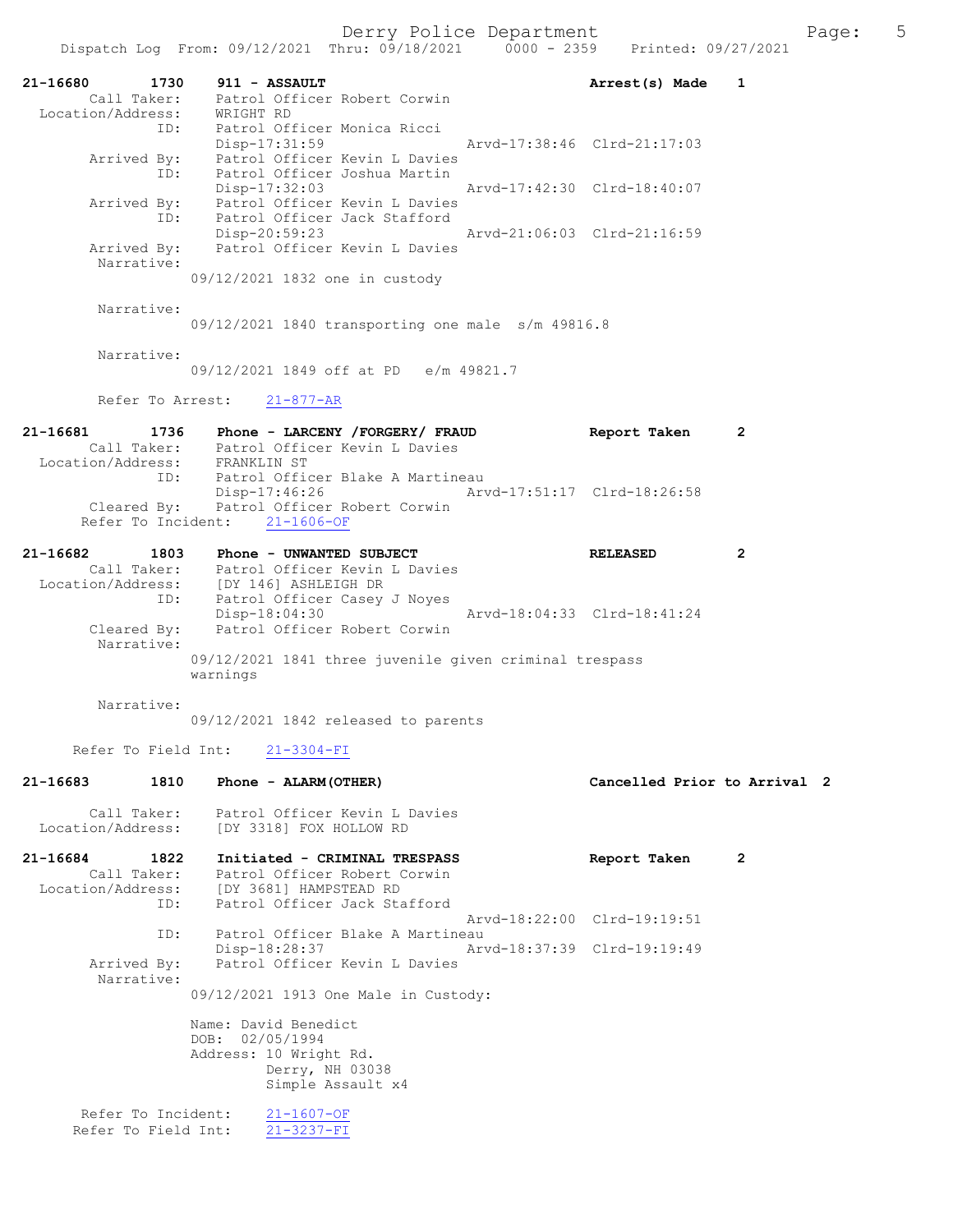Refer To Field Int: 21-3238-FI Refer To Field Int: 21-3239-FI

|                                        | 1833<br>Phone - DISTURBANCE                                               | Matter Rectified 1          |              |
|----------------------------------------|---------------------------------------------------------------------------|-----------------------------|--------------|
|                                        | Call Taker: Patrol Officer Robert Corwin                                  |                             |              |
| Location/Address: PEMBROKE DR<br>ID:   | Patrol Officer Joshua Martin                                              |                             |              |
|                                        | $Disp-18:56:12$                                                           | Arvd-19:00:08 Clrd-19:08:34 |              |
| ID:                                    | Patrol Officer Casey J Noyes                                              |                             |              |
| Refer To Field Int:                    | Disp-18:56:17<br>$21 - 3277 - FI$                                         | Arvd-19:00:09 Clrd-19:08:32 |              |
|                                        |                                                                           |                             |              |
| 21-16686<br>1930                       | Phone - DISTURBANCE                                                       | Arrest(s) Made              | $\mathbf{1}$ |
| Call Taker:                            | Patrol Officer Kevin L Davies                                             |                             |              |
| Location/Address:<br>ID:               | WALNUT HILL RD<br>Patrol Officer Casey J Noyes                            |                             |              |
|                                        | Disp-19:30:48                                                             | Arvd-19:39:16 Clrd-20:17:18 |              |
| ID:                                    | Patrol Officer Joshua Martin                                              |                             |              |
|                                        | Disp-19:30:52<br>Arvd-19:36:12 Clrd-20:30:44                              |                             |              |
| ID:                                    | Patrol Officer Blake A Martineau<br>$Disp-19:32:14$                       | Arvd-19:39:14 Clrd-20:28:58 |              |
| Narrative:                             |                                                                           |                             |              |
|                                        | 09/12/2021 1941 434 stopping poss suspect in ma 469 66                    |                             |              |
|                                        |                                                                           |                             |              |
| Narrative:                             | 09/12/2021 1951 434 has one in custody for IEA                            |                             |              |
|                                        |                                                                           |                             |              |
| Narrative:                             |                                                                           |                             |              |
|                                        | 09/12/2021 1956 434 transporting subject to parkland medical              |                             |              |
|                                        | center s/m: 82527.4                                                       |                             |              |
| Narrative:                             |                                                                           |                             |              |
|                                        | 09/12/2021 2029 off at PMC e/m: 82534                                     |                             |              |
|                                        |                                                                           |                             |              |
| Narrative:                             | 09/12/2021 2030 subject released to the care of PMC for a                 |                             |              |
|                                        | mental eval                                                               |                             |              |
|                                        |                                                                           |                             |              |
| Refer To Incident:<br>Refer To Arrest: | $21 - 1608 - OF$<br>$21 - 878 - AR$                                       |                             |              |
|                                        |                                                                           |                             |              |
| 21-16687<br>2043                       | Phone - MV STOP                                                           |                             |              |
|                                        |                                                                           |                             | 3            |
|                                        | Call Taker: Patrol Officer Kevin L Davies                                 | Warning Issued              |              |
|                                        | Location/Address: FAIRWAY DR                                              |                             |              |
| ID:                                    | Patrol Officer Casey J Noyes                                              |                             |              |
| Cleared By:                            | Disp-20:43:58<br>Patrol Officer Robert Corwin                             | Arvd-20:44:00 Clrd-20:47:20 |              |
| Narrative:                             |                                                                           |                             |              |
|                                        | stopping a red dodge pickup w no plates                                   |                             |              |
|                                        |                                                                           |                             |              |
| 21-16688<br>2056                       | 911 - SUSPICIOUS ACTIVITY                                                 | Report Taken                | $\mathbf{2}$ |
| Call Taker:                            | Patrol Officer Robert Corwin                                              |                             |              |
| Location/Address:                      | FAIRWAY DR                                                                |                             |              |
| ID:                                    | Patrol Officer Casey J Noyes                                              | Arvd-21:03:20 Clrd-23:12:51 |              |
| Cleared By:                            | Disp-20:59:10<br>Dispatcher Christine D Carlson                           |                             |              |
| ID:                                    | Patrol Officer Blake A Martineau                                          |                             |              |
|                                        | Disp-20:59:28                                                             | Arvd-21:04:00 Clrd-23:12:53 |              |
| Cleared By:<br>ID:                     | Dispatcher Christine D Carlson<br>Administrative Lieutenant David Michaud |                             |              |
|                                        | Disp-22:45:01                                                             | Arvd-22:45:05 Clrd-23:12:48 |              |
| Cleared By:                            | Dispatcher Christine D Carlson                                            |                             |              |
| Narrative:                             |                                                                           |                             |              |
| Refer To Incident:                     | male bleeding in hallway<br>$21 - 1609 - OF$                              |                             |              |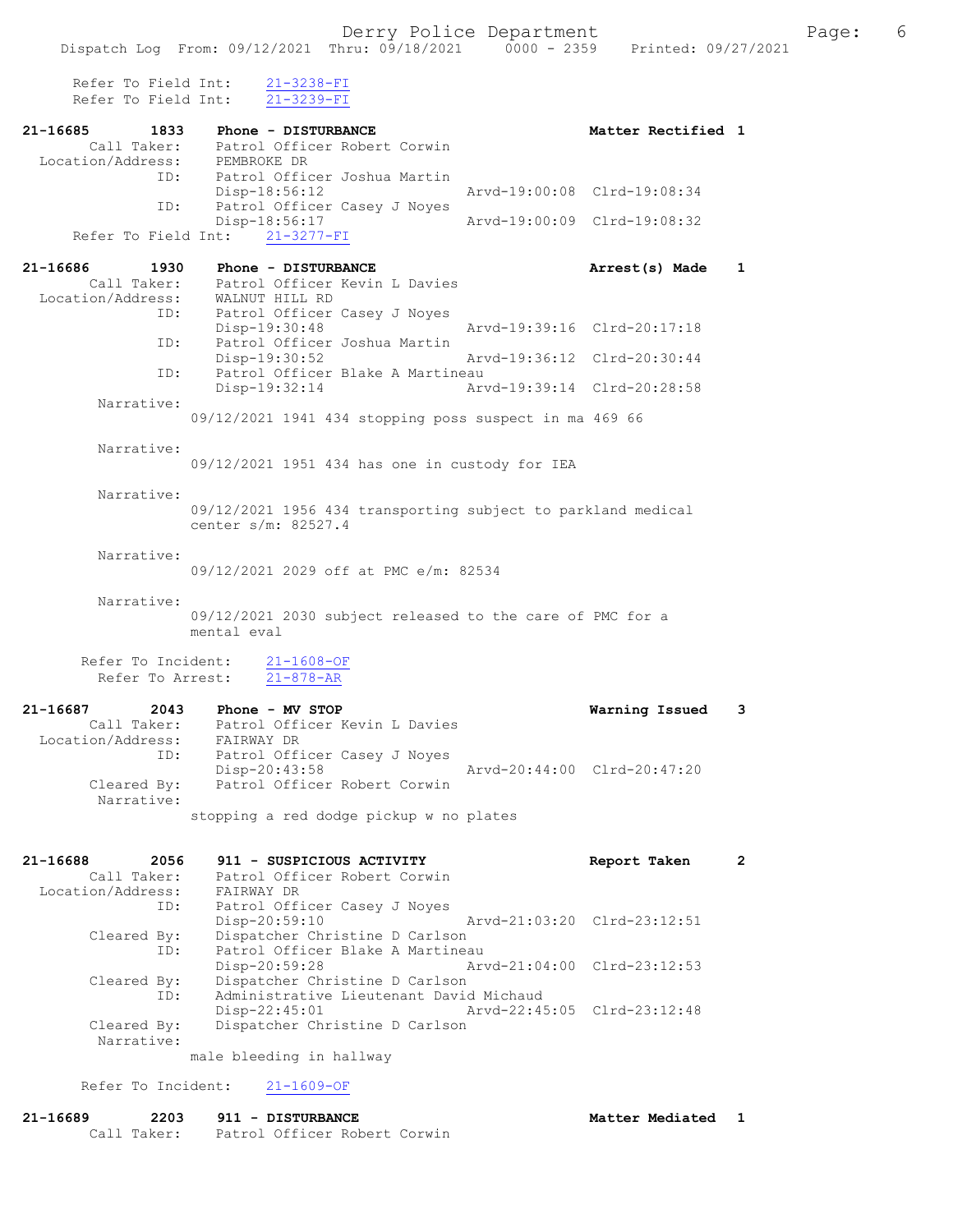Derry Police Department The Page: 7 Dispatch Log From: 09/12/2021 Thru: 09/18/2021 0000 - 2359 Printed: 09/27/2021 Location/Address: HIGH ST<br>ID: Patrol ( Patrol Officer Joshua Martin Disp-22:04:22 Arvd-22:06:31 Clrd-22:37:05 ID: Patrol Officer Jack Stafford<br>Disp-22:04:28 Disp-22:04:28 Arvd-22:07:45 Clrd-22:37:03 Refer To Field Int: 21-3220-FI 21-16690 2309 Initiated - PROPERTY CHECK Services Rendered 2 Call Taker: Dispatcher Christine D Carlson Location/Address: PIERCE AVE ID: Patrol Officer Brendan S Holden Arvd-23:09:00 Clrd-23:10:13 21-16691 2312 Initiated - MV CHECK Vehicle checked 1 Call Taker: Dispatcher Christine D Carlson Location/Address: ROLLINS ST ID: Patrol Officer Taylor Dezotell Arvd-23:12:00 Clrd-23:14:24 21-16692 2319 Initiated - MV STOP Warning Issued 3 Call Taker: Dispatcher Christine D Carlson Location/Address: E BROADWAY ID: Patrol Officer Cody Johnson Arvd-23:19:00 Clrd-23:26:05 ID: Patrol Officer Brendan S Holden<br>Disp-23:19:27 Ar Disp-23:19:27 Arvd-23:19:28 Clrd-23:26:04 Refer To Citation: 21-16693 2325 Initiated - MV STOP Warning Issued 3 Call Taker: Dispatcher Christine D Carlson Location/Address: CRYSTAL AVE ID: Patrol Officer Taylor Dezotell Arvd-23:25:00 Clrd-23:28:44 Refer To Citation: 21-4028-CN 21-16694 2330 Initiated - MV STOP Warning Issued 3 Call Taker: Dispatcher Christine D Carlson Location/Address: FORDWAY ST ID: Patrol Officer Brendan S Holden Arvd-23:30:00 Clrd-23:35:44<br>21-4029-CN

Refer To Citation:

21-16695 2342 Initiated - PROPERTY CHECK Services Rendered 2 Call Taker: Dispatcher Christine D Carlson Location/Address: HUMPHREY RD ID: Patrol Officer Cody Johnson Arvd-23:42:00 Clrd-23:42:57

## For Date: 09/13/2021 - Monday

| 21-16696<br>0004<br>Call Taker:<br>Location/Address:<br>ID: | Initiated - MV STOP<br>Dispatcher Christine D Carlson<br>RT 111<br>Patrol Officer Cody Johnson | Warning Issued              | 3 |
|-------------------------------------------------------------|------------------------------------------------------------------------------------------------|-----------------------------|---|
| Refer To Citation:                                          | $21 - 4030 - CN$                                                                               | Arvd-00:04:00 Clrd-00:09:02 |   |
| 21-16697<br>0016                                            | Initiated - MV STOP                                                                            | Report Taken                | 3 |
| Call Taker:                                                 | Dispatcher Christine D Carlson                                                                 |                             |   |
| Location/Address:                                           | CRYSTAL AVE                                                                                    |                             |   |
| ID:                                                         | Patrol Officer Taylor Dezotell                                                                 |                             |   |
|                                                             |                                                                                                | Arvd-00:16:00 Clrd-00:57:05 |   |
| ID:                                                         | Patrol Officer Brendan S Holden                                                                |                             |   |
|                                                             | Arvd-00:18:13 Clrd-00:37:15<br>Disp-00:16:23                                                   |                             |   |
| ID:                                                         | Administrative Lieutenant David Michaud                                                        |                             |   |
|                                                             | Arvd-00:19:17 Clrd-00:37:10<br>Disp-00:19:16                                                   |                             |   |
| Narrative:                                                  |                                                                                                |                             |   |
|                                                             | 09/13/2021 0019 DFD requested at this time                                                     |                             |   |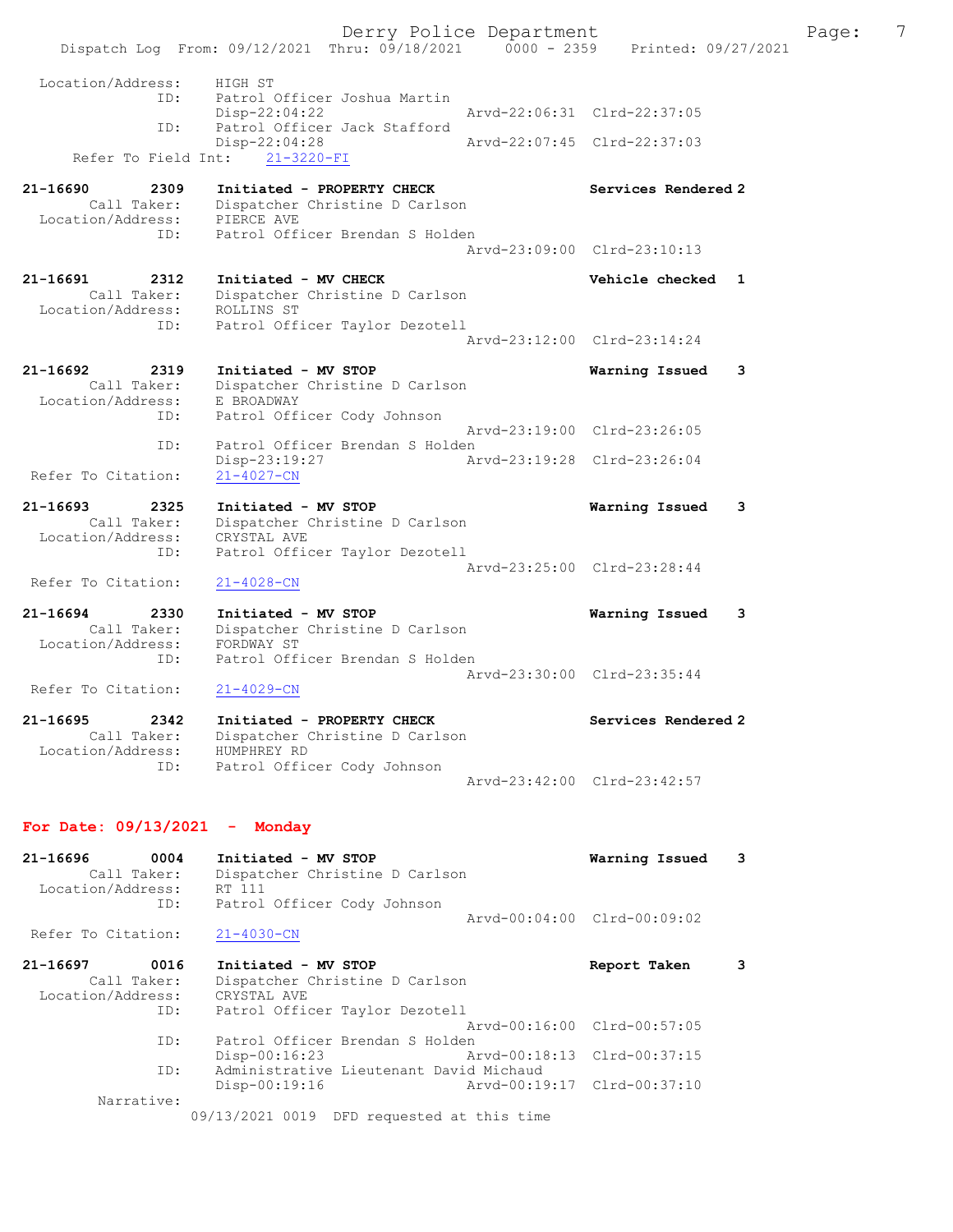Dispatch Log From: 09/12/2021 Thru: 09/18/2021 0000 - 2359 Printed: 09/27/2021 Narrative: 09/13/2021 0023 DFD on scene Narrative: 09/13/2021 0038 DFD transporting subject to PMC - vehicle secured in Rite Aid lot Refer To Incident: 21-1610-OF 21-16698 0045 Initiated - MV STOP **Warning Issued 3**<br>Call Taker: Dispatcher Christine D Carlson Dispatcher Christine D Carlson<br>RT 111 Location/Address: ID: Patrol Officer Cody Johnson Arvd-00:45:00 Clrd-00:50:02 Refer To Citation: 21-4031-CN 21-16699 0058 Initiated - PED CHECK SENT ON THEIR WAY 2<br>Call Taker: Dispatcher Christine D Carlson Call Taker: Dispatcher Christine D Carlson<br>Location/Address: PARKLAND DR + BIRCH ST ess: PARKLAND DR + BIRCH ST<br>ID: Patrol Officer Taylor D Patrol Officer Taylor Dezotell Arvd-00:58:00 Clrd-01:07:22<br>TD: Patrol Officer Nicholas M Granville ID: Patrol Officer Nicholas M Granville Disp-01:00:40 Arvd-01:05:05 Clrd-01:07:17<br>TD: Administrative Lieutenant David Michaud Administrative Lieutenant David Michaud<br>Disp-01:01:14 Arvd-01:01 Disp-01:01:14 Arvd-01:01:15 Clrd-01:07:20 21-16700 0121 Initiated - MV STOP Warning Issued 3<br>Call Taker: Dispatcher Christine D Carlson Dispatcher Christine D Carlson<br>RT 111 Location/Address: ID: Patrol Officer Cody Johnson Arvd-01:21:00 Clrd-01:26:34<br>21-4032-CN Refer To Citation: 21-16701 0132 Initiated - MV STOP Warning Issued 3<br>Call Taker: Dispatcher Christine D Carlson Dispatcher Christine D Carlson<br>RT 111 Location/Address:<br>Th: Patrol Officer Cody Johnson Arvd-01:32:00 Clrd-01:39:19<br>21-4033-CN Refer To Citation: 21-16702 0243 Phone - MEDICAL EMERGENCY Transported to Hospital 1 Call Taker: Dispatcher Christine D Carlson<br>ion/Address: CHESTER RD Location/Address: ID: Patrol Officer Nicholas M Granville<br>Disp-02:44:02 Arvd-0 Disp-02:44:02 Arvd-02:46:41 Clrd-02:59:37 ID: Patrol Officer Taylor Dezotell Disp-02:44:03 Arvd-02:47:57 Clrd-02:59:33<br>ID: Administrative Lieutenant David Michaud Administrative Lieutenant David Michaud Disp-02:46:33 Clrd-02:55:26<br>t: 21-3231-FI Refer To Field Int: 21-16703 0252 Phone - WELFARE CHECK Transported to Hospital 2 Call Taker: Dispatcher Christine D Carlson<br>Location/Address: [DY 12941 CRYSTAL AVE ess: [DY 1294] CRYSTAL AVE<br>ID: Patrol Officer Brendar Patrol Officer Brendan S Holden<br>Disp-02:52:45 Am Disp-02:52:45 Arvd-02:55:46 Clrd-04:00:43 ID: Patrol Officer Cody Johnson Disp-02:52:48 Arvd-02:55:42 Clrd-04:00:41<br>TD: Administrative Lieutenant David Michaud Administrative Lieutenant David Michaud<br>Disp-02:55:55 Arvd-02:55 Disp-02:55:55 Arvd-02:55:56 Clrd-04:00:39<br>ID: Patrol Officer Taylor Dezotell Patrol Officer Taylor Dezotell Disp-03:20:51 Arvd-03:20:52 Clrd-03:36:06 ID: Patrol Officer Nicholas M Granville Disp-03:23:06 Arvd-03:23:53 Clrd-03:37:53 Narrative: 09/13/2021 0315 L3 advising one in custody for IEA and resisting x2 at this time

Derry Police Department The Page: 8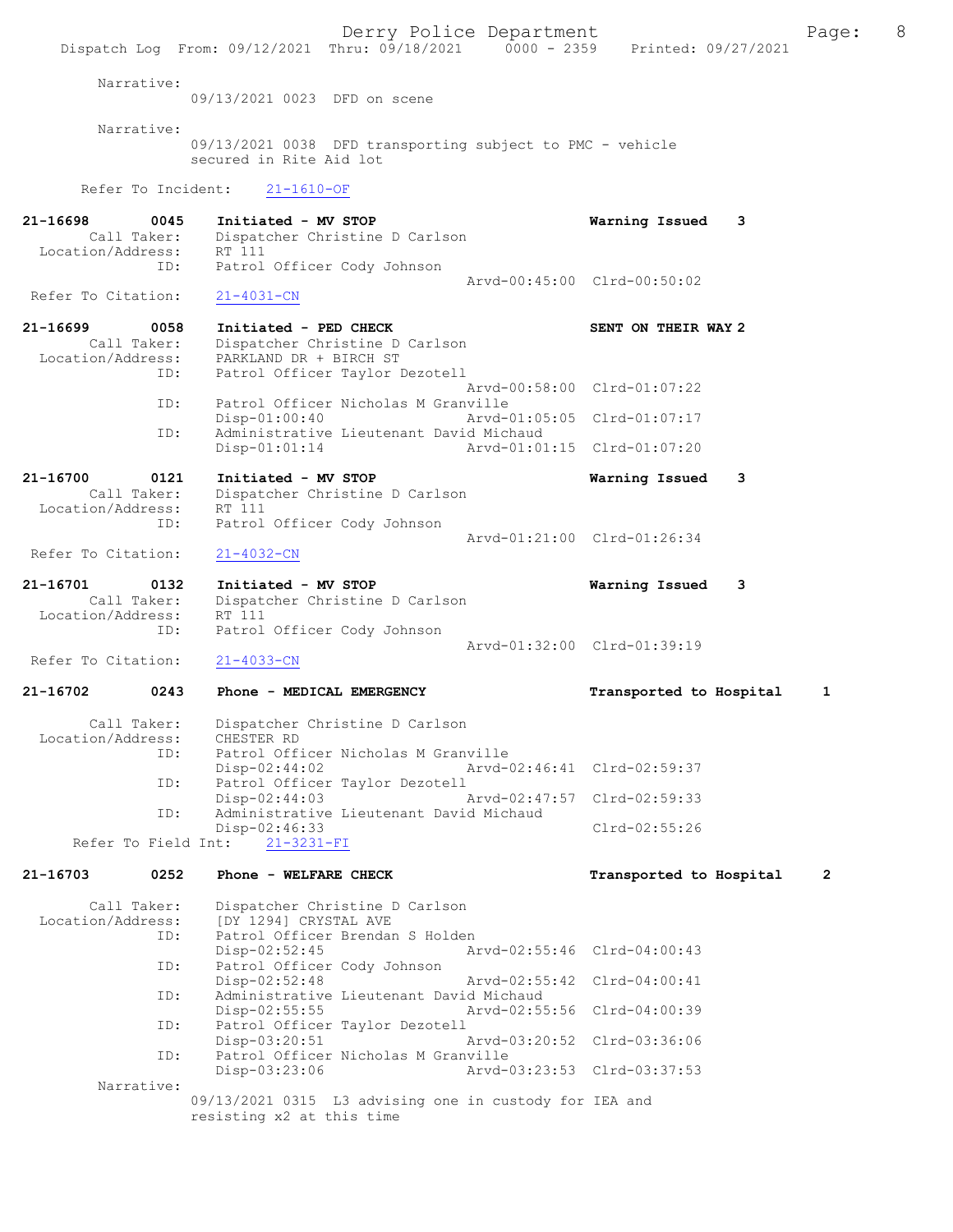Derry Police Department<br>
Page: 9 Printed: 09/27/2021 0000 - 2359 Printed: 09/27/2021 Dispatch Log From: 09/12/2021 Thru: 09/18/2021 0000 - 2359 Narrative: 09/13/2021 0316 DFD requested for transport - notified Narrative: 09/13/2021 0336 DFD transporting subject to PMC, 328 riding along Narrative: 09/13/2021 0337 Summons issued w/ court date of 1/20/22 Narrative: 09/13/2021 0338 Units off at PMC Narrative: 09/13/2021 0400 Released on summons to hospital staff at this time 21-16705 0615 Radio - Traffic Enforcement Services Rendered 1 Call Taker: Dispatcher Christine D Carlson Location/Address:<br>ID: REDFIELD CIR<br>Patrol Officer Cody Johnson<br>Disp-06:40:49 Disp-06:40:49 Arvd-06:40:50 Clrd-06:40:51<br>ID: Patrol Officer Nicholas M Granville ID: Patrol Officer Nicholas M Granville Disp-06:40:58 Arvd-06:40:59 Clrd-07:04:17 Cleared By: Dispatcher Jess W Arcand 21-16704 0637 Phone - WARRANT ARREST Arrest(s) Made 2 Call Taker: Dispatcher Christine D Carlson Location/Address: [NSH] OFFICER JAMES ROCHE DR ID: Patrol Officer Nikita Tomnyuk Disp-07:25:20 Arvd-08:13:00 Clrd-11:18:11 Dispatched By: Dispatcher Jess W Arcand Arrived By: Dispatcher Jess W Arcand Cleared By: Dispatcher Jess W Arcand ID: Patrol Officer Casey J Noyes Disp-09:22:32 <br>Dispatched By: Dispatcher Jess W Arcand<br>Dispatched By: Dispatcher Jess W Arcand Dispatcher Jess W Arcand Arrived By: Dispatcher Jess W Arcand Cleared By: Dispatcher Jess W Arcand Narrative: 09/13/2021 0647 Nashua PD off at Southern NH Hospital, w/ one on our warrant #13-74, criminal threatening x2: Jasmin Douglas 54 Marshall St #10 Lowell, MA DOB: 1/17/94 Narrative: 09/13/2021 0822 132 EN ROUTE FROM NASHUA PD HQ TO HQ SM 8867.5 Narrative: 09/13/2021 0854 OFF AT HQ EM 8889.2 Narrative: 09/13/2021 0943 PLACED IN CELL 1 Narrative: 09/13/2021 1003 RELEASED ON PR BAIL WITH COURT 1/20/22 PER BC MENCIS Refer To Arrest: 21-880-AR 21-16706 0705 Phone - Loose Dog Complaint Services Rendered 2<br>Call Taker: Dispatcher Jess W Arcand Call Taker: Dispatcher Jess W Arcand Location/Address: HAMPSTEAD RD ID: Patrol Officer Nicholas M Granville Disp-07:05:45 Arvd-07:05:48 Clrd-07:14:54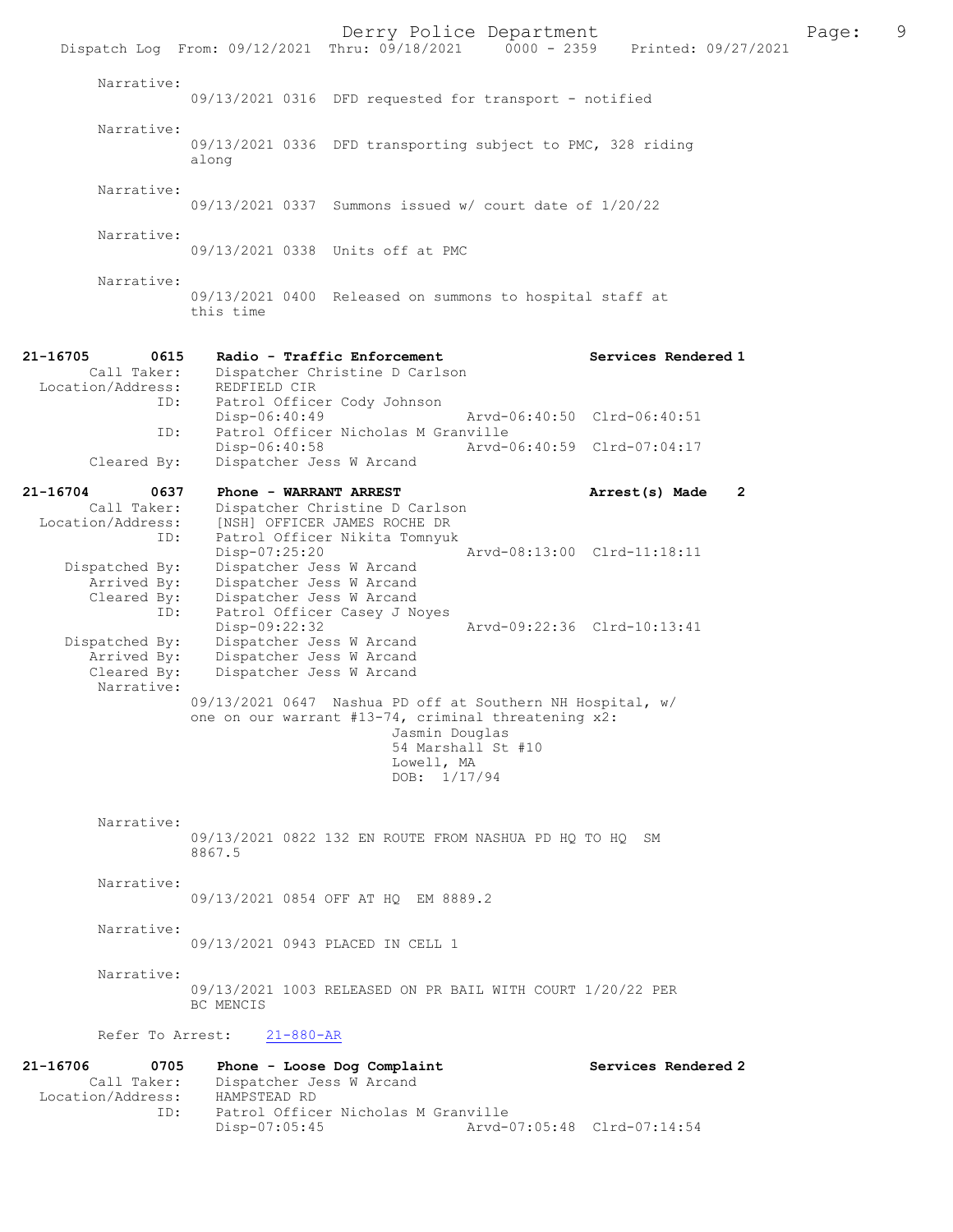Narrative:

09/13/2021 0715 RETURNED TO OWNER

| Arvd-07:36:48 Clrd-07:56:30<br>Disp-07:17:59<br>Narrative:<br>09/13/2021 0718 GAS CANS<br>Refer To Incident:<br>$21 - 1611 - OF$<br>$21 - 16708$<br>0736<br>911 - WELFARE CHECK<br>Could Not Locate 2<br>Dispatcher Jess W Arcand<br>Call Taker:<br>Location/Address:<br>WINTER HILL RD<br>Patrol Officer Nicholas M Granville<br>ID:<br>Arvd-07:44:53 Clrd-07:55:16<br>Disp-07:38:32<br>Patrol Officer Charles L Doherty<br>ID:<br>Arvd-07:46:49 Clrd-07:55:18<br>Disp-07:42:24<br>21-16709<br>0742<br>Other - PARKING COMPLAINT<br>Services Rendered 1<br>Call Taker:<br>Dispatcher Jess W Arcand<br>Location/Address:<br>WALKER CT<br>ID:<br>Dispatcher Jess W Arcand<br>Disp-07:43:20<br>Arvd-07:43:22 Clrd-07:55:32<br>Narrative:<br>09/13/2021 0742 DPW REQUEST NH 4784944 TO BE MOVED. OWNER<br>CONTACTED<br>21-16710<br>0827<br>Phone - JUVENILE OFFENSES<br>Services Rendered 2<br>Call Taker:<br>Dispatcher Jess W Arcand<br>Location/Address:<br>PEMIGEWASSET CIR<br>Patrol Officer Joshua Martin<br>ID:<br>Disp-08:29:06<br>Arvd-08:37:06 Clrd-08:45:43<br>Refer To Field Int: 21-3276-FI<br>21-16711<br>Matter Mediated<br>0920<br>Phone - JUVENILE OFFENSES<br>$\mathbf{2}$<br>Call Taker:<br>Dispatcher Jess W Arcand<br>Location/Address:<br>PEMIGEWASSET CIR<br>Patrol Officer Joshua Martin<br>ID:<br>Disp-09:23:15<br>Arvd-09:30:43 Clrd-09:57:00<br>Lieutenant Shawn P O'Donaghue<br>Cleared By:<br>Patrol Officer Nicholas M Granville<br>ID:<br>Disp-09:23:38<br>$Clrd-09:24:11$<br>Patrol Officer Sara R Joyce<br>ID:<br>Disp-09:26:15<br>Arvd-09:30:33 Clrd-09:57:03<br>Patrol Officer Scott M Beegan<br>Cleared By:<br>Lieutenant Shawn P O'Donaghue<br>21-16712<br>0931<br>911 - MV ACCIDENT<br>Report Taken<br>$\mathbf{1}$<br>Dispatcher Jess W Arcand<br>Call Taker:<br>Location/Address:<br>W BROADWAY + FORDWAY ST<br>Patrol Officer Nicholas M Granville<br>ID:<br>Arvd-09:33:44<br>Clrd-10:32:49<br>$Disp-09:31:58$<br>Patrol Officer Charles L Doherty<br>ID:<br>Disp-09:32:02<br>Arvd-09:35:09<br>$Clrd-10:08:37$<br>Administrative Lieutenant David Michaud<br>Cleared By:<br>Sergeant Jared Knox<br>ID:<br>Disp-09:41:08<br>Arvd-09:41:10<br>Clrd-10:33:00<br>Patrol Officer Charles L Doherty<br>ID:<br>$Disp-10:08:41$<br>Arvd-10:08:44<br>Clrd-10:32:56<br>Administrative Lieutenant David Michaud<br>Dispatched By:<br>Administrative Lieutenant David Michaud<br>Arrived By:<br>Refer To Citation:<br>$21 - 4061 - CN$<br>Narrative:<br>09/13/2021 0935 DFD ON SCENE | 21-16707<br>0705<br>Call Taker:<br>Location/Address: | $Phone - THEFT$<br>Dispatcher Jess W Arcand<br>ISLAND POND RD | Report Taken | $\mathbf{2}$ |
|----------------------------------------------------------------------------------------------------------------------------------------------------------------------------------------------------------------------------------------------------------------------------------------------------------------------------------------------------------------------------------------------------------------------------------------------------------------------------------------------------------------------------------------------------------------------------------------------------------------------------------------------------------------------------------------------------------------------------------------------------------------------------------------------------------------------------------------------------------------------------------------------------------------------------------------------------------------------------------------------------------------------------------------------------------------------------------------------------------------------------------------------------------------------------------------------------------------------------------------------------------------------------------------------------------------------------------------------------------------------------------------------------------------------------------------------------------------------------------------------------------------------------------------------------------------------------------------------------------------------------------------------------------------------------------------------------------------------------------------------------------------------------------------------------------------------------------------------------------------------------------------------------------------------------------------------------------------------------------------------------------------------------------------------------------------------------------------------------------------------------------------------------------------------------------------------------------------------------------------------------------------------------------------------------------------------------------------------------------------------------------------------------------------------------------------------------------------------------------------------------------------|------------------------------------------------------|---------------------------------------------------------------|--------------|--------------|
|                                                                                                                                                                                                                                                                                                                                                                                                                                                                                                                                                                                                                                                                                                                                                                                                                                                                                                                                                                                                                                                                                                                                                                                                                                                                                                                                                                                                                                                                                                                                                                                                                                                                                                                                                                                                                                                                                                                                                                                                                                                                                                                                                                                                                                                                                                                                                                                                                                                                                                                | ID:                                                  | Patrol Officer Joshua Martin                                  |              |              |
|                                                                                                                                                                                                                                                                                                                                                                                                                                                                                                                                                                                                                                                                                                                                                                                                                                                                                                                                                                                                                                                                                                                                                                                                                                                                                                                                                                                                                                                                                                                                                                                                                                                                                                                                                                                                                                                                                                                                                                                                                                                                                                                                                                                                                                                                                                                                                                                                                                                                                                                |                                                      |                                                               |              |              |
|                                                                                                                                                                                                                                                                                                                                                                                                                                                                                                                                                                                                                                                                                                                                                                                                                                                                                                                                                                                                                                                                                                                                                                                                                                                                                                                                                                                                                                                                                                                                                                                                                                                                                                                                                                                                                                                                                                                                                                                                                                                                                                                                                                                                                                                                                                                                                                                                                                                                                                                |                                                      |                                                               |              |              |
|                                                                                                                                                                                                                                                                                                                                                                                                                                                                                                                                                                                                                                                                                                                                                                                                                                                                                                                                                                                                                                                                                                                                                                                                                                                                                                                                                                                                                                                                                                                                                                                                                                                                                                                                                                                                                                                                                                                                                                                                                                                                                                                                                                                                                                                                                                                                                                                                                                                                                                                |                                                      |                                                               |              |              |
|                                                                                                                                                                                                                                                                                                                                                                                                                                                                                                                                                                                                                                                                                                                                                                                                                                                                                                                                                                                                                                                                                                                                                                                                                                                                                                                                                                                                                                                                                                                                                                                                                                                                                                                                                                                                                                                                                                                                                                                                                                                                                                                                                                                                                                                                                                                                                                                                                                                                                                                |                                                      |                                                               |              |              |
|                                                                                                                                                                                                                                                                                                                                                                                                                                                                                                                                                                                                                                                                                                                                                                                                                                                                                                                                                                                                                                                                                                                                                                                                                                                                                                                                                                                                                                                                                                                                                                                                                                                                                                                                                                                                                                                                                                                                                                                                                                                                                                                                                                                                                                                                                                                                                                                                                                                                                                                |                                                      |                                                               |              |              |
|                                                                                                                                                                                                                                                                                                                                                                                                                                                                                                                                                                                                                                                                                                                                                                                                                                                                                                                                                                                                                                                                                                                                                                                                                                                                                                                                                                                                                                                                                                                                                                                                                                                                                                                                                                                                                                                                                                                                                                                                                                                                                                                                                                                                                                                                                                                                                                                                                                                                                                                |                                                      |                                                               |              |              |
|                                                                                                                                                                                                                                                                                                                                                                                                                                                                                                                                                                                                                                                                                                                                                                                                                                                                                                                                                                                                                                                                                                                                                                                                                                                                                                                                                                                                                                                                                                                                                                                                                                                                                                                                                                                                                                                                                                                                                                                                                                                                                                                                                                                                                                                                                                                                                                                                                                                                                                                |                                                      |                                                               |              |              |
|                                                                                                                                                                                                                                                                                                                                                                                                                                                                                                                                                                                                                                                                                                                                                                                                                                                                                                                                                                                                                                                                                                                                                                                                                                                                                                                                                                                                                                                                                                                                                                                                                                                                                                                                                                                                                                                                                                                                                                                                                                                                                                                                                                                                                                                                                                                                                                                                                                                                                                                |                                                      |                                                               |              |              |
|                                                                                                                                                                                                                                                                                                                                                                                                                                                                                                                                                                                                                                                                                                                                                                                                                                                                                                                                                                                                                                                                                                                                                                                                                                                                                                                                                                                                                                                                                                                                                                                                                                                                                                                                                                                                                                                                                                                                                                                                                                                                                                                                                                                                                                                                                                                                                                                                                                                                                                                |                                                      |                                                               |              |              |
|                                                                                                                                                                                                                                                                                                                                                                                                                                                                                                                                                                                                                                                                                                                                                                                                                                                                                                                                                                                                                                                                                                                                                                                                                                                                                                                                                                                                                                                                                                                                                                                                                                                                                                                                                                                                                                                                                                                                                                                                                                                                                                                                                                                                                                                                                                                                                                                                                                                                                                                |                                                      |                                                               |              |              |
|                                                                                                                                                                                                                                                                                                                                                                                                                                                                                                                                                                                                                                                                                                                                                                                                                                                                                                                                                                                                                                                                                                                                                                                                                                                                                                                                                                                                                                                                                                                                                                                                                                                                                                                                                                                                                                                                                                                                                                                                                                                                                                                                                                                                                                                                                                                                                                                                                                                                                                                |                                                      |                                                               |              |              |
|                                                                                                                                                                                                                                                                                                                                                                                                                                                                                                                                                                                                                                                                                                                                                                                                                                                                                                                                                                                                                                                                                                                                                                                                                                                                                                                                                                                                                                                                                                                                                                                                                                                                                                                                                                                                                                                                                                                                                                                                                                                                                                                                                                                                                                                                                                                                                                                                                                                                                                                |                                                      |                                                               |              |              |
|                                                                                                                                                                                                                                                                                                                                                                                                                                                                                                                                                                                                                                                                                                                                                                                                                                                                                                                                                                                                                                                                                                                                                                                                                                                                                                                                                                                                                                                                                                                                                                                                                                                                                                                                                                                                                                                                                                                                                                                                                                                                                                                                                                                                                                                                                                                                                                                                                                                                                                                |                                                      |                                                               |              |              |
|                                                                                                                                                                                                                                                                                                                                                                                                                                                                                                                                                                                                                                                                                                                                                                                                                                                                                                                                                                                                                                                                                                                                                                                                                                                                                                                                                                                                                                                                                                                                                                                                                                                                                                                                                                                                                                                                                                                                                                                                                                                                                                                                                                                                                                                                                                                                                                                                                                                                                                                |                                                      |                                                               |              |              |
|                                                                                                                                                                                                                                                                                                                                                                                                                                                                                                                                                                                                                                                                                                                                                                                                                                                                                                                                                                                                                                                                                                                                                                                                                                                                                                                                                                                                                                                                                                                                                                                                                                                                                                                                                                                                                                                                                                                                                                                                                                                                                                                                                                                                                                                                                                                                                                                                                                                                                                                |                                                      |                                                               |              |              |
|                                                                                                                                                                                                                                                                                                                                                                                                                                                                                                                                                                                                                                                                                                                                                                                                                                                                                                                                                                                                                                                                                                                                                                                                                                                                                                                                                                                                                                                                                                                                                                                                                                                                                                                                                                                                                                                                                                                                                                                                                                                                                                                                                                                                                                                                                                                                                                                                                                                                                                                |                                                      |                                                               |              |              |
|                                                                                                                                                                                                                                                                                                                                                                                                                                                                                                                                                                                                                                                                                                                                                                                                                                                                                                                                                                                                                                                                                                                                                                                                                                                                                                                                                                                                                                                                                                                                                                                                                                                                                                                                                                                                                                                                                                                                                                                                                                                                                                                                                                                                                                                                                                                                                                                                                                                                                                                |                                                      |                                                               |              |              |
|                                                                                                                                                                                                                                                                                                                                                                                                                                                                                                                                                                                                                                                                                                                                                                                                                                                                                                                                                                                                                                                                                                                                                                                                                                                                                                                                                                                                                                                                                                                                                                                                                                                                                                                                                                                                                                                                                                                                                                                                                                                                                                                                                                                                                                                                                                                                                                                                                                                                                                                |                                                      |                                                               |              |              |
|                                                                                                                                                                                                                                                                                                                                                                                                                                                                                                                                                                                                                                                                                                                                                                                                                                                                                                                                                                                                                                                                                                                                                                                                                                                                                                                                                                                                                                                                                                                                                                                                                                                                                                                                                                                                                                                                                                                                                                                                                                                                                                                                                                                                                                                                                                                                                                                                                                                                                                                |                                                      |                                                               |              |              |
|                                                                                                                                                                                                                                                                                                                                                                                                                                                                                                                                                                                                                                                                                                                                                                                                                                                                                                                                                                                                                                                                                                                                                                                                                                                                                                                                                                                                                                                                                                                                                                                                                                                                                                                                                                                                                                                                                                                                                                                                                                                                                                                                                                                                                                                                                                                                                                                                                                                                                                                |                                                      |                                                               |              |              |
|                                                                                                                                                                                                                                                                                                                                                                                                                                                                                                                                                                                                                                                                                                                                                                                                                                                                                                                                                                                                                                                                                                                                                                                                                                                                                                                                                                                                                                                                                                                                                                                                                                                                                                                                                                                                                                                                                                                                                                                                                                                                                                                                                                                                                                                                                                                                                                                                                                                                                                                |                                                      |                                                               |              |              |
|                                                                                                                                                                                                                                                                                                                                                                                                                                                                                                                                                                                                                                                                                                                                                                                                                                                                                                                                                                                                                                                                                                                                                                                                                                                                                                                                                                                                                                                                                                                                                                                                                                                                                                                                                                                                                                                                                                                                                                                                                                                                                                                                                                                                                                                                                                                                                                                                                                                                                                                |                                                      |                                                               |              |              |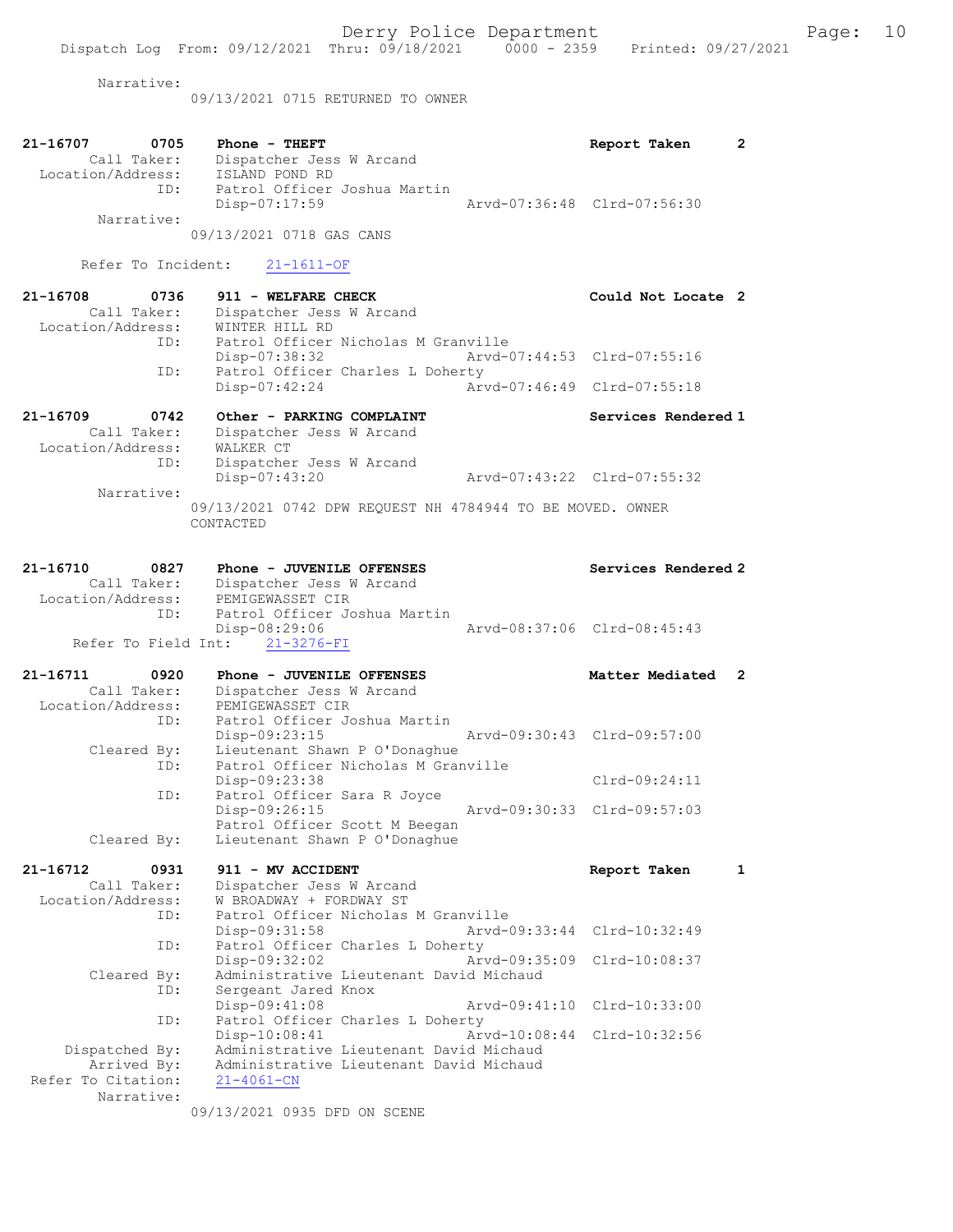Derry Police Department Form Page: 11 Dispatch Log From: 09/12/2021 Thru: 09/18/2021 0000 - 2359 Printed: 09/27/2021 Narrative: 09/13/2021 0937 OFF WITH NH 2940983 AND NH ILOCHI Narrative: 09/13/2021 0949 NEXT ON LIST SPACETOWN AUTO NOTIFIED AND RESPONDING FOR NH 2940983 Narrative: 09/13/2021 0951 NEXT ON LIST RECOVERY SOLUTIONS NOTIFIED AND RESPONDING Narrative: 09/13/2021 0959 RECOVERY SOLUTIONS CANCELLED AND MOVED BACK TO NEXT ON THE LIST. Narrative: 09/13/2021 1007 SPACETOWN ON SCENE Narrative: 09/13/2021 1037 REPORTABLE. Maglione vs. Clarke Refer To Accident: 21-433-AC 21-16713 0958 Phone - VIN CHECK Vehicle checked 3 Call Taker: Dispatcher Jess W Arcand Location/Address: DREW RD ID: Patrol Officer Joshua Martin Disp-10:21:57 Arvd-10:24:21 Clrd-10:45:39 21-16714 1011 Initiated - MV STOP Warning Issued 3 Call Taker: Dispatcher Jess W Arcand Location/Address: N MAIN ST ID: Lieutenant Michael T Muncey Arvd-10:11:00 Clrd-10:18:22 Refer To Citation: 21-4034-CN 21-16715 1022 Initiated - MV STOP Warning Issued 3 Call Taker: Dispatcher Jess W Arcand Location/Address: CHESTER RD ID: Lieutenant Michael T Muncey Arvd-10:22:00 Clrd-10:32:16<br>21-4035-CN Refer To Citation: 21-16716 1038 Initiated - MV CHECK Vehicle checked 1 Call Taker: Dispatcher Jess W Arcand Location/Address: MANCHESTER RD ID: Patrol Officer Charles L Doherty Arvd-10:38:00 Clrd-11:02:28 21-16717 1040 Initiated - MV STOP Warning Issued 3 Call Taker: Dispatcher Jess W Arcand Location/Address: FORDWAY ST ID: Lieutenant Michael T Muncey Arvd-10:40:00 Clrd-10:45:30<br>21-4036-CN Refer To Citation: 21-16718 1044 Initiated - MV STOP Warning Issued 3 Call Taker: Dispatcher Jess W Arcand Location/Address: LINLEW DR ID: Patrol Officer Sara R Joyce Arvd-10:44:00 Clrd-10:51:51 Patrol Officer Scott M Beegan Refer To Citation: 21-4037-CN 21-16719 1052 Initiated - MV STOP Warning Issued 3 Call Taker: Dispatcher Jess W Arcand Location/Address: E BROADWAY ID: Lieutenant Michael T Muncey Arvd-10:52:00 Clrd-11:02:22 Refer To Citation: 21-4038-CN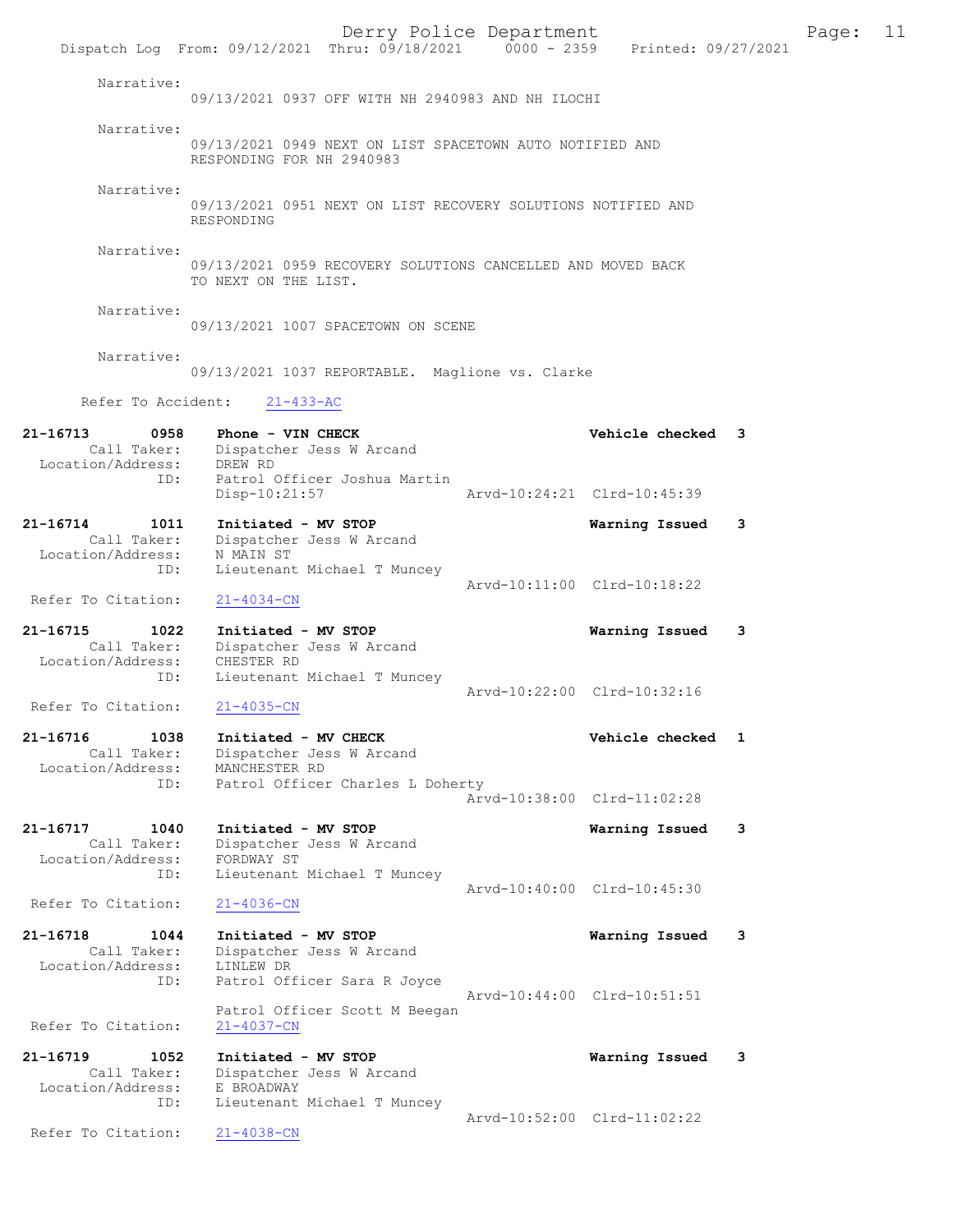Dispatch Log From: 09/12/2021 Thru: 09/18/2021 0000 - 2359 Printed: 09/27/2021

| 21-16720<br>1057<br>Call Taker:<br>Location/Address: | 911 - Loose Dog Complaint<br>Dispatcher Jess W Arcand<br>MILL RD + STARK RD  | Services Rendered 2         |   |
|------------------------------------------------------|------------------------------------------------------------------------------|-----------------------------|---|
| ID:<br>Refer To Incident:                            | Patrol Officer Joshua Martin<br>Disp-10:57:55<br>$21 - 1612 - OF$            | Arvd-11:02:17 Clrd-11:20:28 |   |
| 21-16721<br>1107<br>Call Taker:<br>Location/Address: | Initiated - MV STOP<br>Dispatcher Jess W Arcand<br>E BROADWAY                | Warning Issued              | 3 |
| ID:<br>Refer To Citation:                            | Lieutenant Michael T Muncey<br>$21 - 4039 - CN$                              | Arvd-11:07:00 Clrd-11:15:24 |   |
| 21-16722<br>1115                                     | Initiated - MV STOP                                                          | Warning Issued              | 3 |
| Call Taker:<br>Location/Address:<br>ID:              | Dispatcher Jess W Arcand<br>N MAIN ST<br>Lieutenant Michael T Muncey         |                             |   |
| Refer To Citation:                                   | $21 - 4040 - CN$                                                             | Arvd-11:15:00 Clrd-11:25:13 |   |
| 21-16723<br>1116<br>Call Taker:<br>Location/Address: | Initiated - PAPER SERVICE<br>Dispatcher Jess W Arcand<br>MANNING ST          | Services Rendered 3         |   |
| ID:                                                  | Patrol Officer Nicholas M Granville                                          | Arvd-11:16:00 Clrd-11:16:44 |   |
| 21-16724<br>1120<br>Call Taker:<br>Location/Address: | Phone - DELIVER A MESSAGE<br>Dispatcher Jess W Arcand<br>CONLEYS GROVE RD    | Services Rendered 1         |   |
| ID:                                                  | Patrol Officer Joshua Martin<br>Disp-11:21:16                                | Arvd-11:34:07 Clrd-11:57:04 |   |
| 21-16725<br>1133                                     | Initiated - FOLLOW-UP                                                        | No Action Required          | 2 |
| Call Taker:<br>Location/Address:<br>ID:              | Dispatcher Jess W Arcand<br>MUNICIPAL DR<br>Patrol Officer Charles L Doherty | Arvd-11:33:00 Clrd-12:33:58 |   |
| 21-16726<br>1136<br>Call Taker:<br>Location/Address: | Initiated - MV STOP<br>Dispatcher Jess W Arcand<br>E BROADWAY                | Warning Issued              | 3 |
| ID:<br>Refer To Citation:                            | Lieutenant Michael T Muncey<br>$21 - 4041 - CN$                              | Arvd-11:36:00 Clrd-11:44:00 |   |
| 21-16727<br>1146<br>Call Taker:<br>Location/Address: | Phone - MV REPO<br>Dispatcher Jess W Arcand<br>HAMPSTEAD RD                  | Vehicle Towed               | 1 |
| ID:<br>Narrative:                                    | Dispatcher Jess W Arcand<br>$Disp-11:54:52$                                  | Arvd-11:54:54 Clrd-11:54:57 |   |
|                                                      | 09/13/2021 1147 2007 HYUNDAI AZURA BLUE. OWNER AWARE                         |                             |   |
| 21-16728<br>1147<br>Call Taker:<br>Location/Address: | Initiated - MV STOP<br>Dispatcher Jess W Arcand<br>CHESTER RD                | Warning Issued              | 3 |
| ID:<br>Refer To Citation:                            | Lieutenant Michael T Muncey<br>$21 - 4042 - CN$                              | Arvd-11:47:00 Clrd-11:56:56 |   |
| 21-16729<br>1155<br>Call Taker:                      | Phone - Wildlife Complaint<br>Dispatcher Jess W Arcand                       | Report Taken                | 2 |

Location/Address: HOOD RD<br>ID: Patrol C ID: Patrol Officer Sara R Joyce Disp-11:55:58 Arvd-11:57:54 Clrd-12:33:22 Patrol Officer Scott M Beegan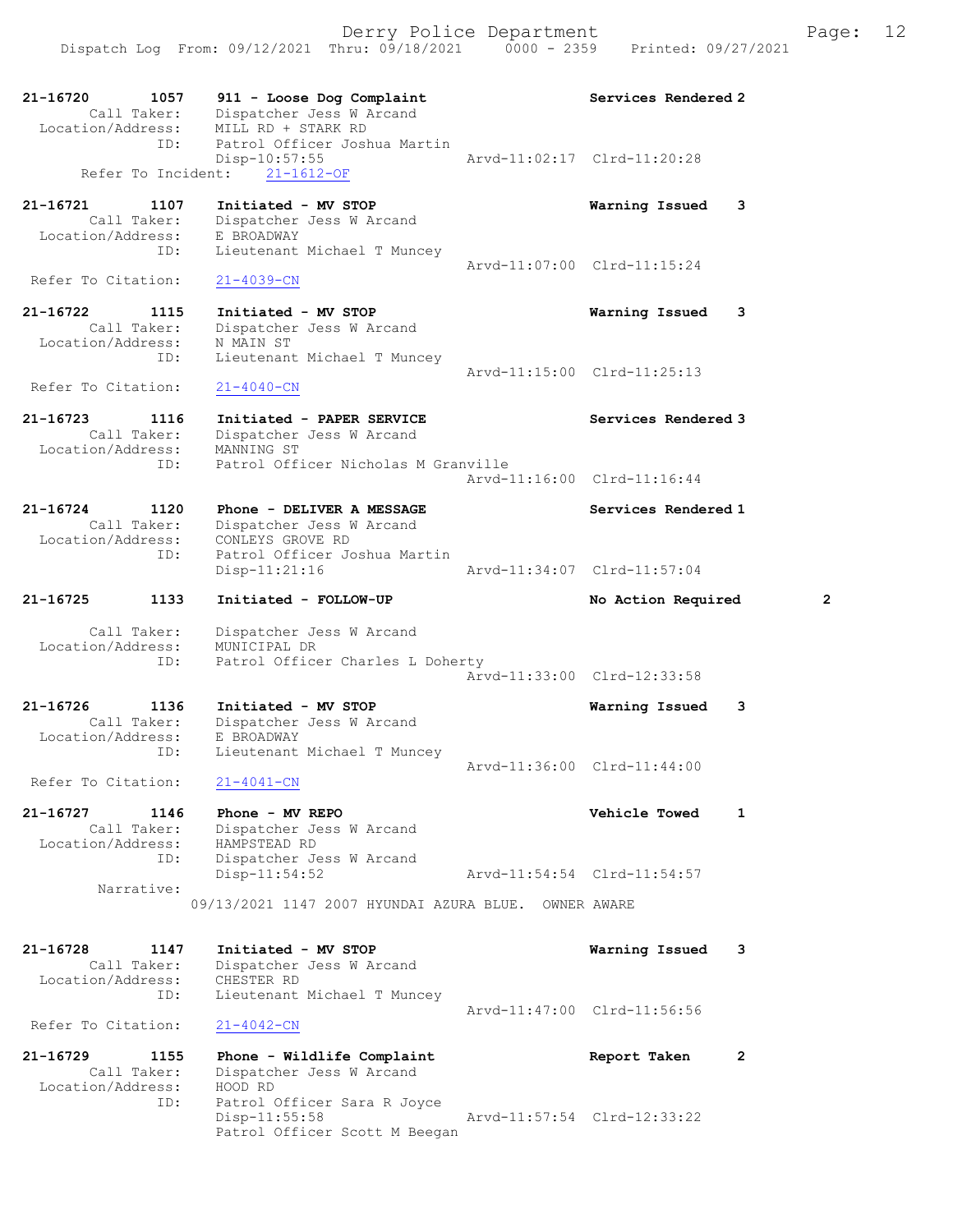Derry Police Department The Page: 13 Dispatch Log From: 09/12/2021 Thru: 09/18/2021 0000 - 2359 Printed: 09/27/2021 ID: Sergeant Jared Knox Disp-12:18:17 Arvd-12:18:19 Clrd-12:33:10 Dispatched By: Lieutenant Shawn P O'Donaghue Arrived By: Lieutenant Shawn P O'Donaghue Narrative: 09/13/2021 1207 INJURED RABBIT Refer To Incident: 21-1614-OF 21-16730 1209 Initiated - MV STOP Warning Issued 3 Call Taker: Dispatcher Jess W Arcand Location/Address: BYPASS 28 ID: Lieutenant Michael T Muncey Arvd-12:09:00 Clrd-12:18:28<br>21-4043-CN Refer To Citation: 21-16731 1215 Walk-In - FOUND/LOST PROPERTY Report Taken 3 Call Taker: Patrol Officer Casey J Noyes Location/Address: [DY 2] MUNICIPAL DR ID: Patrol Officer Casey J Noyes<br>Disp-12:15:53 Disp-12:15:53 Arvd-12:15:55 Clrd-12:15:58 Refer To Incident: 21-1613-OF 21-16732 1218 Initiated - MV STOP Warning Issued 3 Call Taker: Dispatcher Jess W Arcand Location/Address: BYPASS 28 ID: Lieutenant Michael T Muncey Arvd-12:18:00 Clrd-12:25:23<br>21-4044-CN Refer To Citation: 21-16733 1228 Initiated - MV STOP Warning Issued 3 Call Taker: Dispatcher Jess W Arcand Location/Address: MANCHESTER RD ID: Lieutenant Michael T Muncey Arvd-12:28:00 Clrd-12:37:27 Refer To Citation: 21-4045-CN 21-16734 1234 Phone - SECURITY /OPEN DOOR/WINDOW Services Rendered 2 Call Taker: Dispatcher Jess W Arcand Location/Address: NORTH AVE ID: Patrol Officer Sara R Joyce Disp-12:35:22 Clrd-12:36:33 Patrol Officer Scott M Beegan<br>ID: Patrol Officer Nicholas M Gran ID: Patrol Officer Nicholas M Granville Disp-12:36:00 Arvd-12:38:23 Clrd-12:45:51 ID: Sergeant Jared Knox Disp-12:38:26 Arvd-12:38:28 Clrd-12:45:53 21-16735 1244 Walk-In - FOUND/LOST PROPERTY Report Taken 3 Call Taker: Patrol Officer Casey J Noyes Location/Address: [DY 2] MUNICIPAL DR ID: Patrol Officer Casey J Noyes Disp-12:45:12 Arvd-12:45:15 Clrd-12:45:18 Refer To Incident: 21-1615-OF 21-16736 1253 Initiated - FOLLOW-UP No Action Required 2 Call Taker: Dispatcher Jess W Arcand Location/Address: MUNICIPAL DR ID: Patrol Officer Nikita Tomnyuk Arvd-12:53:00 Clrd-13:21:58 21-16737 1255 Initiated - MV STOP Warning Issued 3<br>Call Taker: Dispatcher Jess W Arcand Call Taker: Dispatcher Jess W Arcand Location/Address: KENDALL POND RD ID: Lieutenant Michael T Muncey Arvd-12:55:00 Clrd-13:01:18<br>21-4046-CN Refer To Citation: 21-16738 1319 Initiated - MV STOP Summons Issued 3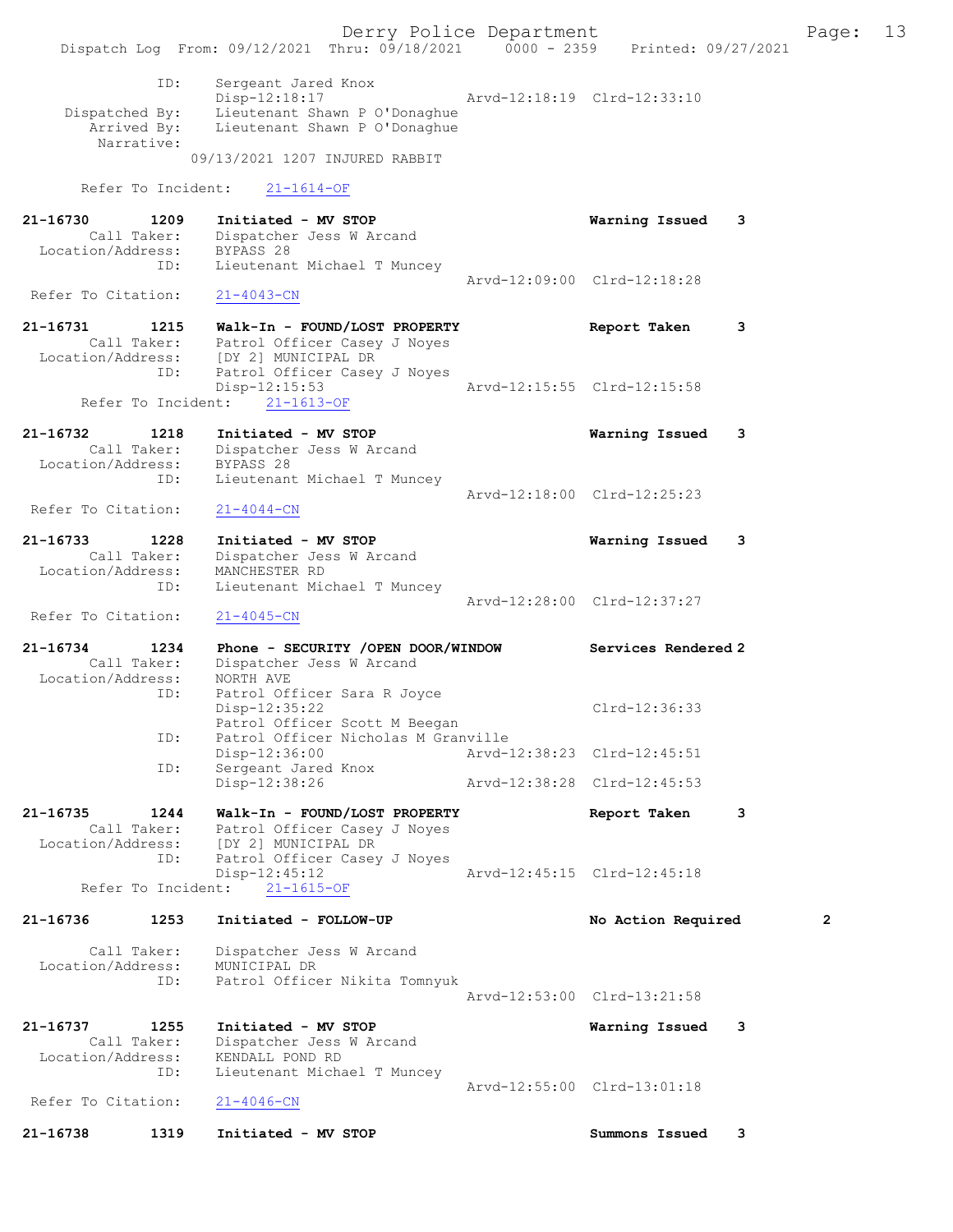Derry Police Department Fage: 14 Dispatch Log From: 09/12/2021 Thru: 09/18/2021 0000 - 2359 Printed: 09/27/2021 Call Taker: Dispatcher Jess W Arcand<br>ion/Address: RT 28 Location/Address: RT 28<br>ID: Lieute Lieutenant Michael T Muncey Arvd-13:19:00 Clrd-13:36:18 Refer To Citation: 21-816-007012 21-16739 1323 Initiated - FOLLOW-UP No Action Required 2 Call Taker: Dispatcher Jess W Arcand Location/Address: MUNICIPAL DR ID: Patrol Officer Charles L Doherty Arvd-13:23:00 Clrd-13:58:33 21-16740 1352 Phone - SUSPICIOUS ACTIVITY ADVICE GIVEN 2 Call Taker: Dispatcher Jess W Arcand Location/Address: ROCKINGHAM RD ID: Patrol Officer Joshua Martin<br>Disp-14:08:47 Disp-14:08:47 Arvd-14:23:54 Clrd-14:35:12 Refer To Field Int: 21-3275-FI 21-16741 1401 Initiated - MV STOP Warning Issued 3 Call Taker: Dispatcher Jess W Arcand Location/Address: ELM ST ID: Patrol Officer Nicholas M Granville Arvd-14:01:00 Clrd-14:06:19 Refer To Citation: 21-4047-CN 21-16742 1407 Initiated - MV STOP Warning Issued 3 Call Taker: Dispatcher Jess W Arcand Location/Address: N MAIN ST ID: Patrol Officer Charles L Doherty Arvd-14:07:00 Clrd-14:25:11 Refer To Citation: 21-4049-CN 21-16743 1416 Initiated - WELFARE CHECK Report Taken 2 Call Taker: Dispatcher Jess W Arcand Location/Address: PINKERTON ST ID: Patrol Officer Brian J Landry Arvd-14:16:00 Clrd-14:35:31 Refer To Incident: 21-1616-OF 21-16744 1426 Initiated - MV STOP Warning Issued 3 Call Taker: Dispatcher Jess W Arcand Location/Address: CHESTER RD ID: Patrol Officer Nikita Tomnyuk Arvd-14:26:00 Clrd-14:32:29 Refer To Citation:  $21-4048-CN$ 21-16745 1434 Walk-In - THEFT Report Taken 2 Call Taker: Patrol Officer Casey J Noyes Location/Address: ess: GREGOIRE ST<br>ID: Patrol Officer Casey J Noyes<br>Disp-14:36:30 Disp-14:36:30 Arvd-14:36:33 Clrd-14:36:35 Refer To Incident: 21-1617-OF 21-16746 1443 Phone - SUSPICIOUS ACTIVITY Services Rendered 2 Call Taker: Dispatcher Jess W Arcand Location/Address: W BROADWAY Patrol Officer Sara R Joyce<br>Disp-14:43:51 Arvd-14:49:45 Clrd-14:56:26 Patrol Officer Scott M Beegan ID: Detective Victoria M Kidd Disp-14:48:15 Arvd-14:48:16 Clrd-14:53:47 Refer To Field Int: 21-3262-FI 21-16747 1526 Walk-In - FOUND/LOST PROPERTY Report Taken 3 Call Taker: Dispatcher Jess W Arcand Location/Address: CENTRAL ST ID: Patrol Officer Casey J Noyes<br>Disp-15:26:34 Disp-15:26:34 Arvd-15:26:36 Clrd-15:30:10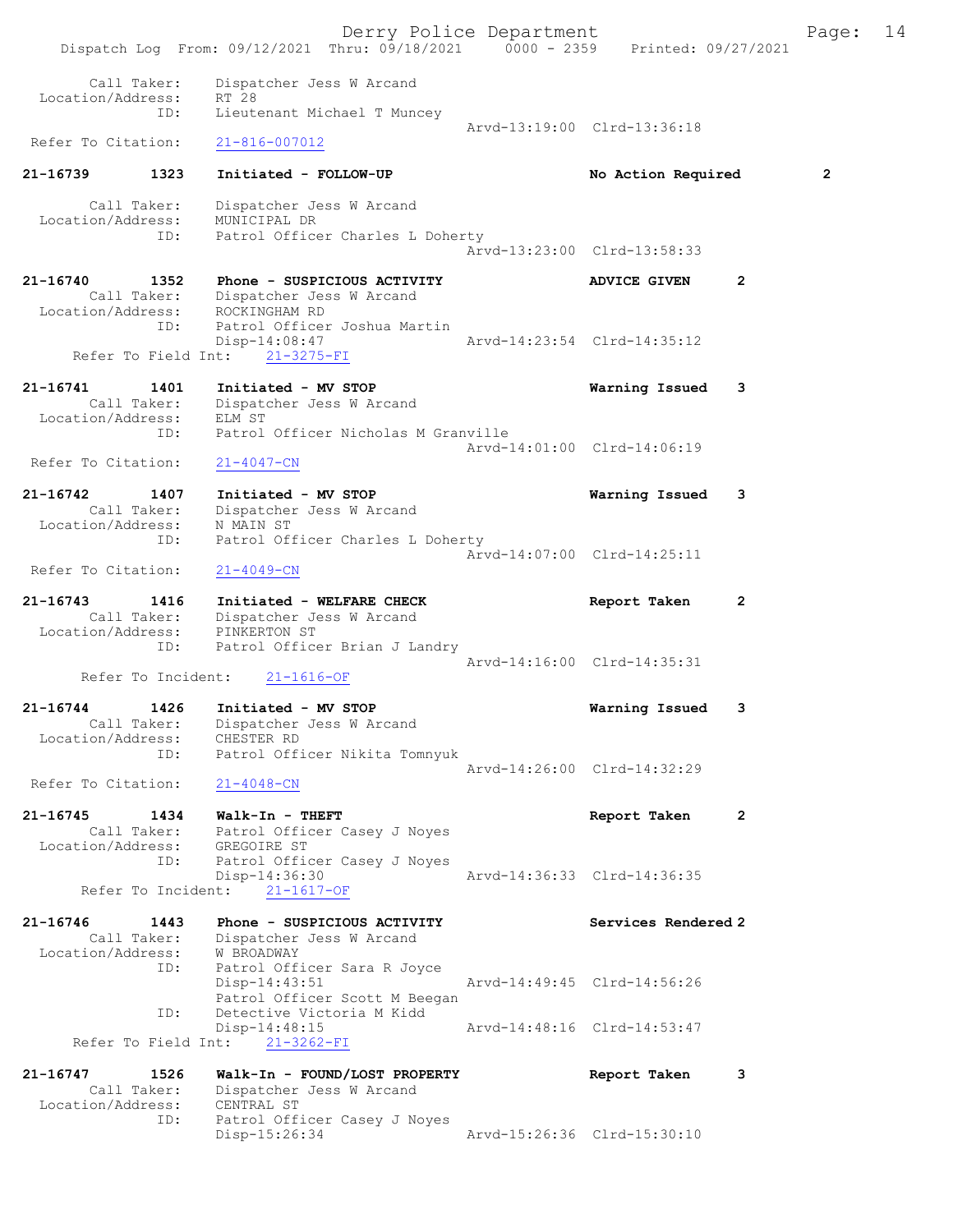Narrative:

09/13/2021 1526 FIREARM

Refer To Incident: 21-1618-OF

ID: Patrol Officer Casey J Noyes

| 21-16748<br>Location/Address: | 1529<br>Call Taker:        | Phone - NOISE COMPLAINT<br>Dispatcher Jess W Arcand<br>PEMBROKE DR                                                   | Services Rendered 2         |                |
|-------------------------------|----------------------------|----------------------------------------------------------------------------------------------------------------------|-----------------------------|----------------|
|                               | ID:                        | Patrol Officer Monica Ricci<br>$Disp-16:05:10$                                                                       | Arvd-16:09:10 Clrd-16:21:16 |                |
|                               | ID:                        | Patrol Officer Michael Carnazzo<br>Disp-16:05:14<br>Refer To Field Int: 21-3267-FI                                   | Arvd-16:12:35 Clrd-16:21:31 |                |
| 21-16749                      | 1540                       | Initiated - FOLLOW-UP                                                                                                | No Action Required          | 2              |
| Location/Address:             | Call Taker:                | Dispatcher Jess W Arcand<br>ASHLEIGH DR                                                                              |                             |                |
|                               | ID:                        | Patrol Officer Joshua Martin                                                                                         | Arvd-15:40:00 Clrd-15:45:58 |                |
| 21-16750<br>Location/Address: | 1546<br>Call Taker:        | Phone - SUSPICIOUS ACTIVITY<br>Dispatcher Jess W Arcand<br>MANCHESTER RD                                             | Services Rendered 2         |                |
|                               | ID:                        | Patrol Officer Joshua Martin<br>Disp-15:46:57                                                                        | Arvd-15:47:23 Clrd-15:53:04 |                |
|                               | Narrative:                 | 09/13/2021 1547 PANHANDLER USING CARRIAGES WITHOUT<br>PERMISSION                                                     |                             |                |
|                               | Refer To Field Int:        | $21 - 3274 - FI$                                                                                                     |                             |                |
| 21-16751<br>Location/Address: | 1551                       | Phone - VIN CHECK<br>Call Taker: Dispatcher Jess W Arcand                                                            | Vehicle checked 3           |                |
|                               | ID:<br>Refer To Field Int: | BUTTONWOOD DR<br>Patrol Officer Sara R Joyce<br>$Disp-16:35:41$<br>Patrol Officer Scott M Beegan<br>$21 - 3263 - FI$ | Arvd-16:47:50 Clrd-16:59:19 |                |
| 21-16752                      | 1600                       | Other - ERRATIC OPERATION                                                                                            | Could Not Locate 2          |                |
| Location/Address:             | Call Taker:<br>ID:         | Dispatcher Jess W Arcand<br>FROST RD<br>Patrol Officer Jack Stafford                                                 |                             |                |
|                               |                            | $Disp-16:03:00$                                                                                                      | Arvd-16:03:20 Clrd-16:06:09 |                |
| 21-16753<br>Location/Address: | 1603<br>Call Taker:        | Phone - FOUND/LOST PROPERTY<br>Dispatcher Jess W Arcand<br>PIERCE AVE                                                | Services Rendered 3         |                |
|                               | ID:<br>Refer To Incident:  | Patrol Officer Michael Carnazzo<br>Disp-17:02:41<br>$21 - 1620 - OF$                                                 | Arvd-17:07:30 Clrd-17:51:47 |                |
| 21-16754<br>Location/Address: | 1608<br>Call Taker:        | Phone - SUSPICIOUS ACTIVITY<br>Dispatcher Jess W Arcand<br>CRYSTAL AVE                                               | Services Rendered 2         |                |
|                               | ID:                        | Patrol Officer Monica Ricci<br>Disp-16:26:40                                                                         | Arvd-16:30:49 Clrd-16:34:08 |                |
| 21-16755                      | 1610                       | Walk-In - INVOL EMERGENCY ADMISSION                                                                                  | Transported to Hospital     | $\overline{2}$ |
| Location/Address:             | Call Taker:<br>ID:         | Dispatcher Jess W Arcand<br>MUNICIPAL DR<br>Patrol Officer Joshua Martin                                             |                             |                |
|                               | ID:                        | Disp-16:11:02<br>Patrol Officer Casey J Noyes                                                                        | Arvd-16:12:06 Clrd-17:00:57 |                |

Cleared By: Patrol Officer Casey J Noyes<br>ID: Sergeant Jared Knox Sergeant Jared Knox<br>Disp-16:11:59 Arvd-16:12:01 Clrd-16:26:16

Disp-16:11:29 Arvd-16:12:03 Clrd-16:54:40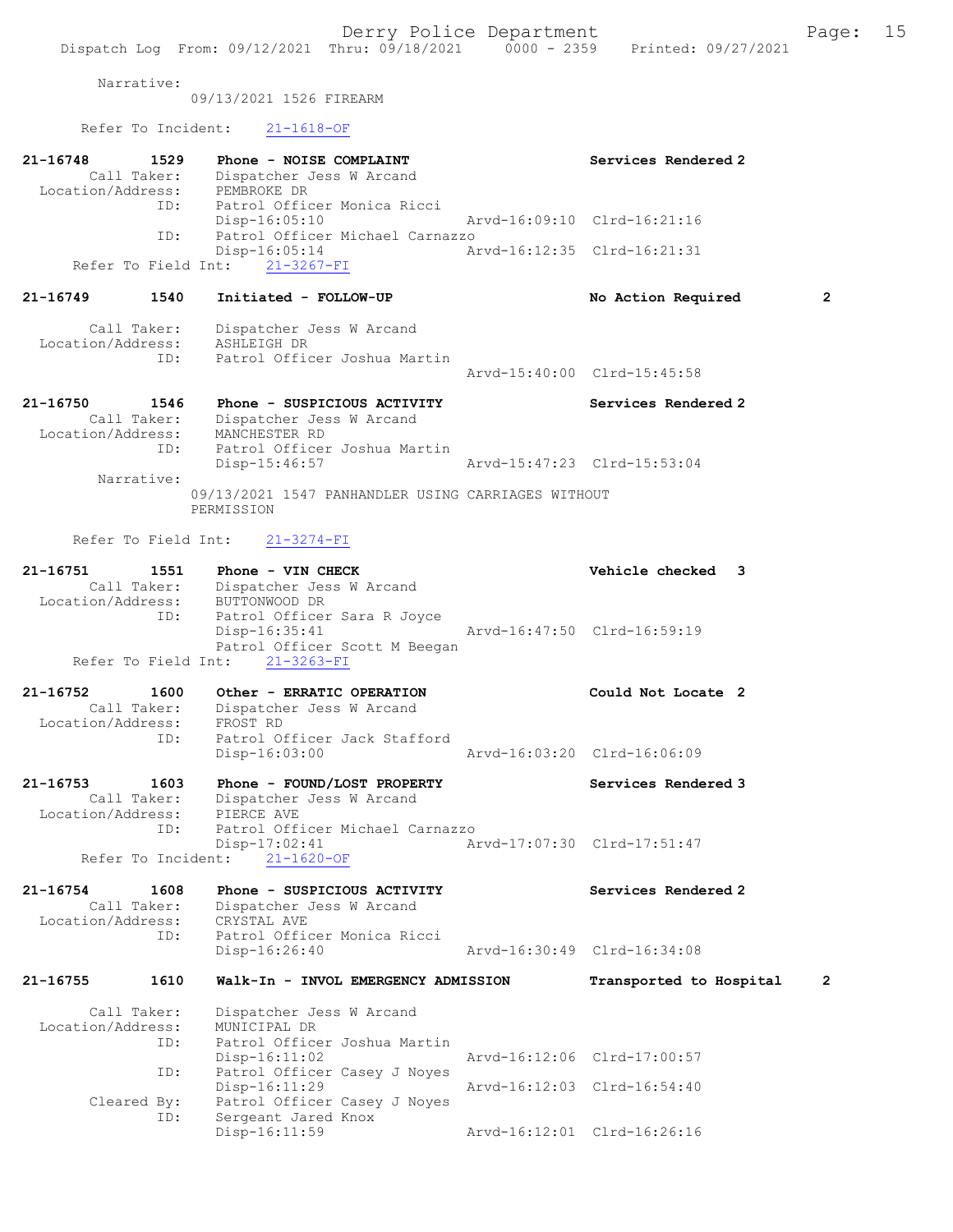Derry Police Department Fage: 16 Dispatch Log From: 09/12/2021 Thru: 09/18/2021 0000 - 2359 Printed: 09/27/2021 ID: Sergeant Jared Knox Disp-16:44:30 Arvd-16:44:32 Clrd-17:00:55 Narrative: 09/13/2021 1617 ONE IN CUSTODY FOR IEA. EN ROUTE TO PMC SM 46382.9 Narrative: 09/13/2021 1625 OFF AT PMC EM 46384.4 Refer To Arrest: 21-881-AR 21-16756 1623 Phone - NEIGHBORHOOD DISPUTE Services Rendered 2 Call Taker: Dispatcher Jess W Arcand Location/Address: HEMLOCK SPRINGS RD ID: Patrol Officer Monica Ricci Disp-16:34:49 Arvd-16:43:19 Clrd-17:51:39 Refer To Field Int: 21-3265-FI 21-16757 1624 Initiated - MV ACCIDENT 1 1620 Report Taken 1 Call Taker: Dispatcher Jess W Arcand Location/Address: CRYSTAL AVE ID: Detective Benjamin J Doyle Arvd-16:24:00 Clrd-16:44:05 ID: Patrol Officer Michael Carnazzo Disp-16:25:28 Arvd-16:25:30 Clrd-16:43:08 Refer To Citation: 21-4050-CN Narrative: 09/13/2021 1643 REPORTABLE. GALLAGHER VS DUNHAM Refer To Accident: 21-434-AC 21-16758 1654 Walk-In - ASSIST CITIZEN ADVICE GIVEN 3 Call Taker: Patrol Officer Casey J Noyes Location/Address: [DY 2] MUNICIPAL DR ID: Patrol Officer Casey J Noyes Disp-16:55:08 Arvd-16:55:11 Clrd-16:55:13 Refer To Field Int: 21-3233-FI 21-16759 1658 Walk-In - SCHOOL BUS PASSING Report Taken 2 Call Taker: Patrol Officer Casey J Noyes Location/Address: [DY 1425] ELM ST ID: Patrol Officer Casey J Noyes Disp-17:00:12 Arvd-17:00:15 Clrd-17:00:17 Refer To Incident: 21-1619-OF 21-16760 1805 Initiated - DISPERSE A GROUP SENT ON THEIR WAY 2 Call Taker: Dispatcher Jess W Arcand Location/Address: MANCHESTER RD ID: Patrol Officer Joshua Martin Arvd-18:05:00 Clrd-18:08:24 21-16761 1809 911 - SUSPICIOUS ACTIVITY Services Rendered 2 Call Taker: Dispatcher Jess W Arcand Location/Address: HOPE HILL RD ID: Patrol Officer Michael Carnazzo Arvd-18:19:01 Clrd-18:23:52 ID: Patrol Officer Jack Stafford<br>Disp-18:11:49 Arvd-18:19:41 Clrd-18:23:52 ID: Sergeant Jared Knox Disp-18:12:16 Arvd-18:19:39 Clrd-18:23:52 Refer To Field Int: 21-3264-FI 21-16762 1832 Initiated - PROPERTY CHECK Services Rendered 2 Call Taker: Dispatcher Jess W Arcand Location/Address: BIRCH ST ID: Patrol Officer Michael Carnazzo Arvd-18:32:00 Clrd-18:43:38<br>TD: Patrol Officer Joshua Martin Patrol Officer Joshua Martin<br>Disp-18:32:48 Disp-18:32:48 Arvd-18:32:51 Clrd-18:43:41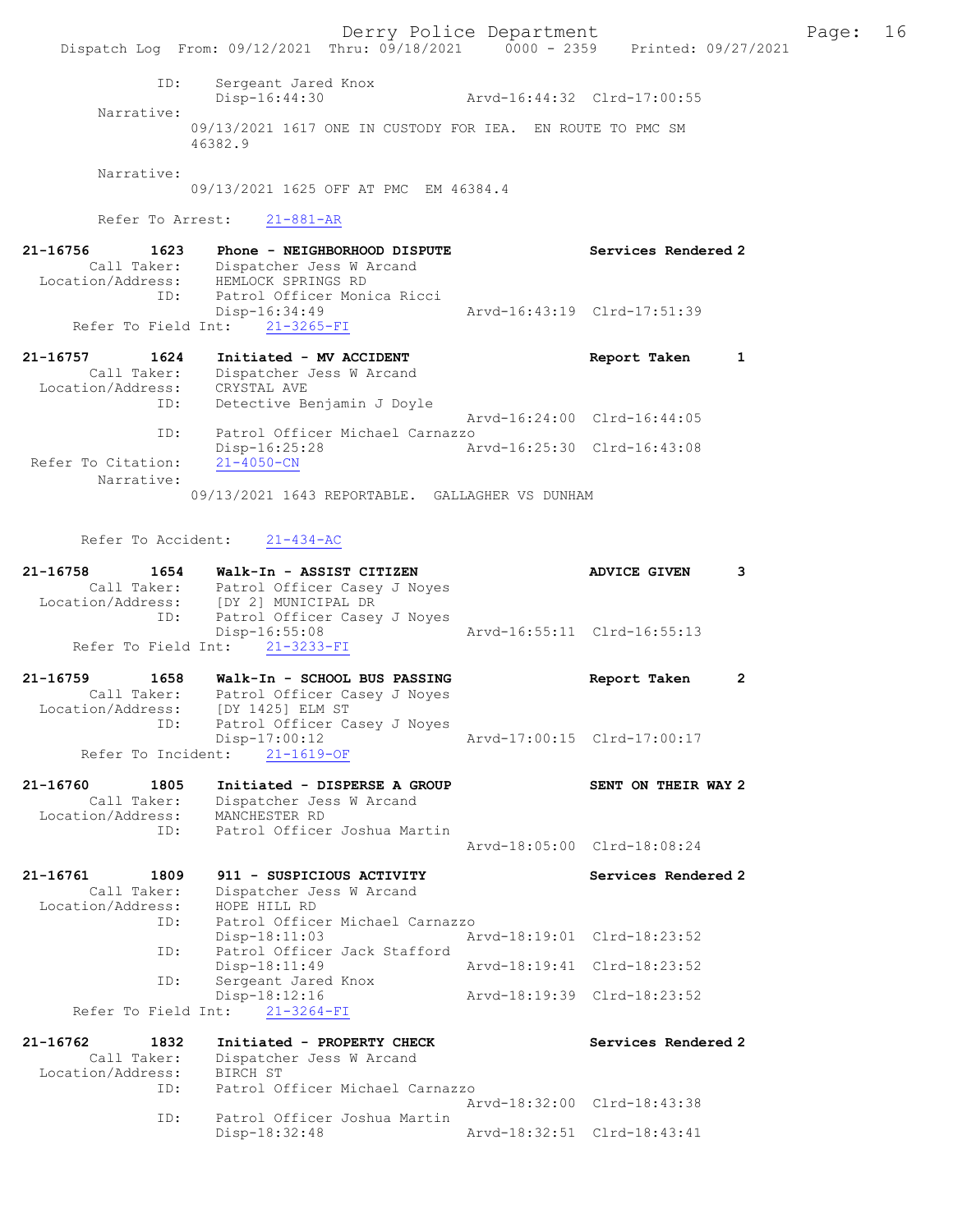21-16763 1849 Phone - CRIMINAL TRESPASS Warning Issued 2 Call Taker: Patrol Officer Kevin L Davies Location/Address: [DY 2777] MANCHESTER RD ID: Patrol Officer Jack Stafford<br>Disp-18:52:17 Disp-18:52:17 Arvd-19:01:48 Clrd-19:05:50<br>Arrived By: Dispatcher Jess W Arcand Arrived By: Dispatcher Jess W Arcand Cleared By: Dispatcher Jess W Arcand Refer To Field Int:  $\frac{21-3236-FI}{21-3306-FI}$ Refer To Field Int: 21-16764 1959 Phone - RUNAWAY JUVENILE Report Taken 2 Call Taker: Patrol Officer Kevin L Davies Location/Address: HIGH ST ID: Patrol Officer Joshua Martin Disp-20:10:03 Arvd-20:16:39 Clrd-20:29:49 Arrived By: Dispatcher Jess W Arcand Cleared By: Dispatcher Jess W Arcand Refer To Incident: 21-1621-OF 21-16765 2009 Phone - DISTURBANCE Quieted on Request 1 Call Taker: Patrol Officer Kevin L Davies Location/Address: PEMBROKE DR ID: Patrol Officer Monica Ricci Disp-20:10:22 Arvd-20:15:52 Clrd-20:22:18 Dispatched By: Dispatcher Jess W Arcand Arrived By: Dispatcher Jess W Arcand Cleared By: Dispatcher Jess W Arcand ID: Patrol Officer Jack Stafford Disp-20:10:24 Arvd-20:15:54 Clrd-20:22:20 Dispatched By: Dispatcher Jess W Arcand<br>Arrived By: Dispatcher Jess W Arcand Arrived By: Dispatcher Jess W Arcand Cleared By: Dispatcher Jess W Arcand Refer To Field Int: 21-3266-FI 21-16766 2022 Phone - NOISE COMPLAINT Services Rendered 2 Call Taker: Patrol Officer Kevin L Davies Location/Address: REMINGTON CT ID: Patrol Officer Jack Stafford<br>Disp-20:23:54 Disp-20:23:54 Arvd-20:33:54 Clrd-20:38:44 Arrived By: Dispatcher Jess W Arcand Cleared By: Dispatcher Jess W Arcand 21-16767 2038 Initiated - MV CHECK Vehicle checked 1 Call Taker: Dispatcher Jess W Arcand<br>ion/Address: WARNER HILL RD Lair runs<br>Location/Address:<br>ID: ..<br>Patrol Officer Jack Stafford Arvd-20:38:00 Clrd-20:41:35 21-16768 2044 Phone - STRUCK ANIMAL Services Rendered 2 Call Taker: Patrol Officer Kevin L Davies Location/Address: RT 28<br>ID: Patro: Patrol Officer Jack Stafford Disp-20:46:11 Clrd-20:47:49 Cleared By: Dispatcher Jess W Arcand ID: Patrol Officer Michael Carnazzo<br>Disp-21:30:55 An Disp-21:30:55 Arvd-21:35:16 Clrd-21:57:06 Dispatched By: Dispatcher Jess W Arcand Arrived By: Dispatcher Jess W Arcand Cleared By: Dispatcher Jess W Arcand 21-16769 2107 Phone - THEFT Report Taken 2 Call Taker: Dispatcher Jess W Arcand<br>ion/Address: ASHLEIGH DR Location/Address:<br>ID: Patrol Officer Joshua Martin<br>Disp-21:07:50 Disp-21:07:50 Arvd-21:09:20 Clrd-21:39:35<br>ID: Sergeant Jared Knox Sergeant Jared Knox<br>Disp-21:07:55 Disp-21:07:55 Arvd-21:10:59 Cleared By: Patrol Officer Kevin L Davies Patrol Officer Kevin L Davies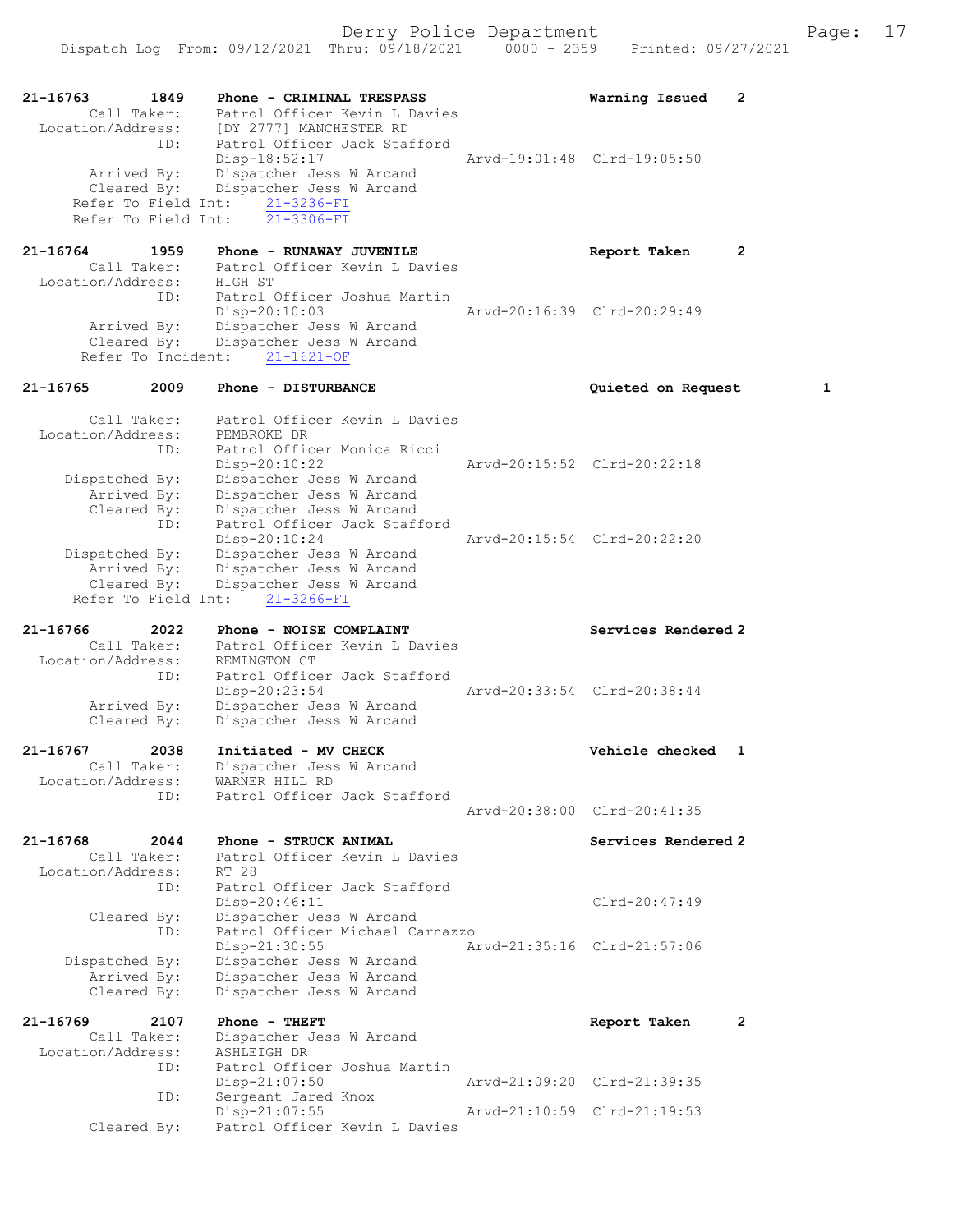Derry Police Department<br>
Page: 18 Printed: 09/27/2021 09/27/2021 Dispatch Log From: 09/12/2021 Thru: 09/18/2021 ID: Patrol Officer Michael Carnazzo Disp-21:11:43 Arvd-21:11:46 Clrd-21:19:57<br>Cleared By: Patrol Officer Kevin L Davies Patrol Officer Kevin L Davies<br>it: 21-1622-OF Refer To Incident: 21-16770 2201 Initiated - FOLLOW-UP No Action Required 2 Call Taker: Dispatcher Jess W Arcand<br>.on/Address: E BROADWAY Location/Address:<br>ID: Patrol Officer Joshua Martin Arvd-22:01:00 Clrd-22:05:25<br>ID: Sergeant Jared Knox Sergeant Jared Knox<br>Disp-22:01:16 Arvd-22:01:21 Clrd-22:05:23 21-16771 2210 Initiated - FOLLOW-UP No Action Required 2 Call Taker: Dispatcher Jess W Arcand<br>.on/Address: SILVESTRI CIR Location/Address: ID: Sergeant Jared Knox Arvd-22:10:00 Clrd-22:15:26<br>TD: Patrol Officer Joshua Martin Patrol Officer Joshua Martin<br>Disp-22:10:35 Disp-22:10:35 Arvd-22:10:38 Clrd-22:15:24 21-16772 2234 911 - DOMESTIC DISTURBANCE Arrest(s) Made 1<br>Call Taker: Dispatcher Jess W Arcand Dispatcher Jess W Arcand<br>GATES DR Location/Address:<br>ID: Patrol Officer Monica Ricci Disp-22:35:17 Arvd-22:40:56 Clrd-09/14/2021 @ 00:01:01<br>Cleared Bv: Dispatcher Christine D Carlson By: Dispatcher Christine D Carlson<br>ID: Patrol Officer Jack Stafford Patrol Officer Jack Stafford<br>Disp-22:35:54 Disp-22:35:54 Arvd-22:40:59 Clrd-23:25:25 Cleared By: Dispatcher Christine D Carlson ID: Sergeant Patrick H Dawson<br>Disp-22:51:53 Disp-22:51:53 Arvd-23:01:36 Clrd-23:25:24<br>Arrived By: Dispatcher Christine D Carlson Dispatcher Christine D Carlson Cleared By: Dispatcher Christine D Carlson ID: Patrol Officer Ryan M Panaro<br>Disp-23:35:43 Disp-23:35:43 Arvd-23:35:44 Clrd-09/14/2021 @ 00:00:59<br>Dispatched By: Dispatcher Christine D Carlson Dispatcher Christine D Carlson Arrived By: Dispatcher Christine D Carlson<br>Cleared By: Dispatcher Christine D Carlson By: Dispatcher Christine D Carlson<br>ID: Patrol Officer Andrew R Kennedy Patrol Officer Andrew R Kennedy<br>Disp-23:35:48 A Disp-23:35:48 Arvd-23:35:49 Clrd-09/14/2021 @ 00:00:57<br>Dispatched By: Dispatcher Christine D Carlson Dispatcher Christine D Carlson Arrived By: Dispatcher Christine D Carlson<br>Cleared By: Dispatcher Christine D Carlson Dispatcher Christine D Carlson Narrative: 09/13/2021 2317 S7 advising one juvenile in custody at this time Narrative: 09/13/2021 2322 129 transporting one male juvenile to HQ, s/m: 49,937.7 Narrative: 09/13/2021 2325 Juvenile charges: dv-simple assault x2, criminal mischief x1 Narrative: 09/13/2021 2335 137/16 to booking Narrative: 09/13/2021 2334 129 off at HQ, e/m: 49943.9 Narrative: 09/14/2021 0000 Juvenile released to parent in the lobby at this time Refer To Arrest: 21-882-AR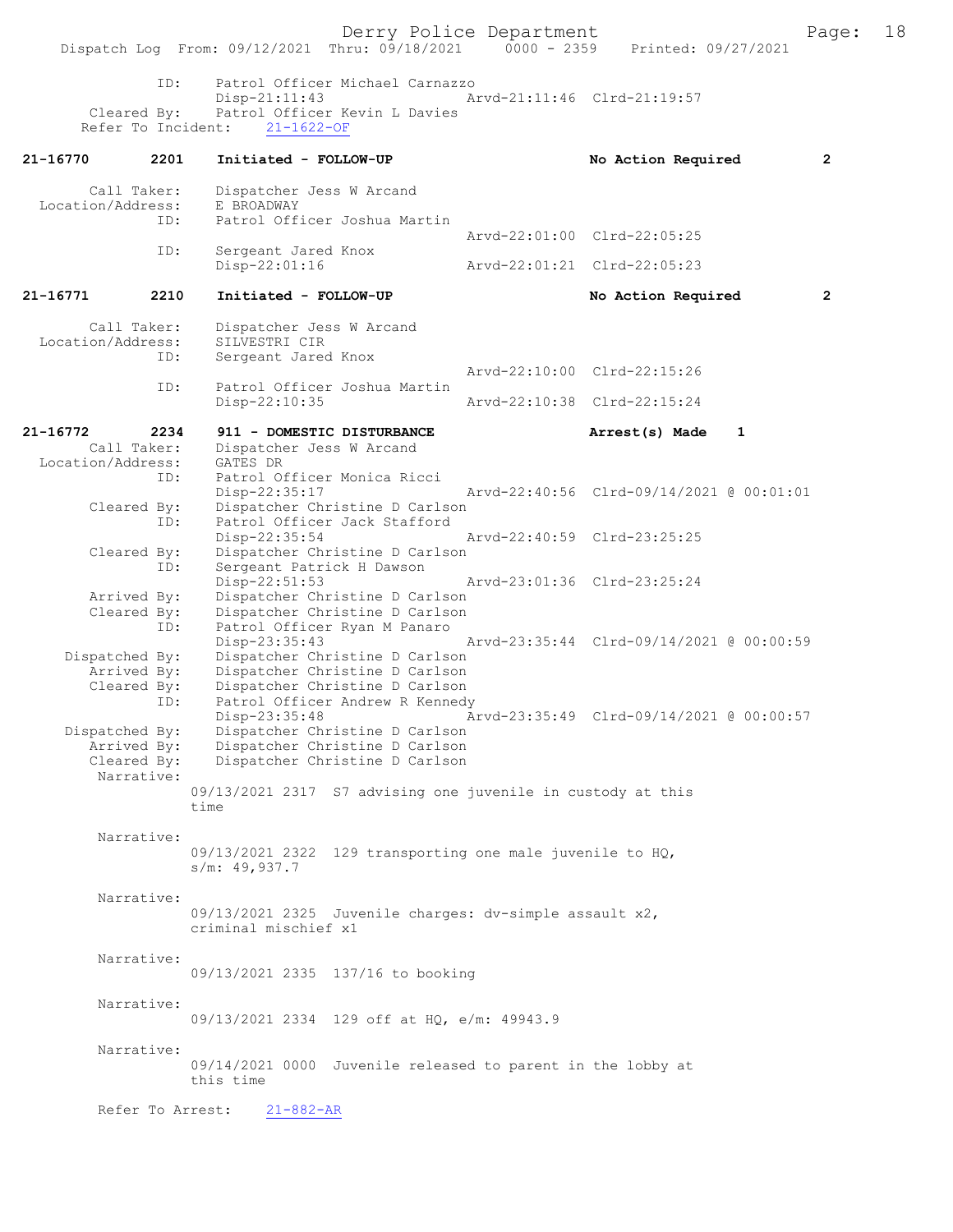|                                                                        | Dispatch Log From: 09/12/2021 Thru: 09/18/2021 0000 - 2359 Printed: 09/27/2021                                  | Derry Police Department |                             |   | Page: | 19 |
|------------------------------------------------------------------------|-----------------------------------------------------------------------------------------------------------------|-------------------------|-----------------------------|---|-------|----|
| 21-16773<br>2259<br>Call Taker:<br>Location/Address:                   | Phone - DOMESTIC DISTURBANCE<br>Dispatcher Christine D Carlson<br>LARAWAY CT                                    |                         | Verbal in Nature 1          |   |       |    |
| ID:                                                                    | Patrol Officer Taylor Dezotell<br>Disp-23:07:28                                                                 |                         | Arvd-23:15:22 Clrd-23:24:02 |   |       |    |
| ID:                                                                    | Patrol Officer Andrew R Kennedy<br>$Disp-23:09:38$                                                              |                         | Arvd-23:22:25 Clrd-23:23:49 |   |       |    |
| ID:                                                                    | Patrol Officer Ryan M Panaro<br>$Disp-23:09:41$                                                                 |                         | Arvd-23:22:24 Clrd-23:23:48 |   |       |    |
| Narrative:                                                             | $09/13/2021$ 2300 NH 4991295 male/female arguing at pumps at<br>711                                             |                         |                             |   |       |    |
| Refer To Field Int:                                                    | $21 - 3235 - FI$                                                                                                |                         |                             |   |       |    |
| 21-16774<br>2331<br>Call Taker:<br>Location/Address: E BROADWAY<br>ID: | Initiated - MV STOP<br>Dispatcher Christine D Carlson<br>Patrol Officer Cody Johnson                            |                         | Warning Issued              | 3 |       |    |
| Refer To Citation:                                                     | $21 - 4053 - CN$                                                                                                |                         | Arvd-23:31:00 Clrd-23:35:55 |   |       |    |
| 21-16775<br>2337<br>Call Taker:<br>Location/Address:                   | Initiated - MV STOP<br>Dispatcher Christine D Carlson<br>[DY 1530] BIRCH ST                                     |                         | Warning Issued              | 3 |       |    |
| ID:<br>Refer To Citation:                                              | Patrol Officer Taylor Dezotell<br>$21 - 4051 - CN$                                                              |                         | Arvd-23:37:00 Clrd-23:43:01 |   |       |    |
| 21-16776<br>2353<br>Call Taker:<br>Location/Address:<br>ID:            | Initiated - MV STOP<br>Dispatcher Christine D Carlson<br>BYPASS <sub>28</sub><br>Patrol Officer Taylor Dezotell |                         | Warning Issued              | 3 |       |    |
| Refer To Citation:                                                     | $21 - 4052 - CN$                                                                                                |                         | Arvd-23:53:00 Clrd-23:58:22 |   |       |    |
| For Date: $09/14/2021 -$                                               | Tuesday                                                                                                         |                         |                             |   |       |    |
| 0021<br>21-16777<br>Call Taker:<br>Location/Address:<br>ID:            | Initiated - PROPERTY CHECK<br>Dispatcher Christine D Carlson<br>ROLLINS ST<br>Patrol Officer Taylor Dezotell    |                         | Services Rendered 2         |   |       |    |
|                                                                        |                                                                                                                 |                         | Arvd-00:21:00 Clrd-00:22:08 |   |       |    |
| 21-16778<br>0039<br>Call Taker:<br>Location/Address:                   | Phone - DOMESTIC DISTURBANCE<br>Dispatcher Christine D Carlson<br>PINKERTON ST                                  |                         | Verbal in Nature 1          |   |       |    |
| ID:                                                                    | Patrol Officer Andrew R Kennedy<br>Disp-00:39:16                                                                |                         | Arvd-00:41:00 Clrd-01:02:05 |   |       |    |
| ID:                                                                    | Patrol Officer Ryan M Panaro<br>Disp-00:39:17                                                                   |                         | Arvd-00:41:01 Clrd-01:02:03 |   |       |    |
| ID:                                                                    | Patrol Officer Cody Johnson<br>Disp-00:39:18                                                                    |                         | Aryd-00:43:14 Clrd-01:02:02 |   |       |    |
| ID:<br>Refer To Field Int:                                             | Sergeant Patrick H Dawson<br>$Disp-00:41:24$<br>$21 - 3240 - FI$                                                |                         | Arvd-00:43:15 Clrd-00:57:10 |   |       |    |
| $21 - 16779$<br>0044                                                   | Phone - NOISE COMPLAINT                                                                                         |                         | Could Not Locate 2          |   |       |    |
| Call Taker:<br>Location/Address:<br>ID:                                | Patrol Officer Kevin L Davies<br>DAMREN RD<br>Sergeant Patrick H Dawson<br>$Disp-00:57:13$                      |                         | Arvd-00:57:14 Clrd-01:04:21 |   |       |    |
| Dispatched By:<br>Arrived By:<br>Cleared By:                           | Dispatcher Christine D Carlson<br>Dispatcher Christine D Carlson<br>Dispatcher Christine D Carlson              |                         |                             |   |       |    |

Loud music/party near damren and hampstead. exact location

Narrative:

unknown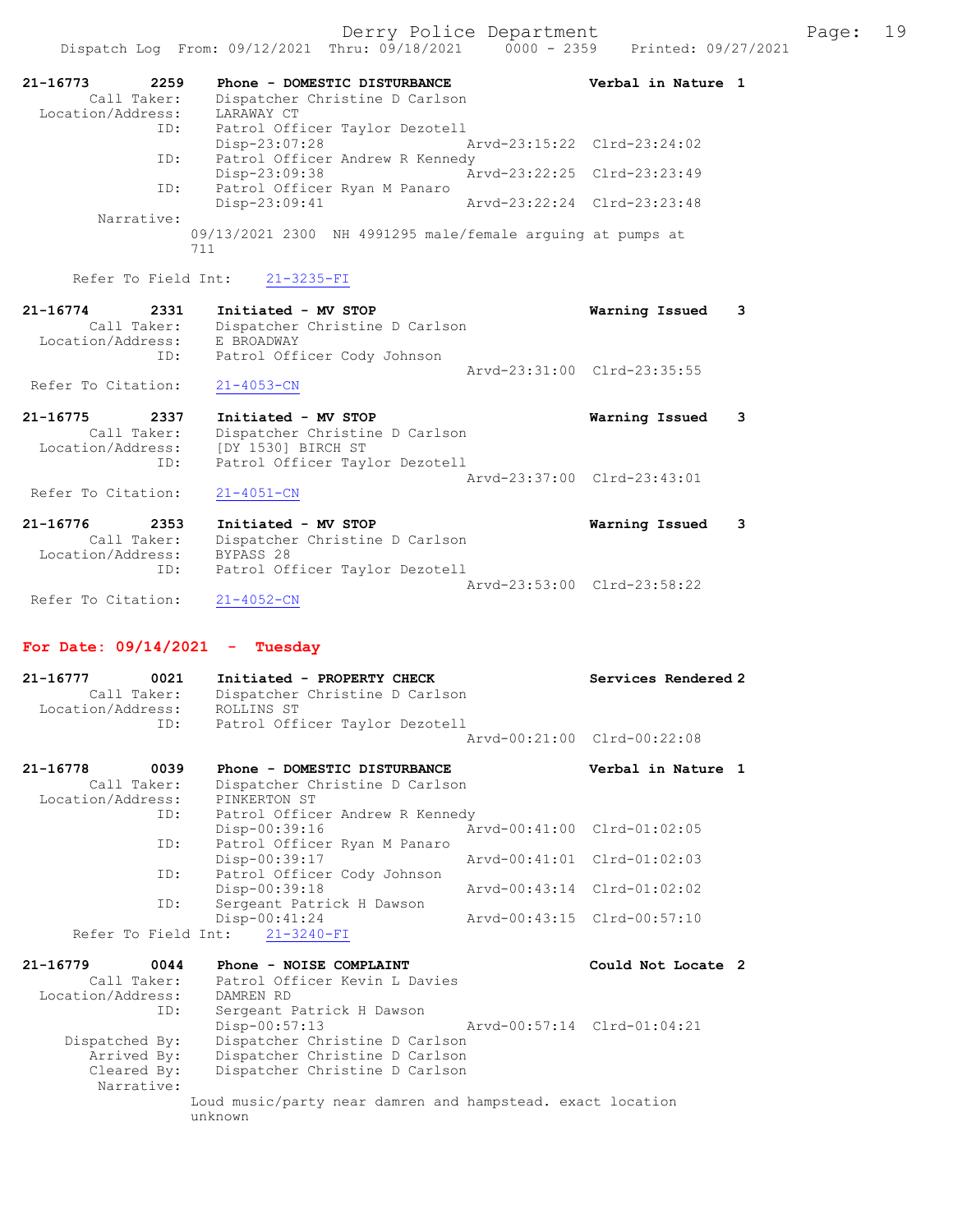| 21-16780<br>Call Taker:<br>Location/Address: | 0231                | Initiated - PED CHECK<br>Dispatcher Christine D Carlson<br>BYPASS 28 + LONDON RD                                       | SENT ON THEIR WAY 2          |   |
|----------------------------------------------|---------------------|------------------------------------------------------------------------------------------------------------------------|------------------------------|---|
|                                              | ID:                 | Patrol Officer Taylor Dezotell                                                                                         | Arvd-02:31:00 Clrd-02:33:10  |   |
| 21-16781<br>Call Taker:<br>Location/Address: | 0324                | Phone - TRANSPORT<br>Dispatcher Christine D Carlson<br>PARKLAND DR                                                     | <b>TRANSPORTED</b>           | 3 |
|                                              | ID:<br>Narrative:   | Patrol Officer Brendan S Holden<br>$Disp-03:24:40$                                                                     | Arvd-03:25:37 Clrd-03:37:24  |   |
|                                              |                     | 328 transporting one from PMC to HQ, s/m: 27,837.4                                                                     |                              |   |
|                                              | Narrative:          | 09/14/2021 0337 328 off at HQ, e/m: 27,838.9                                                                           |                              |   |
| Refer To Field Int:                          |                     | $21 - 3258 - FI$                                                                                                       |                              |   |
| $21 - 16782$<br>Location/Address:            | 0426<br>Call Taker: | Initiated - ATTEMPTED PAPER SERVICE<br>Dispatcher Christine D Carlson<br>PARKLAND DR                                   | Served                       | 2 |
|                                              | ID:                 | Patrol Officer Brendan S Holden                                                                                        | Aryd-04:26:00 Clrd-04:36:47  |   |
| 21-16783<br>Call Taker:<br>Location/Address: | 0427                | Initiated - MV STOP<br>Dispatcher Christine D Carlson<br>E BROADWAY                                                    | Warning Issued               | 3 |
| Refer To Citation:                           | ID:                 | Patrol Officer Taylor Dezotell<br>$21 - 4054 - CN$                                                                     | Arvd-04:27:00 Clrd-04:28:58  |   |
| 21-16784                                     | 0606                | Phone - TRAFFIC CONTROL                                                                                                | Services Rendered 3          |   |
| Call Taker:<br>Location/Address:             | ID:                 | Dispatcher Christine D Carlson<br>REDFIELD CIR<br>Patrol Officer Cody Johnson                                          |                              |   |
| Cleared By:                                  | ID:                 | Disp-06:06:38<br>Dispatcher Jonathon S Pickering<br>Patrol Officer Cody Johnson                                        | Arvd-06:06:40 Clrd-07:02:00  |   |
| Dispatched By:<br>Arrived By:<br>Cleared By: |                     | Disp-07:02:15<br>Dispatcher Jonathon S Pickering<br>Dispatcher Jonathon S Pickering<br>Dispatcher Jonathon S Pickering | Arvd-07:02:21 Clrd-07:03:22  |   |
| 21-16785                                     | 0623                | Phone - SUSPICIOUS ACTIVITY                                                                                            | Vehicle checked              |   |
| Call Taker:<br>Location/Address:             | ID:                 | Dispatcher Christine D Carlson<br>E BROADWAY<br>Patrol Officer Brendan S Holden                                        |                              |   |
| Refer To Field Int:                          |                     | Disp-06:24:50<br>$21 - 3257 - FI$                                                                                      | Arvd-06:29:12 Clrd-06:34:46  |   |
| 21-16786<br>Call Taker:<br>Location/Address: | 0702                | Initiated - MV STOP<br>Dispatcher Jonathon S Pickering<br>REDFIELD CIR                                                 | Warning Issued               | 3 |
|                                              | ID:                 | Patrol Officer Cody Johnson                                                                                            | Arvd-07:02:00 Clrd-07:02:15  |   |
| 21-16787                                     | 0826                | Phone - ASSIST OTHER AGENCY                                                                                            | Cancelled Prior to Arrival 3 |   |
| Call Taker:<br>Location/Address:             | ID:                 | Dispatcher Jonathon S Pickering<br>SENTER COVE RD + BONNIE LN<br>Patrol Officer Cody Johnson<br>Disp-08:26:36          | $Clrd-08:35:44$              |   |
|                                              | Narrative:          | 09/14/2021 0826 assisting DFD with a MV lockout                                                                        |                              |   |
| 21-16788                                     | 0927                | Initiated - MV STOP                                                                                                    | Warning Issued               | 3 |

Call Taker: Dispatcher Jonathon S Pickering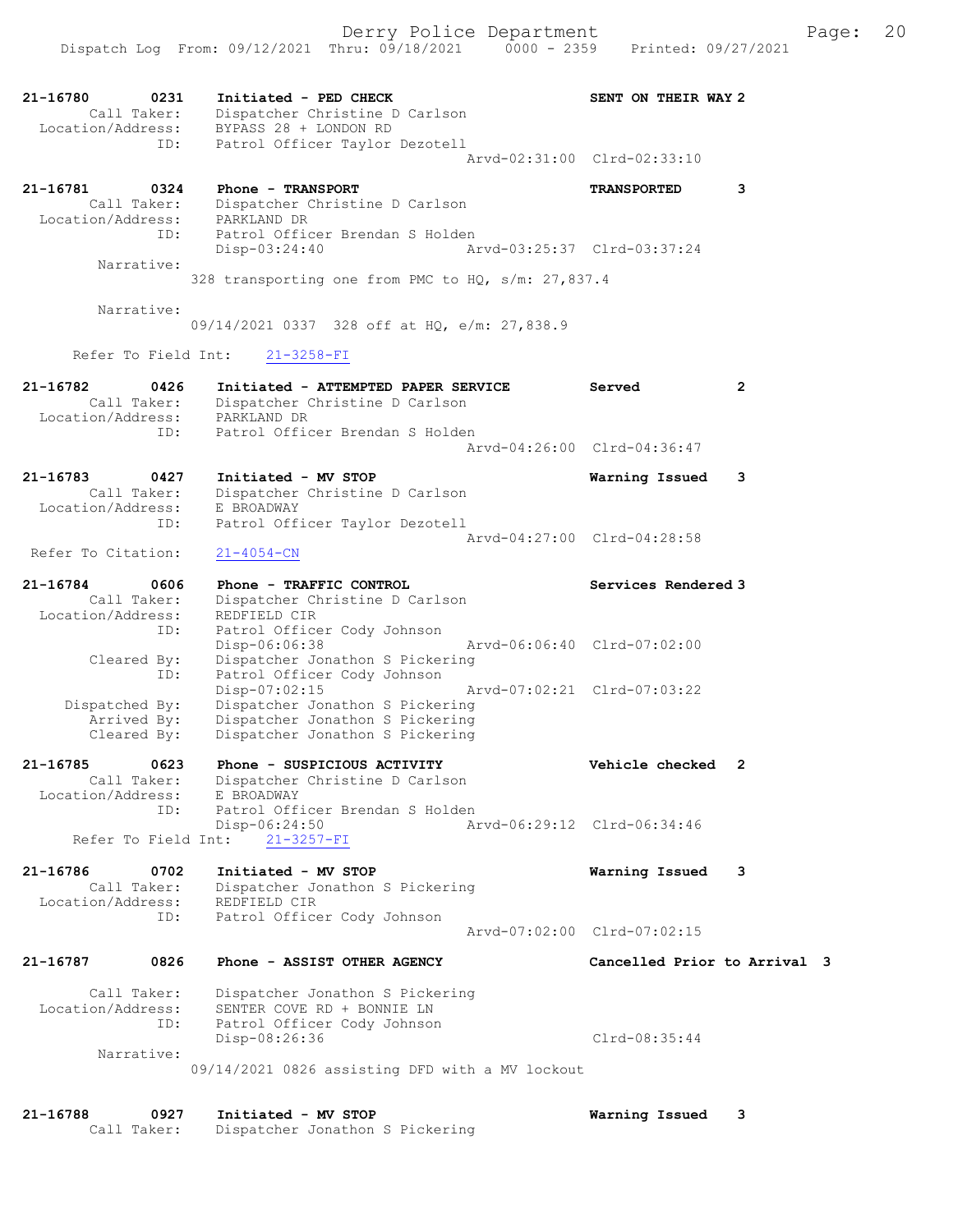Derry Police Department Fage: 21 Dispatch Log From: 09/12/2021 Thru: 09/18/2021 0000 - 2359 Printed: 09/27/2021 Location/Address: E DERRY RD ID: Patrol Officer Timothy J Underhill Arvd-09:27:00 Clrd-09:30:21<br>21-4055-CN Refer To Citation: 21-16789 0951 Phone - HIT AND RUN Report Taken 2 Call Taker: Dispatcher Jonathon S Pickering Location/Address: LINLEW DR ID: Patrol Officer Cody Johnson Disp-09:53:14 Clrd-09:53:00 ID: Patrol Officer Cody Johnson Disp-09:53:40 Arvd-09:58:28 Clrd-10:17:39 Narrative: 09/14/2021 1003 off with NH 4958688 Refer To Incident: 21-1623-OF 21-16790 0953 Initiated - SUBPOENA DELIVERY Not Served 1 Call Taker: Dispatcher Jonathon S Pickering Location/Address: LARAWAY CT ID: Patrol Officer Cody Johnson Arvd-09:53:00 Clrd-09:53:40 21-16791 1003 Phone - NOISE COMPLAINT Quieted on Request 2 Call Taker: Dispatcher Jonathon S Pickering Location/Address: REMINGTON CT ID: Patrol Officer Michael Carnazzo Disp-10:08:08 Arvd-10:16:00 Clrd-10:22:44 Narrative: 09/14/2021 1004 loud radio Refer To Field Int: 21-3261-FI 21-16792 1006 Initiated - MV STOP Warning Issued 3 Call Taker: Dispatcher Jonathon S Pickering Location/Address: BYPASS 28 + EASTGATE RD ID: Patrol Officer Timothy J Underhill Arvd-10:06:00 Clrd-10:09:35 Refer To Citation: 21-4056-CN 21-16793 1009 Phone - ANIMAL COMPLAINT No Action Required 1 Call Taker: Dispatcher Jonathon S Pickering Location/Address: SUMMIT AVE ID: Patrol Officer Nicholas M Granville Disp-10:11:14 Arvd-10:15:59 Clrd-10:22:50 Narrative: 09/14/2021 1009 loose chickens 21-16794 1017 Initiated - MV STOP Warning Issued 3 Call Taker: Dispatcher Jonathon S Pickering Location/Address: E DERRY RD ID: Patrol Officer Timothy J Underhill Arvd-10:17:00 Clrd-10:23:04<br>21-4057-CN Refer To Citation: 21-16795 1032 Initiated - ROAD HAZARD Removed Hazard 2 Call Taker: Dispatcher Jonathon S Pickering Location/Address: S MAIN ST + ROCKINGHAM RD ID: Patrol Officer Michael Carnazzo Arvd-10:32:00 Clrd-10:35:46 21-16796 1114 Initiated - MV STOP No Action Required 3 Call Taker: Dispatcher Jonathon S Pickering Location/Address: [DY 2] MUNICIPAL DR ID: Patrol Officer Tyler S Daniel Arvd-11:14:00 Clrd-11:18:54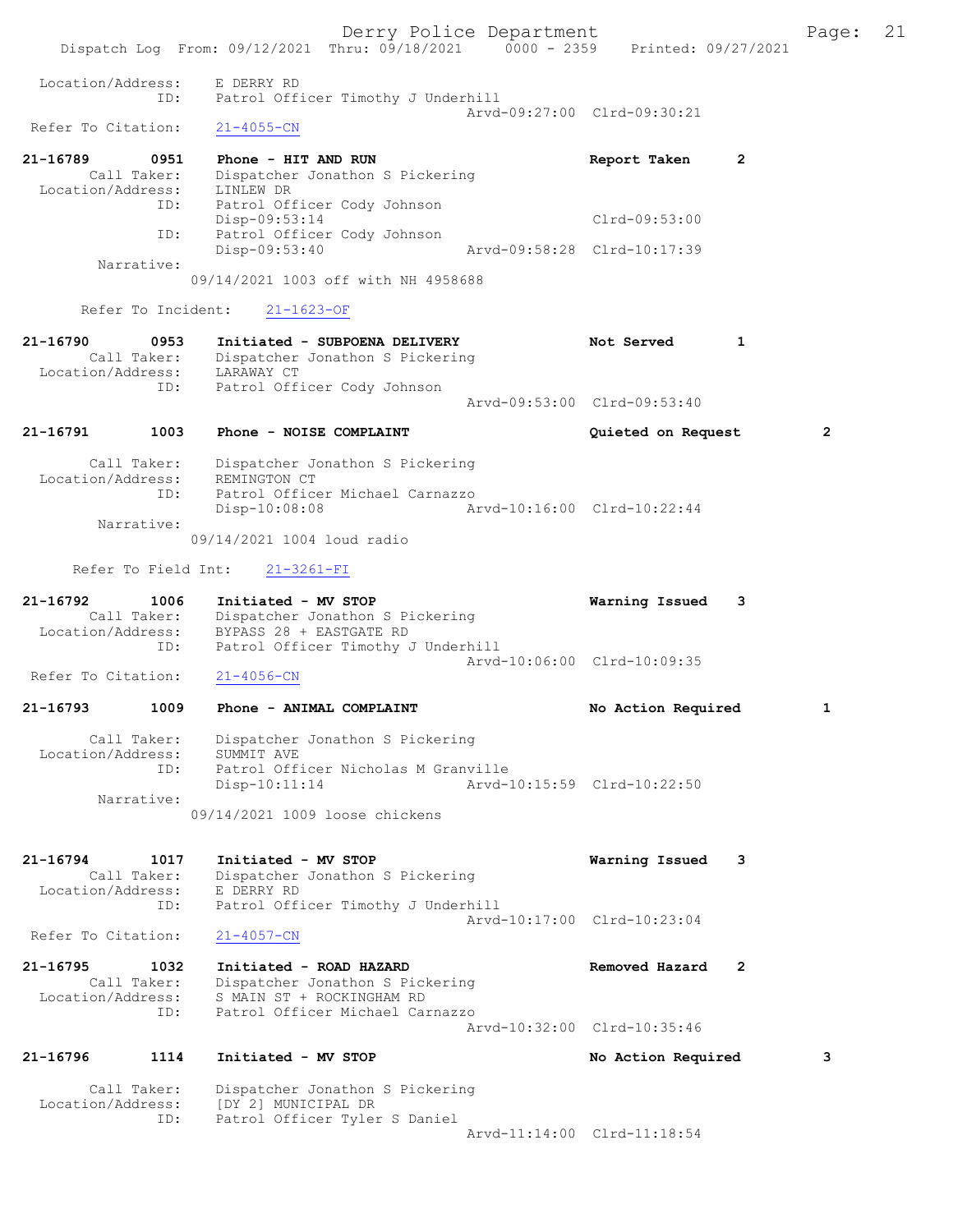21-16797 1143 Initiated - MV STOP Warning Issued 3 Call Taker: Dispatcher Jonathon S Pickering Location/Address: MANCHESTER RD + TINKHAM AVE ID: Patrol Officer Charles L Doherty Arvd-11:43:00 Clrd-11:48:13 Refer To Citation: 21-4059-CN 21-16798 1154 Initiated - MV STOP Warning Issued 3 Call Taker: Dispatcher Jonathon S Pickering Location/Address: S MAIN ST ID: Patrol Officer Charles L Doherty Arvd-11:54:00 Clrd-11:59:42<br>21-4060-CN Refer To Citation: 21-16799 1219 Initiated - PARKING COMPLAINT No Action Required 1 Call Taker: Dispatcher Jonathon S Pickering Location/Address: CHESTER RD ID: Patrol Officer Timothy J Underhill Arvd-12:19:00 Clrd-12:33:58 21-16800 1234 Initiated - FOLLOW-UP No Action Required 2 Call Taker: Dispatcher Jonathon S Pickering Location/Address: [DY 81] TSIENNETO RD ID: Patrol Officer Timothy J Underhill Arvd-12:34:00 Clrd-12:38:35 21-16801 1234 Walk-In - ASSIST CITIZEN ADVICE GIVEN 3 Call Taker: Patrol Officer Casey J Noyes Location/Address: FLORENCE ST ID: Patrol Officer Casey J Noyes Disp-12:35:00 Arvd-12:35:03 Clrd-12:35:05 Refer To Field Int:  $21-3243-FI$ 21-16802 1237 Phone - ASSIST OTHER AGENCY Transported to Hospital 3 Call Taker: Dispatcher Jonathon S Pickering Location/Address: [DY 231] TSIENNETO RD ID: Patrol Officer Charles L Doherty Disp-12:38:10 Arvd-12:43:49 Clrd-12:50:37<br>ID: Patrol Officer Timothy J Underhill<br>Clrd-12:50:38 Patrol Officer Timothy J Underhill Disp-12:38:44 Arvd-12:41:21 Clrd-12:50:38 Refer To Field Int: 21-3246-FI 21-16803 1252 Phone - ABANDONED 911 No Action Required 1 Call Taker: Dispatcher Jonathon S Pickering Location/Address: [DY 2745] HOOD RD ID: Patrol Officer Nicholas M Granville Disp-12:53:45 Arvd-13:00:31 Clrd-13:06:04 Narrative: 09/14/2021 1306 no issues found 21-16804 1254 Phone - DELIVER A MESSAGE Nessage Delivered 1 Call Taker: Dispatcher Jonathon S Pickering Location/Address: MORNINGSIDE DR ID: Patrol Officer Timothy J Underhill Disp-12:54:49 Clrd-12:58:11 ID: Detective Sergeant Ryan O'Rourke Disp-12:54:52 Clrd-12:58:09 ID: Patrol Officer Timothy J Underhill Disp-13:16:24 Arvd-13:19:56 Clrd-13:36:30 ID: Detective Sergeant Ryan O'Rourke<br>Disp-13:16:26 Arv Arvd-13:19:57 Clrd-13:36:31 21-16805 1257 Phone - FIRE, STRUCTURE North Services Rendered 1 Call Taker: Dispatcher Jonathon S Pickering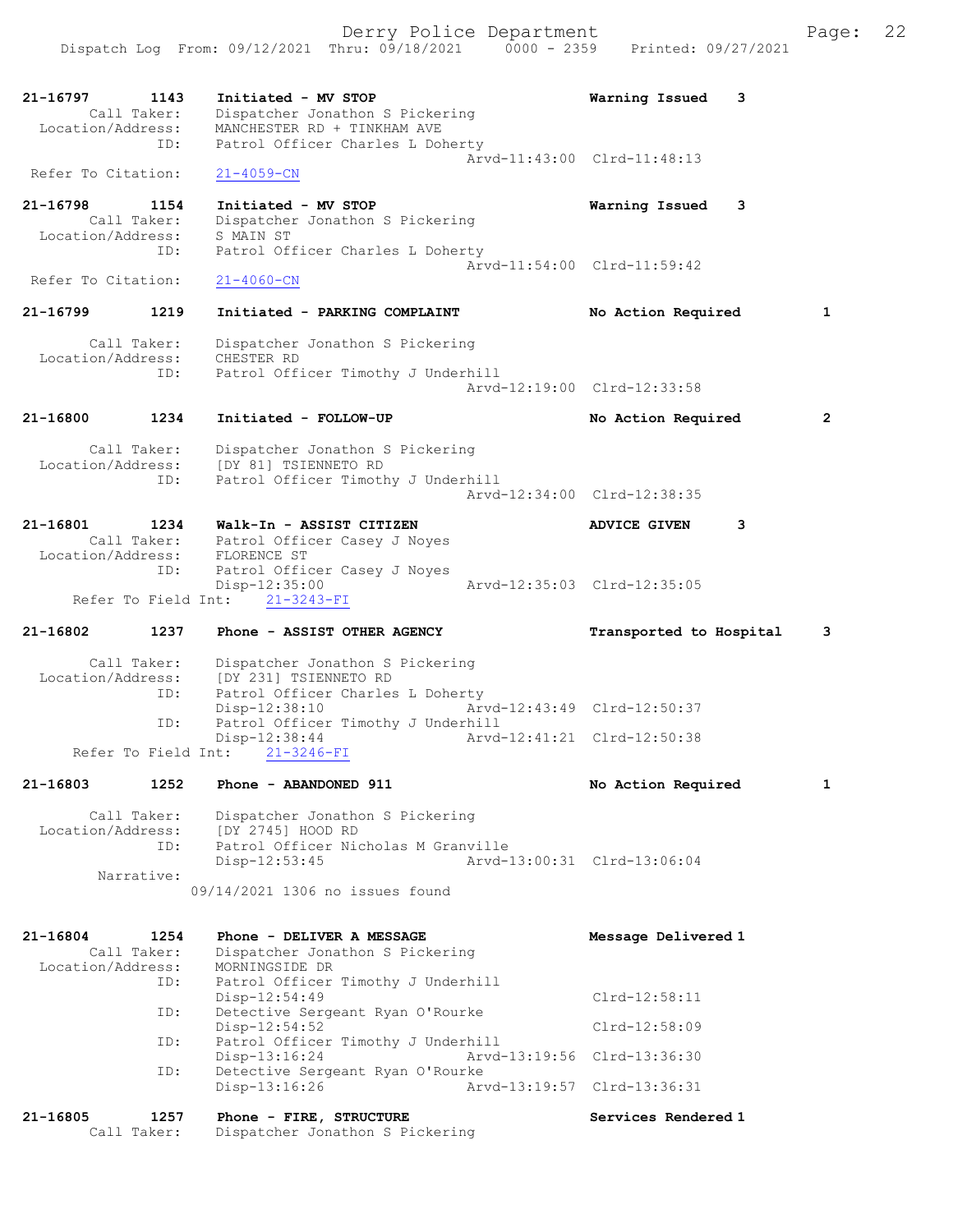Derry Police Department Fage: 23 Dispatch Log From: 09/12/2021 Thru: 09/18/2021 0000 - 2359 Printed: 09/27/2021 Location/Address: SILVESTRI CIR Patrol Officer Michael Carnazzo Disp-12:58:01 Arvd-13:00:28 Clrd-13:16:09 ID: Patrol Officer Charles L Doherty<br>Disp-12:58:04 Arv Disp-12:58:04 Arvd-12:59:34 Clrd-13:13:54 ID: Detective Sergeant Ryan O'Rourke Disp-12:58:17 Arvd-13:00:10 Clrd-13:16:14 ID: Patrol Officer Timothy J Underhill Disp-13:01:06 Arvd-13:01:08 Clrd-13:16:10 Narrative: 09/14/2021 1259 off with DFD Refer To Field Int: 21-3244-FI 21-16806 1316 Phone - ANIMAL COMPLAINT AND ADVICE GIVEN 1 Call Taker: Dispatcher Jonathon S Pickering Location/Address: HOODKROFT DR ID: Patrol Officer Charles L Doherty<br>Disp-13:18:13 Arw Disp-13:18:13 Arvd-13:29:45 Clrd-13:42:25 Narrative: 09/14/2021 1318 trespassing chickens 21-16807 1316 Walk-In - ASSIST CITIZEN ADVICE GIVEN 3 Call Taker: Patrol Officer Casey J Noyes Location/Address: [DY 2] MUNICIPAL DR ID: Patrol Officer Casey J Noyes Disp-13:17:22 Arvd-13:17:24 Clrd-13:17:37 Refer To Field Int: 21-3245-FI 21-16808 1339 Phone - ERRATIC OPERATION Gone on Arrival 2 Call Taker: Dispatcher Jonathon S Pickering Location/Address: S MAIN ST ID: Patrol Officer Michael Carnazzo Disp-13:39:47 Arvd-13:42:32 Clrd-13:45:45 Narrative: 09/14/2021 1339 tractor trailer unit 21-16809 1340 Initiated - WARRANT ARREST Arrest(s) Made 2 Call Taker: Dispatcher Jonathon S Pickering Location/Address: [DY 2] MUNICIPAL DR ID: Patrol Officer Casey J Noyes Arvd-13:40:00 Clrd-14:36:37 Narrative: 09/14/2021 1352 subject turning himself in on a warrant Narrative: 09/14/2021 1352 Subject Info: Richard Shay Homeless DOB: 3/8/00 Arrested on a warrant for Sale of Controlled Drug and Possession of Controlled Drug Narrative: 09/14/2021 1409 placed in cell #3 Narrative: 09/14/2021 1443 prisoner checked. Narrative: 09/14/2021 1536 released on \$500 PR bail with a TBD Superior court date Refer To Arrest: 21-883-AR

21-16810 1403 Initiated - FIGHT Report Taken 2 Call Taker: Dispatcher Jonathon S Pickering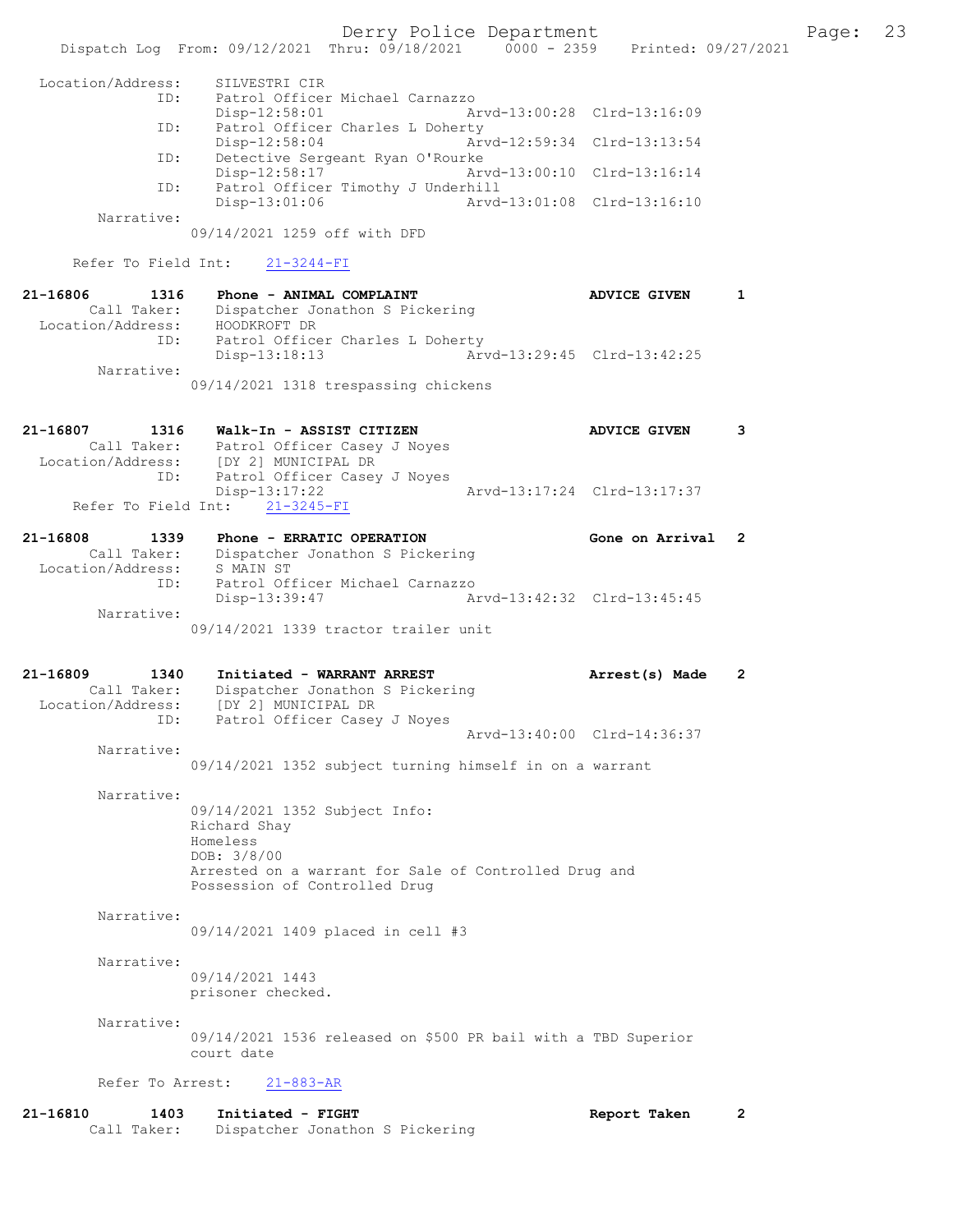Derry Police Department Page: 24 Dispatch Log From: 09/12/2021 Thru: 09/18/2021 Location/Address: [DY 949] N MAIN ST ID: Patrol Officer Brian J Landry Arvd-14:03:00 Clrd-14:29:01<br>TD: Patrol Officer Timothy J Underbill Patrol Officer Timothy J Underhill Disp-14:03:19<br>ht: 21-1624-OF Clrd-14:09:28 Refer To Incident: 21-16811 1409 Phone - MV ACCIDENT Report Taken 1<br>Call Taker: Dispatcher Jonathon S Pickering Dispatcher Jonathon S Pickering<br>N MAIN ST Location/Address:<br>ID: Patrol Officer Timothy J Underhill Disp-14:09:43 Arvd-14:09:43 Clrd-14:27:37 Narrative: 09/14/2021 1411 off with NH 4725023 and NH 4809579 Narrative: 09/14/2021 1428 non reportable Severance vs. Cappello Refer To Accident: 21-435-AC 21-16812 1416 Phone - MV ACCIDENT Report Taken 1 Call Taker: Dispatcher Jonathon S Pickering Call Taker: Dispatcher Johathon S F<br>Location/Address: N MAIN ST + NESMITH ST<br>ID: Patrol Officer Nicholas Patrol Officer Nicholas M Granville Disp-14:16:28 Arvd-14:18:09 Clrd-14:54:44<br>ID: Patrol Officer Charles L Doherty Patrol Officer Charles L Doherty<br>Disp-14:16:39 Ar Disp-14:16:39 Arvd-14:19:33 Clrd-15:06:03<br>Cleared By: Dispatcher Christina L Power Dispatcher Christina L Power ID: Detective Sergeant Ryan O'Rourke<br>Disp-14:24:49 Ary Disp-14:24:49 Arvd-14:24:51 Clrd-14:51:20 ID: Patrol Officer Timothy J Underhill<br>Disp-14:31:48 Arvd-Disp-14:31:48 Arvd-14:31:50 Clrd-15:06:04<br>Cleared By: Dispatcher Christina L Power nder Christina L Power<br>21-4062-CN Refer To Citation: Narrative: 09/14/2021 1418 off with NH 4657038 and MA 2BSG46 Narrative: 09/14/2021 1425 next on the list for NH 4657038, Recovery assigned Narrative: 09/14/2021 1436 next on the list for MA 2BSG46; LBP Towing assigned Narrative:

09/14/2021 1438 Recovery Solutions on scene

#### Narrative:

09/14/2021 1447 Eversource notified to check pole #29/9

#### Narrative:

09/14/2021 1447 DPW notified for stop sign on Nesmith

Narrative:

09/14/2021 1448 LBP Towing on scene

#### Narrative:

Lewis vs Baker, full report

Refer To Accident: 21-436-AC

| 1448              |                              |                                                              | <b>ADVICE GIVEN</b>                                                |                             |
|-------------------|------------------------------|--------------------------------------------------------------|--------------------------------------------------------------------|-----------------------------|
| Call Taker:       |                              |                                                              |                                                                    |                             |
| Location/Address: | REBECCA LN                   |                                                              |                                                                    |                             |
| ID:               |                              |                                                              |                                                                    |                             |
|                   | $Disp-15:25:04$              |                                                              |                                                                    |                             |
| Dispatched By:    |                              |                                                              |                                                                    |                             |
| Arrived By:       | Dispatcher Christina L Power |                                                              |                                                                    |                             |
|                   |                              | Phone - NEIGHBORHOOD DISPUTE<br>Dispatcher Christina L Power | Dispatcher Jonathon S Pickering<br>Patrol Officer Michael Carnazzo | Arvd-15:30:17 Clrd-15:48:48 |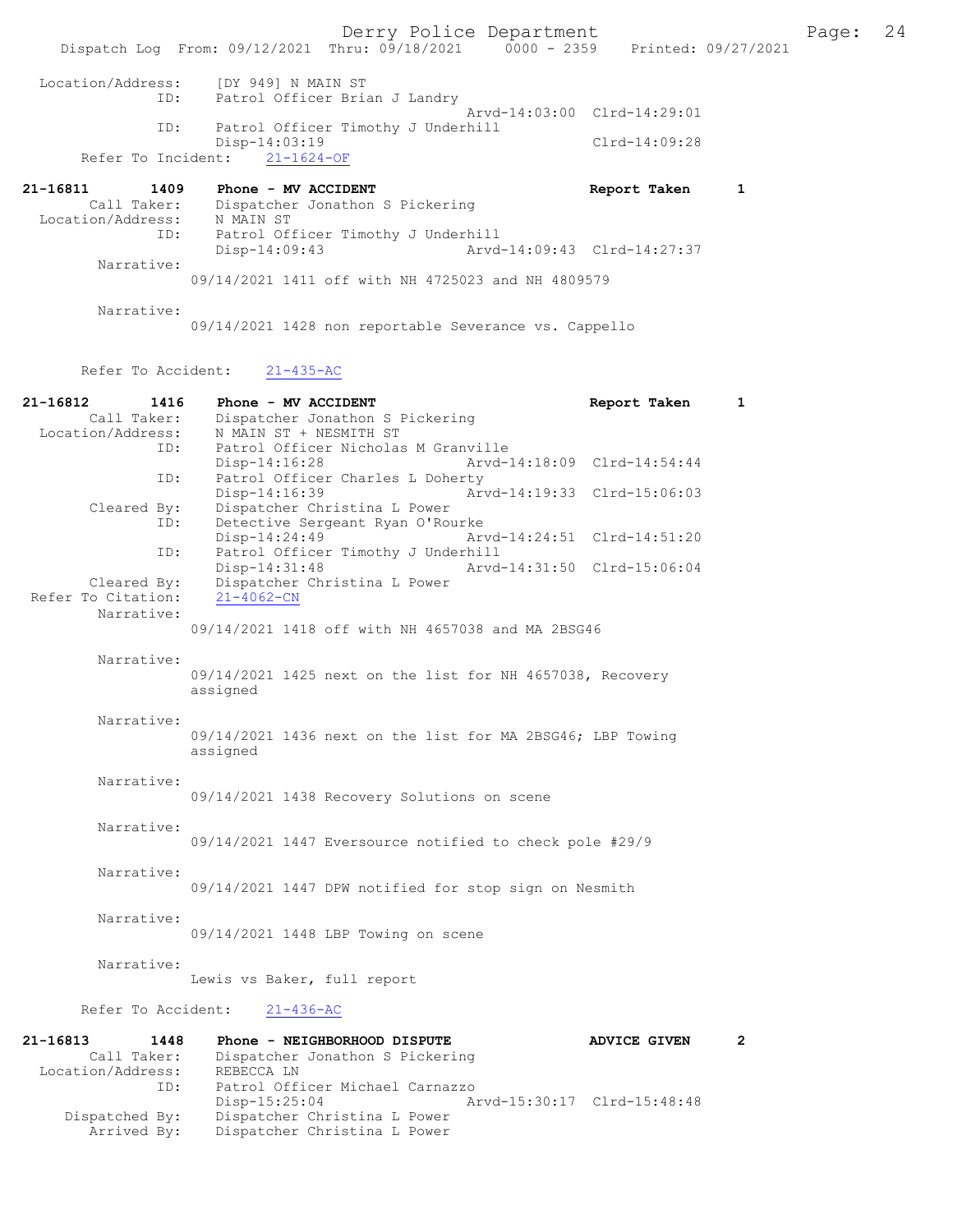Cleared By: Dispatcher Christina L Power Refer To Field Int: 21-3254-FI

### 21-16814 1456 Phone - MEDICAL EMERGENCY Transported to Hospital 1

| Call Taker:       | Dispatcher Jonathon S Pickering |                             |  |
|-------------------|---------------------------------|-----------------------------|--|
| Location/Address: | N HIGH ST                       |                             |  |
| ID:               | Patrol Officer Michael Carnazzo |                             |  |
|                   | Disp-14:56:58                   | Arvd-15:05:32 Clrd-15:05:34 |  |
| Arrived By:       | Dispatcher Christina L Power    |                             |  |
| Cleared By:       | Dispatcher Christina L Power    |                             |  |
| Narrative:        |                                 |                             |  |
|                   | transported to PMC via DFD      |                             |  |

Refer To Field Int: 21-3253-FI

| 21-16815           | 1537        | Initiated - MV STOP            | Warning Issued 3            |  |
|--------------------|-------------|--------------------------------|-----------------------------|--|
|                    | Call Taker: | Dispatcher Christina L Power   |                             |  |
| Location/Address:  |             | BYPASS 28                      |                             |  |
|                    | ID:         | Patrol Officer Nathan S Lavoie |                             |  |
|                    |             |                                | Arvd-15:37:00 Clrd-15:47:20 |  |
| Refer To Citation: |             | $21 - 4064 - CN$               |                             |  |

| 21-16816           | 1538        | Initiated - MV STOP          | Warning Issued 3            |  |
|--------------------|-------------|------------------------------|-----------------------------|--|
|                    | Call Taker: | Dispatcher Christina L Power |                             |  |
| Location/Address:  |             | E DERRY RD                   |                             |  |
|                    | TD:         | Patrol Officer Joshua Martin |                             |  |
|                    |             |                              | Aryd-15:38:00 Clrd-15:43:39 |  |
| Refer To Citation: |             | $21 - 4063 - CN$             |                             |  |

- 21-16817 1547 Walk-In ASSIST CITIZEN ADVICE GIVEN 3 Call Taker: Dispatcher Christina L Power Location/Address: MUNICIPAL DR ID: Patrol Officer Casey J Noyes<br>Disp-15:47:29 Disp-15:47:29 Arvd-15:47:31 Clrd-15:53:00
- 21-16818 1550 Initiated MV STOP Summons Issued 3 Call Taker: Dispatcher Christina L Power Location/Address: MANCHESTER RD ID: Patrol Officer Joshua Martin Arvd-15:50:00 Clrd-16:00:05

## Refer To Citation:

21-16819 1557 Walk-In - LARCENY /FORGERY/ FRAUD Report Taken 2 Call Taker: Sergeant Michael W Hughes Location/Address: [DY 2] MUNICIPAL DR ID: Patrol Officer Jack Stafford Disp-16:03:49 Arvd-16:05:42 Clrd-17:01:41 Arrived By: Dispatcher Christina L Power Cleared By: Dispatcher Christina L Power Refer To Incident:  $21-1626-OF$ 

### 21-16820 1601 Walk-In - HIT AND RUN Report Taken 2 Call Taker: Sergeant Michael W Hughes Location/Address: E BROADWAY ID: Patrol Officer Michael Carnazzo Disp-16:02:07 Arvd-16:05:43 Clrd-16:35:13 Arrived By: Dispatcher Christina L Power Cleared By: Dispatcher Christina L Power Refer To Incident: 21-1625-OF Refer To Accident: 21-437-AC

| 21-16821          | 1610        | Walk-In - SEXUAL OFFENDER REGISTRATION | Services Rendered 1         |
|-------------------|-------------|----------------------------------------|-----------------------------|
|                   | Call Taker: | Dispatcher Christina L Power           |                             |
| Location/Address: |             | [DY 2] MUNICIPAL DR                    |                             |
|                   | ID:         | Detective Victoria M Kidd              |                             |
|                   |             | Disp-16:13:17                          | Arvd-16:13:18 Clrd-16:13:20 |
|                   |             |                                        |                             |

| 21-16822 | 1649        | Phone - ERRATIC OPERATION    | Summons Issued |  |
|----------|-------------|------------------------------|----------------|--|
|          | Call Taker: | Dispatcher Christina L Power |                |  |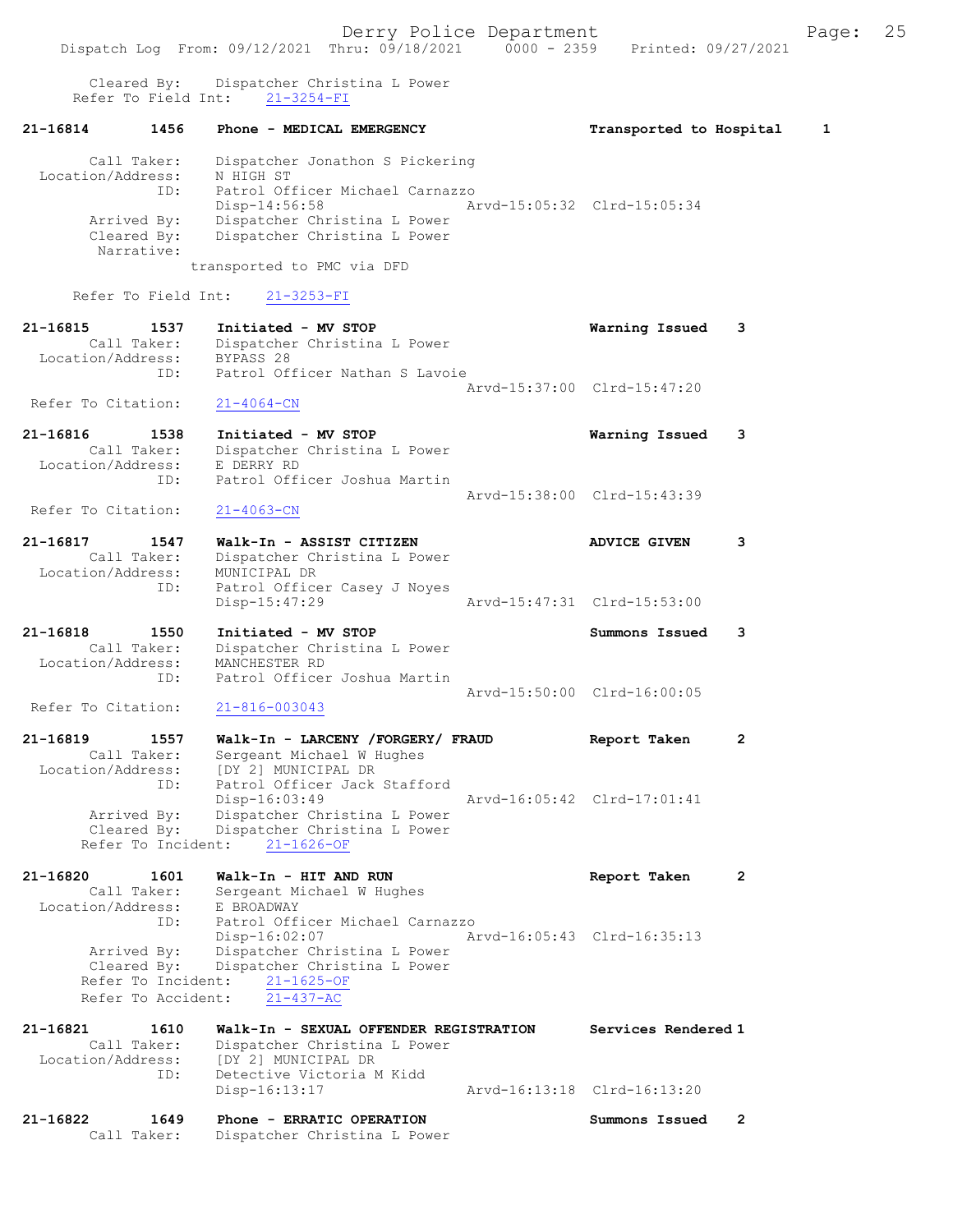Derry Police Department Fage: 26 Dispatch Log From: 09/12/2021 Thru: 09/18/2021 0000 - 2359 Printed: 09/27/2021 Location/Address: HAMPSTEAD RD ID: Patrol Officer Joshua Martin Disp-16:50:05 Arvd-16:53:35 Clrd-17:03:28 ID: Patrol Officer Timothy J Underhill<br>Disp-16:58:17 Arvd-Arvd-17:01:47 Clrd-17:03:27 Refer To Citation: 21-816-003044 Narrative: stopping on E Broadway 21-16823 1701 Phone - DISTURBANCE Services Rendered 1 Call Taker: Dispatcher Christina L Power Location/Address: AMHERST DR ID: Patrol Officer Nathan S Lavoie Disp-17:02:44 Arvd-17:04:09 Clrd-17:10:53 ID: Patrol Officer Jack Stafford Disp-17:02:47 Clrd-17:10:51 Narrative: parents discipling Refer To Field Int: 21-3286-FI 21-16824 1713 Initiated - MV STOP Warning Issued 3 Call Taker: Dispatcher Christina L Power Location/Address: S MAIN ST ID: Patrol Officer Jack Stafford Arvd-17:13:00 Clrd-17:23:05<br>21-4066-CN Refer To Citation: 21-16825 1755 Phone - MV STOP Warning Issued 3 Call Taker: Patrol Officer Kevin L Davies Location/Address: N MAIN ST ID: Patrol Officer Nathan S Lavoie Disp-17:55:25 Arvd-17:55:28 Clrd-18:07:41 Cleared By: Dispatcher Christina L Power Refer To Citation: 21-4067-CN 21-16826 1807 Initiated - FOLLOW-UP Cleared 2 Call Taker: Dispatcher Christina L Power Location/Address: ROCKINGHAM RD ID: Patrol Officer Jack Stafford Arvd-18:07:00 Clrd-18:53:32 21-16827 1810 Initiated - MV STOP Warning Issued 3 Call Taker: Dispatcher Christina L Power Location/Address: FORDWAY ST ID: Patrol Officer Michael Carnazzo Arvd-18:10:00 Clrd-18:15:05 Refer To Citation: 21-4068-CN 21-16828 1847 Phone - ALARM(OTHER) False Alarm 2 Call Taker: Patrol Officer Kevin L Davies Location/Address: [DY 1246] E DERRY RD ID: Patrol Officer Nathan S Lavoie<br>Disp-18:48:14 Arvd-18:53:01 Clrd-18:53:07 Disp-18:48:14 Arvd-18:53:01 Clrd-18:53:07 Arrived By: Dispatcher Christina L Power Cleared By: Dispatcher Christina L Power ID: Patrol Officer Robert Corwin Disp-18:48:18 <br>Cleared By: Dispatcher Christina L Power Cleared By: Dispatcher Christina L Power Dispatcher Christina L Power Narrative: checked and secure Refer To Field Int: 21-3285-FI 21-16829 1921 Phone - MV ACCIDENT Report Taken 1 Call Taker: Dispatcher Christina L Power<br>tion/Address: W BROADWAY Location/Address:<br>ID:

Patrol Officer Michael Carnazzo Disp-19:21:24 Arvd-19:24:12 Clrd-19:54:20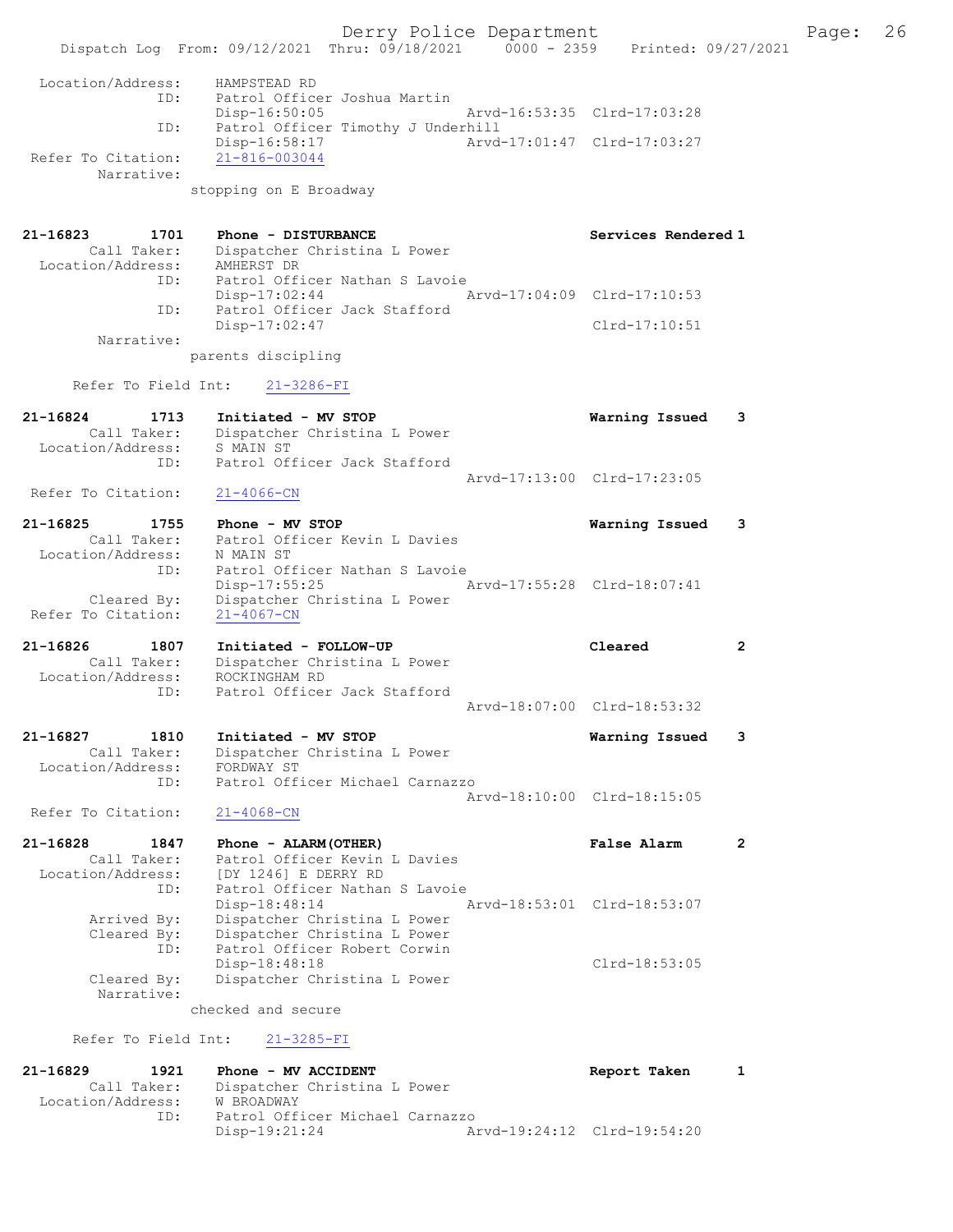Refer To Citation: 21-4069-CN Narrative: wuzmak v kennedy, full report Refer To Accident: 21-438-AC 21-16830 1923 Phone - PARKING COMPLAINT Services Rendered 1 Call Taker: Dispatcher Christina L Power Location/Address: WALKER CT ID: Patrol Officer Michael Carnazzo Disp-19:54:45 Arvd-19:57:05 Clrd-19:58:40 Narrative: checked and no issues 21-16831 2033 Walk-In - THEFT Report Taken 2 Call Taker: Dispatcher Christina L Power Location/Address: MUNICIPAL DR ID: Patrol Officer Kevin L Davies<br>Disp-20:34:04 Disp-20:34:04 Arvd-20:34:06 Clrd-20:35:18 ID: Patrol Officer Kevin L Davies<br>Disp-20:35:44 Disp-20:35:44 Arvd-20:35:51 Clrd-20:55:07 Refer To Incident: 21-1628-OF 21-16832 2034 Walk-In - HIT AND RUN Report Taken 2 Call Taker: Dispatcher Christina L Power Location/Address: RAILROAD AVE ID: Patrol Officer Kevin L Davies Disp-20:35:22 Arvd-20:35:24 Clrd-20:35:33 Refer To Incident: 21-1627-OF 21-16833 2043 Initiated - DISPERSE A GROUP Services Rendered 2 Call Taker: Dispatcher Christina L Power Location/Address: CRYSTAL AVE ID: Patrol Officer Nathan S Lavoie Arvd-20:43:00 Clrd-20:45:19 21-16834 2050 Initiated - DISPERSE A GROUP SENT ON THEIR WAY 2 Call Taker: Dispatcher Christina L Power Location/Address: MANCHESTER RD ID: Patrol Officer Nathan S Lavoie Arvd-20:50:00 Clrd-20:55:21<br>ID: Patrol Officer Joshua Martin<br>Disp-20:51:05 Arvd-20:51:07 Clrd-20:55:20 Patrol Officer Joshua Martin Disp-20:51:05 Arvd-20:51:07 Clrd-20:55:20 21-16835 2059 Phone - CUSTOMER PROBLEM SENT ON THEIR WAY 2 Call Taker: Dispatcher Christina L Power Location/Address: ASHLEIGH DR ID: Patrol Officer Nathan S Lavoie Disp-20:59:37 Arvd-21:00:19 Clrd-21:15:36 ID: Patrol Officer Joshua Martin Arvd-21:00:20 Clrd-21:15:34 Narrative: trespass warning issued 21-16836 2113 Initiated - MV STOP Warning Issued 3 Call Taker: Dispatcher Christina L Power Location/Address: S MAIN ST ID: Patrol Officer Jack Stafford Arvd-21:13:00 Clrd-21:18:18 Refer To Citation: 21-4070-CN 21-16837 2210 Phone - SUSPICIOUS ACTIVITY Vehicle checked 2 Call Taker: Dispatcher Christina L Power Location/Address: PEMBROKE DR ID: Patrol Officer Nathan S Lavoie<br>Disp-22:11:21 Disp-22:11:21 Arvd-22:14:34 Clrd-22:19:14 ID: Patrol Officer Joshua Martin Disp-22:11:22 Arvd-22:14:08 Clrd-22:19:12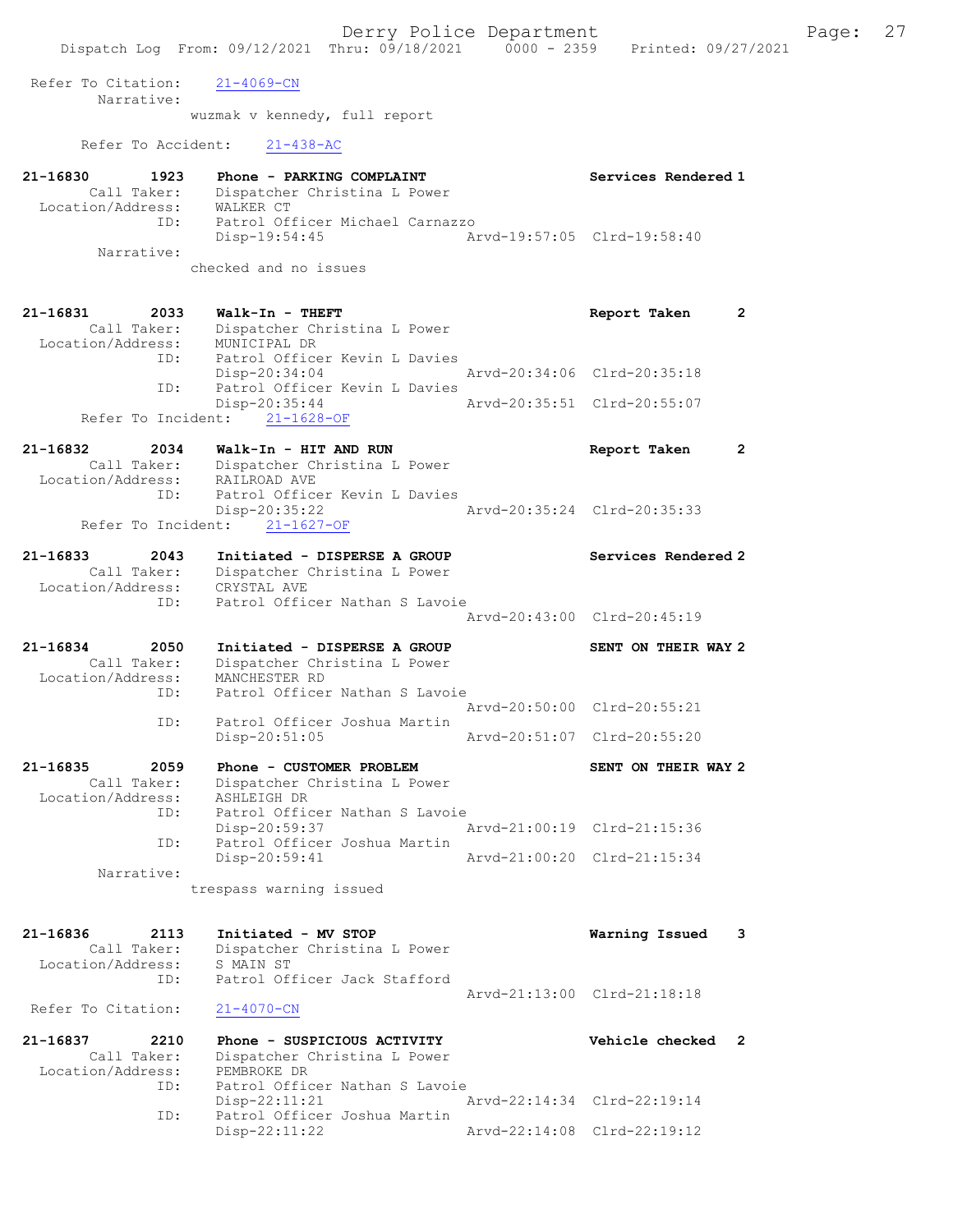Derry Police Department Fage: 28 Dispatch Log From: 09/12/2021 Thru: 09/18/2021 0000 - 2359 Printed: 09/27/2021 Narrative: checked and determined to be a resident 21-16838 2310 Initiated - MV CHECK 21 21-16838 Vehicle checked 1 Call Taker: Dispatcher Christine D Carlson Location/Address: CRYSTAL AVE ID: Patrol Officer Charles L Doherty Arvd-23:10:00 Clrd-23:13:06 21-16839 2315 Initiated - PROPERTY CHECK Services Rendered 2 Call Taker: Dispatcher Christine D Carlson Location/Address: HUMPHREY RD ID: Patrol Officer Melissa M Houde Arvd-23:15:00 Clrd-23:15:17 21-16840 2316 Initiated - PROPERTY CHECK Services Rendered 2 Call Taker: Dispatcher Christine D Carlson Location/Address: ROLLINS ST ID: Patrol Officer Charles L Doherty Arvd-23:16:00 Clrd-23:16:22 21-16841 2316 Initiated - PROPERTY CHECK Services Rendered 2 Call Taker: Dispatcher Christine D Carlson Location/Address: TSIENNETO RD ID: Patrol Officer Andrew R Kennedy Arvd-23:16:00 Clrd-23:16:59 ID: Patrol Officer Ryan M Panaro<br>Disp-23:16:55 Disp-23:16:55 Arvd-23:16:56 Clrd-23:16:57 21-16842 2323 Initiated - PROPERTY CHECK Services Rendered 2 Call Taker: Dispatcher Christine D Carlson Location/Address: PIERCE AVE ID: Patrol Officer Brendan S Holden Arvd-23:23:00 Clrd-23:23:42 21-16843 2326 Initiated - MV CHECK Vehicle checked 1 Call Taker: Dispatcher Christine D Carlson Location/Address: [DY 3681] HAMPSTEAD RD ID: Patrol Officer Andrew R Kennedy Arvd-23:26:00 Clrd-23:33:19 ID: Patrol Officer Ryan M Panaro Disp-23:26:37 Arvd-23:26:38 Clrd-23:33:18 Refer To Field Int: 21-3312-FI 21-16844 2329 Initiated - MV STOP Warning Issued 3 Call Taker: Dispatcher Christine D Carlson Location/Address: E DERRY RD + PINE ISLE DR ID: Patrol Officer Charles L Doherty Arvd-23:29:00 Clrd-23:35:58<br>21-4071-CN Refer To Citation: 21-16845 2332 Initiated - MV STOP Warning Issued 3 Call Taker: Dispatcher Christine D Carlson Location/Address: S MAIN ST + FAIRWAY DR ID: Patrol Officer Melissa M Houde Arvd-23:32:00 Clrd-23:46:16 Refer To Citation: 21-4072-CN 21-16846 2335 Phone - SUSPICIOUS ACTIVITY TRANSPORTED 2 Call Taker: Patrol Officer Kevin L Davies Location/Address: BIRCH ST ID: Patrol Officer Brendan S Holden<br>Disp-23:36:21 Ar Disp-23:36:21 Arvd-23:36:24 Clrd-23:48:38 Cleared By: Dispatcher Christine D Carlson ID: Patrol Officer Robert Corwin Disp-23:36:28 Arvd-23:37:39 Clrd-23:53:22 Arrived By: Dispatcher Christine D Carlson Cleared By: Dispatcher Christine D Carlson ID: Sergeant Patrick H Dawson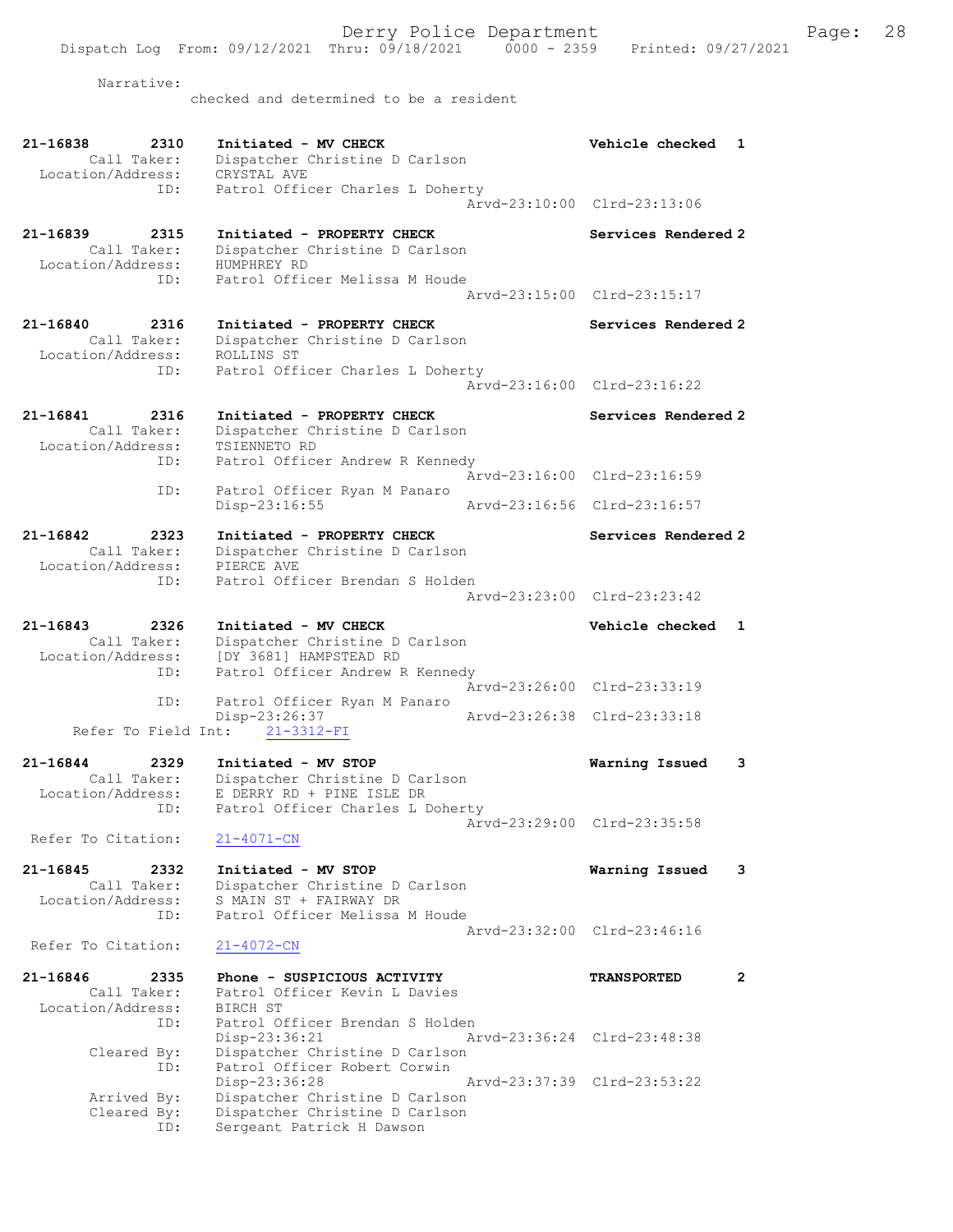| Dispatched By:<br>Arrived By:<br>Cleared By:                | Disp-23:37:36<br>Dispatcher Christine D Carlson<br>Dispatcher Christine D Carlson<br>Dispatcher Christine D Carlson |                                | Arvd-23:37:38 Clrd-23:47:48      |   |
|-------------------------------------------------------------|---------------------------------------------------------------------------------------------------------------------|--------------------------------|----------------------------------|---|
| ID:<br>Dispatched By:                                       | Patrol Officer Charles L Doherty<br>Disp-23:38:35<br>Dispatcher Christine D Carlson                                 |                                | Arvd-23:38:37 Clrd-23:48:36      |   |
| Arrived By:<br>Cleared By:<br>Narrative:                    | Dispatcher Christine D Carlson<br>Dispatcher Christine D Carlson                                                    |                                |                                  |   |
|                                                             | $09/14/2021$ 2348 707 transporting one to 1 Silvestri, s/m:<br>9,033.7                                              |                                |                                  |   |
| Narrative:                                                  | 09/14/2021 2351 707 off on Silvestri, e/m: 9,035.4                                                                  |                                |                                  |   |
| 21-16847<br>2347<br>Call Taker:<br>Location/Address:        | Initiated - MV STOP<br>Dispatcher Christine D Carlson<br>WINDHAM RD                                                 |                                | Services Rendered 3              |   |
| ID:<br>Narrative:                                           | Patrol Officer Melissa M Houde                                                                                      |                                | Aryd-23:47:00 Clrd-23:49:11      |   |
|                                                             | 09/14/2021 2347 Windham PD notified                                                                                 |                                |                                  |   |
| Refer To Incident:                                          | $21 - 1629 - OF$                                                                                                    |                                |                                  |   |
|                                                             | For Date: $09/15/2021$ - Wednesday                                                                                  |                                |                                  |   |
| 21-16848<br>0016<br>Call Taker:<br>Location/Address:<br>ID: | Initiated - MV STOP<br>Dispatcher Christine D Carlson<br>PINKERTON ST<br>Patrol Officer Charles L Doherty           |                                | Warning Issued                   | 3 |
| Refer To Citation:                                          | $21 - 4073 - CN$                                                                                                    |                                | Arvd-00:16:00 Clrd-00:22:40      |   |
| 21-16849<br>0016<br>Call Taker:<br>Location/Address:        | Initiated - PROPERTY CHECK<br>Dispatcher Christine D Carlson<br>[DY 1278] EASTGATE RD                               |                                | Services Rendered 2              |   |
| ID:<br>ID:                                                  | Patrol Officer Andrew R Kennedy<br>Patrol Officer Ryan M Panaro                                                     |                                | Arvd-00:16:00 Clrd-00:16:57      |   |
|                                                             | Disp-00:16:52                                                                                                       |                                | Arvd-00:16:54 Clrd-00:16:55      |   |
| 0021<br>21-16850<br>Call Taker:<br>Location/Address:<br>ID: | Initiated - MV STOP<br>Dispatcher Christine D Carlson<br>E BROADWAY<br>Patrol Officer Melissa M Houde               |                                | Warning Issued                   | 3 |
| ID:                                                         | Patrol Officer Charles L Doherty<br>$Disp-00:25:56$                                                                 | Arvd-00:21:00<br>Arvd-00:25:57 | Clrd-00:26:54<br>$Clrd-00:26:13$ |   |
| 21-16851<br>0040<br>Call Taker:<br>Location/Address:        | Initiated - MV CHECK<br>Dispatcher Christine D Carlson<br>CRYSTAL AVE                                               |                                | Vehicle checked                  | 1 |
| ID:                                                         | Sergeant Patrick H Dawson                                                                                           |                                | Arvd-00:40:00 Clrd-00:43:34      |   |
| 21-16852<br>0046<br>Call Taker:<br>Location/Address:        | Phone - MV ACCIDENT<br>Dispatcher Christine D Carlson<br>RT 28                                                      |                                | Report Taken                     | 1 |
| ID:                                                         | Patrol Officer Melissa M Houde<br>Disp-00:46:32                                                                     | Arvd-00:51:32                  | Clrd-01:36:05                    |   |
| ID:<br>ID:                                                  | Patrol Officer Andrew R Kennedy<br>Disp-00:52:18<br>Patrol Officer Ryan M Panaro                                    | Arvd-00:52:20                  | $Clrd-01:35:53$                  |   |
| ID:                                                         | Disp-00:52:19<br>Sergeant Patrick H Dawson                                                                          | Arvd-00:52:21                  | Clrd-01:35:55                    |   |
|                                                             | Disp-00:53:11                                                                                                       | Arvd-00:53:11                  | $Clrd-01:28:24$                  |   |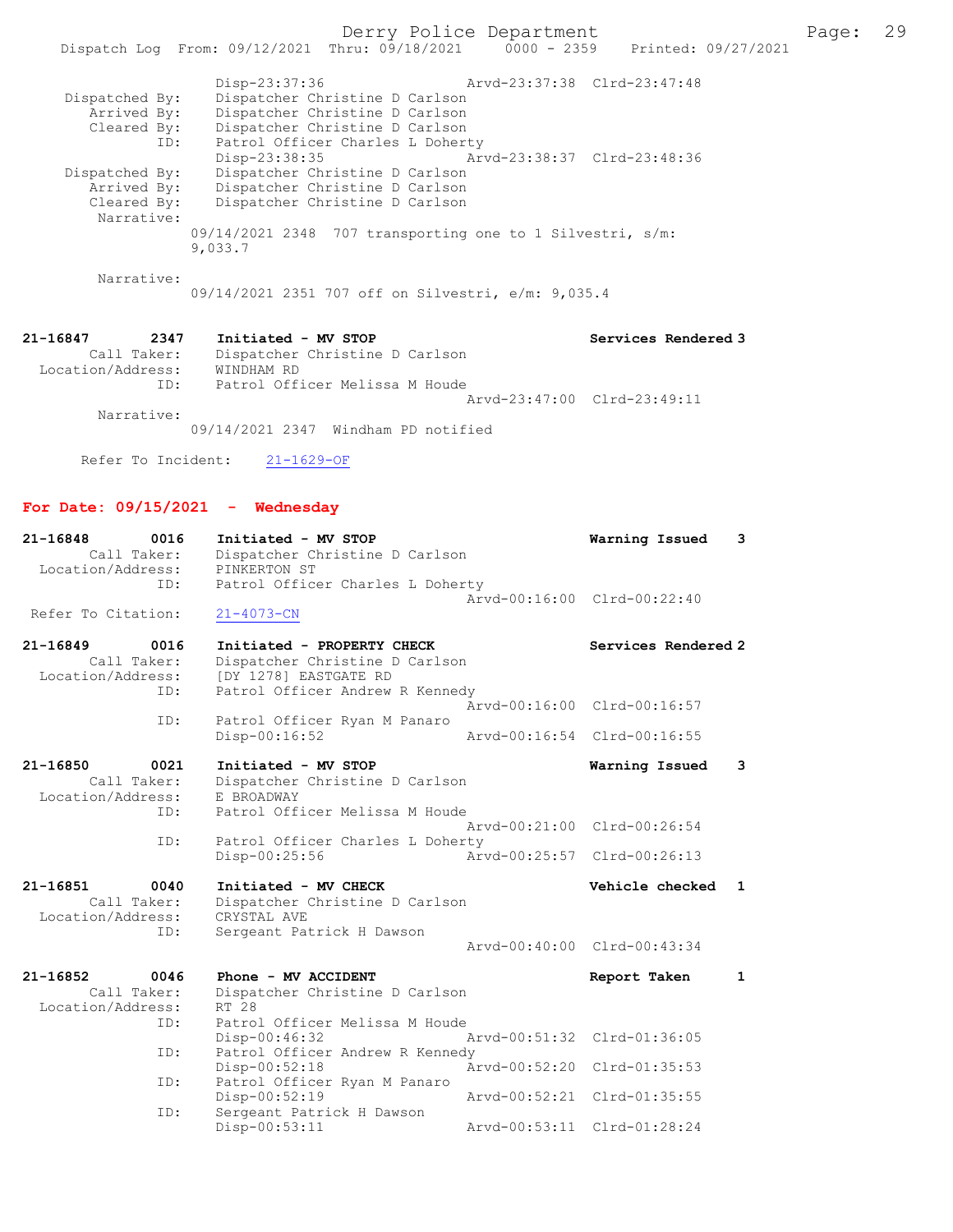Derry Police Department The Page: 30 Dispatch Log From: 09/12/2021 Thru: 09/18/2021 0000 - 2359 Printed: 09/27/2021 Narrative: 09/15/2021 0056 Owner has wrecker on scene Narrative: 09/15/2021 0135 Reportable Carnevale vs roadside Refer To Accident: 21-439-AC 21-16853 0122 Initiated - PROPERTY CHECK Services Rendered 2 Call Taker: Dispatcher Christine D Carlson Location: VET'S FIELD ID: Patrol Officer Brendan S Holden Arvd-01:22:00 Clrd-01:23:05 21-16854 0131 Initiated - MV STOP Warning Issued 3 Call Taker: Dispatcher Christine D Carlson Location/Address: FOLSOM RD + N HIGH ST ID: Patrol Officer Brendan S Holden Arvd-01:31:00 Clrd-01:37:52 Refer To Citation: 21-4074-CN 21-16855 0155 Initiated - MV STOP Warning Issued 3 Call Taker: Dispatcher Christine D Carlson Location/Address: N SHORE (BL) RD ID: Patrol Officer Andrew R Kennedy Arvd-01:55:00 Clrd-02:00:05 ID: Patrol Officer Ryan M Panaro<br>Disp-01:55:35 Mrvd-01:55:36 Clrd-02:00:03 Disp-01:55:35<br>21-4075-CN Refer To Citation: 21-16856 0214 Initiated - PED CHECK SENT ON THEIR WAY 2 Call Taker: Dispatcher Christine D Carlson Location/Address: PINKERTON ST ID: Patrol Officer Charles L Doherty Arvd-02:14:00 Clrd-02:17:08 21-16857 0412 Phone - ALARM, BURGLAR False Alarm 1 Call Taker: Dispatcher Christine D Carlson Location/Address: [DY 1041] MANCHESTER AVE ID: Patrol Officer Charles L Doherty Disp-04:13:26 Arvd-04:16:43 Clrd-04:21:26<br>ID: Patrol Officer Andrew R Kennedy Patrol Officer Andrew R Kennedy<br>Disp-04:13:28 Ar Disp-04:13:28 Arvd-04:16:46 Clrd-04:21:22 ID: Patrol Officer Ryan M Panaro<br>Disp-04:13:29 Disp-04:13:29 Arvd-04:16:44 Clrd-04:21:24 Narrative: 09/15/2021 0412 phone room motion Refer To Field Int: 21-3273-FI 21-16858 0529 Initiated - ATTEMPTED PAPER SERVICE Could Not Locate 2 Call Taker: Dispatcher Christine D Carlson Location/Address: PARKLAND DR ID: Patrol Officer Brendan S Holden Arvd-05:29:00 Clrd-05:37:09 21-16859 0601 Initiated - MV STOP Warning Issued 3 Call Taker: Dispatcher Christine D Carlson Location/Address: CHESTER RD + POND RD ID: Patrol Officer Andrew R Kennedy Arvd-06:01:00 Clrd-06:08:49 ID: Patrol Officer Ryan M Panaro Disp-06:01:21 Arvd-06:01:22 Clrd-06:08:46<br>21-4076-CN Refer To Citation: 21-16860 0708 Phone - SUSPICIOUS ACTIVITY Investigated 2 Call Taker: Dispatcher Jonathon S Pickering<br>cation/Address: SANBORN RD Location/Address: ID: Patrol Officer Awess Abdulkadir Disp-07:12:19 Arvd-07:29:02 Clrd-08:20:47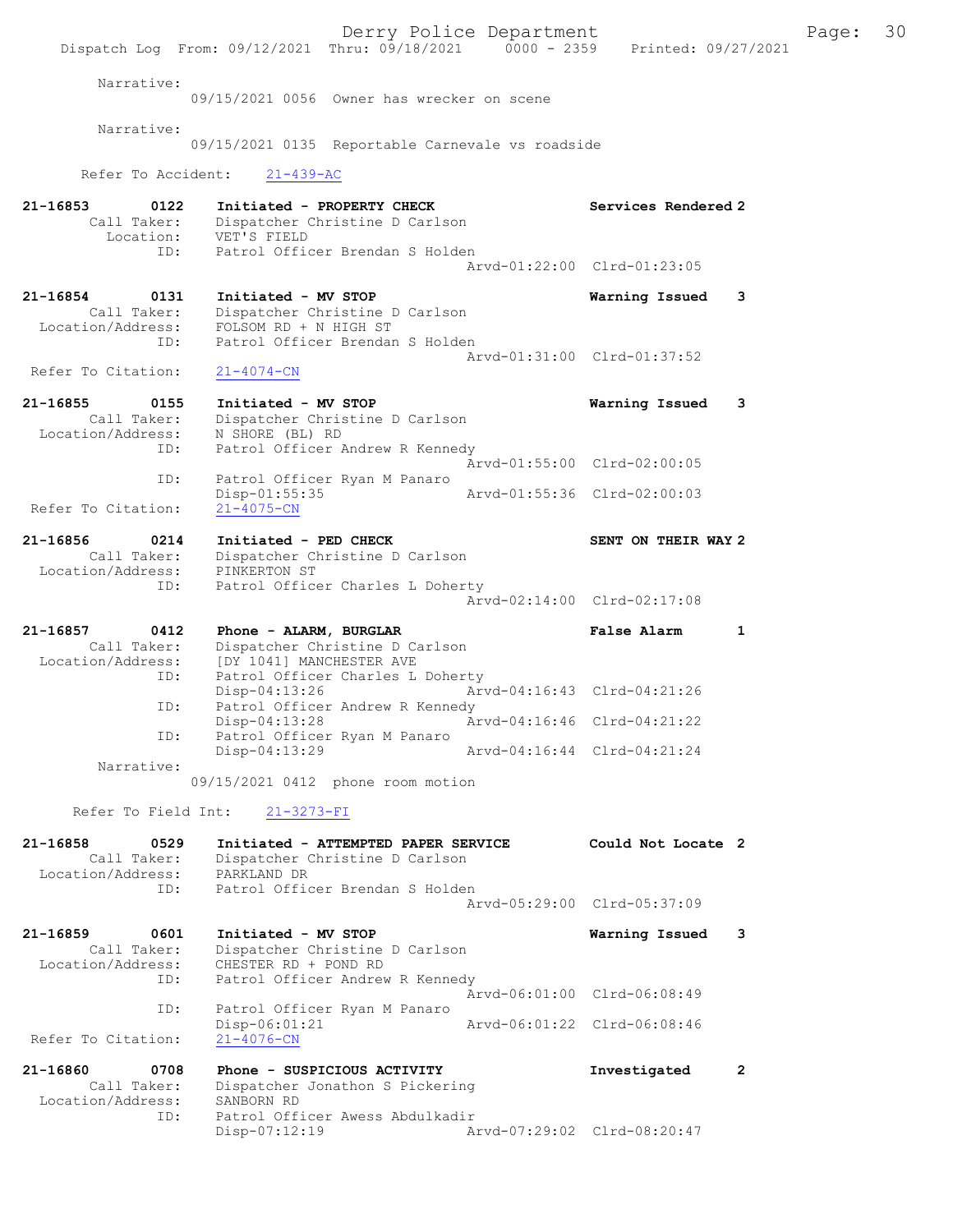Derry Police Department Fage: 31 Dispatch Log From: 09/12/2021 Thru: 09/18/2021 0000 - 2359 Printed: 09/27/2021 Cleared By: Lieutenant Shawn P O'Donaghue Narrative: 09/15/2021 0759 subject taking photographs at the bus stop Refer To Incident: 21-1632-OF 21-16861 0719 Initiated - PARKING COMPLAINT Vehicle checked 1 Call Taker: Dispatcher Jonathon S Pickering Location/Address: CHESTER RD + SILVESTRI CIR ID: Patrol Officer James M McClafferty Arvd-07:19:00 Clrd-07:24:26 21-16862 0721 Initiated - ASSIST CITIZEN Services Rendered 3 Call Taker: Dispatcher Jonathon S Pickering Location/Address: [DY 2] MUNICIPAL DR ID: Patrol Officer Nicholas M Granville Arvd-07:21:00 Clrd-07:21:36 Refer To Field Int: 21-3259-FI 21-16863 0728 Initiated - PARKING COMPLAINT Vehicle checked 1 Call Taker: Dispatcher Jonathon S Pickering Location/Address: CORWIN DR ID: Patrol Officer Charles L Doherty Arvd-07:28:00 Clrd-07:43:18 21-16864 0741 Phone - THEFT Report Taken 2 Call Taker: Dispatcher Jonathon S Pickering Location/Address: FORDWAY ST ID: Patrol Officer Nicholas M Granville Disp-07:43:04 Arvd-07:59:06 Clrd-08:26:28 Narrative: 09/15/2021 0826 theft of alcohol Refer To Incident: 21-1631-OF 21-16865 0759 Phone - SUSPICIOUS ACTIVITY Report Taken 2 Call Taker: Dispatcher Jonathon S Pickering Location/Address: A ST ID: Patrol Officer Charles L Doherty Disp-07:59:45 Arvd-08:07:06 Clrd-08:20:33 Cleared By: Lieutenant Shawn P O'Donaghue ID: Sergeant Jared Knox Disp-08:07:29 Arvd-08:07:30 Clrd-08:20:37 Cleared By: Lieutenant Shawn P O'Donaghue Narrative: 09/15/2021 0759 items left on property overnight Refer To Incident: 21-1630-OF 21-16866 0850 Phone - PARKING COMPLAINT Vehicle Moved 1 Call Taker: Dispatcher Jonathon S Pickering Location/Address: ROLLINS ST ID: Patrol Officer Nicholas M Granville Disp-08:54:08 Arvd-08:56:02 Clrd-09:06:16 21-16867 0854 Initiated - Community Relations Services Rendered 2 Call Taker: Dispatcher Jonathon S Pickering Location/Address: [DY 1278] EASTGATE RD ID: Patrol Officer James M McClafferty Arvd-08:54:00 Clrd-09:16:11 21-16868 0904 Phone - ROAD HAZARD Removed Hazard 2 Call Taker: Dispatcher Jonathon S Pickering Location/Address: LESLEY CIR ID: Patrol Officer Awess Abdulkadir<br>Disp-09:04:32 Am Disp-09:04:32 Arvd-09:11:38 Clrd-09:19:59 21-16869 0909 Initiated - MV STOP Warning Issued 3 Call Taker: Dispatcher Jonathon S Pickering Location/Address: A ST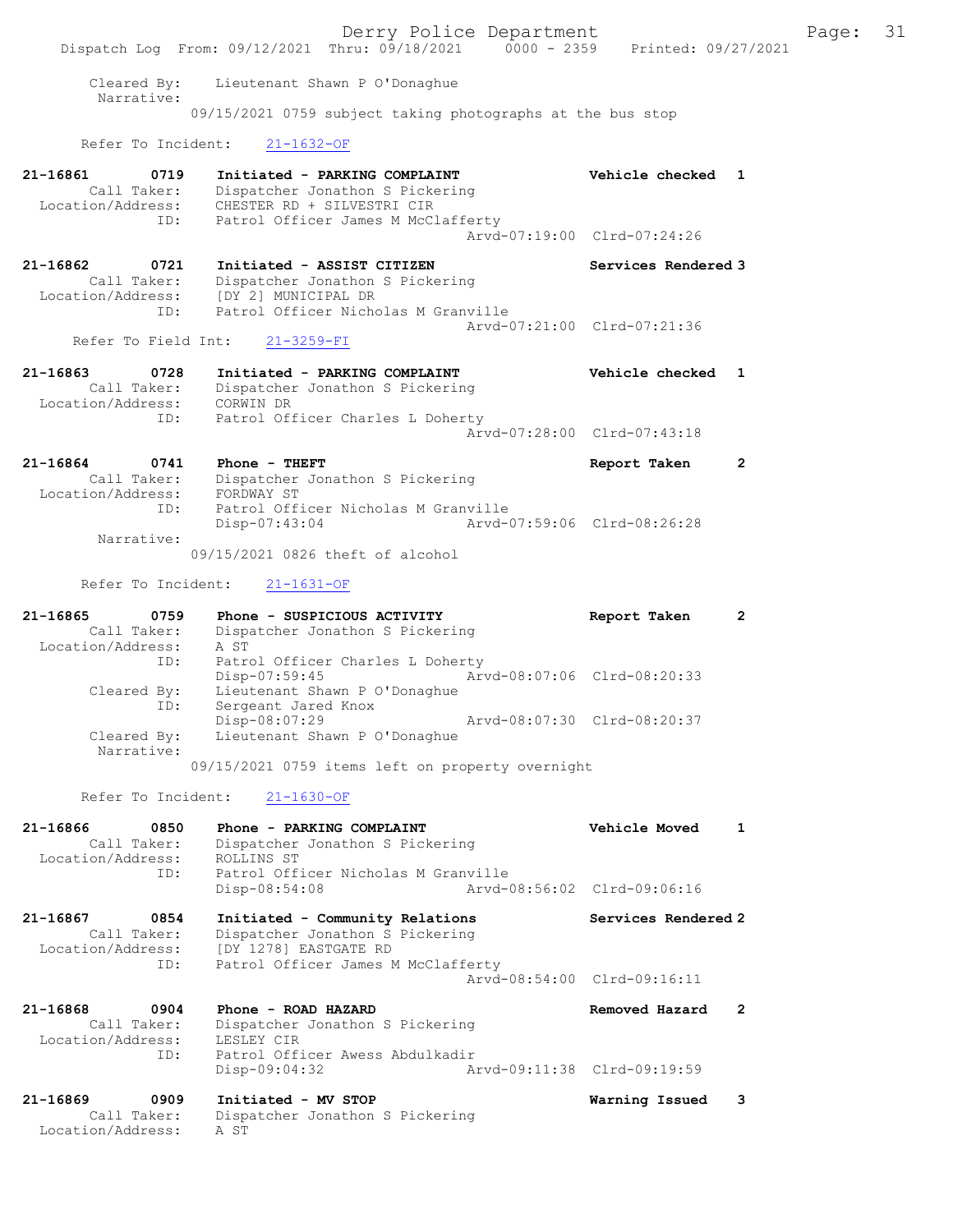Derry Police Department Form Page: 32 Dispatch Log From: 09/12/2021 Thru: 09/18/2021 0000 - 2359 Printed: 09/27/2021 ID: Patrol Officer Jeffrey R Pike Arvd-09:09:00 Clrd-09:11:33<br>21-4077-CN Refer To Citation: 21-16870 0927 Phone - DRUG VIOLATION Report Taken 2<br>Call Taker: Dispatcher Jonathon S Pickering Dispatcher Jonathon S Pickering<br>TSIENNETO RD Location/Address:<br>ID: Patrol Officer Timothy J Underhill<br>Disp-09:28:53 Arvd Disp-09:28:53 Arvd-09:34:14 Clrd-09:46:30 Patrol Officer Brian J Landry<br>Disp-09:28:57 Disp-09:28:57 Arvd-09:31:35 Clrd-09:45:16 Narrative: 09/15/2021 0936 602 has one in custody Narrative: 09/15/2021 0939 724 transporting subject to DPDHQ s/m: 9040.9 Narrative: 09/15/2021 0943 off at DPDHQ e/m: 9041.8 Narrative: 09/15/2021 0943 identified as a juvenile Narrative: 09/15/2021 1008 released to parent Refer To Arrest: 21-884-AR Refer To Arrest: 21-885-AR 21-16871 0932 Phone - MEDICAL EMERGENCY Transported to Hospital 1 Call Taker: Dispatcher Jonathon S Pickering Location/Address: WENTWORTH LN ID: Patrol Officer Charles L Doherty<br>Disp-09:33:04 Arv Disp-09:33:04 Arvd-09:37:08 Clrd-09:46:33<br>TD: Sergeant Jared Knox Sergeant Jared Knox Disp-09:38:19 Arvd-09:38:20 Clrd-09:46:34 Refer To Field Int: 21-3268-FI 21-16872 0954 Initiated - PARKING COMPLAINT Parking Ticket Issued 1 Call Taker: Dispatcher Jonathon S Pickering<br>Location/Address: CHESTER RD + SILVESTRI CIR Location/Address: CHESTER RD + SILVESTRI CIR ID: Patrol Officer James M McClafferty Arvd-09:54:00 Clrd-09:56:11 21-16873 0954 Initiated - PARKING COMPLAINT Parking Ticket Issued 1 Call Taker: Dispatcher Jonathon S Pickering<br>Location/Address: CORWIN DR + HOODKROFT DR Location/Address: CORWIN DR + HOODKROFT DR ID: Patrol Officer Charles L Doherty Arvd-09:54:00 Clrd-10:01:51 21-16874 1003 Initiated - SEXUAL OFFENDER REGISTRATION Services Rendered 1 Call Taker: Dispatcher Jonathon S Pickering<br>Location/Address: [DY 2] MUNICIPAL DR ess: [DY 2] MUNICIPAL DR<br>ID: Detective Scott A To Detective Scott A Tompkins Arvd-10:03:00 Clrd-10:08:38 21-16875 1017 Initiated - MV STOP Warning Issued 3 Call Taker: Dispatcher Jonathon S Pickering Location/Address:<br>ID: ISLAND POND RD<br>Patrol Officer Timothy J Underhill Arvd-10:17:00 Clrd-10:21:27<br>21-4078-CN Refer To Citation: 21-16876 1017 Initiated - MV CHECK Vehicle checked 1 Call Taker: Dispatcher Jonathon S Pickering<br>ion/Address: E BROADWAY Location/Address: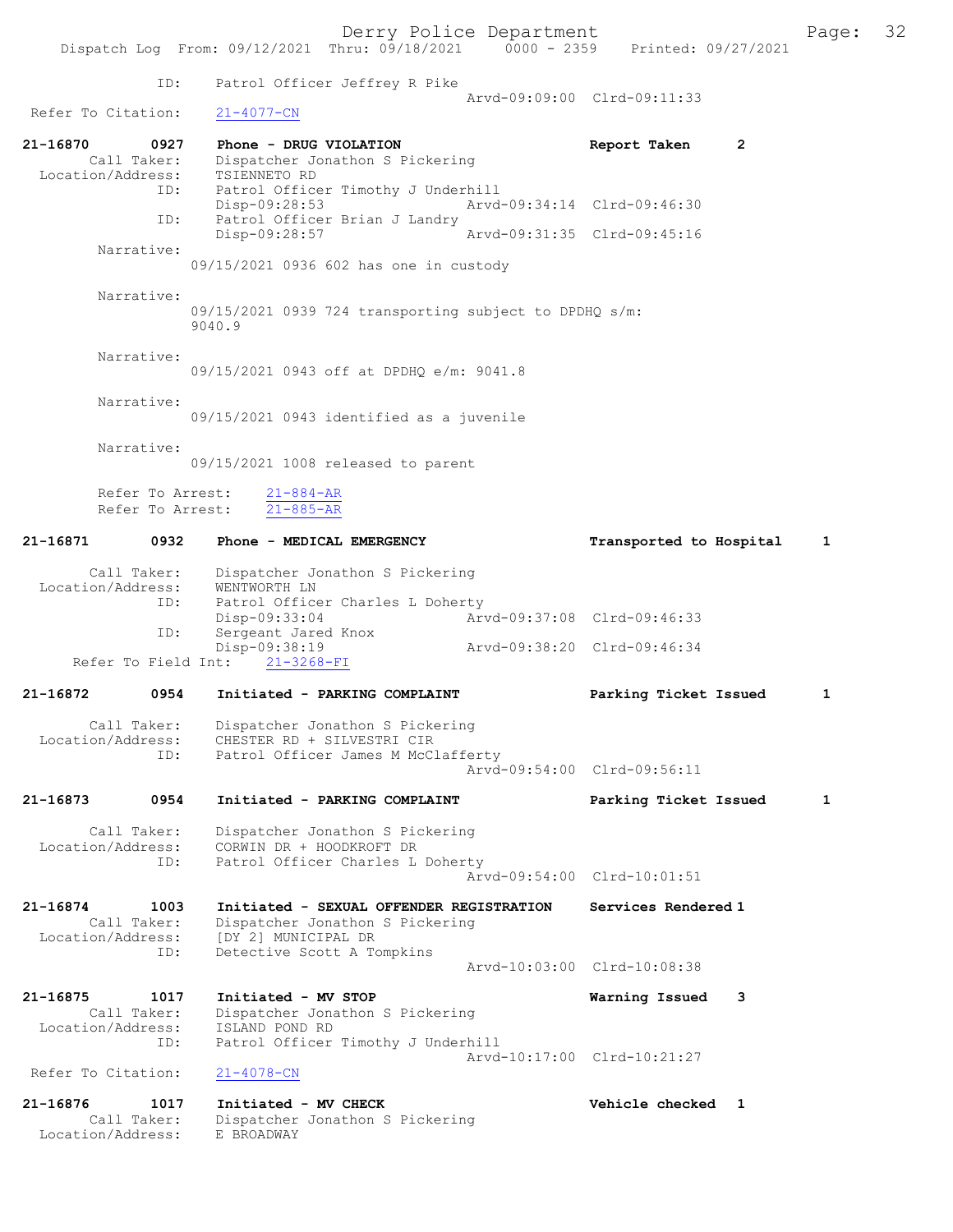|                                                      |      | Dispatch Log From: 09/12/2021 Thru: 09/18/2021 0000 - 2359 Printed: 09/27/2021                                                                                                             | Derry Police Department |                             |                | Page: | 33 |
|------------------------------------------------------|------|--------------------------------------------------------------------------------------------------------------------------------------------------------------------------------------------|-------------------------|-----------------------------|----------------|-------|----|
|                                                      | ID:  | Sergeant Jared Knox                                                                                                                                                                        |                         | Arvd-10:17:00 Clrd-10:22:06 |                |       |    |
| 21-16877 1049<br>Call Taker:                         | ID:  | Phone - LANDLORD/TENANT DISPUTE<br>Dispatcher Jonathon S Pickering<br>Location/Address: [DY 3529] FRANKLIN ST<br>Patrol Officer Timothy J Underhill                                        |                         | Report Taken                | 2              |       |    |
| Refer To Field Int:                                  |      | Disp-10:57:28<br>Dispatched By: Detective Victoria M Kidd<br>Arrived By: Detective Victoria M Kidd<br>Cleared By: Detective Victoria M Kidd<br>Refer To Incident: 21-1633-OF<br>21-3270-FI |                         | Arvd-11:00:50 Clrd-11:38:36 |                |       |    |
| 21-16878                                             | 1117 | Initiated - SEXUAL OFFENDER REGISTRATION Services Rendered 1<br>Call Taker: Detective Victoria M Kidd<br>Location/Address: [DY 2] MUNICIPAL DR                                             |                         |                             |                |       |    |
|                                                      | ID:  | Detective Peter A Houlis                                                                                                                                                                   |                         | Arvd-11:17:00 Clrd-11:19:00 |                |       |    |
|                                                      |      | 21-16879 1129 Walk-In - ASSIST CITIZEN<br>Call Taker: Patrol Officer Casey J Noyes<br>Location/Address: [DY 191] BLUEBERRY RD                                                              |                         | <b>ADVICE GIVEN</b>         | 3              |       |    |
|                                                      | ID:  | Patrol Officer Casey J Noyes<br>$Disp-11:30:49$<br>Refer To Field Int: 21-3269-FI                                                                                                          |                         | Arvd-11:30:52 Clrd-11:31:09 |                |       |    |
|                                                      |      | 21-16880 1140 Initiated - FOLLOW-UP                                                                                                                                                        |                         | Cleared                     | $\overline{2}$ |       |    |
|                                                      |      | Call Taker: Detective Victoria M Kidd<br>Location/Address: [DY 3529] FRANKLIN ST<br>ID: Patrol Officer Timoth<br>Patrol Officer Timothy J Underhill                                        |                         |                             |                |       |    |
|                                                      |      |                                                                                                                                                                                            |                         | Arvd-11:40:00 Clrd-11:45:22 |                |       |    |
| 21–16881                                             | ID:  | 1141 Initiated - FOLLOW-UP<br>Call Taker: Detective Victoria M Kidd<br>Location/Address: [DY 2] MUNICIPAL DR<br>Patrol Officer Nicholas M Granville                                        |                         | Cleared                     | 2              |       |    |
|                                                      |      |                                                                                                                                                                                            |                         | Arvd-11:41:00 Clrd-12:05:21 |                |       |    |
| 21-16882<br>1214<br>Call Taker:<br>Location/Address: |      | Initiated - FOLLOW-UP<br>Detective Victoria M Kidd<br>[DY 2] MUNICIPAL DR                                                                                                                  |                         | Cleared                     | 2              |       |    |
|                                                      |      | ID: Patrol Officer Charles L Doherty                                                                                                                                                       |                         | Arvd-12:14:00 Clrd-12:44:05 |                |       |    |
|                                                      |      | 21-16883 1226 Initiated - FOLLOW-UP<br>Call Taker: Detective Victoria M Kidd<br>Location/Address: [DY 2] MUNICIPAL DR<br>ID: Patrol Officer Awess Abdulkadir                               |                         | Cleared                     | $\overline{2}$ |       |    |
|                                                      |      |                                                                                                                                                                                            |                         | Arvd-12:26:00 Clrd-12:41:28 |                |       |    |
|                                                      |      | 21-16884 1226 Initiated - FOLLOW-UP<br>Call Taker: Detective Victoria M Kidd<br>Location/Address: [DY 2] MUNICIPAL DR<br>ID: Patrol Officer Timothy J Underhill                            |                         | Cleared                     | $\overline{2}$ |       |    |
|                                                      |      |                                                                                                                                                                                            |                         | Arvd-12:26:00 Clrd-12:43:20 |                |       |    |
| Location/Address: KINGSBURY ST                       |      | 21-16885 1252 Initiated - SUBPOENA DELIVERY<br>Call Taker: Detective Victoria M Kidd                                                                                                       |                         | Not Served                  | 1              |       |    |
|                                                      |      | ID: Patrol Officer Charles L Doherty                                                                                                                                                       |                         | Arvd-12:52:00 Clrd-12:55:50 |                |       |    |
| Location/Address: KINGSBURY ST                       |      | 21-16886 1256 Initiated - SUBPOENA DELIVERY<br>Call Taker: Detective Victoria M Kidd                                                                                                       |                         | Served                      | $\mathbf{1}$   |       |    |
|                                                      |      | ID: Patrol Officer Charles L Doherty                                                                                                                                                       |                         | Arvd-12:56:00 Clrd-12:56:16 |                |       |    |
| 21-16887                                             |      | 1259 Initiated - SUBPOENA DELIVERY                                                                                                                                                         |                         | Not Served                  | $\mathbf{1}$   |       |    |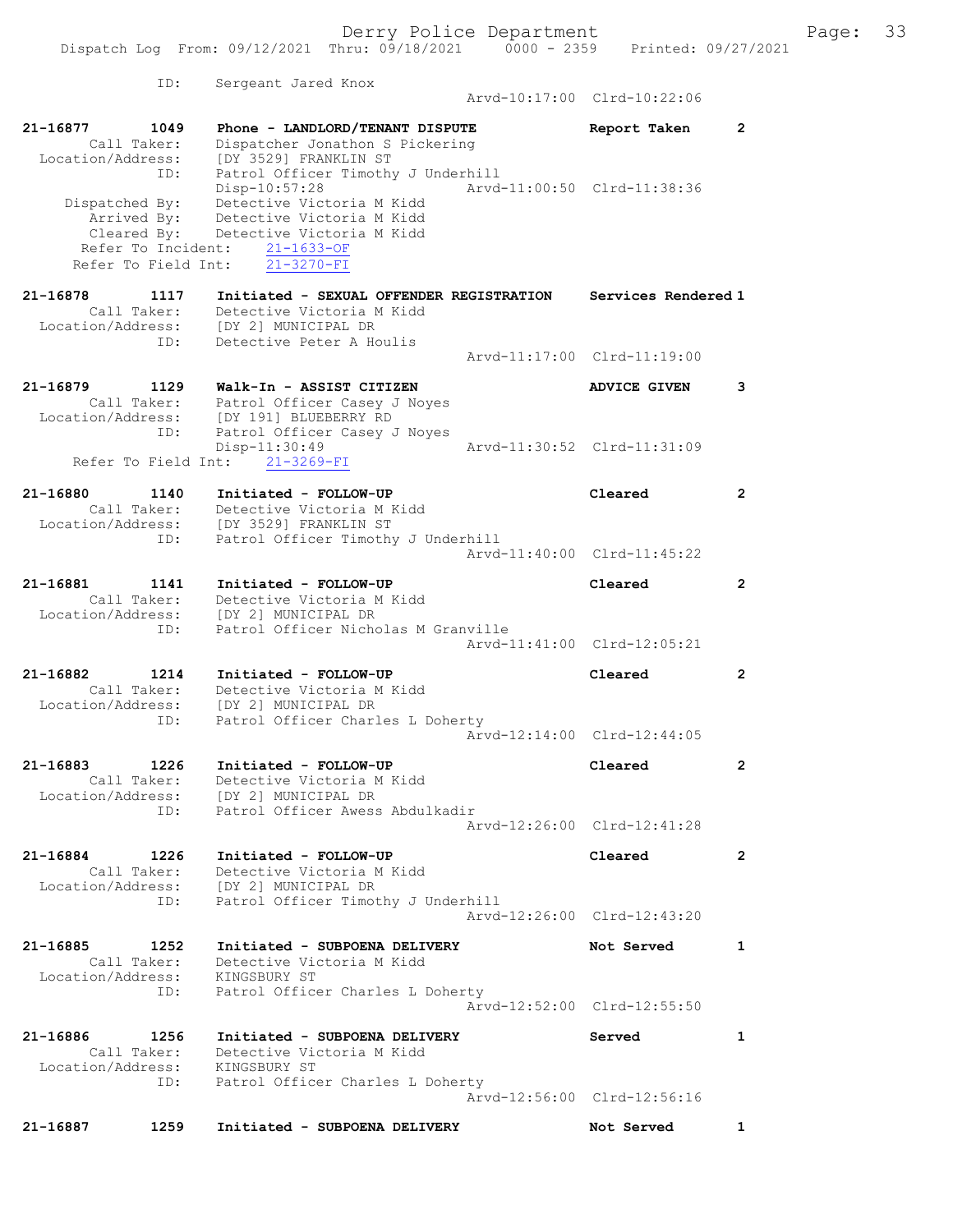Derry Police Department Fage: 34 Dispatch Log From: 09/12/2021 Thru: 09/18/2021 0000 - 2359 Printed: 09/27/2021 Call Taker: Detective Victoria M Kidd Location/Address: [DY 2670] MARTHA DR ID: Patrol Officer Charles L Doherty Arvd-12:59:00 Clrd-13:07:48 21-16888 1316 Phone - DISPERSE A GROUP Gone on Arrival 2 Call Taker: Detective Victoria M Kidd Location/Address: [DY 2717] CRYSTAL AVE ID: Patrol Officer Timothy J Underhill Disp-13:17:22 Arvd-13:20:38 Clrd-13:27:09 ID: Patrol Officer Nicholas M Granville Disp-13:17:25 Clrd-13:18:10 ID: Patrol Officer Brian J Landry Disp-13:18:04 Arvd-13:19:59 Clrd-13:27:07 21-16889 1331 Initiated - SUBPOENA DELIVERY Not Served 1 Call Taker: Detective Victoria M Kidd Location/Address: GAITA DR ID: Patrol Officer Awess Abdulkadir Arvd-13:31:00 Clrd-13:37:16 21-16890 1343 Initiated - MV STOP Warning Issued 3 Call Taker: Detective Victoria M Kidd Location/Address: N MAIN ST ID: Patrol Officer James M McClafferty Arvd-13:43:00 Clrd-13:47:01<br>
21-4080-CN Refer To Citation: 21-16891 1348 Initiated - MV STOP Warning Issued 3 Call Taker: Detective Victoria M Kidd Location/Address: [DY 1198] BYPASS 28 ID: Patrol Officer James M McClafferty Arvd-13:48:00 Clrd-13:53:51 Refer To Citation: 21-4081-CN 21-16892 1349 Initiated - FOLLOW-UP Cleared 2 Call Taker: Detective Victoria M Kidd Location/Address: [DY 2] MUNICIPAL DR ID: Patrol Officer Charles L Doherty Arvd-13:49:00 Clrd-14:12:06 21-16893 1356 Initiated - MV STOP Warning Issued 3 Call Taker: Detective Victoria M Kidd Location/Address: FOLSOM RD ID: Patrol Officer Timothy J Underhill Arvd-13:56:00 Clrd-13:58:53 Refer To Citation: 21-4082-CN 21-16894 1402 Initiated - MV STOP Warning Issued 3 Call Taker: Detective Victoria M Kidd Location/Address: N MAIN ST ID: Patrol Officer James M McClafferty Arvd-14:02:00 Clrd-14:10:28<br>21-4083-CN Refer To Citation: 21-16895 1403 Initiated - MV STOP Warning Issued 3 Call Taker: Detective Victoria M Kidd Location/Address: A ST ID: Patrol Officer Timothy J Underhill Arvd-14:03:00 Clrd-14:11:06 Refer To Citation: 21-4084-CN 21-16896 1408 Phone - MV ACCIDENT Report Taken 1 Call Taker: Detective Victoria M Kidd Location/Address: [DY 163] PINKERTON ST ID: Patrol Officer Charles L Doherty Disp-14:12:40 Clrd-14:15:45<br>ID: Patrol Officer Timothy J Underhill Patrol Officer Timothy J Underhill Disp-14:15:55 Arvd-14:22:57 Clrd-14:48:28 Narrative: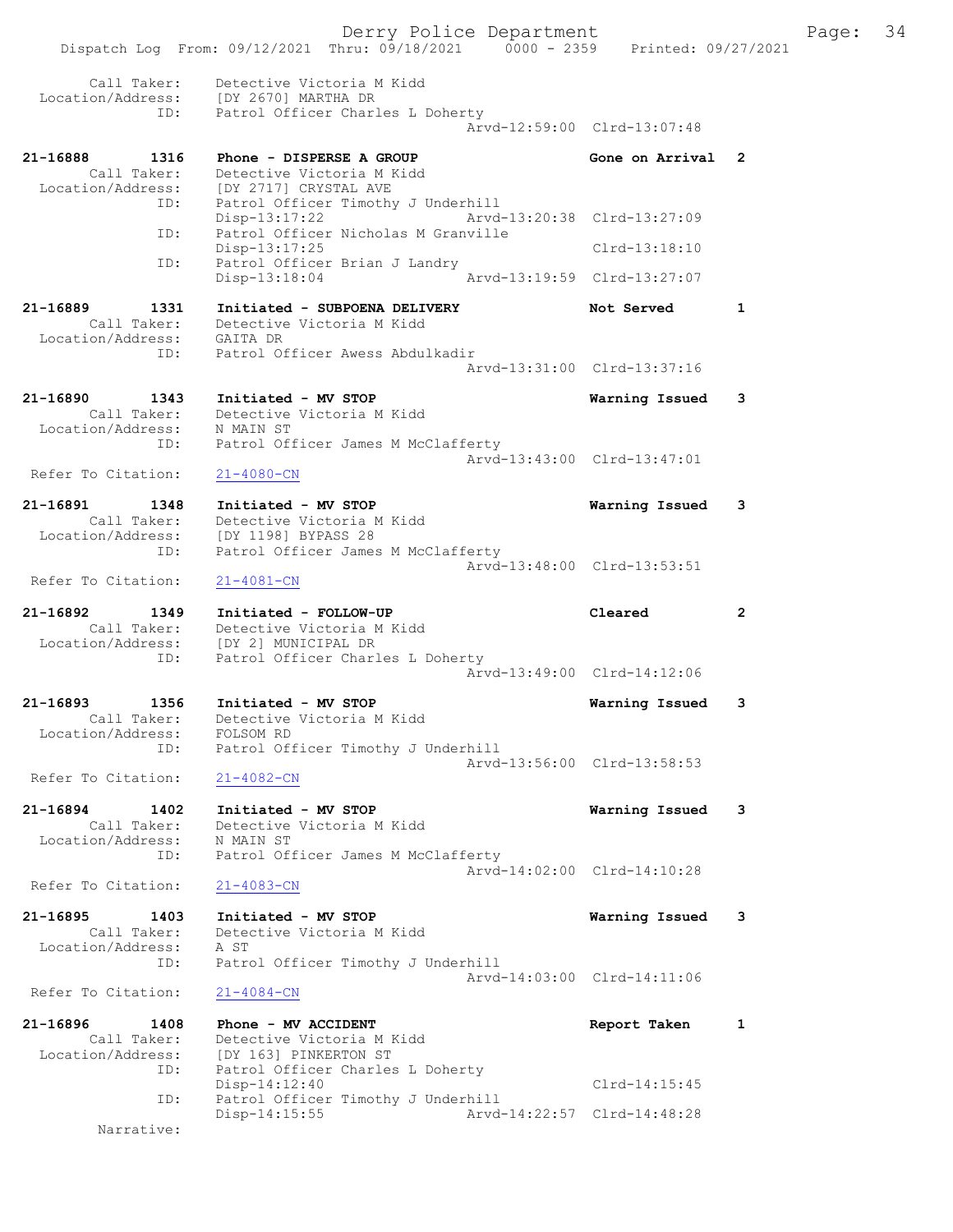09/15/2021 1430 Off with NH#: 4859431 & 3137326

Refer To Accident: 21-440-AC

| 21-16897<br>1411<br>Call Taker:<br>Location/Address: | Initiated - MV STOP<br>Detective Victoria M Kidd<br>S MAIN ST                                   | Warning Issued              | 3            |
|------------------------------------------------------|-------------------------------------------------------------------------------------------------|-----------------------------|--------------|
| ID:<br>Refer To Citation:                            | Patrol Officer Awess Abdulkadir<br>$21 - 4085 - CN$                                             | Arvd-14:11:00 Clrd-14:19:44 |              |
| 21-16898<br>1415<br>Lall Taker:<br>Location/Address: | Phone - RUNAWAY JUVENILE<br>Patrol Officer Casey J Noyes<br>HIGH ST                             | Report Taken                | $\mathbf{2}$ |
| ID:                                                  | Patrol Officer Casey J Noyes<br>Disp-14:16:27<br>Refer To Incident: 21-1634-OF                  | Arvd-14:16:33 Clrd-14:16:35 |              |
| 21-16899<br>1426                                     | 911 - ERRATIC OPERATION                                                                         | Investigated                | $\mathbf{2}$ |
| Call Taker:<br>Location/Address:                     | Detective Victoria M Kidd<br>HAMPSTEAD RD                                                       |                             |              |
| ID:                                                  | Patrol Officer James M McClafferty<br>$Disp-14:28:05$                                           | Arvd-14:32:40 Clrd-14:40:56 |              |
| ID:                                                  | Patrol Officer Awess Abdulkadir<br>Disp-14:28:09                                                | Arvd-14:32:01 Clrd-14:35:49 |              |
| ID:                                                  | Patrol Officer Awess Abdulkadir<br>Disp-14:38:45                                                | Arvd-14:39:38 Clrd-14:40:19 |              |
| 21-16900<br>1453                                     | Walk-In - TRAFFIC OFFENSES                                                                      | Matter Mediated 1           |              |
|                                                      | Call Taker: Patrol Officer Casey J Noyes                                                        |                             |              |
| ID:                                                  | Location/Address: BYPASS 28 + SCOBIE POND RD<br>Patrol Officer Casey J Noyes<br>$Disp-14:54:57$ | Arvd-14:54:59 Clrd-14:55:01 |              |
|                                                      | Refer To Field Int: 21-3271-FI                                                                  |                             |              |
| 21-16901<br>1504                                     | Phone - MV ACCIDENT                                                                             | Report Taken                | $\mathbf{1}$ |
| Call Taker:                                          | Dispatcher Christina L Power                                                                    |                             |              |
| Location/Address:<br>ID:                             | [DY 3214] ROCKINGHAM RD<br>Patrol Officer Timothy J Underhill<br>$Disp-15:04:42$                | Arvd-15:14:58 Clrd-16:15:14 |              |
| ID:                                                  | Patrol Officer Blake A Martineau<br>$Disp-15:15:02$                                             | Arvd-15:23:34 Clrd-15:36:49 |              |
| Narrative:                                           |                                                                                                 |                             |              |
|                                                      | 09/15/2021 1524 Div 5 notified of a a tree partially in the<br>roadway                          |                             |              |
| Narrative:                                           | Reportable, Sprowl vs. Tree                                                                     |                             |              |
|                                                      | Refer To Accident: 21-441-AC                                                                    |                             |              |
| 21-16902<br>1522<br>Call Taker:<br>Location/Address: | Phone - ERRATIC OPERATION<br>Dispatcher Christina L Power<br>TSIENNETO RD                       | Could Not Locate 2          |              |
| ID:                                                  | Patrol Officer Nathan S Lavoie<br>Disp-15:23:25                                                 | Arvd-15:23:30 Clrd-15:25:42 |              |
| ID:                                                  | Patrol Officer Joshua Martin<br>Disp-15:23:29                                                   | Arvd-15:23:31 Clrd-15:25:38 |              |
| 21-16903<br>1547<br>Call Taker:<br>Location/Address: | Phone - JUVENILE OFFENSES<br>Dispatcher Christina L Power<br>KENDALL POND RD                    | Services Rendered 2         |              |
| ID:                                                  | Patrol Officer Michael Carnazzo<br>$Disp-15:48:10$                                              | Arvd-15:50:03 Clrd-15:58:41 |              |
| ID:                                                  | Patrol Officer Blake A Martineau<br>Disp-15:48:25                                               | Arvd-15:58:23 Clrd-15:58:25 |              |
| Narrative:                                           | 09/15/2021 1550 student left the bus                                                            |                             |              |
| Narrative:                                           |                                                                                                 |                             |              |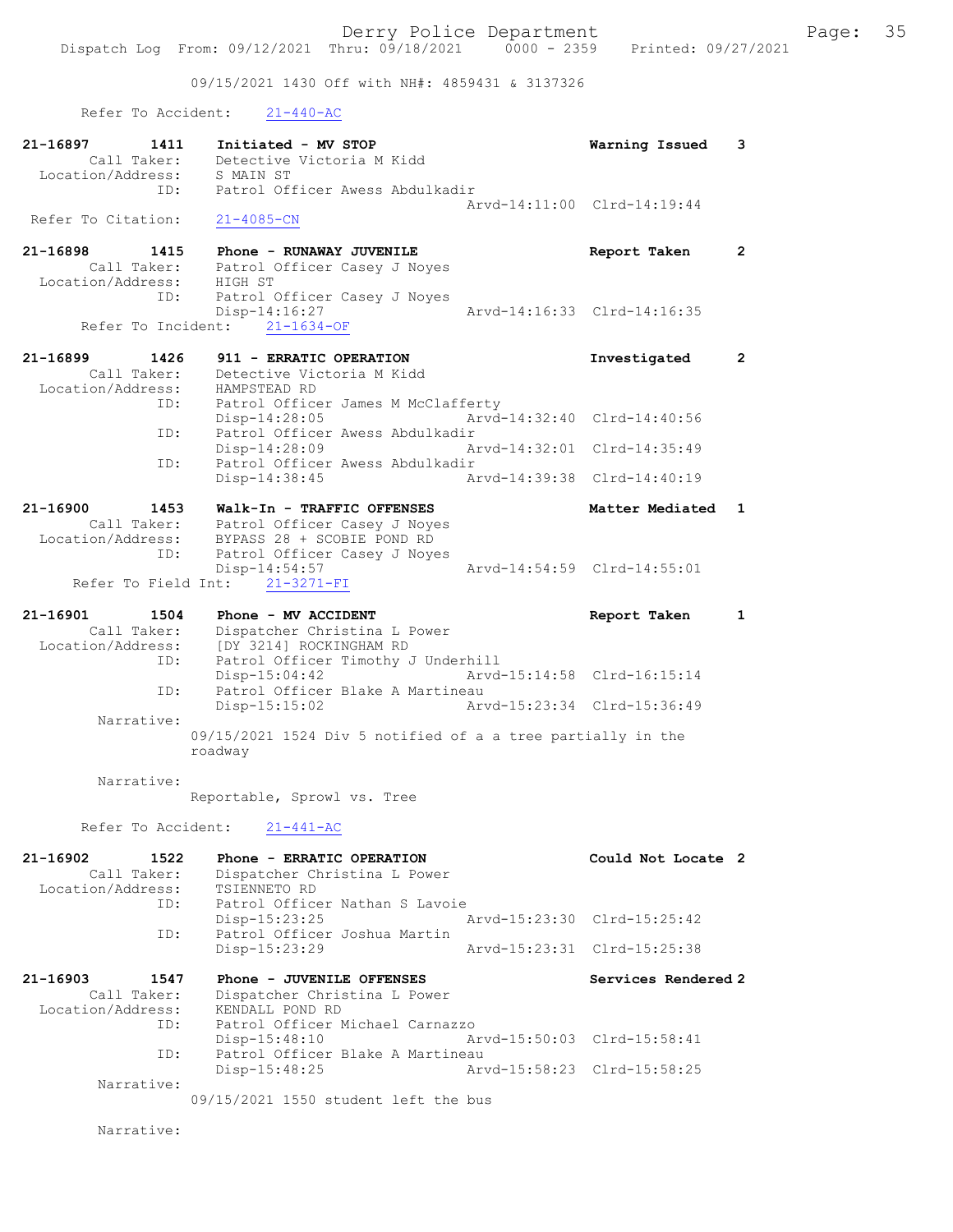09/15/2021 1558 picked up by the parents

| 21-16904<br>1553<br>Call Taker:<br>Location/Address:        | Initiated - MV STOP<br>Dispatcher Christina L Power<br>N MAIN ST                                                       | Warning Issued              | 3                    |
|-------------------------------------------------------------|------------------------------------------------------------------------------------------------------------------------|-----------------------------|----------------------|
| ID:<br>Refer To Citation:                                   | Patrol Officer Nathan S Lavoie<br>$21 - 4086 - CN$                                                                     | Arvd-15:53:00 Clrd-16:06:16 |                      |
| 21-16905<br>1604<br>Call Taker:<br>Location/Address:<br>ID: | Phone - Dog Bite Complaint<br>Patrol Officer Casey J Noyes<br>[DY 824] AMHERST DR<br>Patrol Officer Casey J Noyes      | Report Taken                | $\mathbf{2}$         |
| Refer To Incident:                                          | Disp-16:04:48<br>$21 - 1635 - OF$                                                                                      | Arvd-16:04:51 Clrd-16:04:53 |                      |
| 21-16906<br>1627<br>Call Taker:<br>Location/Address:<br>ID: | Initiated - FOLLOW-UP<br>Dispatcher Christina L Power<br>AMHERST DR<br>Patrol Officer Nathan S Lavoie                  | Cleared                     | $\mathbf{2}^{\circ}$ |
|                                                             |                                                                                                                        | Arvd-16:27:00 Clrd-16:52:22 |                      |
| 21-16907<br>1651<br>Call Taker:<br>Location/Address:<br>ID: | Initiated - FOLLOW-UP<br>Dispatcher Christina L Power<br>HIGHLAND AVE<br>Patrol Officer Joshua Martin                  | Cleared                     | $\overline{2}$       |
|                                                             | Patrol Officer Michael Carnazzo                                                                                        | Arvd-16:51:00 Clrd-16:59:48 |                      |
| ID:                                                         | $Disp-16:51:51$                                                                                                        | Arvd-16:51:52 Clrd-16:59:46 |                      |
| 21-16908<br>1709<br>Call Taker:<br>Location/Address:        | Phone - ERRATIC OPERATION<br>Dispatcher Christina L Power<br>MANCHESTER RD                                             | Gone on Arrival             | $\mathbf{2}$         |
| ID:                                                         | Patrol Officer Joshua Martin<br>$Disp-17:17:25$                                                                        | Arvd-17:19:04 Clrd-17:19:06 |                      |
|                                                             |                                                                                                                        |                             |                      |
| 21-16909<br>1712<br>Call Taker:<br>Location/Address:<br>ID: | Initiated - ATTEMPTED PAPER SERVICE<br>Dispatcher Christina L Power<br>RICHARDSON DR<br>Patrol Officer Nathan S Lavoie | Served                      | $\mathbf{2}$         |
|                                                             |                                                                                                                        | Arvd-17:12:00 Clrd-17:16:16 |                      |
| 21-16910<br>1732<br>Call Taker:<br>Location/Address:        | Phone - SHOPLIFTING<br>Dispatcher Christina L Power<br>ASHLEIGH DR                                                     | Arrest(s) Made              | 3                    |
| ID:                                                         | Patrol Officer Joshua Martin<br>$Disp-17:33:14$                                                                        | Arvd-17:34:09 Clrd-19:10:54 |                      |
| ID:                                                         | Patrol Officer Michael Carnazzo<br>Disp-17:33:15                                                                       | Arvd-17:34:08 Clrd-18:28:32 |                      |
| Narrative:                                                  | 09/15/2021 1749 two in custody for theft.<br>Capano, Gregory<br>44 Redfield Cr<br>Derry, NH dob 051150                 |                             |                      |
|                                                             | Coffey, Shirley<br>44 Redfield Cr<br>Derry, NH dob 050673                                                              |                             |                      |
| Narrative:                                                  | 09/15/2021 1754 434 en route to HQ with one s/m: 34946                                                                 |                             |                      |
| Narrative:                                                  | 09/15/2021 1754 336 en route to HQ with one s/m: 28039.8                                                               |                             |                      |
| Narrative:                                                  | Both units off at DPD 336 E/M 28040.8 434 E/M 34947                                                                    |                             |                      |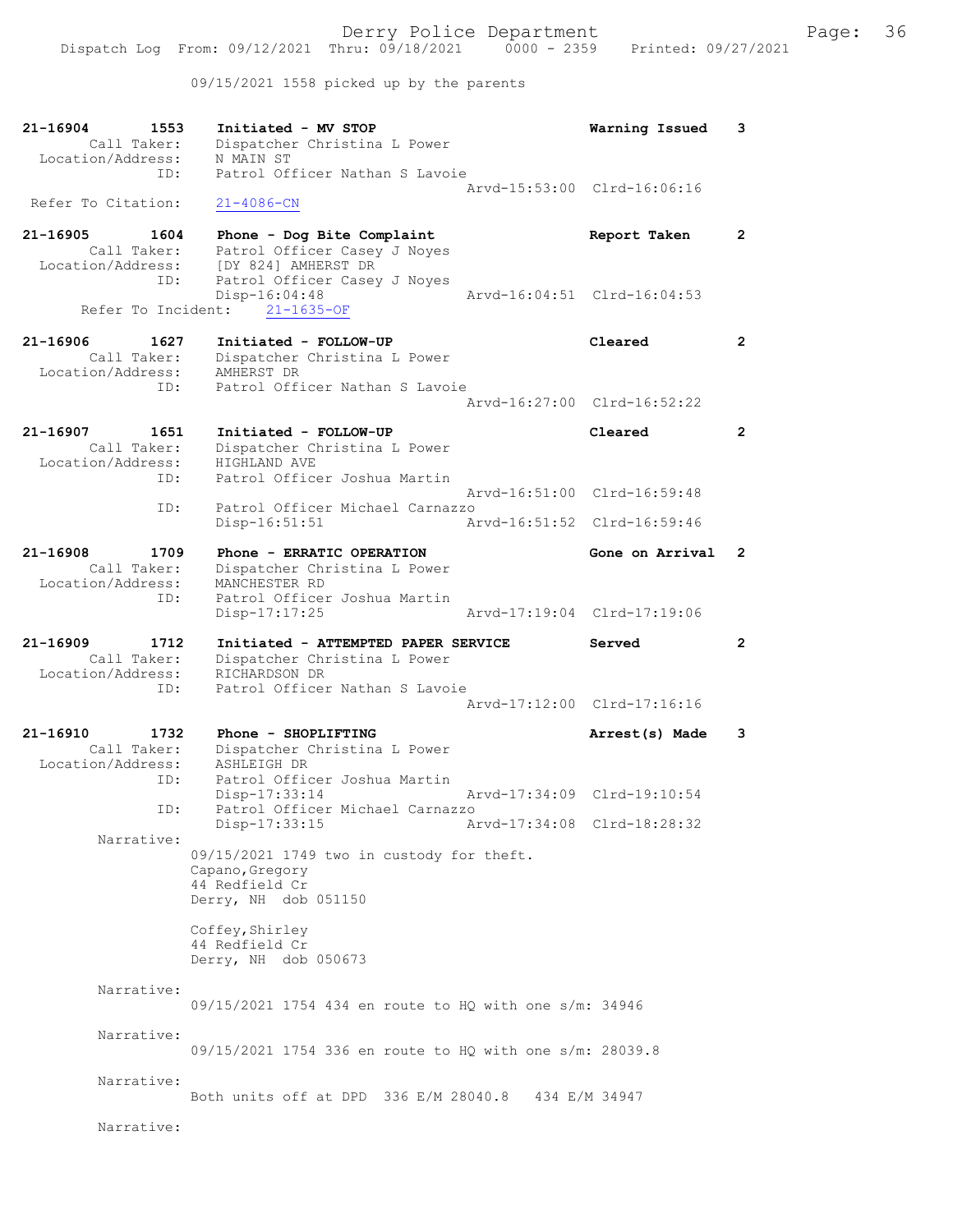Derry Police Department Form Page: 37 Dispatch Log From: 09/12/2021 Thru: 09/18/2021 0000 - 2359 Printed: 09/27/2021 09/15/2021 1843 Capano released on PR bail with a court date of 1/13/22 Narrative: 09/15/2021 1905 Coffey released on PR bail with a court date of 1/13/22 Refer To Arrest:  $\frac{21-886-AR}{21-887-AR}$ Refer To Arrest: 21-16911 1806 Phone - ASSIST OTHER AGENCY Assistance Rendered 3 Call Taker: Dispatcher Christina L Power Location/Address: TSIENNETO RD<br>TD: Patrol Office Patrol Officer Nathan S Lavoie<br>Disp-18:07:14 -18:07:14<br>21-3272-FI Arvd-18:12:50 Clrd-18:28:24 Refer To Field Int: 21-16912 1810 Phone - STRUCK ANIMAL Services Rendered 2 Call Taker: Patrol Officer Kevin L Davies Location/Address: HAMPSTEAD RD ID: Patrol Officer Blake A Martineau<br>Disp-18:11:13 Ary Disp-18:11:13 Arvd-18:22:25 Clrd-18:53:16<br>Arrived By: Dispatcher Christina L Power Arrived By: Dispatcher Christina L Power Cleared By: Dispatcher Christina L Power Narrative: deer Refer To Incident: 21-1636-OF 21-16913 1835 Initiated - FOLLOW-UP Cleared 2 Call Taker: Dispatcher Christina L Power Location/Address: MANCHESTER RD ID: Patrol Officer Michael Carnazzo Arvd-18:35:00 Clrd-18:52:22 21-16914 1852 Phone - WELFARE CHECK Cancelled Prior to Arrival 2 Call Taker: Dispatcher Christina L Power<br>ion/Address: BIRCH ST Location/Address:<br>ID: ID: Patrol Officer Michael Carnazzo Disp-18:53:13 Arvd-19:00:20 Clrd-19:01:00<br>Cleared By: Patrol Officer Kevin L Davies Patrol Officer Kevin L Davies Narrative: female who left PMC Narrative: Call cancelled by PMC, subject located. 21-16915 1854 Phone - VANDALISM Report Taken 3 Call Taker: Sergeant Michael W Hughes Location/Address: [DY 1377] CRYSTAL AVE ID: Patrol Officer Nathan S Lavoie<br>Disp-18:55:44 1 Disp-18:55:44 Arvd-19:06:45 Clrd-19:07:31<br>Dispatcher Christina L Power Dispatcher Christina L Power Arrived By: Dispatcher Christina L Power<br>Cleared By: Dispatcher Christina L Power Dispatcher Christina L Power Narrative: Damage to lawn Refer To Incident: 21-1637-OF 21-16916 1904 Initiated - FOLLOW-UP Cleared 2 Call Taker: Dispatcher Christina L Power<br>ion/Address: W BROADWAY Location/Address:<br>ID: Patrol Officer Michael Carnazzo Arvd-19:04:00 Clrd-19:13:29 21-16917 1915 Initiated - MV STOP Warning Issued 3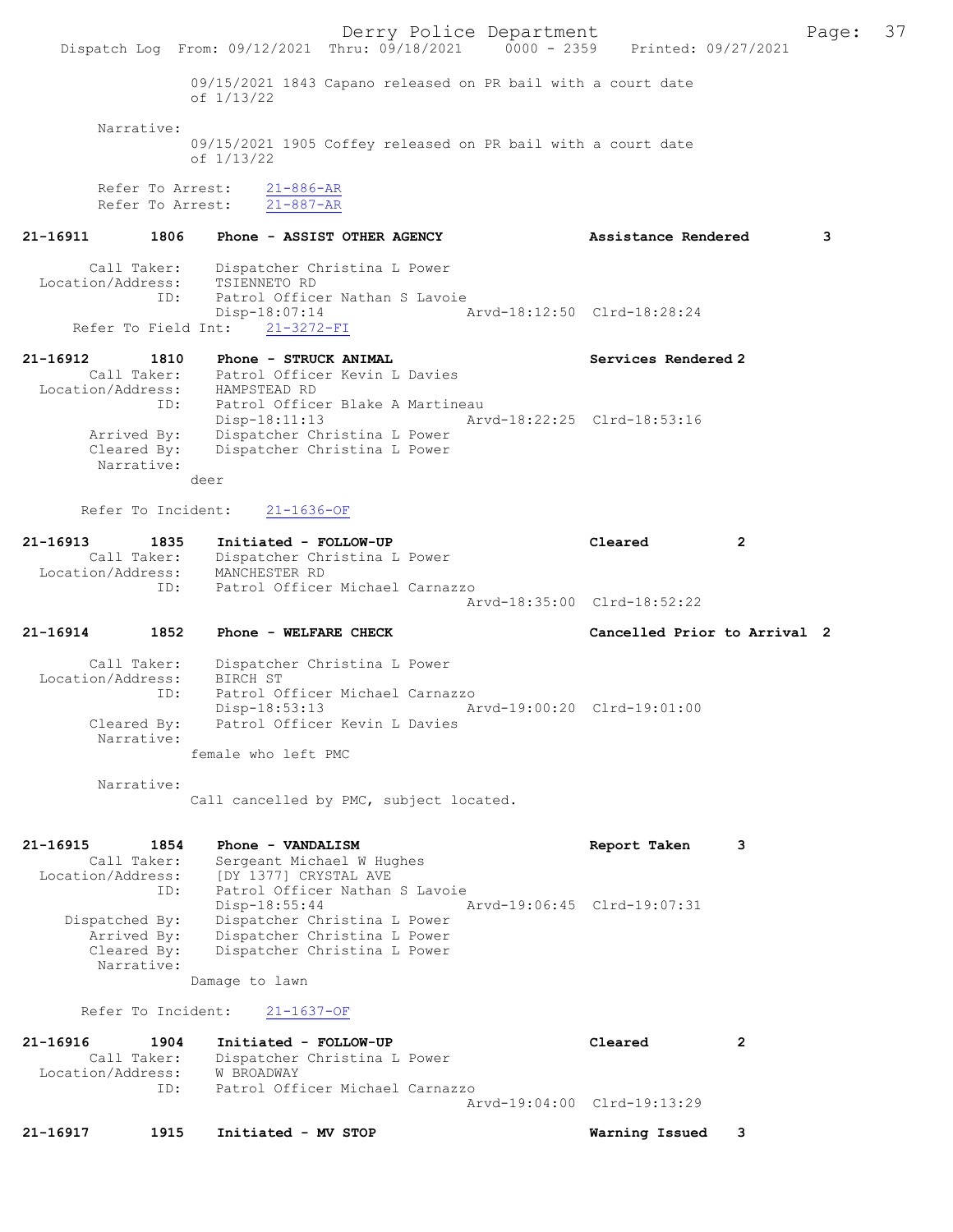Dispatch Log From: 09/12/2021 Thru: 09/18/2021 0000 - 2359 Printed: 09/27/2021 Call Taker: Dispatcher Christina L Power Location/Address: W BROADWAY ID: Patrol Officer Michael Carnazzo Arvd-19:15:00 Clrd-19:22:51<br>21-4087-CN Refer To Citation: 21-16918 1933 Initiated - MV STOP Warning Issued 3 Call Taker: Dispatcher Christina L Power Location/Address: ROCKINGHAM RD ID: Patrol Officer Blake A Martineau Arvd-19:33:00 Clrd-19:40:37 Refer To Citation: 21-4088-CN 21-16919 1937 Initiated - DISPERSE A GROUP SENT ON THEIR WAY 2 Call Taker: Dispatcher Christina L Power Location/Address: MANCHESTER RD ID: Patrol Officer Nathan S Lavoie Patrol Officer Nathan S Lavoie<br>Arvd-19:37:00 Clrd-19:40:24 21-16920 1945 Initiated - DISPERSE A GROUP SENT ON THEIR WAY 2 Call Taker: Dispatcher Christina L Power Location/Address: CRYSTAL AVE ID: Patrol Officer Nathan S Lavoie Arvd-19:45:00 Clrd-19:49:37 21-16921 2013 Phone - ASSIST OTHER AGENCY Transported to Hospital 3 Call Taker: Dispatcher Christina L Power<br>ion/Address: CHESTER RD Location/Address:<br>ID: UNIVERSITY OF<br>Patrol Officer Nathan S Lavoie<br>Disp-20:13:35 Disp-20:13:35 Arvd-20:15:31 Clrd-20:29:28 Narrative: transported to PMC via DFD Refer To Field Int: 21-3278-FI 21-16922 2037 Phone - DISTURBANCE Summons Issued 1 Call Taker: Dispatcher Christina L Power Location/Address: PEMBROKE DR ID: Patrol Officer Nathan S Lavoie<br>Disp-20:37:48 Disp-20:37:48 Arvd-20:45:38 Clrd-20:58:34<br>ID: Patrol Officer Kevin L Davies Patrol Officer Kevin L Davies Disp-20:37:50 Clrd-20:37:52 ID: Patrol Officer Joshua Martin<br>Disp-20:37:53 Disp-20:37:53 Arvd-20:45:39 Clrd-20:58:28<br>ID: Sergeant Seth Plumer Sergeant Seth Plumer<br>Disp-20:45:40 Disp-20:45:40 Arvd-20:45:41 Clrd-20:58:26 Narrative: summons issued on a warrant disorderly conduct. Darlymple,Anthony 4 Pembroke Dr Derry, NH dob 022590 released on scene with a court date of 1/13/22 Refer To Summons: 21-888-AR 21-16923 2129 Phone - ATTEMPTED PAPER SERVICE Arrest(s) Made 2 Call Taker: Dispatcher Christina L Power Location/Address: WINDHAM DEPOT RD ID: Patrol Officer Nathan S Lavoie<br>Disp-21:29:33 Disp-21:29:33 Arvd-21:29:38 Clrd-21:42:57<br>Cleared By: Patrol Officer Kevin L Davies Patrol Officer Kevin L Davies ID: Patrol Officer Michael Carnazzo Disp-21:29:35 Arvd-21:29:39 Cleared By: Dispatcher Jess W Arcand By: Dispatcher Jess W Arcand<br>ID: Sergeant Seth Plumer Sergeant Seth Plumer Disp-21:29:37 Arvd-21:29:41 Clrd-21:40:10 ID: Sergeant Seth Plumer Disp-21:40:14 Arvd-21:40:15 Clrd-22:39:39<br>TD: Patrol Officer Andrew R Kennedy

Patrol Officer Andrew R Kennedy

Derry Police Department The Page: 38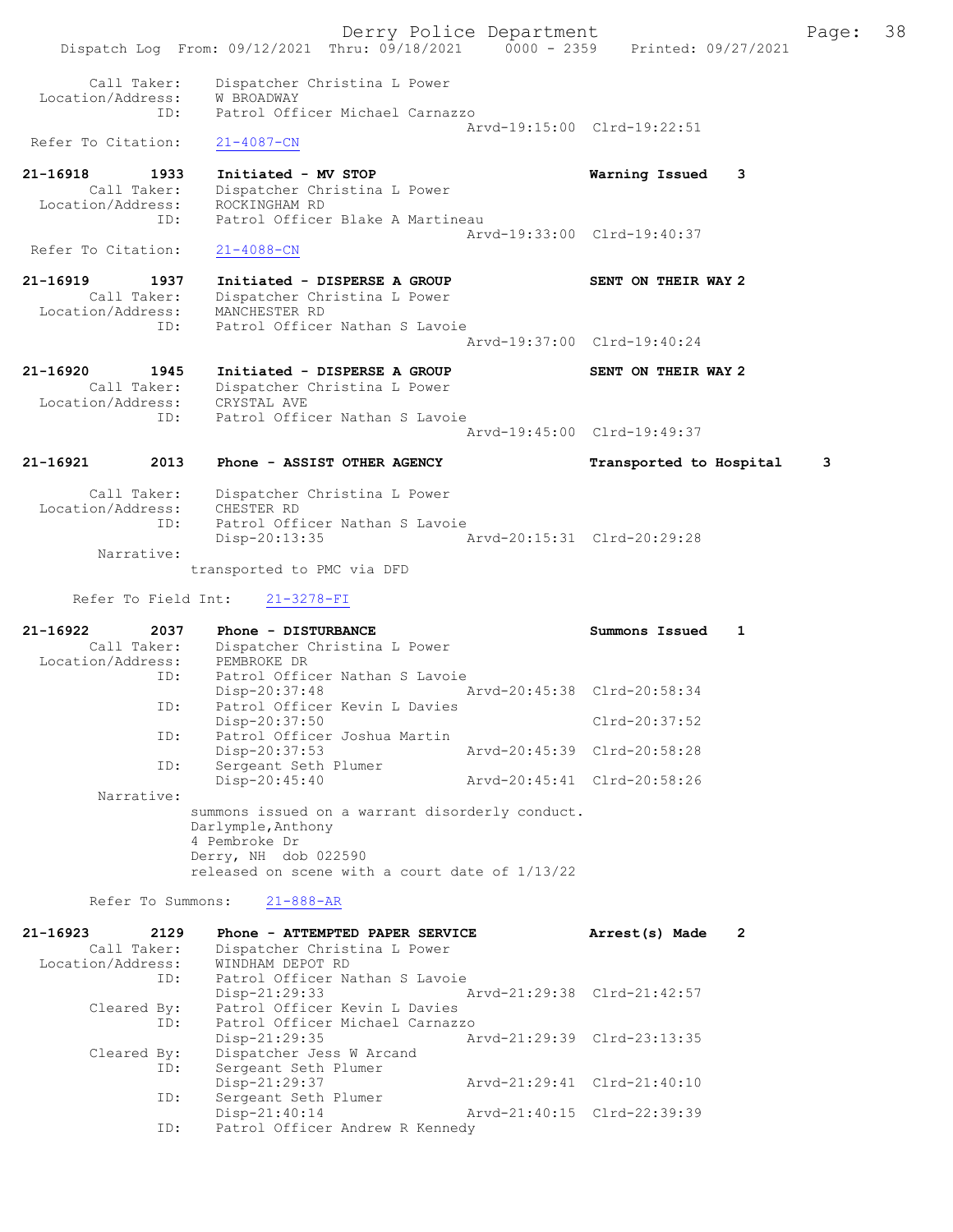Derry Police Department<br>Page: 39 Printed: 09/27/2021 0000 - 2359 Printed: 09/27/2021 Dispatch Log From: 09/12/2021 Thru: 09/18/2021 Disp-23:39:11 Arvd-23:56:00 Clrd-23:57:42 Patrol Officer Ryan M Panaro<br>Dispatched By: Dispatcher Jess W Arcand patched By: Dispatcher Jess W Arcand<br>Arrived By: Dispatcher Jess W Arcand Arrived By: Dispatcher Jess W Arcand<br>Cleared By: Dispatcher Jess W Arcand Dispatcher Jess W Arcand Narrative: 09/15/2021 2203 one in custody on a warrant for Reckless Conduct and 2nd degree assault. Merrick, Kelly LKA 55 W Broadway Derry, NH dob 010865 Narrative: 09/15/2021 2208 enroute to hq's s/m 28066 Narrative: 09/15/2021 2217 off at hq's e/m 28071.1 Narrative: 09/15/2021 2356 RELEASED ON PR BAIL WITH COURT TBD AT ROCKINGHAM SUPERIOR COURT Refer To Arrest: 21-889-AR 21-16924 2142 Phone - DISTURBANCE Warning Issued 1 Call Taker: Patrol Officer Kevin L Davies Location/Address: PEMBROKE DR<br>ID: Patrol Officer<br>Disp-21:43:28 Patrol Officer Nathan S Lavoie Disp-21:43:28 Arvd-21:48:49 Clrd-22:03:12 Arrived By: Dispatcher Christina L Power Cleared By: Dispatcher Christina L Power ID: Patrol Officer Joshua Martin Disp-21:43:32 Arvd-21:48:43 Clrd-22:03:15 Arrived By: Dispatcher Christina L Power Cleared By: Dispatcher Christina L Power Refer To Field Int: 21-3284-FI 21-16925 2303 Phone - DISTURBANCE Report Taken 1 Call Taker: Dispatcher Jess W Arcand<br>ion/Address: PEMBROKE DR Location/Address: ID: Patrol Officer Melissa M Houde Disp-23:11:10 Arvd-23:13:18 Clrd-23:40:12 ID: Patrol Officer Andrew R Kennedy Disp-23:11:14 Arvd-23:13:20 Clrd-23:36:05 Patrol Officer Ryan M Panaro ID: Sergeant Patrick H Dawson Disp-23:13:30 Arvd-23:13:32 Clrd-23:35:48 Narrative: 09/15/2021 2327 DFD REQUESTED AND ON SCENE Refer To Incident: 21-1638-OF 21-16926 2318 Initiated - MV STOP Warning Issued 3<br>Call Taker: Dispatcher Jess W Arcand Call Taker: Dispatcher Jess W Arcand Location/Address: E BROADWAY ID: Patrol Officer Michael Carnazzo Arvd-23:18:00 Clrd-23:24:27 Refer To Citation: 21-4089-CN 21-16927 2329 Initiated - PROPERTY CHECK Services Rendered 2<br>Call Taker: Dispatcher Jess W Arcand Call Taker: Dispatcher Jess W Arcand Location/Address: PIERCE AVE ID: Patrol Officer Brendan S Holden Arvd-23:29:00 Clrd-23:30:01 21-16928 2341 Initiated - PROPERTY CHECK Services Rendered 2 Call Taker: Dispatcher Jess W Arcand Call Taker: Dispatcher<br>Location/Address: HUMPHREY RD<br>TD: Patrol Offic Patrol Officer Melissa M Houde Arvd-23:41:00 Clrd-23:42:06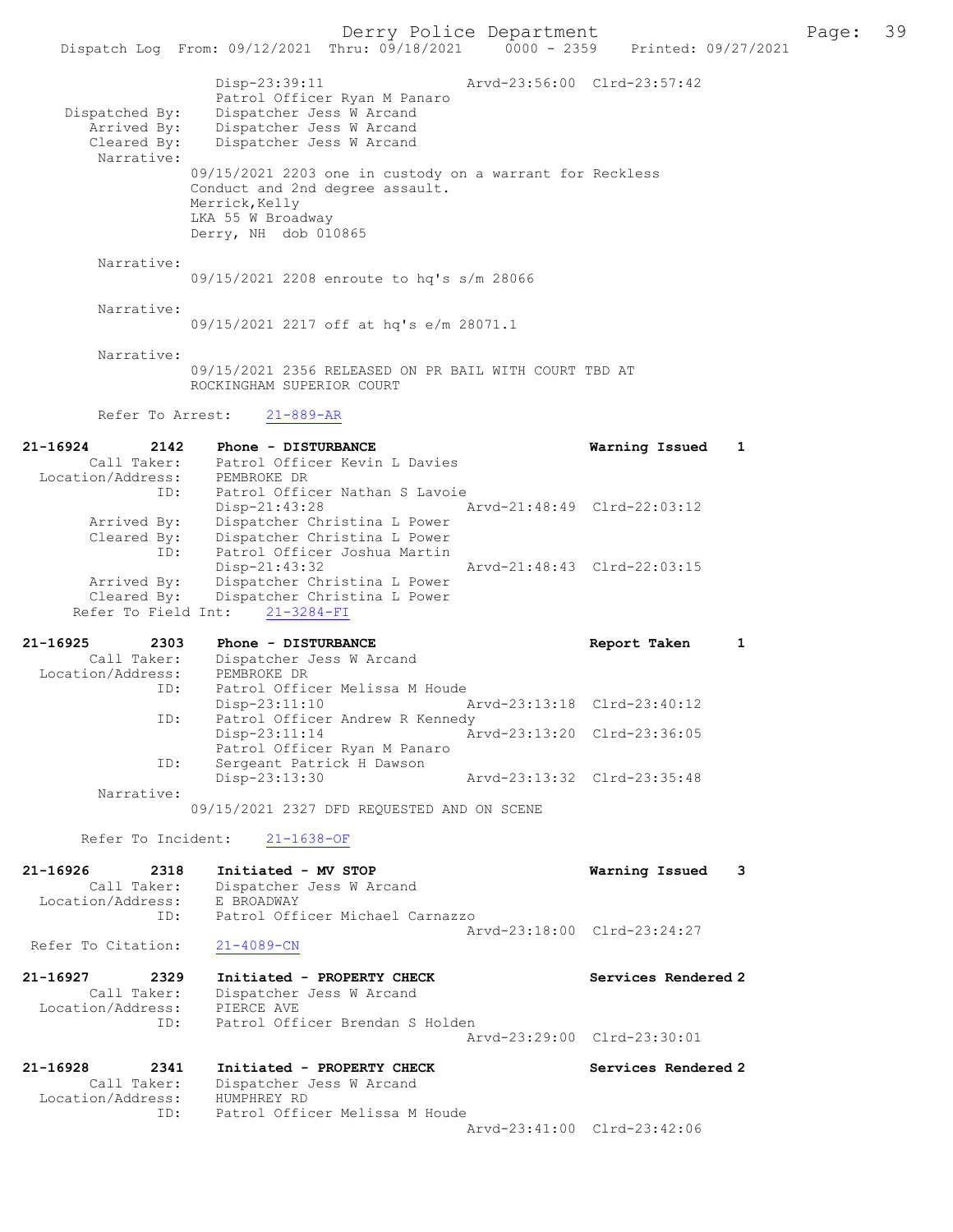## 21-16929 2357 Initiated - INVOL EMERGENCY ADMISSION Transported to Hospital 2 Call Taker: Dispatcher Jess W Arcand Location/Address: MUNICIPAL DR ID: Patrol Officer Andrew R Kennedy Arvd-23:57:00 Clrd-09/16/2021 @ 00:56:58 Patrol Officer Ryan M Panaro<br>ID: Sergeant Patrick H Dawson Sergeant Patrick H Dawson<br>Disp-00:09:11 Disp-00:09:11 Arvd-00:09:13 Clrd-09/16/2021 @ 00:57:00 Narrative: 09/15/2021 2358 TRANSPORTING ONE TO PMC SM 34967.1 Narrative: 09/16/2021 0001 OFF AT PMC EM 34968.7 Refer To P/C: 21-890-AR For Date:  $09/16/2021$  - Thursday 21-16930 0107 Initiated - MV STOP Warning Issued 3 Call Taker: Dispatcher Jess W Arcand Location/Address: E BROADWAY ID: Patrol Officer Brendan S Holden Arvd-01:07:00 Clrd-01:16:05 Refer To Citation: 21-4090-CN 21-16931 0109 Initiated - MV CHECK SENT ON THEIR WAY 1 Call Taker: Dispatcher Jess W Arcand<br>:ion/Address: CRYSTAL AVE Location/Address: ID: Patrol Officer Andrew R Kennedy Arvd-01:09:00 Clrd-01:13:23 Patrol Officer Ryan M Panaro Refer To Field Int: 21-3316-FI 21-16932 0145 Phone - DISTURBANCE Call Taker: Dispatcher Jess W Arcand Call Taker: Dispatcher Jess W Arcand Location/Address: PEMBROKE DR ID: Patrol Officer Andrew R Kennedy<br>Disp-01:47:10 Ar Arvd-01:51:29 Clrd-01:55:11 Patrol Officer Ryan M Panaro<br>ID: Patrol Officer Melissa M Houd Patrol Officer Melissa M Houde<br>Disp-01:47:12 / Disp-01:47:12 Arvd-01:51:31 Clrd-01:55:11<br>TD: Sergeant Patrick H Dawson Sergeant Patrick H Dawson<br>Disp-01:51:33 Arvd-01:51:35 Clrd-01:55:11 21-16933 0338 Phone - RESTRAINING ORDER VIOLATION Report Taken 2<br>Call Taker: Dispatcher Jess W Arcand Dispatcher Jess W Arcand<br>BERRY ST Location/Address:<br>TD: Patrol Officer Andrew R Kennedy<br>Disp-03:38:35 Ar Disp-03:38:35 Arvd-03:45:38 Clrd-04:46:01 Patrol Officer Ryan M Panaro<br>ID: Sergeant Patrick H Dawson Sergeant Patrick H Dawson<br>Disp-04:01:40 Disp-04:01:40 Arvd-04:01:43 Clrd-04:46:01 Refer To Incident: 21-1639-OF 21-16934 0702 Phone - SUSPICIOUS ACTIVITY Vehicle checked 2 Call Taker: Lieutenant Shawn P O'Donaghue Location/Address: AMHERST DR ID: Patrol Officer Brendan S Holden<br>Disp-07:03:51 Ar Disp-07:03:51 Arvd-07:10:18 Clrd-07:29:22 Arrived By: Dispatcher Jonathon S Pickering Cleared By: Dispatcher Jonathon S Pickering Narrative: Wht Toyota Corolla

Narrative:

09/16/2021 0729 determined to be a resident of the neighborhood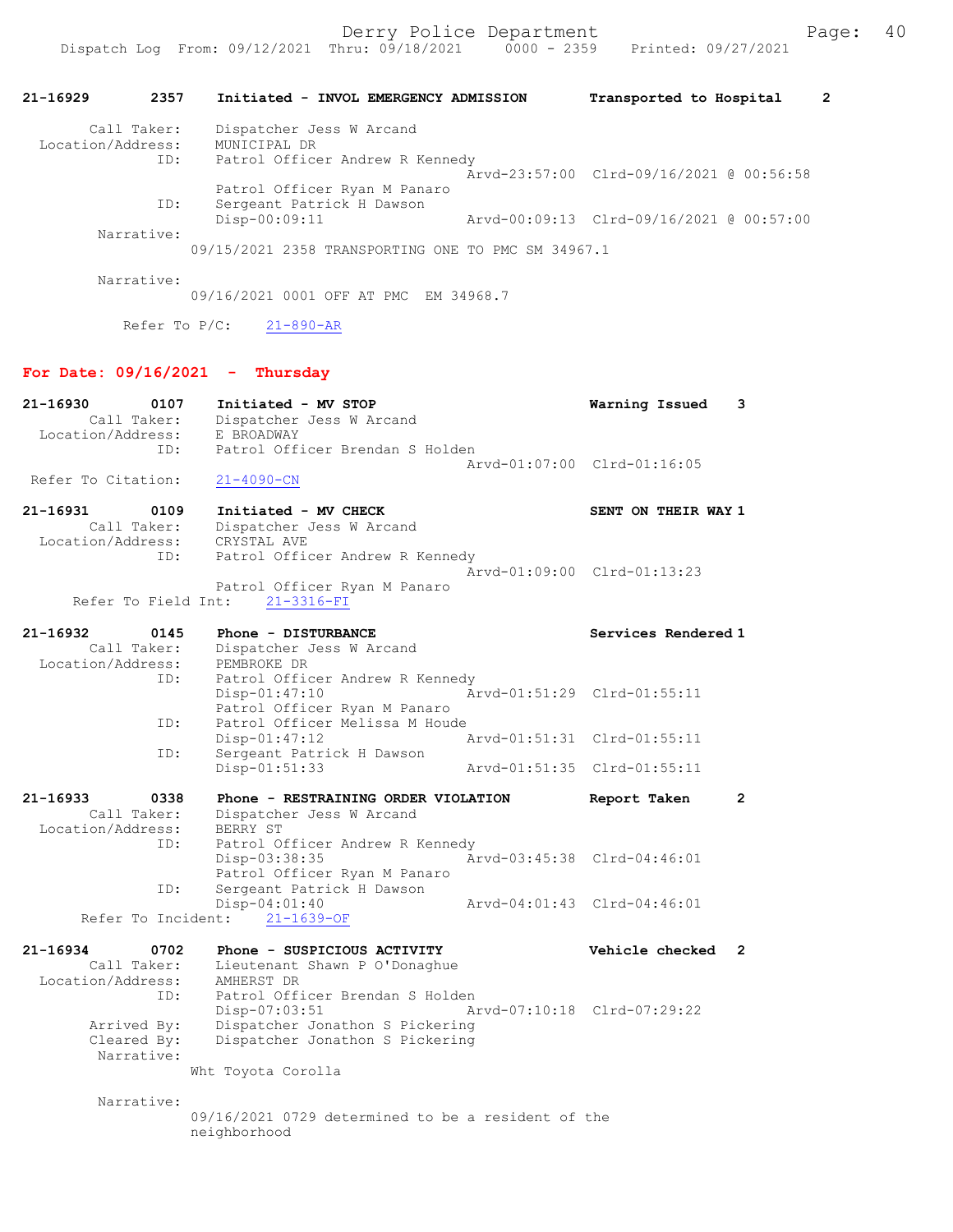21-16935 0722 Initiated - PARKING COMPLAINT Vehicle checked 1 Call Taker: Dispatcher Jonathon S Pickering Location/Address: CORWIN DR ID: Patrol Officer James M McClafferty Arvd-07:22:00 Clrd-07:30:30 21-16936 0730 Initiated - FOLLOW-UP Services Rendered 2 Call Taker: Dispatcher Jonathon S Pickering Location/Address: N SHORE (IP) RD ID: Patrol Officer Awess Abdulkadir Arvd-07:30:00 Clrd-07:34:31 21-16937 0731 Initiated - MV STOP Warning Issued 3 Call Taker: Lieutenant Shawn P O'Donaghue Location/Address: E BROADWAY + CRESCENT ST ID: Patrol Officer Brendan S Holden Arvd-07:31:00 Clrd-07:41:10 Cleared By: Dispatcher Jonathon S Pickering Refer To Citation: 21-4091-CN 21-16938 0755 Initiated - MV REPO Services Rendered 1 Call Taker: Dispatcher Jonathon S Pickering Location/Address: OLESEN RD ID: Dispatcher Jonathon S Pickering Arvd-07:55:00 Clrd-07:57:26 Narrative: 09/16/2021 0756 2018 Buick Enclave - owner unaware 21-16939 0807 Initiated - MV STOP Warning Issued 3 Call Taker: Dispatcher Jonathon S Pickering Location/Address: WALNUT HILL RD ID: Patrol Officer Nikita Tomnyuk Arvd-08:07:00 Clrd-08:15:38 Refer To Citation: 21-4092-CN 21-16940 0811 Initiated - FOLLOW-UP No Action Required 2 Call Taker: Dispatcher Jonathon S Pickering Location/Address: [DY 2258] E BROADWAY ID: Patrol Officer James M McClafferty Arvd-08:11:00 Clrd-08:18:07 ID: Patrol Officer Brendan S Holden<br>Disp-08:11:42 Ar Arvd-08:11:43 Clrd-08:18:06 21-16941 0818 Initiated - LANDLORD/TENANT DISPUTE Services Rendered 2 Call Taker: Dispatcher Jonathon S Pickering Location/Address: [DY 3529] FRANKLIN ST ID: Patrol Officer James M McClafferty Arvd-08:18:00 Clrd-08:23:00<br>TD: Patrol Officer Brendan S Holden Patrol Officer Brendan S Holden<br>Disp-08:18:26 Ar Disp-08:18:26 Arvd-08:18:28 Clrd-08:22:59 21-16942 0823 Initiated - FOLLOW-UP Cleared 2 Call Taker: Lieutenant Shawn P O'Donaghue Location/Address: [DY 2258] E BROADWAY ID: Patrol Officer James M McClafferty Arvd-08:23:00 Clrd-08:28:38 21-16943 0825 Initiated - MV STOP Summons Issued 3 Call Taker: Lieutenant Shawn P O'Donaghue Location/Address: W BROADWAY + CENTRAL ST sss. The Enderson Control of Plumer<br>ID: Sergeant Seth Plumer Arvd-08:25:00 Clrd-08:33:10 Cleared By: Dispatcher Jonathon S Pickering Refer To Citation: 21-816-008009

21-16944 0834 Initiated - Parking Enforcement Vehicle checked 1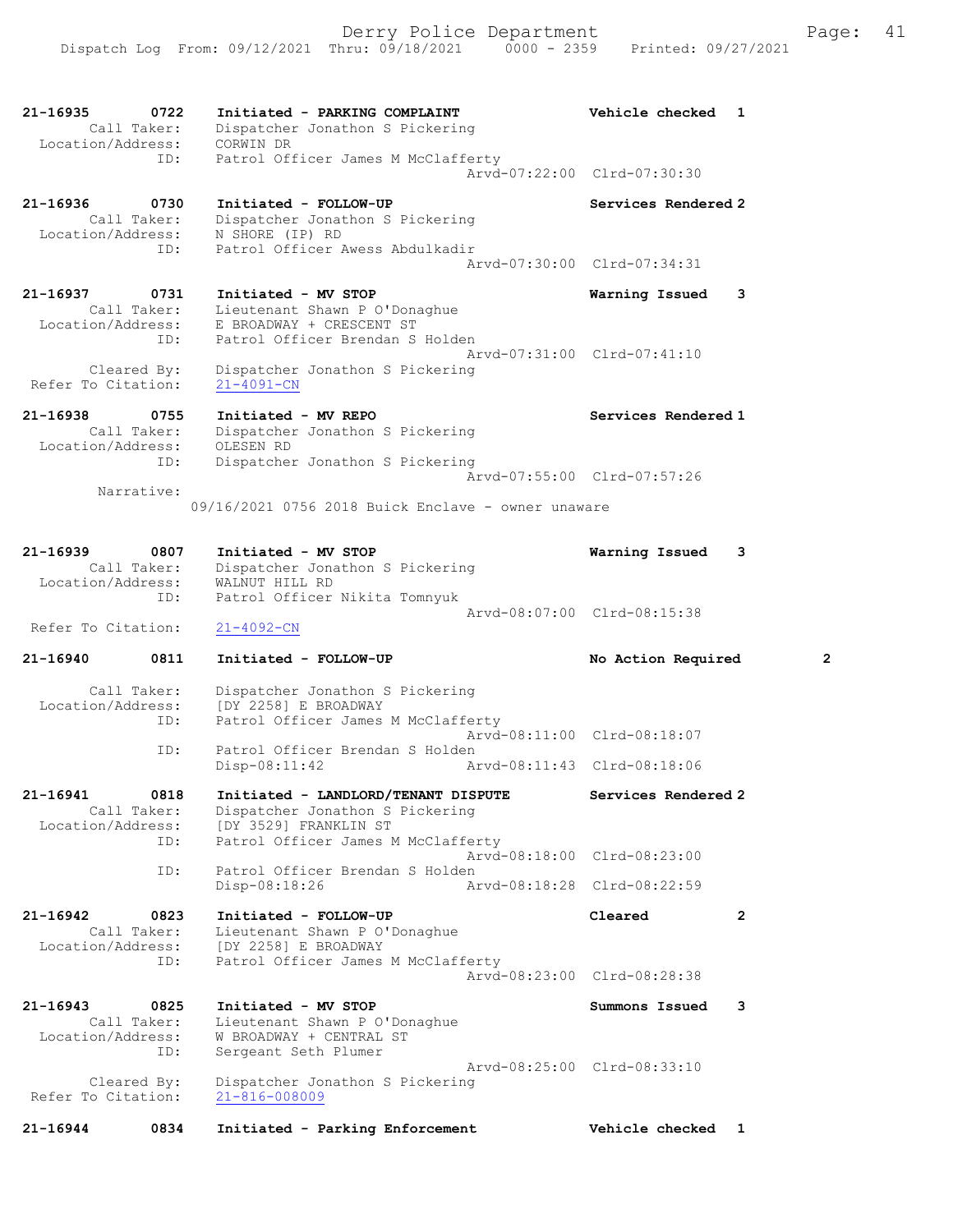|                               |                            | Dispatch Log From: 09/12/2021 Thru: 09/18/2021 0000 - 2359 Printed: 09/27/2021                           | Derry Police Department |                                                            |   | Page: | 42 |
|-------------------------------|----------------------------|----------------------------------------------------------------------------------------------------------|-------------------------|------------------------------------------------------------|---|-------|----|
| Location/Address:             | Call Taker:                | Patrol Officer James M McClafferty<br>PEABODY RD                                                         |                         |                                                            |   |       |    |
|                               | ID:                        | Patrol Officer James M McClafferty                                                                       |                         | Arvd-08:36:37 Clrd-08:37:15                                |   |       |    |
|                               | Cleared By:                | Dispatcher Jonathon S Pickering                                                                          |                         |                                                            |   |       |    |
| 21-16945                      | 0842                       | Initiated - SEXUAL OFFENDER REGISTRATION                                                                 |                         | No Action Required                                         |   | 1     |    |
| Location/Address:             | Call Taker:<br>ID:         | Dispatcher Jonathon S Pickering<br>[DY 2] MUNICIPAL DR<br>Detective Peter A Houlis                       |                         |                                                            |   |       |    |
|                               |                            |                                                                                                          |                         | Arvd-08:42:00 Clrd-08:42:34                                |   |       |    |
| 21-16946<br>Location/Address: | 0853<br>Call Taker:        | Initiated - MV STOP<br>Dispatcher Jonathon S Pickering<br>ISLAND POND RD                                 |                         | <b>ADVICE GIVEN</b>                                        | 3 |       |    |
| Refer To Citation:            | ID:                        | Patrol Officer Awess Abdulkadir<br>$21 - 4093 - CN$                                                      |                         | Arvd-08:53:00 Clrd-08:59:31                                |   |       |    |
| 21-16947<br>Location/Address: | 0856<br>Call Taker:        | Phone - WELFARE CHECK<br>Dispatcher Jonathon S Pickering<br>ROCKINGHAM RD                                |                         | Services Rendered 2                                        |   |       |    |
|                               | ID:                        | Patrol Officer Awess Abdulkadir<br>$Disp-08:59:35$                                                       |                         | Arvd-09:04:17 Clrd-09:18:52                                |   |       |    |
|                               | ID:<br>Narrative:          | Patrol Officer Nikita Tomnyuk<br>Disp-09:00:40                                                           |                         | Clrd-09:05:03                                              |   |       |    |
|                               |                            | 09/16/2021 0904 subject located and checked                                                              |                         |                                                            |   |       |    |
|                               | Refer To Field Int:        | $21 - 3280 - FI$                                                                                         |                         |                                                            |   |       |    |
| 21-16948                      | 0944                       | Phone - ASSIST CITIZEN                                                                                   |                         | Assistance Rendered                                        |   | 3     |    |
| Location/Address:             | Call Taker:<br>ID:         | Dispatcher Jonathon S Pickering<br>[DY 1879] S MAIN ST<br>Patrol Officer Nikita Tomnyuk                  |                         |                                                            |   |       |    |
|                               | ID:                        | Disp-09:44:46<br>Patrol Officer Tyler S Daniel<br>Disp-09:45:29                                          |                         | Arvd-09:45:05 Clrd-10:28:57<br>Arvd-09:45:30 Clrd-10:02:52 |   |       |    |
|                               | ID:                        | Administrative Lieutenant David Michaud<br>Disp-09:45:32                                                 |                         | Arvd-09:45:32 Clrd-10:02:53                                |   |       |    |
|                               | ID:                        | Patrol Officer James M McClafferty<br>Disp-09:48:23                                                      |                         | Arvd-09:49:35 Clrd-10:16:57                                |   |       |    |
|                               | ID:                        | Sergeant Seth Plumer<br>Disp-09:53:43                                                                    |                         | Arvd-09:53:44 Clrd-10:28:56                                |   |       |    |
|                               | Narrative:                 | 09/16/2021 0946 off with ME SEWSEWS                                                                      |                         |                                                            |   |       |    |
|                               | Refer To Field Int:        | $21 - 3282 - FI$                                                                                         |                         |                                                            |   |       |    |
| 21-16949                      | 0947                       | Initiated - Parking Enforcement                                                                          |                         | Vehicle checked 1                                          |   |       |    |
| Location/Address:             | Call Taker:<br>ID:         | Dispatcher Jonathon S Pickering<br>CRESCENT ST<br>Patrol Officer James M McClafferty                     |                         |                                                            |   |       |    |
|                               | ID:                        | Patrol Officer James M McClafferty                                                                       |                         | Arvd-09:47:00 Clrd-09:48:20                                |   |       |    |
|                               |                            | $Disp-10:16:59$                                                                                          |                         | Arvd-10:17:02 Clrd-10:19:29                                |   |       |    |
| 21-16950<br>Location/Address: | 0959<br>Call Taker:<br>ID: | Initiated - MV STOP<br>Dispatcher Jonathon S Pickering<br>KENDALL POND RD<br>Patrol Officer Sara R Joyce |                         | Warning Issued<br>Arvd-09:59:00 Clrd-10:16:05              | 3 |       |    |
| Refer To Citation:            |                            | Patrol Officer Scott M Beegan<br>$21 - 4094 - CN$                                                        |                         |                                                            |   |       |    |
| 21-16951<br>Location/Address: | 1006<br>Call Taker:        | Initiated - MV STOP<br>Dispatcher Jonathon S Pickering<br>CHESTER RD                                     |                         | Warning Issued                                             | 3 |       |    |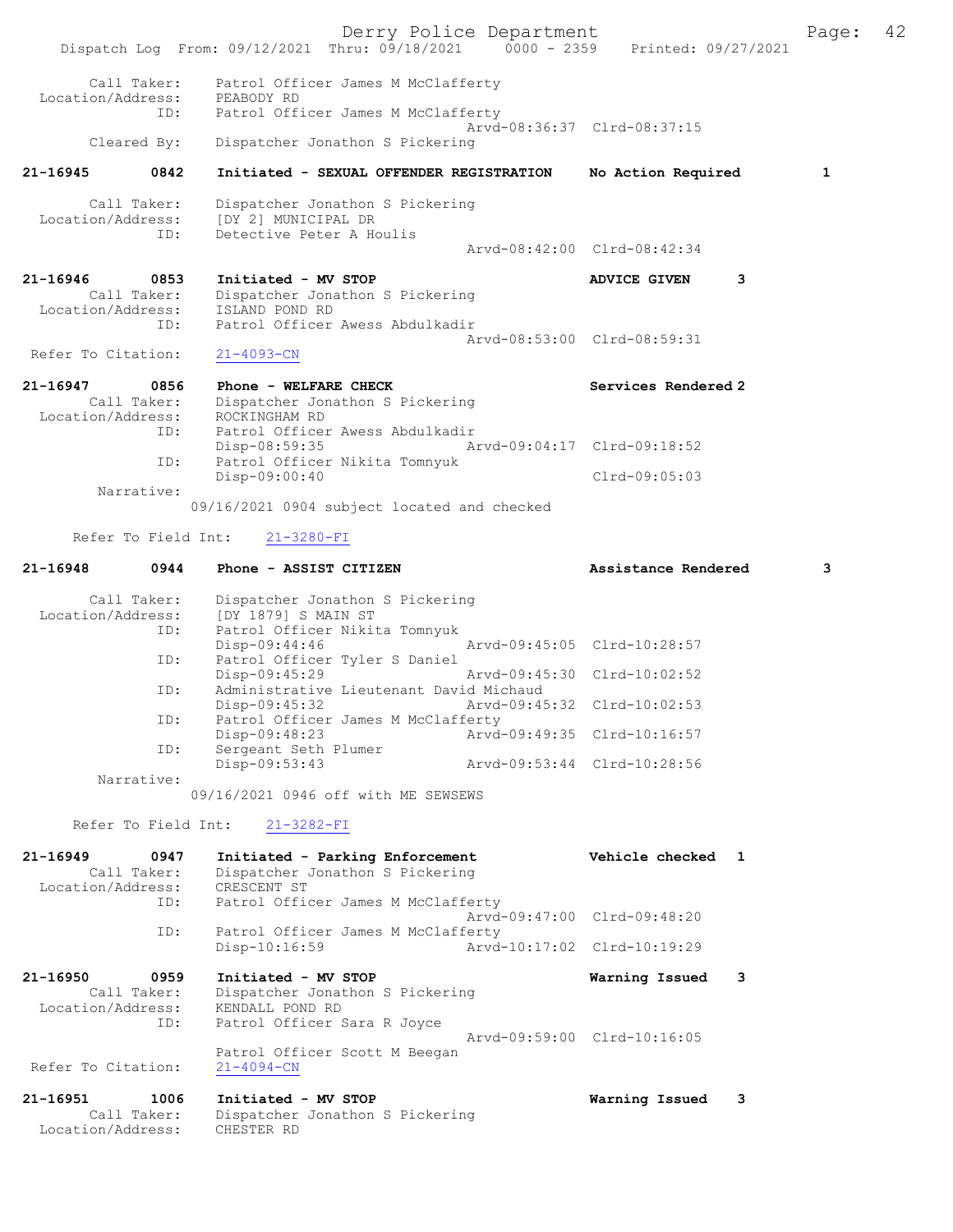Derry Police Department Fage: 43 Dispatch Log From: 09/12/2021 Thru: 09/18/2021 0000 - 2359 Printed: 09/27/2021 ID: Lieutenant Michael T Muncey Arvd-10:06:00 Clrd-10:13:16 Refer To Citation: 21-4095-CN 21-16952 1016 Phone - PARKING COMPLAINT Vehicle Moved 1 Call Taker: Dispatcher Jonathon S Pickering Location/Address: ROLLINS ST ID: Patrol Officer Sara R Joyce Disp-10:16:20 Arvd-10:22:30 Clrd-10:25:33 Patrol Officer Scott M Beegan Narrative: 09/16/2021 1025 off with NH VETPRZ (VF) 21-16953 1016 Initiated - MV STOP Warning Issued 3 Call Taker: Dispatcher Jonathon S Pickering Location/Address: CHESTER RD ID: Lieutenant Michael T Muncey Arvd-10:16:00 Clrd-10:23:12 Refer To Citation: 21-4096-CN 21-16954 1019 Initiated - Traffic Enforcement Vehicle checked 1 Call Taker: Dispatcher Jonathon S Pickering Location/Address: N MAIN ST ID: Patrol Officer James M McClafferty Arvd-10:19:00 Clrd-10:20:32 21-16955 1021 Initiated - Parking Enforcement Parking Ticket Issued 1 Call Taker: Dispatcher Jonathon S Pickering Location/Address: CORWIN DR ID: Patrol Officer James M McClafferty Arvd-10:21:00 Clrd-10:28:48 21-16956 1026 Initiated - MV STOP Warning Issued 3 Call Taker: Dispatcher Jonathon S Pickering Location/Address: FRANKLIN ST ID: Patrol Officer Sara R Joyce Arvd-10:26:00 Clrd-10:39:00 Patrol Officer Scott M Beegan Refer To Citation: 21-4098-CN 21-16957 1030 Initiated - MV STOP Warning Issued 3 Call Taker: Dispatcher Jonathon S Pickering Location/Address: W BROADWAY ID: Lieutenant Michael T Muncey Arvd-10:30:00 Clrd-10:37:18 Refer To Citation: 21-4097-CN 21-16958 1030 Initiated - Parking Enforcement Vehicle checked 1 Call Taker: Dispatcher Jonathon S Pickering Location/Address: CHESTER RD ID: Patrol Officer James M McClafferty Arvd-10:30:00 Clrd-10:36:37 21-16959 1035 Initiated - MV STOP Warning Issued 3 Call Taker: Dispatcher Jonathon S Pickering Location/Address: ROCKINGHAM RD ID: Patrol Officer Awess Abdulkadir Arvd-10:35:00 Clrd-10:46:29 Refer To Citation: 21-4099-CN 21-16960 1048 Initiated - MV STOP Warning Issued 3 Call Taker: Dispatcher Jonathon S Pickering Location/Address: CRYSTAL AVE ID: Lieutenant Michael T Muncey Arvd-10:48:00 Clrd-10:55:18<br>21-4100-CN Refer To Citation: 21-16961 1056 Initiated - MV STOP Warning Issued 3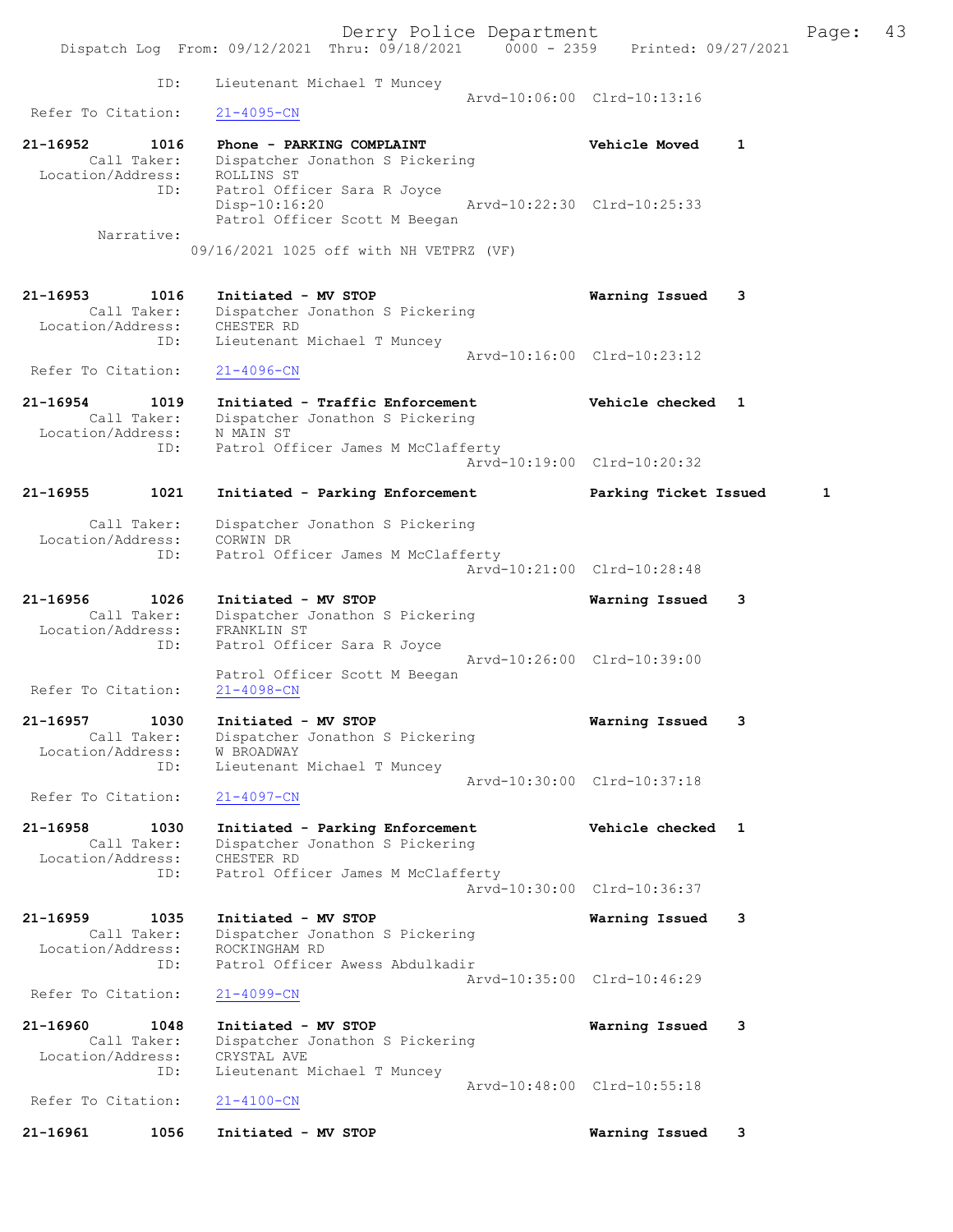|                                                             |                                                                                                      | Derry Police Department |                             |                | Page:          | 44 |
|-------------------------------------------------------------|------------------------------------------------------------------------------------------------------|-------------------------|-----------------------------|----------------|----------------|----|
|                                                             | Dispatch Log From: 09/12/2021 Thru: 09/18/2021 0000 - 2359 Printed: 09/27/2021                       |                         |                             |                |                |    |
| Call Taker:<br>Location/Address:<br>ID:                     | Dispatcher Jonathon S Pickering<br>W BROADWAY<br>Patrol Officer Sara R Joyce                         |                         |                             |                |                |    |
| Refer To Citation:                                          | Patrol Officer Scott M Beegan<br>$21 - 4101 - CN$                                                    |                         | Arvd-10:56:00 Clrd-11:03:26 |                |                |    |
|                                                             |                                                                                                      |                         |                             |                |                |    |
| 21-16962<br>1058<br>Call Taker:                             | Initiated - MV STOP<br>Dispatcher Jonathon S Pickering                                               |                         | Warning Issued              | -3             |                |    |
| Location/Address:<br>ID:                                    | TSIENNETO RD<br>Lieutenant Michael T Muncey                                                          |                         |                             |                |                |    |
| Refer To Citation:                                          | $21 - 4102 - CN$                                                                                     |                         | Arvd-10:58:00 Clrd-11:08:16 |                |                |    |
| 21-16963<br>1101<br>Call Taker:<br>Location/Address:        | Phone - NEIGHBORHOOD DISPUTE<br>Dispatcher Jonathon S Pickering<br>FORDWAY EXT                       |                         | <b>ADVICE GIVEN</b>         | $\overline{2}$ |                |    |
| ID:                                                         | Patrol Officer Awess Abdulkadir<br>$Disp-11:02:14$                                                   |                         | Arvd-11:10:47 Clrd-11:31:35 |                |                |    |
| ID:                                                         | Patrol Officer Sara R Joyce<br>$Disp-11:03:32$<br>Patrol Officer Scott M Beegan                      |                         | Arvd-11:09:19 Clrd-11:31:36 |                |                |    |
| Narrative:                                                  | 09/16/2021 1131 advice given                                                                         |                         |                             |                |                |    |
| 21-16964<br>1124<br>Call Taker:<br>Location/Address:        | Initiated - FOLLOW-UP<br>Dispatcher Jonathon S Pickering<br>[DY 3256] A ST                           |                         | Cleared                     | $\overline{2}$ |                |    |
| ID:                                                         | Patrol Officer James M McClafferty                                                                   |                         | Arvd-11:24:00 Clrd-11:35:00 |                |                |    |
| Cleared By:                                                 | Lieutenant Shawn P O'Donaghue                                                                        |                         |                             |                |                |    |
| 21-16965<br>1126<br>Call Taker:<br>Location/Address:<br>ID: | Initiated - MV STOP<br>Dispatcher Jonathon S Pickering<br>CRYSTAL AVE<br>Lieutenant Michael T Muncey |                         | Warning Issued              | 3              |                |    |
| Refer To Citation:                                          | $21 - 4103 - CN$                                                                                     |                         | Arvd-11:26:00 Clrd-11:31:48 |                |                |    |
| $21 - 16966$<br>1135                                        | Initiated - MV STOP                                                                                  |                         | Warning Issued              | 3              |                |    |
| Call Taker:<br>Location/Address:<br>ID:                     | Lieutenant Shawn P O'Donaghue<br>W EVERETT ST<br>Lieutenant Michael T Muncey                         |                         |                             |                |                |    |
| Cleared By:<br>Refer To Citation:                           | Dispatcher Jonathon S Pickering<br>$21 - 4104 - CN$                                                  |                         | Arvd-11:35:00 Clrd-11:44:05 |                |                |    |
| 21-16967<br>1135<br>Call Taker:<br>Location/Address:        | Initiated - FOLLOW-UP<br>Lieutenant Shawn P O'Donaghue<br>A ST                                       |                         | Services Rendered 2         |                |                |    |
| ID:<br>Cleared By:                                          | Patrol Officer James M McClafferty<br>Dispatcher Jonathon S Pickering                                |                         | Arvd-11:35:00 Clrd-11:44:35 |                |                |    |
|                                                             |                                                                                                      |                         |                             |                |                |    |
| 21-16968<br>1136                                            | Phone - WELFARE CHECK                                                                                |                         | No Action Required          |                | $\overline{2}$ |    |
| Call Taker:<br>Location/Address:<br>ID:                     | Dispatcher Jonathon S Pickering<br>DERRY WAY<br>Patrol Officer Nikita Tomnyuk                        |                         |                             |                |                |    |
| ID:                                                         | $Disp-11:37:29$<br>Patrol Officer Sara R Joyce                                                       |                         | Arvd-11:40:36 Clrd-12:03:34 |                |                |    |
| ID:                                                         | $Disp-11:37:31$<br>Patrol Officer Scott M Beegan<br>Sergeant Seth Plumer                             |                         | Arvd-11:44:22 Clrd-12:03:34 |                |                |    |
| Refer To Incident:                                          | $Disp-11:47:28$<br>$21 - 1640 - OF$                                                                  |                         | Arvd-11:47:30 Clrd-12:03:33 |                |                |    |
| 21-16969<br>1144                                            | Initiated - FOLLOW-UP                                                                                |                         | No Action Required          |                | $\overline{2}$ |    |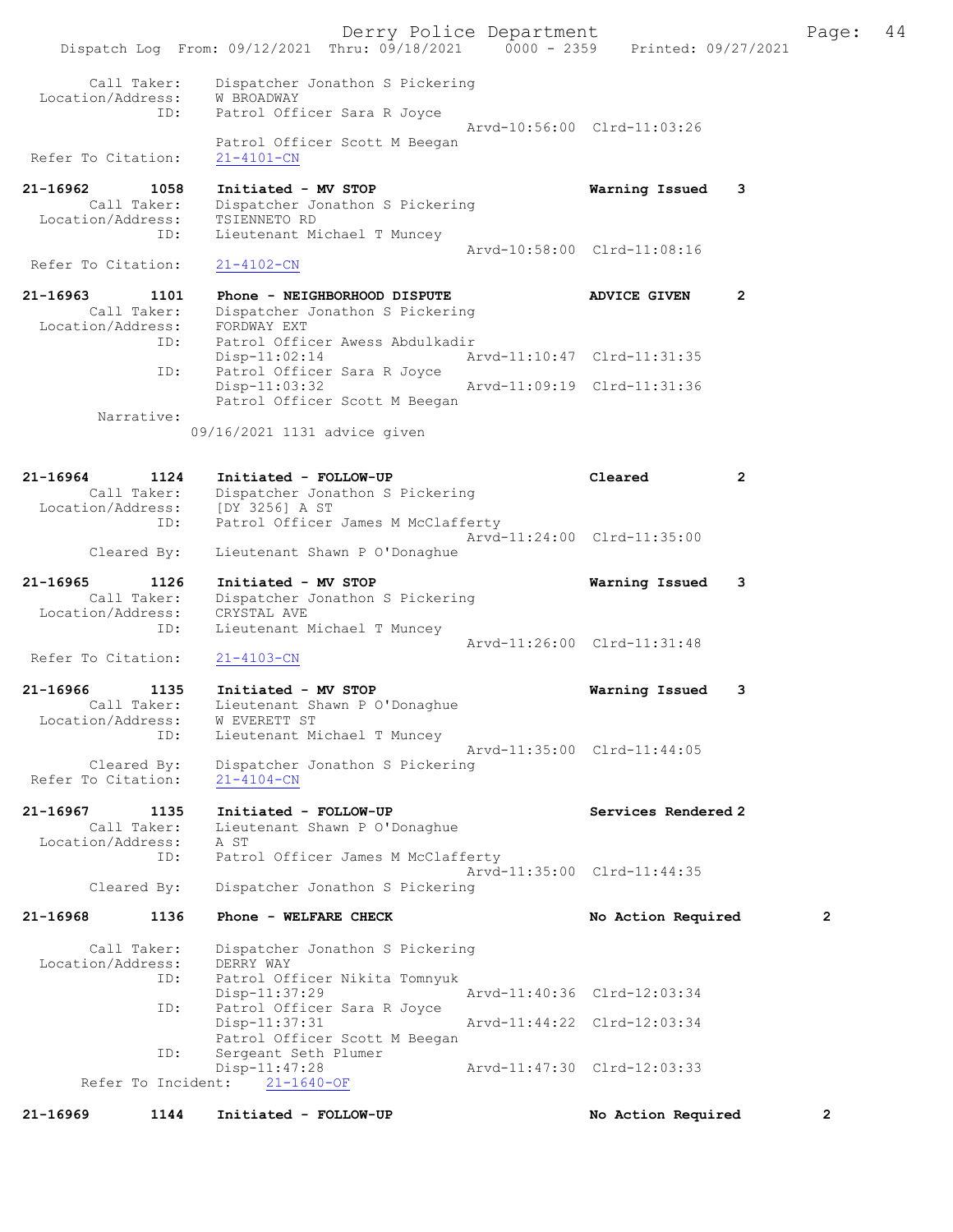Derry Police Department Fage: 45 Dispatch Log From: 09/12/2021 Thru: 09/18/2021 0000 - 2359 Printed: 09/27/2021 Call Taker: Dispatcher Jonathon S Pickering Location/Address: [DY 3455] A ST ID: Patrol Officer James M McClafferty Arvd-11:44:00 Clrd-12:12:11 21-16970 1145 Initiated - MV STOP Warning Issued 3 Call Taker: Dispatcher Jonathon S Pickering Location/Address: E BROADWAY ID: Lieutenant Michael T Muncey Arvd-11:45:00 Clrd-11:52:02 Refer To Citation: 21-4105-CN 21-16971 1154 Initiated - MV STOP Warning Issued 3 Call Taker: Dispatcher Jonathon S Pickering Location/Address: W BROADWAY ID: Lieutenant Michael T Muncey Arvd-11:54:00 Clrd-12:05:23 Refer To Citation: 21-4106-CN 21-16972 1203 Phone - DISABLED MV Vehicle Moved 3 Call Taker: Lieutenant Shawn P O'Donaghue Location/Address: LAWRENCE RD + ISLAND POND RD ID: Patrol Officer Nikita Tomnyuk Disp-12:04:16 Arvd-12:08:59 Clrd-12:16:56 Arrived By: Dispatcher Jonathon S Pickering Cleared By: Dispatcher Jonathon S Pickering Narrative: small blk sedan Narrative: 09/16/2021 1209 off with NH 4877419 Refer To Field Int: 21-3341-FI 21-16973 1203 Phone - JUVENILE OFFENSES Could Not Locate 2 Call Taker: Dispatcher Jonathon S Pickering Location/Address: [DY 178] CRYSTAL AVE ID: Patrol Officer Sara R Joyce Disp-12:04:52 Arvd-12:06:04 Clrd-12:29:46 Patrol Officer Scott M Beegan ID: Sergeant Seth Plumer Disp-12:11:56 Arvd-12:11:57 Clrd-12:29:45 ID: Patrol Officer James M McClafferty Disp-12:17:36 Arvd-12:19:32 Clrd-12:29:46 Narrative: 09/16/2021 1212 checking for a runaway juvenile 21-16974 1204 Phone - WELFARE CHECK 1200 Report Taken 2 Call Taker: Dispatcher Jonathon S Pickering Location/Address: MATTHEW DR ID: Patrol Officer Awess Abdulkadir Disp-12:56:31 Arvd-13:05:27 Clrd-13:23:10 Cleared By: Lieutenant Shawn P O'Donaghue ID: Sergeant Seth Plumer Disp-12:58:03 Arvd-13:05:25 Clrd-13:23:07 Cleared By: Lieutenant Shawn P O'Donaghue ID: Patrol Officer James M McClafferty Disp-12:58:13 Arvd-13:05:26 Clrd-13:23:04 Cleared By: Lieutenant Shawn P O'Donaghue Refer To Incident: 21-1641-OF 21-16975 1212 Initiated - FOLLOW-UP Services Rendered 2 Call Taker: Dispatcher Jonathon S Pickering Location/Address: MANCHESTER RD ID: Patrol Officer James M McClafferty Arvd-12:12:00 Clrd-12:17:16 21-16976 1228 Phone - INVOL EMERGENCY ADMISSION Report Taken 2 Call Taker: Dispatcher Jonathon S Pickering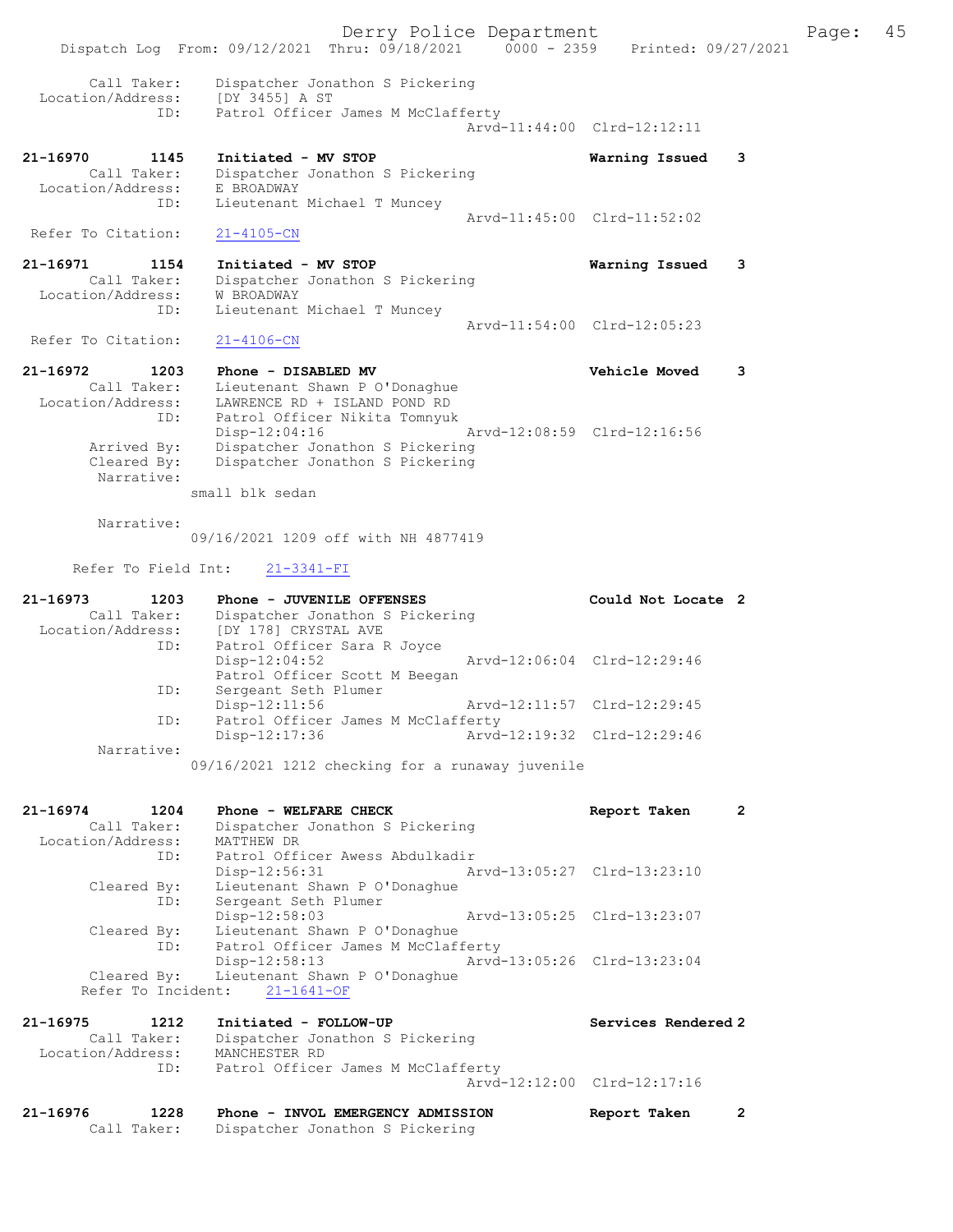Derry Police Department The Page: 46 Dispatch Log From: 09/12/2021 Thru: 09/18/2021 0000 - 2359 Printed: 09/27/2021 Location/Address: PINEHURST AVE<br>ID: Patrol Officer Patrol Officer Awess Abdulkadir<br>Disp-12:30:28 Ar Disp-12:30:28 Arvd-12:35:08 Clrd-12:56:16 ID: Patrol Officer Sara R Joyce<br>Disp-12:30:32 Disp-12:30:32 Arvd-12:36:55 Clrd-13:39:37 Patrol Officer Scott M Beegan ID: Sergeant Seth Plumer<br>Disp-12:42:02 Disp-12:42:02 Arvd-12:42:03 Clrd-12:56:18 Narrative: 09/16/2021 1253 one in custody Narrative: 09/16/2021 1255 transporting to Elliot Hospital s/m: 14793.8 Narrative: 09/16/2021 1317 off at Elliot Hospital e/m: 14806.1 Refer To Arrest: 21-925-AR 21-16977 1232 Initiated - MV STOP Warning Issued 3 Call Taker: Dispatcher Jonathon S Pickering Location/Address: TSIENNETO RD ID: Lieutenant Michael T Muncey Arvd-12:32:00 Clrd-12:39:33<br>21-4108-CN Refer To Citation: 21-16978 1236 Initiated - FOLLOW-UP No Action Required 2 Call Taker: Dispatcher Jonathon S Pickering Location/Address: WALNUT HILL RD ID: Detective Peter A Houlis Arvd-12:36:00 Clrd-12:40:46 21-16979 1240 Initiated - MV STOP Warning Issued 3 Call Taker: Dispatcher Jonathon S Pickering Location/Address: LINLEW DR ID: Lieutenant Michael T Muncey Arvd-12:40:00 Clrd-12:49:09<br>21-4109-CN Refer To Citation: 21-16980 1246 Initiated - Parking Enforcement Parking Ticket Issued 1 Call Taker: Dispatcher Jonathon S Pickering<br>ion/Address: N MAIN ST Location/Address: ID: Patrol Officer James M McClafferty Arvd-12:46:00 Clrd-12:49:26 21-16981 1249 Initiated - MV STOP Warning Issued 3 Call Taker: Dispatcher Jonathon S Pickering Location/Address: ASHLEIGH DR ID: Lieutenant Michael T Muncey Arvd-12:49:00 Clrd-12:56:20<br>21-4110-CN Refer To Citation: 21-16982 1249 Initiated - Parking Enforcement Parking Ticket Issued 1 Call Taker: Dispatcher Jonathon S Pickering<br>ion/Address: CRESCENT ST Location/Address:<br>ID: Patrol Officer James M McClafferty Arvd-12:49:00 Clrd-12:57:45 21-16983 1303 Initiated - MV STOP Warning Issued 3 Call Taker: Dispatcher Jonathon S Pickering Location/Address: CRYSTAL AVE ess: Chiene III Michael T Muncey Arvd-13:03:00 Clrd-13:10:07<br>21-4111-CN Refer To Citation: 21-16984 1322 Initiated - JUVENILE OFFENSES Services Rendered 2 Call Taker: Dispatcher Jonathon S Pickering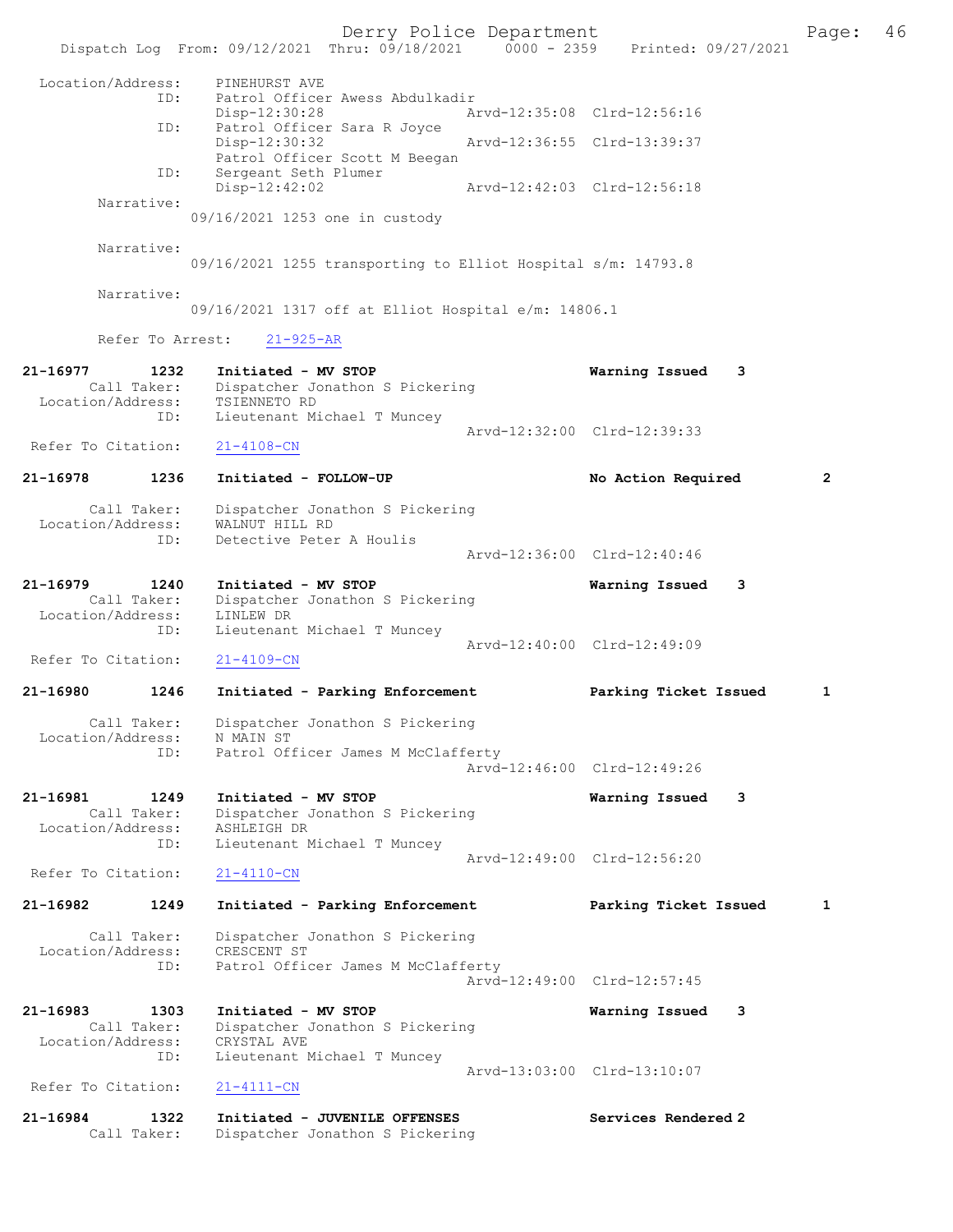Derry Police Department Fage: 47 Dispatch Log From: 09/12/2021 Thru: 09/18/2021 0000 - 2359 Printed: 09/27/2021 Location/Address: [DY 250] PINKERTON ST<br>TD: Patrol Officer Brian ID: Patrol Officer Brian J Landry Arvd-13:22:00 Clrd-13:25:19 Refer To Incident: 21-1642-OF 21-16985 1325 Phone - SUSPICIOUS ACTIVITY Matter Rectified 2 Call Taker: Dispatcher Jonathon S Pickering Location/Address: LINLEW DR ID: Patrol Officer Nikita Tomnyuk Disp-13:25:42 Arvd-13:31:53 Clrd-13:51:36 Cleared By: Lieutenant Shawn P O'Donaghue Narrative: 09/16/2021 1327 possible stolen MV 21-16986 1353 911 - ATTEMPTED SUICIDE Transported to Hospital 2 Call Taker: Lieutenant Shawn P O'Donaghue Location/Address: SILVESTRI CIR ID: Patrol Officer Nikita Tomnyuk Disp-13:53:43 Arvd-13:54:23 Clrd-14:35:56 Arrived By: Dispatcher Jonathon S Pickering Cleared By: Dispatcher Jonathon S Pickering ID: Patrol Officer Awess Abdulkadir Disp-13:53:45 Arvd-13:55:33 Clrd-14:03:37<br>Arrived By: Dispatcher Jonathon S Pickering Dispatcher Jonathon S Pickering Narrative: 09/16/2021 1354 Fire on scene Narrative: 09/16/2021 1408 providing courtesy transport to PMC s/m: 50292.4 Narrative: 09/16/2021 1418 clear the transport e/m: 50294.0 Refer To Incident: 21-1645-OF 21-16987 1353 Initiated - MV STOP Warning Issued 3 Call Taker: Dispatcher Jonathon S Pickering Location/Address: TSIENNETO RD ID: Lieutenant Michael T Muncey Arvd-13:53:00 Clrd-14:00:09<br>21-4112-CN Refer To Citation: 21-16988 1354 Phone - ANIMAL COMPLAINT Cancelled Prior to Arrival 1 Call Taker: Dispatcher Jonathon S Pickering Location/Address: CHESTER RD + POND RD Narrative: large turtle in roadway Narrative: caller got it off the road 21-16989 1355 Other - ASSAULT Report Taken 1 Call Taker: Dispatcher Jonathon S Pickering Location/Address: FAIRWAY DR ID: Detective Peter A Houlis Disp-13:56:21 Arvd-13:56:22 Clrd-13:56:35 Refer To Incident: 21-1644-OF 21-16990 1405 Walk-In - SUSPICIOUS ACTIVITY Transported to Hospital 2 Call Taker: Dispatcher Jonathon S Pickering Location/Address: KENDALL POND RD ID: Patrol Officer Sara R Joyce Disp-14:11:31 Arvd-14:11:36 Clrd-14:28:15 Patrol Officer Scott M Beegan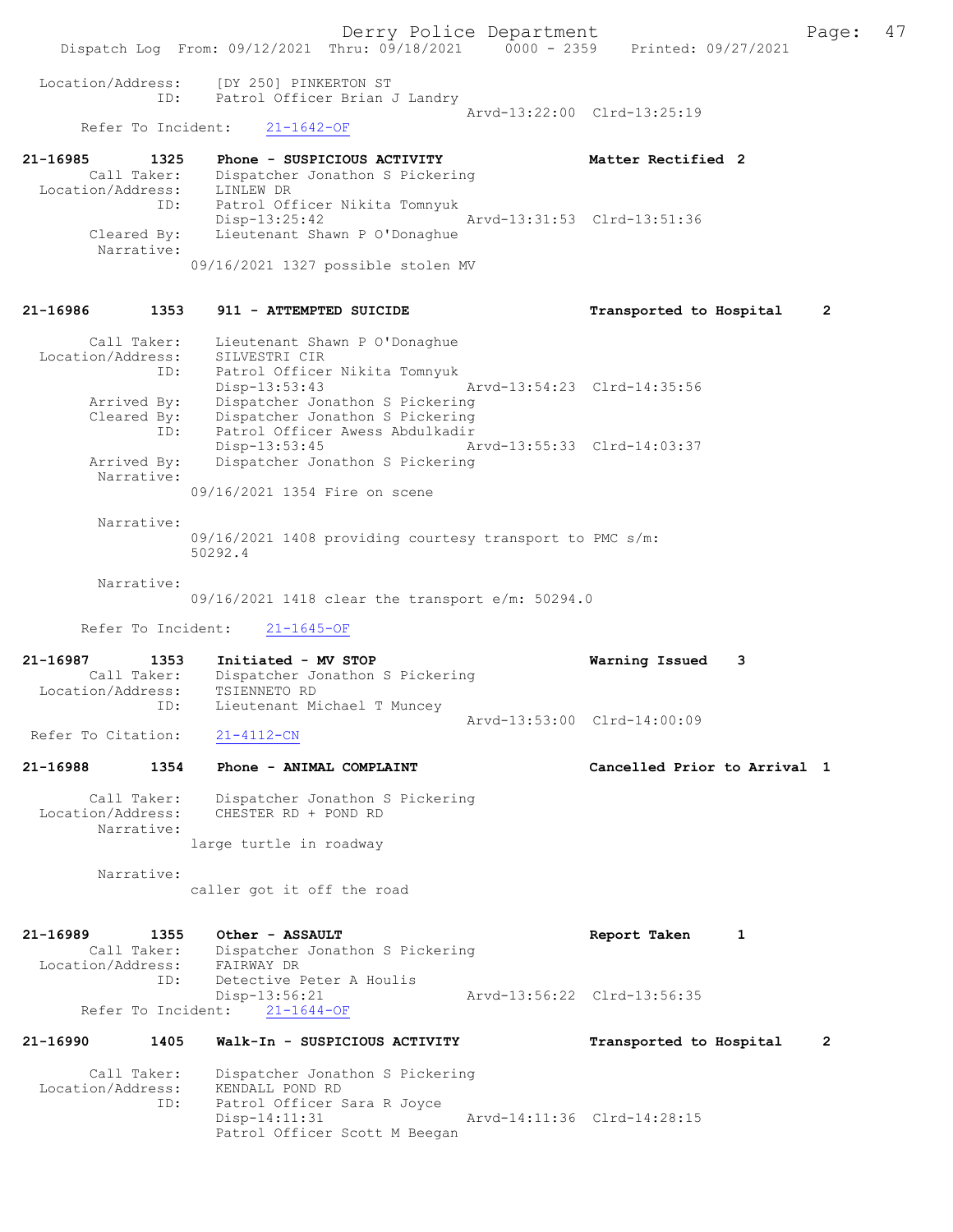Derry Police Department<br>
Page: 48 Phru: 09/18/2021 0000 - 2359 Printed: 09/27/2021 Dispatch Log From: 09/12/2021 Thru: 09/18/2021 0000 - 2359 ID: Patrol Officer Awess Abdulkadir Disp-14:11:34 Arvd-14:11:37 Clrd-14:53:07<br>TD: Captain Vernon L Thomas Captain Vernon L Thomas<br>Disp-14:11:40 Disp-14:11:40 <br>
Disp-14:11:40 <br>
Disp-14:11:40 <br>
Disp-14:11:40 <br>
Disp-14:11:40 <br>
Disp-14:11:40 <br>
Disp-14:11:41 <br>
Clrd-14:34:54 <br>
Displays <br>
Displays <br>
Displays <br>
Displays <br>
Displays <br>
Displays <br>
Displays <br>
Displays <br>
Displa Sergeant Seth Plumer<br>Disp-14:18:35 Arvd-14:18:36 Clrd-14:28:19 ID: Patrol Officer Sara R Joyce Disp-14:38:30 Arvd-14:38:31 Clrd-15:06:19 Patrol Officer Scott M Beegan<br>Cleared By: Dispatcher Christina L Power Dispatcher Christina L Power Narrative: male sleeping in unknown car in front of the residence Narrative: 09/16/2021 1432 DFD transported to PMC Narrative: 09/16/2021 1432 235 off at PMC with DFD Narrative: 09/16/2021 1447 next on the list for NH 4155021, Birch St assigned Narrative: 09/16/2021 1448 Birch St on scene Refer To Incident: 21-1646-OF 21-16991 1414 Phone - SUSPICIOUS ACTIVITY Report Taken 2 Call Taker: Dispatcher Jonathon S Pickering Location/Address: ROLLINS ST ID: Patrol Officer Nikita Tomnyuk Disp-14:36:25 <br>Cleared By: Dispatcher Christina L Power<br>Cleared By: Dispatcher Christina L Power Dispatcher Christina L Power Narrative: 09/16/2021 1416 possible indecent exposure Narrative: 09/16/2021 1444 plate is NH 3569460 Refer To Incident: 21-1647-OF 21-16992 1418 Initiated - WARRANT ARREST Arrest(s) Made 2 Call Taker: Dispatcher Jonathon S Pickering Location/Address: [DY 2] MUNICIPAL DR ID: Patrol Officer Timothy J Underhill Arvd-14:18:00 Clrd-14:48:51 Narrative: 09/16/2021 1418 Subject turning herself in on a warrant Narrative: 09/16/2021 1446 Subject Info: Sarah Bourdelais 30 Kendall Pond Rd #52 Derry, NH DOB:4/3/95 Arrested on a warrant for Theft Narrative: 09/16/2021 1531 released on PR bail with a court date of 1/13/22 Refer To Arrest: 21-891-AR 21-16993 1442 Phone - DOMESTIC DISTURBANCE Report Taken 1 Call Taker: Dispatcher Jonathon S Pickering Location/Address: REDFIELD CIR Patrol Officer Blake A Martineau Disp-14:46:15 Arvd-15:01:20 Clrd-15:32:16 Arrived By: Dispatcher Christina L Power Cleared By: Dispatcher Christina L Power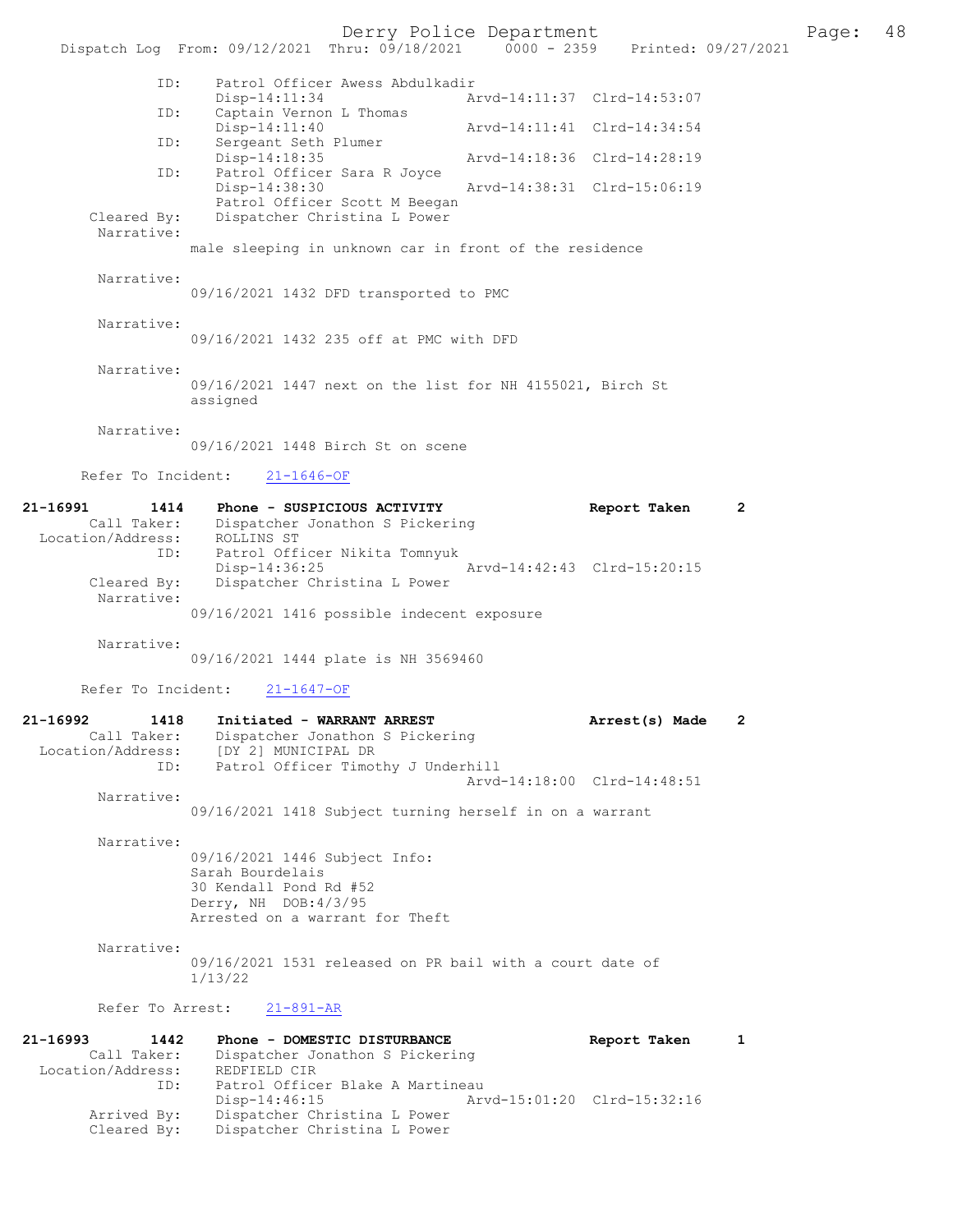Derry Police Department Fage: 49 Dispatch Log From: 09/12/2021 Thru: 09/18/2021 0000 - 2359 Printed: 09/27/2021 ID: Patrol Officer Monica Ricci Disp-14:46:18 Arvd-15:01:19 Clrd-15:32:14 Arrived By: Dispatcher Christina L Power Cleared By: Dispatcher Christina L Power Refer To Incident: 21-1648-OF 21-16994 1505 Phone - SHOOTING COMPLAINT North Services Rendered 2 Call Taker: Dispatcher Christina L Power Location/Address: DAMREN RD ID: Patrol Officer Monica Ricci Disp-15:32:25 Arvd-15:40:30 Clrd-16:54:53 ID: Patrol Officer Blake A Martineau<br>Disp-15:32:29 Mrvd-15:40:38 Clrd-16:54:15  $Disp-15:32:29$  Refer To Field Int: 21-3283-FI 21-16995 1527 Phone - SUSPICIOUS ACTIVITY Could Not Locate 2 Call Taker: Dispatcher Christina L Power Location/Address: MONTGOMERY FARM RD ID: Patrol Officer Michael Carnazzo Disp-15:32:11 Arvd-15:32:43 Clrd-15:42:53 Narrative: car horn sounding in the area 21-16996 1544 Phone - ANIMAL COMPLAINT 7 8 Report Taken 1 Call Taker: Dispatcher Christina L Power Location/Address: HIGHLAND AVE + SOUTH AVE ID: Patrol Officer Michael Carnazzo Disp-15:45:34 Arvd-15:50:31 Clrd-16:11:44 ID: Sergeant Seth Plumer Disp-15:53:54 Arvd-15:53:55 Clrd-16:11:41 Narrative: injured skunk Refer To Incident: 21-1649-OF 21-16997 1623 Initiated - FOLLOW-UP Cleared 2 Call Taker: Dispatcher Christina L Power Location/Address: N HIGH ST ID: Patrol Officer Sara R Joyce Arvd-16:23:00 Clrd-16:29:24 Patrol Officer Scott M Beegan 21-16998 1627 Phone - FOLLOW-UP Cleared 2 Call Taker: Dispatcher Christina L Power Location/Address: ROLLINS ST ID: Patrol Officer Michael Carnazzo Disp-16:27:20 Arvd-16:32:00 Clrd-16:47:47 ID: Patrol Officer Nathan S Lavoie<br>Disp-16:27:24 Ar Disp-16:27:24 Arvd-16:32:01 Clrd-16:47:44 21-16999 1641 Walk-In - FOUND/LOST PROPERTY Report Taken 3 Call Taker: Patrol Officer Timothy J Underhill Location/Address: TSIENNETO RD + MORNINGSIDE DR ID: Patrol Officer Timothy J Underhill Disp-16:42:01<br>Arvd-16:42:02 Clrd-16:42:11<br>Arvd-16:42:02 Clrd-16:42:11 Refer To Incident: 21-1650-OF 21-17000 1655 Phone - CUSTOMER PROBLEM North Services Rendered 2 Call Taker: Dispatcher Christina L Power Location/Address: ASHLEIGH DR ID: Patrol Officer Nathan S Lavoie Disp-16:56:17 Arvd-17:00:42 Clrd-17:20:02 ID: Sergeant Seth Plumer Disp-17:01:04 Arvd-17:01:07 Clrd-17:20:04 Refer To Field Int: 21-3289-FI 21-17001 1705 Walk-In - LARCENY /FORGERY/ FRAUD Report Taken 2

 Call Taker: Patrol Officer Timothy J Underhill Location/Address: SILVESTRI CIR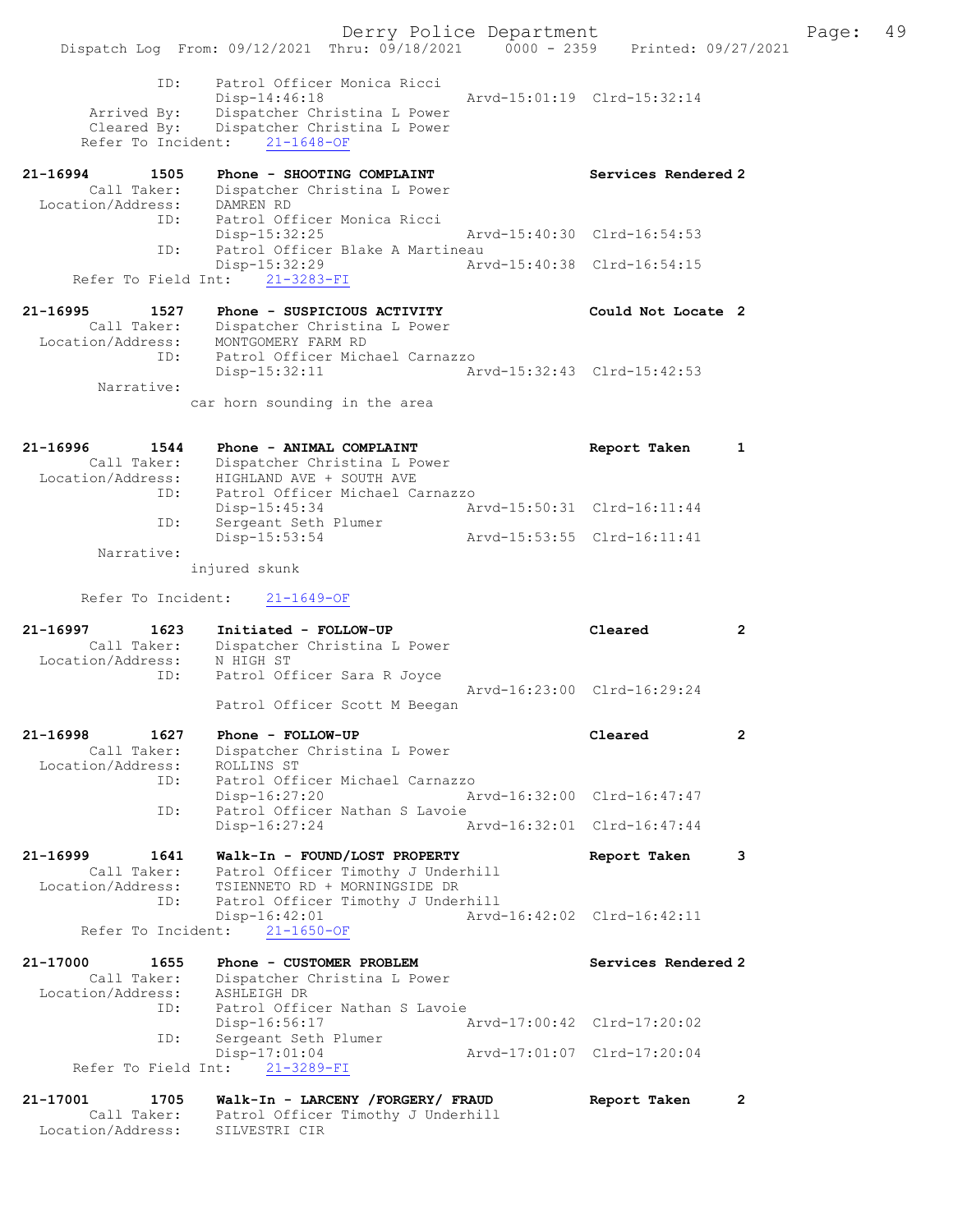|                    | Dispatch Log From: 09/12/2021 Thru: 09/18/2021 0000 - 2359 Printed: 09/27/2021 | Derry Police Department     |                             |              | Page: | 50 |
|--------------------|--------------------------------------------------------------------------------|-----------------------------|-----------------------------|--------------|-------|----|
| ID:                | Patrol Officer Timothy J Underhill                                             |                             |                             |              |       |    |
|                    | Disp-17:06:34                                                                  |                             | Arvd-17:06:35 Clrd-17:06:44 |              |       |    |
| Narrative:         | credit card fraud                                                              |                             |                             |              |       |    |
| Refer To Incident: | $21 - 1651 - OF$                                                               |                             |                             |              |       |    |
| 21-17002<br>1720   | Phone - DOMESTIC DISTURBANCE                                                   |                             | Report Taken                | 1            |       |    |
| Call Taker:        | Dispatcher Christina L Power                                                   |                             |                             |              |       |    |
| Location/Address:  | DERRY WAY                                                                      |                             |                             |              |       |    |
| ID:                | Patrol Officer Blake A Martineau                                               |                             |                             |              |       |    |
|                    | Disp-17:21:16                                                                  |                             | Arvd-17:25:29 Clrd-17:56:16 |              |       |    |
| ID:                | Patrol Officer Nathan S Lavoie                                                 |                             |                             |              |       |    |
|                    | Disp-17:21:18                                                                  | Arvd-17:25:29 Clrd-18:24:14 |                             |              |       |    |
| ID:                | Dispatcher Christina L Power                                                   |                             |                             |              |       |    |
|                    | Disp-17:25:31                                                                  |                             | Clrd-17:25:35               |              |       |    |
| ID:                | Sergeant Seth Plumer                                                           |                             |                             |              |       |    |
|                    | Disp-17:25:33                                                                  | Arvd-17:34:28 Clrd-17:56:14 |                             |              |       |    |
| Refer To Incident: | $21 - 1652 - OF$                                                               |                             |                             |              |       |    |
|                    |                                                                                |                             |                             |              |       |    |
| 21-17075<br>1730   | Initiated - ASSIST CITIZEN                                                     |                             | Report Taken                | 3            |       |    |
| Call Taker:        | Sergeant Seth Plumer                                                           |                             |                             |              |       |    |
|                    | Location/Address: [DY 1060] MANCHESTER RD                                      |                             |                             |              |       |    |
| Refer To Incident: | $21 - 1663 - OF$                                                               |                             |                             |              |       |    |
| 21-17003<br>1755   | Phone - MV ACCIDENT                                                            |                             | Report Taken                | $\mathbf{1}$ |       |    |
| Call Taker:        | Dispatcher Christina L Power                                                   |                             |                             |              |       |    |
| Location/Address:  | WARNER HILL RD                                                                 |                             |                             |              |       |    |
| ID:                | Patrol Officer Michael Carnazzo                                                |                             |                             |              |       |    |
|                    | Disp-17:56:07                                                                  | Arvd-18:04:45 Clrd-18:52:31 |                             |              |       |    |
| Arrived By:        | Patrol Officer Robert Corwin                                                   |                             |                             |              |       |    |
| ID:                | Patrol Officer Blake A Martineau                                               |                             |                             |              |       |    |
|                    | $Disp-17:57:43$                                                                |                             | Arvd-18:04:43 Clrd-18:52:33 |              |       |    |
| Arrived By:        | Patrol Officer Robert Corwin                                                   |                             |                             |              |       |    |
| ID:                | Sergeant Seth Plumer                                                           |                             |                             |              |       |    |
|                    | Disp-18:04:48                                                                  |                             | Arvd-18:04:50 Clrd-18:51:16 |              |       |    |
| Dispatched By:     | Patrol Officer Robert Corwin                                                   |                             |                             |              |       |    |
| Arrived By:        | Patrol Officer Robert Corwin                                                   |                             |                             |              |       |    |
| ID:                | Patrol Officer Nathan S Lavoie                                                 |                             |                             |              |       |    |
|                    | Disp-18:45:30                                                                  |                             | $Clrd-18:45:33$             |              |       |    |
| Dispatched By:     | Patrol Officer Robert Corwin                                                   |                             |                             |              |       |    |
| Cleared By:        | Patrol Officer Robert Corwin                                                   |                             |                             |              |       |    |
| Narrative:         |                                                                                |                             |                             |              |       |    |
|                    | dirt bike                                                                      |                             |                             |              |       |    |
|                    |                                                                                |                             |                             |              |       |    |

Refer To Incident: 21-1653-OF

21-17004 1843 Phone - VANDALISM Report Taken 3 Call Taker: Patrol Officer Robert Corwin Location/Address: [DY 3184] E DERRY RD ID: Patrol Officer Nathan S Lavoie Disp-18:45:36 Arvd-18:47:12 Clrd-19:07:49<br>Arrived By: Dispatcher Christina L Power Arrived By: Dispatcher Christina L Power Cleared By: Dispatcher Christina L Power Narrative:

damaged front lawn

Refer To Incident: 21-1654-OF

| 21-17005<br>1852  | Phone - VANDALISM              | Report Taken                |
|-------------------|--------------------------------|-----------------------------|
| Call Taker:       | Patrol Officer Robert Corwin   |                             |
| Location/Address: | TSIENNETO RD                   |                             |
| ID:               | Patrol Officer Nathan S Lavoie |                             |
|                   | $Disp-19:07:57$                | Arvd-19:12:41 Clrd-19:24:28 |
| Dispatched By:    | Dispatcher Christina L Power   |                             |
| Arrived By:       | Dispatcher Christina L Power   |                             |
| Cleared By:       | Dispatcher Christina L Power   |                             |
| Narrative:        |                                |                             |
|                   | broken car window              |                             |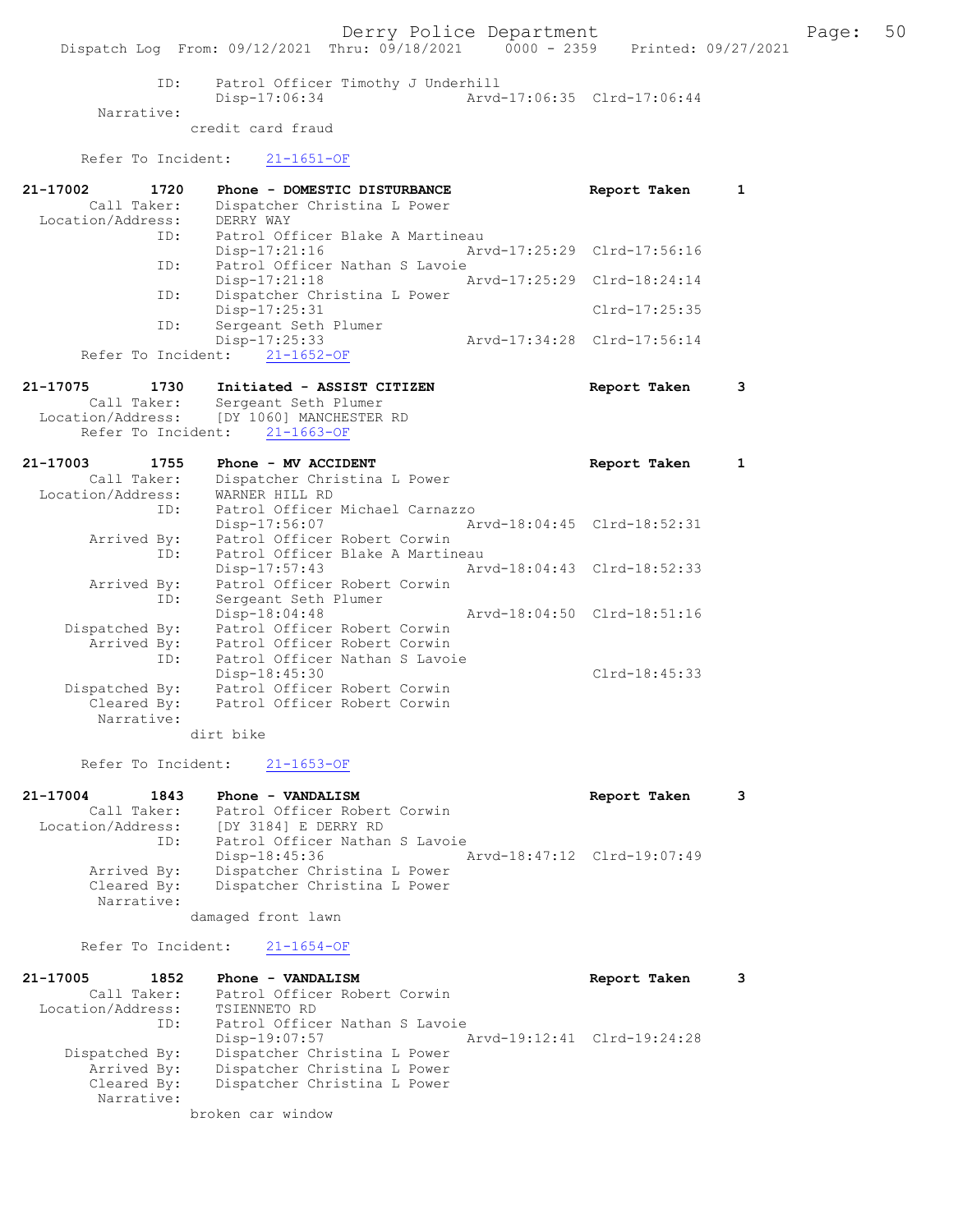Refer To Incident: 21-1655-OF

| 21-17006           | 1922        | Initiated - MV STOP             | Warning Issued 3            |  |
|--------------------|-------------|---------------------------------|-----------------------------|--|
|                    | Call Taker: | Dispatcher Christina L Power    |                             |  |
| Location/Address:  |             | W BROADWAY                      |                             |  |
|                    | TD:         | Patrol Officer Michael Carnazzo |                             |  |
|                    |             |                                 | Aryd-19:22:00 Clrd-19:29:11 |  |
| Refer To Citation: |             | 21-4113-CN                      |                             |  |

| 21-17007          | 2049 | Alarm - ALARM, BURGLAR           |  | False Alarm                 |  |
|-------------------|------|----------------------------------|--|-----------------------------|--|
| Call Taker:       |      | Patrol Officer Robert Corwin     |  |                             |  |
| Location/Address: |      | [DY 3265] ROCKINGHAM RD          |  |                             |  |
|                   | ID:  | Patrol Officer Michael Carnazzo  |  |                             |  |
|                   |      | Disp-20:50:16                    |  | $Clrd-20:51:34$             |  |
| Cleared By:       |      | Dispatcher Christina L Power     |  |                             |  |
|                   | ID:  | Patrol Officer Nathan S Lavoie   |  |                             |  |
|                   |      | $Disp-20:50:18$                  |  | Arvd-21:00:07 Clrd-21:07:31 |  |
| Cleared By:       |      | Dispatcher Christina L Power     |  |                             |  |
|                   | ID:  | Patrol Officer Blake A Martineau |  |                             |  |
|                   |      | $Disp-20:51:35$                  |  | Arvd-20:59:38 Clrd-21:07:33 |  |
| Dispatched By:    |      | Dispatcher Christina L Power     |  |                             |  |
| Arrived By:       |      | Dispatcher Christina L Power     |  |                             |  |
| Cleared By:       |      | Dispatcher Christina L Power     |  |                             |  |
| Narrative:        |      |                                  |  |                             |  |
|                   |      |                                  |  |                             |  |

front motion

 Arrived By: Dispatcher Christina L Power Cleared By: Dispatcher Christina L Power

ID: Sergeant Seth Plumer

Narrative:

checked and secure.

Refer To Field Int: 21-3291-FI

| 21-17008<br>2100  | Phone - MV ACCIDENT                                       | Report Taken                | $\mathbf{1}$ |
|-------------------|-----------------------------------------------------------|-----------------------------|--------------|
| Call Taker:       | Dispatcher Christina L Power                              |                             |              |
| Location/Address: | <b>DUSTIN AVE</b>                                         |                             |              |
| ID:               | Patrol Officer Michael Carnazzo                           |                             |              |
|                   | Disp-21:00:56                                             | Arvd-21:05:11 Clrd-22:26:33 |              |
| Arrived By:       | Patrol Officer Robert Corwin                              |                             |              |
|                   | Patrol Officer Blake A Martineau<br>ID:                   |                             |              |
|                   | Disp-21:08:22                                             | Arvd-21:11:17 Clrd-21:58:16 |              |
| Cleared By:       | Patrol Officer Robert Corwin                              |                             |              |
|                   | Sergeant Seth Plumer<br>ID:<br>$Disp-21:15:44$            | Arvd-21:17:25 Clrd-22:05:09 |              |
| Narrative:        |                                                           |                             |              |
|                   | checking a report of a possible                           |                             |              |
|                   |                                                           |                             |              |
| Narrative:        |                                                           |                             |              |
|                   | 09/16/2021 2147 owner requested Birch St collison for the |                             |              |
|                   | tow.                                                      |                             |              |
| Narrative:        |                                                           |                             |              |
|                   | 09/16/2021 2202 wrecker on scene                          |                             |              |
|                   |                                                           |                             |              |
| Narrative:        |                                                           |                             |              |
|                   | Garone vs parked car, full report                         |                             |              |
|                   |                                                           |                             |              |
|                   | Refer To Accident: 21-442-AC                              |                             |              |
| 21-17009 2157     | Phone - SHOPLIFTING                                       | Arrest(s) Made              | 3            |
| Call Taker:       | Patrol Officer Robert Corwin                              |                             |              |
| Location/Address: | ASHLEIGH DR                                               |                             |              |
|                   | Patrol Officer Monica Ricci<br>ID:                        |                             |              |
|                   | $Disp-21:58:13$                                           | Arvd-22:01:21 Clrd-22:45:23 |              |
| Arrived By:       | Dispatcher Christina L Power                              |                             |              |
| Cleared By:       | Dispatcher Christina L Power                              |                             |              |
| ID:               | Patrol Officer Blake A Martineau                          |                             |              |
|                   | Disp-21:58:19                                             | Arvd-22:06:52 Clrd-22:46:19 |              |

Disp-22:05:14 Clrd-22:27:02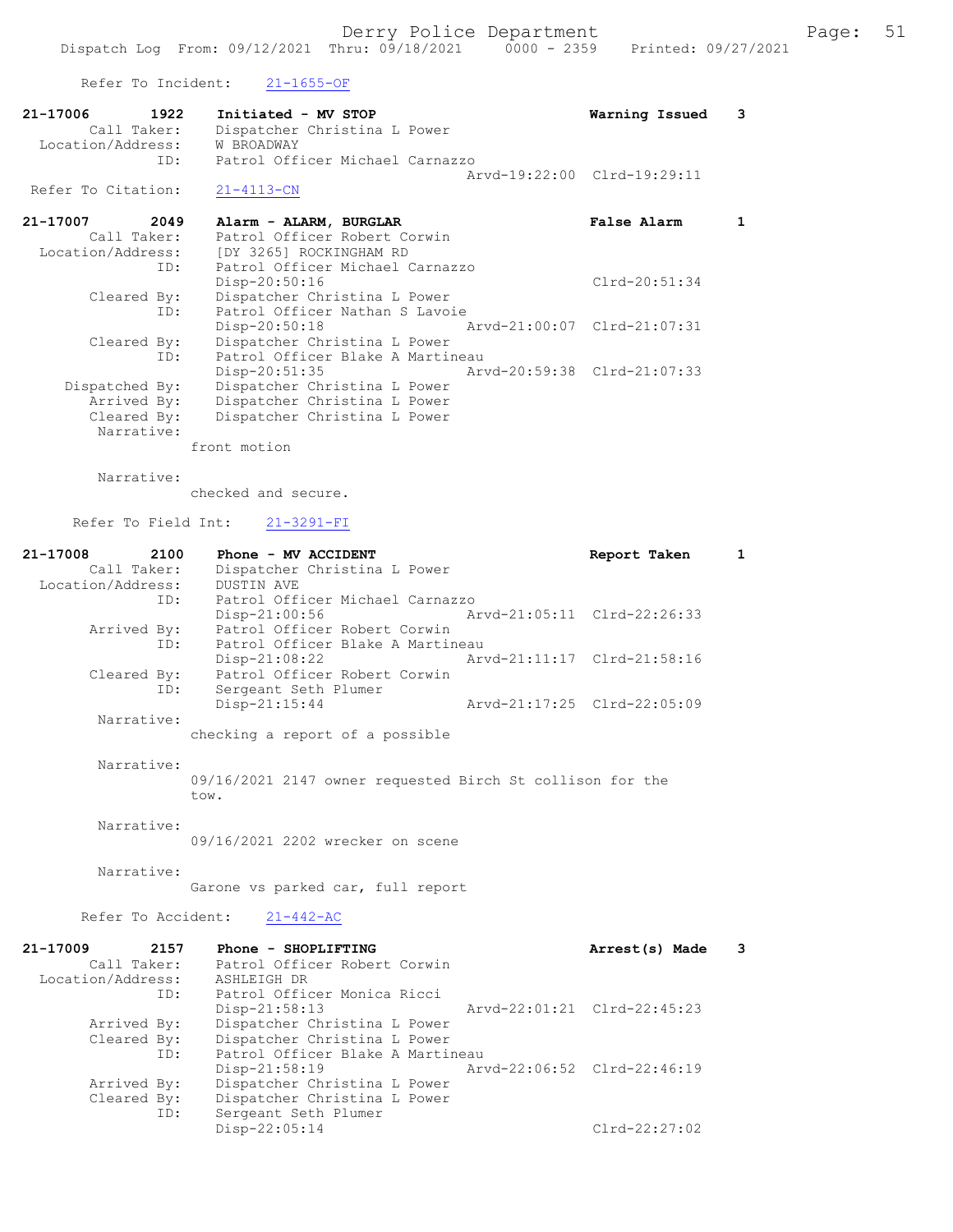Derry Police Department<br>
Page: 52 Printed: 09/27/2021 0000 - 2359 Printed: 09/27/2021 Dispatch Log From: 09/12/2021 Thru: 09/18/2021 0000 - 2359 Dispatched By: Dispatcher Christina L Power Cleared By: Dispatcher Christina L Power Narrative: 09/16/2021 2213 one in custody for theft and criminal threat Narrative: 09/16/2021 2225 transporting one hq's s/m 9127.9 Narrative: 09/16/2021 2228 off at hq's e/m 9128.9 with; Chaloux,Joseph 1179 Beech St Manchester, NH dob 020685 Narrative: 09/16/2021 2235 BC notified. Narrative: 09/16/2021 2307 PLACED IN CELL 3 Narrative: 09/16/2021 2324 RELEASED ON PR BAIL WITH COURT 1/13/22 PER BC MENCIS Refer To Arrest: 21-893-AR 21-17010 2201 Phone - DEPARTMENT INFO<br>Call Taker: Dispatcher Christina L Power<br>Call Taker: Dispatcher Christina L Power Dispatcher Christina L Power<br>MUNICIPAL DR Location/Address: ID: Detective Kevin G Ruppel<br>Disp-22:01:55 Disp-22:01:55 Arvd-22:01:57 Clrd-22:02:06 Refer To Incident: 21-1656-OF 21-17011 2244 Phone - ERRATIC OPERATION Could Not Locate 2 Call Taker: Dispatcher Christina L Power Location/Address: FORDWAY EXT ID: Patrol Officer Melissa M Houde<br>Disp-23:11:59 Disp-23:11:59 Arvd-23:13:08 Clrd-23:22:11 Dispatched By: Dispatcher Jess W Arcand Arrived By: Dispatcher Jess W Arcand Cleared By: Dispatcher Jess W Arcand Narrative: silver sedan 21-17012 2259 Phone - STRUCK ANIMAL Could Not Locate 2<br>Call Taker: Dispatcher Jess W Arcand Call Taker: Dispatcher Jess W Arcand<br>Location/Address: CHESTER RD + HEATHER LN ess: CHESTER RD + HEATHER LN<br>ID: Patrol Officer Cody John Patrol Officer Cody Johnson<br>Disp-23:03:13 Disp-23:03:13 Arvd-23:16:01 Clrd-23:19:13 Refer To Citation: 21-17013 2302 Alarm - ALARM, BURGLAR False Alarm 1 Call Taker: Patrol Officer Robert Corwin Location/Address: [DY 1041] MANCHESTER AVE ID: Patrol Officer Andrew R Kennedy<br>Disp-23:03:50 A Disp-23:03:50 <br>Dispatched By: Dispatcher Jess W Arcand Dispatched By: Dispatcher Jess W Arcand Dispatcher Jess W Arcand Arrived By: Dispatcher Jess W Arcand Cleared By: Dispatcher Jess W Arcand ID: Patrol Officer Melissa M Houde ID: Patrol Officer Melissa M Houde<br>Disp-23:03:54 Dispatched By: Dispatcher Jess W Arcand<br>Dispatched By: Dispatcher Jess W Arcand Dispatcher Jess W Arcand Arrived By: Dispatcher Jess W Arcand<br>Cleared By: Dispatcher Jess W Arcand Dispatcher Jess W Arcand Narrative: front motion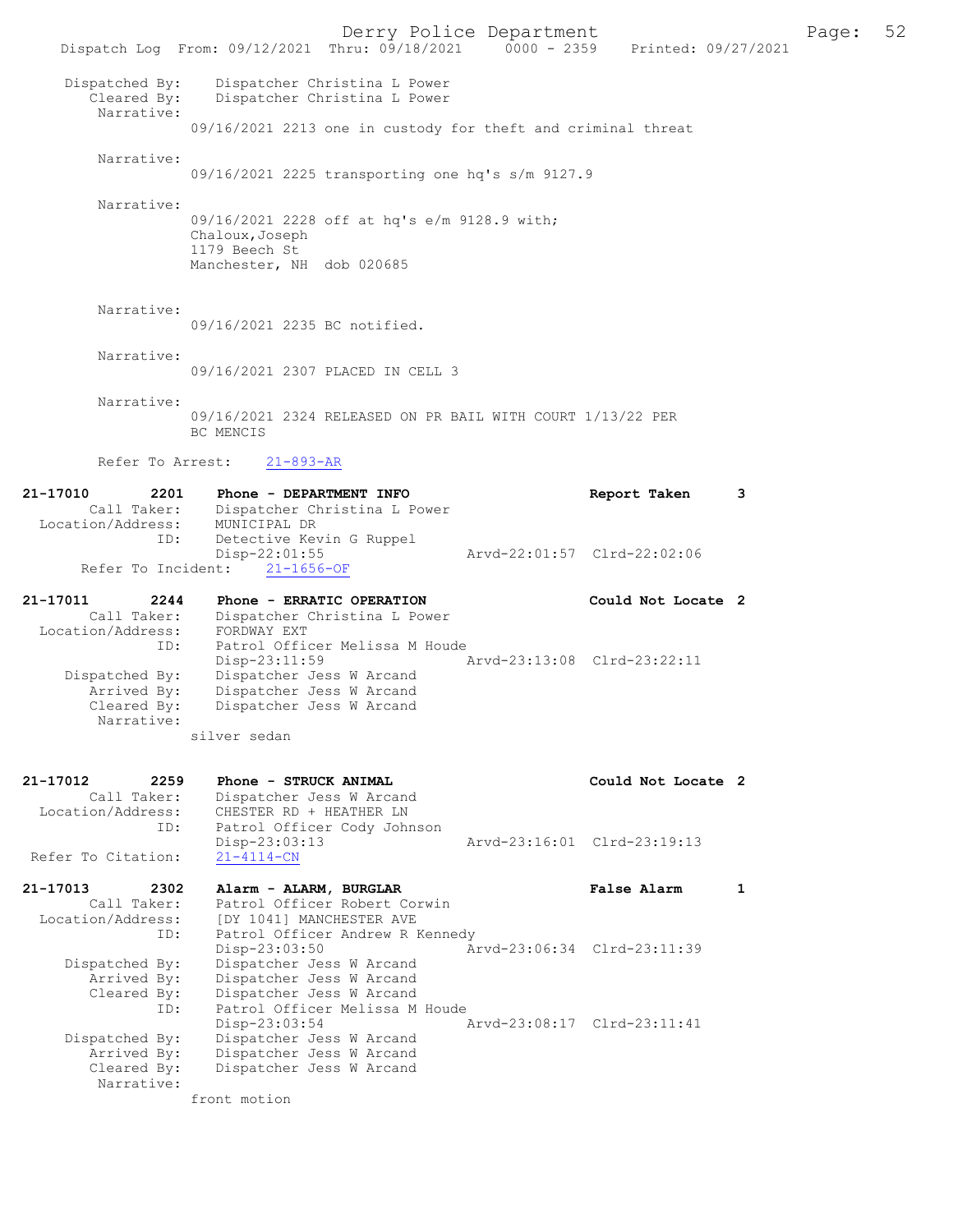Dispatch Log From: 09/12/2021 Thru: 09/18/2021 0000 - 2359 Printed: 09/27/2021 21-17014 2311 Phone - SUSPICIOUS ACTIVITY Services Rendered 2 Call Taker: Patrol Officer Robert Corwin Location/Address: NEWELLS MEADOW LN ID: Patrol Officer Andrew R Kennedy Disp-23:12:40 Arvd-23:14:53 Clrd-23:22:04 Arrived By: Dispatcher Jess W Arcand Cleared By: Dispatcher Jess W Arcand Narrative: 09/16/2021 2311 TWO JUVENILES PLAYING IN THE ROADWAY Narrative: 09/16/2021 2317 437 ON A PED CHECK 21-17015 2328 Initiated - MV STOP Warning Issued 3 Call Taker: Dispatcher Jess W Arcand Location/Address: E BROADWAY ID: Patrol Officer Cody Johnson Arvd-23:28:00 Clrd-23:29:04 21-17016 2331 Initiated - MV CHECK 21 Vehicle checked 1 Call Taker: Dispatcher Jess W Arcand Location/Address: A ST ID: Patrol Officer Andrew R Kennedy Arvd-23:31:00 Clrd-23:31:58 Patrol Officer Ryan M Panaro 21-17017 2332 Initiated - PROPERTY CHECK Services Rendered 2 Call Taker: Dispatcher Jess W Arcand Location/Address: A ST ID: Patrol Officer Andrew R Kennedy Arvd-23:32:00 Clrd-23:35:16 Patrol Officer Ryan M Panaro 21-17018 2336 Initiated - MV STOP Warning Issued 3 Call Taker: Dispatcher Jess W Arcand Location/Address: E BROADWAY ID: Patrol Officer Cody Johnson Arvd-23:36:00 Clrd-23:41:18<br>
21-4115-CN Refer To Citation: 21-17019 2340 Initiated - MV CHECK SENT ON THEIR WAY 1 Call Taker: Dispatcher Jess W Arcand Location/Address: CRYSTAL AVE ID: Sergeant Patrick H Dawson Arvd-23:40:00 Clrd-23:44:07 21-17020 2341 Initiated - MV STOP Warning Issued 3 Call Taker: Dispatcher Jess W Arcand Location/Address: E BROADWAY ID: Patrol Officer Cody Johnson Arvd-23:41:00 Clrd-23:44:51<br>21-4116-CN Refer To Citation: 21-17021 2343 Initiated - PROPERTY CHECK Services Rendered 2 Call Taker: Dispatcher Jess W Arcand Location/Address: PIERCE AVE ID: Patrol Officer Melissa M Houde Arvd-23:43:00 Clrd-23:43:46 21-17022 2351 Initiated - MV STOP Warning Issued 3 Call Taker: Dispatcher Jess W Arcand Location/Address: E BROADWAY ID: Patrol Officer Melissa M Houde Arvd-23:51:00 Clrd-23:56:29<br>21-4117-CN Refer To Citation: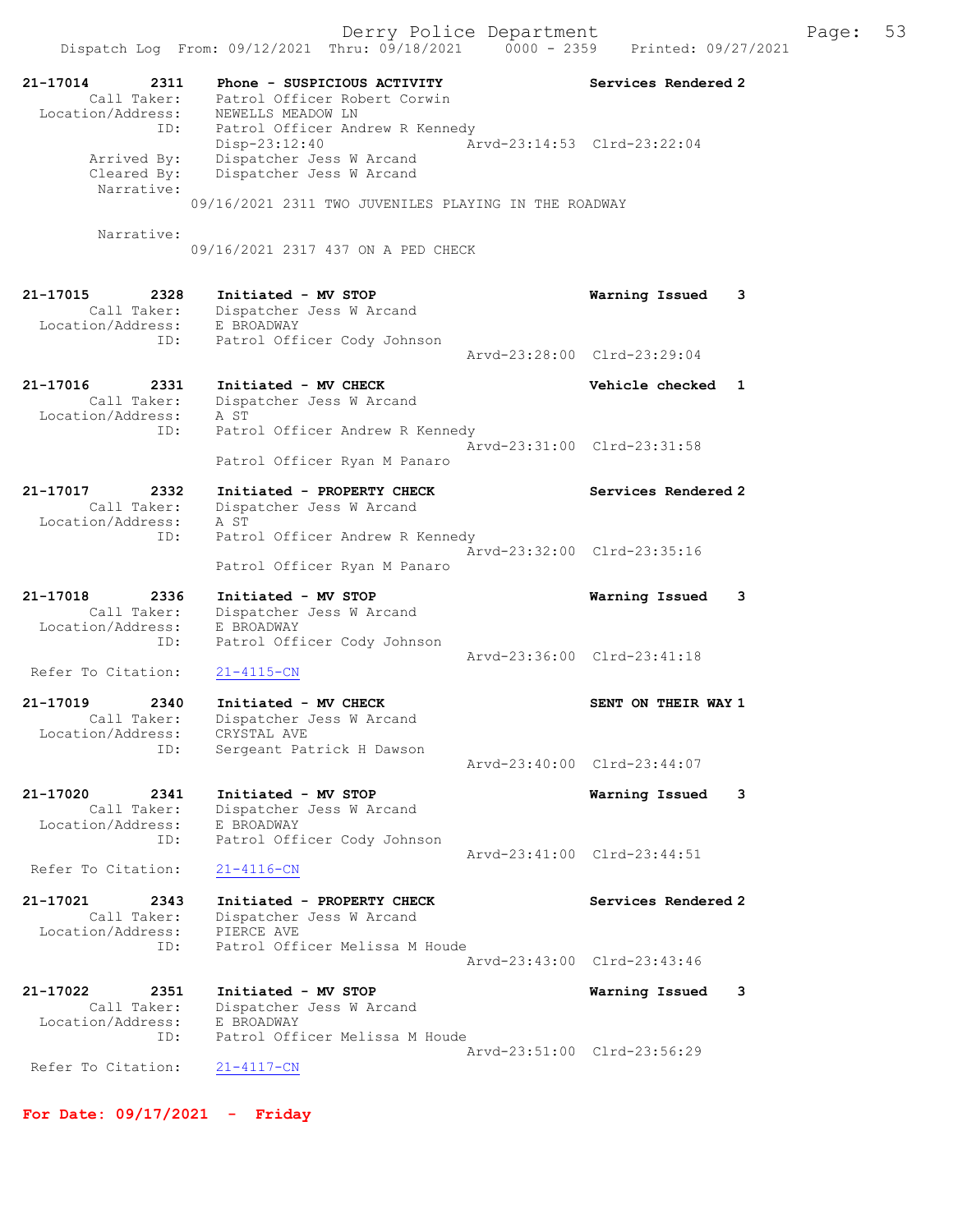| 21-17023<br>0009<br>Call Taker:<br>Location/Address:<br>ID: | Initiated - MV STOP<br>Dispatcher Jess W Arcand<br>KENDALL POND RD<br>Patrol Officer Cody Johnson   | Warning Issued              | 3 |
|-------------------------------------------------------------|-----------------------------------------------------------------------------------------------------|-----------------------------|---|
| Refer To Citation:                                          | $21 - 4118 - CN$                                                                                    | Arvd-00:09:00 Clrd-00:16:33 |   |
| 0010<br>21-17024                                            | Initiated - MV CHECK                                                                                | No Action Required          | 1 |
| Call Taker:<br>Location/Address:<br>ID:                     | Dispatcher Jess W Arcand<br>CRYSTAL AVE<br>Patrol Officer Andrew R Kennedy                          |                             |   |
|                                                             | Patrol Officer Ryan M Panaro                                                                        | Arvd-00:10:00 Clrd-00:10:53 |   |
| 21-17025<br>0019<br>Call Taker:<br>Location/Address:<br>ID: | Initiated - MV STOP<br>Dispatcher Jess W Arcand<br>BIRCH ST<br>Patrol Officer Cody Johnson          | Warning Issued              | 3 |
| Refer To Citation:                                          | $21 - 4119 - CN$                                                                                    | Arvd-00:19:00 Clrd-00:22:49 |   |
| 21-17026<br>0035<br>Call Taker:<br>Location/Address:        | Initiated - MV STOP<br>Dispatcher Jess W Arcand<br>S MAIN ST                                        | Warning Issued              | 3 |
| ID:                                                         | Patrol Officer Andrew R Kennedy<br>Patrol Officer Ryan M Panaro                                     | Arvd-00:35:00 Clrd-00:39:05 |   |
| Refer To Citation:                                          | $21 - 4120 - CN$                                                                                    |                             |   |
| 21-17027<br>0035<br>Call Taker:<br>Location/Address:<br>ID: | Initiated - MV CHECK<br>Dispatcher Jess W Arcand<br>ROCKINGHAM RD<br>Patrol Officer Melissa M Houde | Arrest(s) Made              | 1 |
| ID:                                                         | Patrol Officer Andrew R Kennedy                                                                     | Arvd-00:35:00 Clrd-01:33:46 |   |
| ID:                                                         | Disp-00:41:19<br>Patrol Officer Ryan M Panaro<br>Sergeant Patrick H Dawson                          | Arvd-00:43:09 Clrd-04:47:03 |   |
| ID:                                                         | Arvd-00:45:54 Clrd-01:30:08<br>$Disp-00:45:52$<br>Patrol Officer Cody Johnson                       |                             |   |
| Narrative:                                                  | Disp-00:50:56<br>Arvd-00:51:42 Clrd-01:33:44                                                        |                             |   |
|                                                             | 09/17/2021 0047 ONE IN CUSTODY FOR POSSESSION OF AB                                                 |                             |   |
| Narrative:                                                  | 09/17/2021 0047 ONE STATUS OFFENDER IN CUSTODY                                                      |                             |   |
| Narrative:                                                  | 09/17/2021 0049 326 EN ROUTE TO HQ WITH ONE SM 9158.9                                               |                             |   |
| Narrative:                                                  | 09/17/2021 0051 NEXT ON LIST RECOVERY SOLUTIONS NOTIFIED AND<br>RESPONDING                          |                             |   |
| Narrative:                                                  | 09/17/2021 0053 OFF AT HQ EM 9160.6                                                                 |                             |   |
| Narrative:                                                  | 09/17/2021 0055 437 TRANSPORTING ONE STATUS OFFENDER TO HO<br>SM 35105.4                            |                             |   |
| Narrative:                                                  | 09/17/2021 0057 RECOVERY ON SCENE                                                                   |                             |   |
| Narrative:                                                  | 09/17/2021 0058 437 OFF AT HQ EM 35107.1                                                            |                             |   |
| Narrative:                                                  | 09/17/2021 0102 STATUS OFFENDER PLACED IN ROOM 217                                                  |                             |   |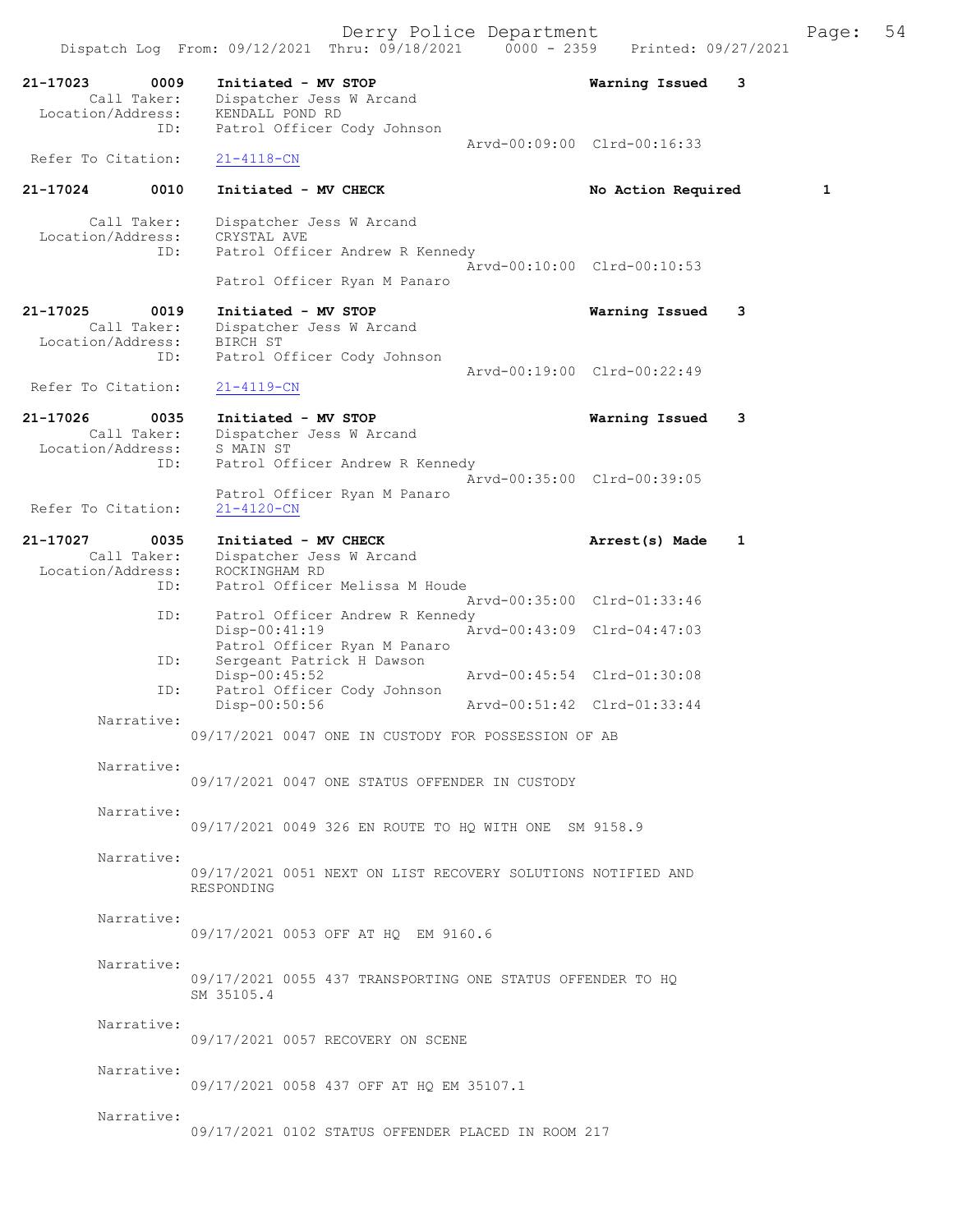Narrative: 09/17/2021 0130 STATUS OFFENDER RELEASED TO A PARENT Narrative: 09/17/2021 0130 21-894-AR IDENTIFIED AS: NEVAEH LEROY 132 LANGFORD RD CANDIA NH DOB 9/1/2002 CHARGED WITH TRANSPORTING ALCOHOL BY MINOR, OPEN CONTAINER, UNLAWFUL POSSESSION, AND POSSESSION OF TOBACCO PRODUCT 21-895-AR IDENTIFIED AS STATUS OFFENDER Narrative: 09/17/2021 0133 LEROY RELEASED ON A SUMMONS WITH COURT 1/13/22 Refer To Arrest:  $\frac{21-894-AR}{21-895-AR}$ Refer To Arrest: 21-17028 0048 Initiated - PROPERTY CHECK Services Rendered 2 Call Taker: Dispatcher Jess W Arcand<br>ion/Address: PIERCE AVE Location/Address:<br>ID: Patrol Officer Cody Johnson Arvd-00:48:00 Clrd-00:48:57 21-17029 0447 Initiated - FOLLOW-UP No Action Required 2 Call Taker: Dispatcher Jess W Arcand<br>ion/Address: MUNICIPAL DR Location/Address:<br>TD: Patrol Officer Andrew R Kennedy Arvd-04:47:00 Clrd-05:49:37 Patrol Officer Ryan M Panaro 21-17030 0549 911 - MV ACCIDENT Report Taken 1 Call Taker: Dispatcher Jess W Arcand<br>ion/Address: W BROADWAY Location/Address:<br>TD: Patrol Officer Melissa M Houde Disp-05:49:25 Arvd-05:51:23 Clrd-07:18:31<br>Cleared By: Dispatcher Jonathon S Pickering Dispatcher Jonathon S Pickering ID: Patrol Officer Cody Johnson Disp-05:49:28 Arvd-05:51:26 Cleared By: Dispatcher Jonathon S Pickering By: Dispatcher Jonathon S Pickering<br>ID: Patrol Officer Andrew R Kennedy Patrol Officer Andrew R Kennedy<br>Disp-05:49:45 A Arvd-05:52:07 Clrd-07:05:39 Patrol Officer Ryan M Panaro Cleared By: Dispatcher Jonathon S Pickering<br>ID: Sergeant Patrick H Dawson Sergeant Patrick H Dawson<br>Disp-06:12:08 Disp-06:12:08 Arvd-06:12:11 Clrd-07:01:19 Cleared By: Dispatcher Jonathon S Pickering ID: Patrol Officer Ryan M Panaro<br>Disp-07:10:29 Disp-07:10:29 Arvd-07:10:30 Clrd-07:18:31<br>Dispatched By: Dispatcher Jonathon S Pickering patched By: Dispatcher Jonathon S Pickering<br>Arrived By: Dispatcher Jonathon S Pickering Dispatcher Jonathon S Pickering Cleared By: Dispatcher Jonathon S Pickering Narrative: 09/17/2021 0552 OFF WITH NH 3375692 AND NH 3597179 Narrative: 09/17/2021 0556 NEXT ON LIST LBP NOTIFIED AND RESPONDING FOR NH 3375692 Narrative: 09/17/2021 0619 LBP ON SCENE Narrative: 09/17/2021 0620 DFD NOTIFIED AND RESPONDING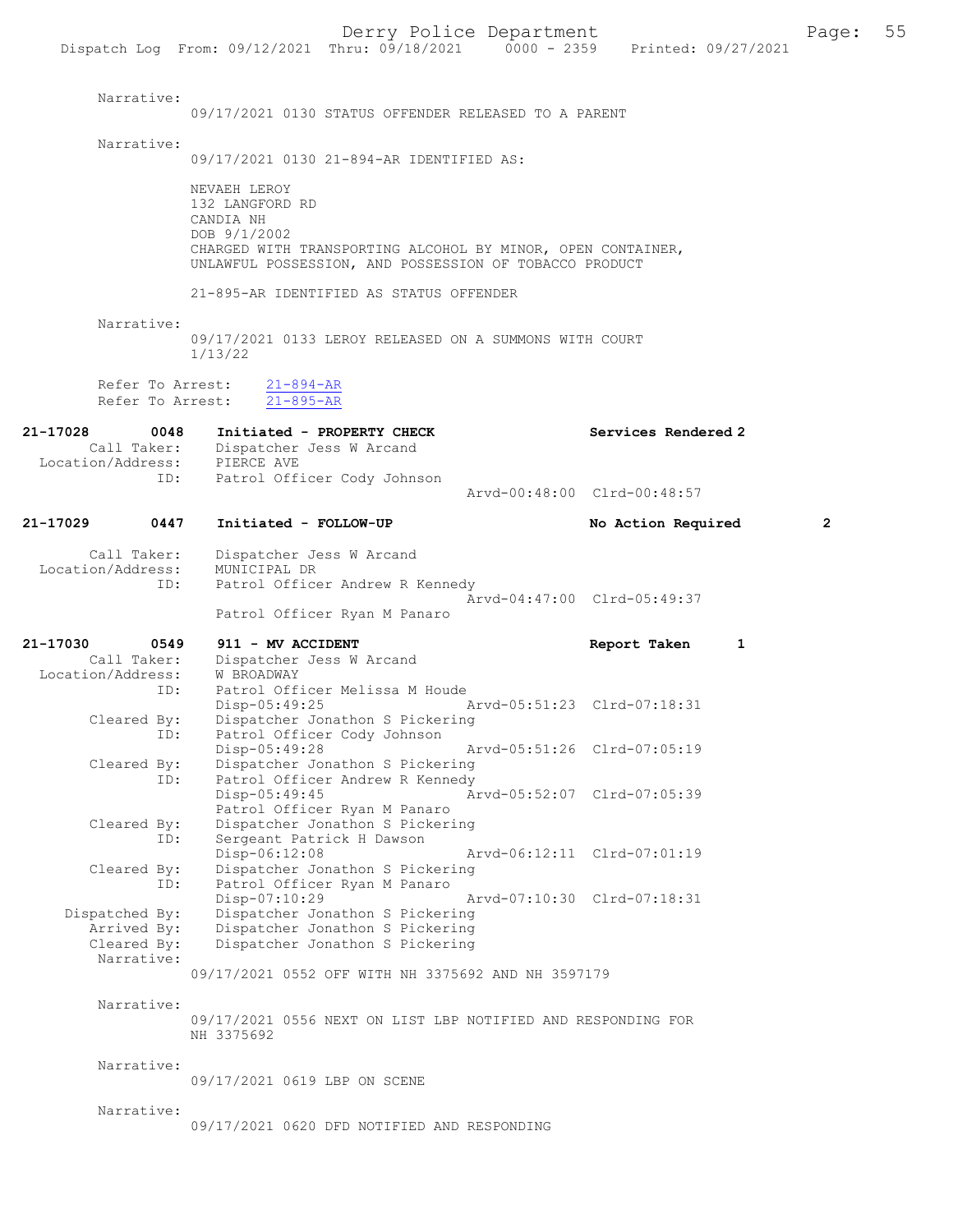|                                                             | Dispatch Log From: 09/12/2021 Thru: 09/18/2021<br>$0000 - 2359$                                                                                          | Printed: 09/27/2021                                |                |
|-------------------------------------------------------------|----------------------------------------------------------------------------------------------------------------------------------------------------------|----------------------------------------------------|----------------|
| Narrative:                                                  | 09/17/2021 0623 FIRST STUDENT NOTIFIED                                                                                                                   |                                                    |                |
| Narrative:                                                  | 09/17/2021 0628 ALL WRECKERS CONTACTED ON LIST. NONE ABLE<br>TO TOW. BAUCHMANS TOWING NOTIFIED AND RESONDING FOR NH<br>3597179.                          |                                                    |                |
| Narrative:                                                  | 09/17/2021 0630 DFD ON SCENE                                                                                                                             |                                                    |                |
| Narrative:                                                  | 09/17/2021 070 Bachman's Towing on scene                                                                                                                 |                                                    |                |
| Narrative:                                                  | 09/17/2021 0719 Loik v Catania v Walters - full report                                                                                                   |                                                    |                |
| Refer To Accident:                                          | $21 - 443 - AC$                                                                                                                                          |                                                    |                |
| 21-17031<br>0638                                            | 911 - NOISE COMPLAINT                                                                                                                                    | Quieted on Request                                 | $\overline{2}$ |
| Call Taker:<br>Location/Address:<br>ID:                     | Dispatcher Jess W Arcand<br>ROCKINGHAM RD<br>Patrol Officer Nikita Tomnyuk<br>$Disp-06:50:11$                                                            | Clrd-06:59:34                                      |                |
| Cleared By:<br>ID:<br>Dispatched By:<br>Arrived By:         | Dispatcher Jonathon S Pickering<br>Patrol Officer Nikita Tomnyuk<br>$Disp-07:02:44$<br>Dispatcher Jonathon S Pickering<br>Lieutenant Shawn P O'Donaghue  | Arvd-07:09:28 Clrd-07:15:55                        |                |
| Cleared By:<br>Narrative:                                   | Dispatcher Jonathon S Pickering<br>09/17/2021 0716 report of work trucks starting early,<br>disturbing neighbors                                         |                                                    |                |
| Refer To Field Int:                                         | $21 - 3340 - FI$                                                                                                                                         |                                                    |                |
| 21-17032<br>0658                                            | Phone - MEDICAL EMERGENCY                                                                                                                                | Cancelled Prior to Arrival 1                       |                |
| Call Taker:<br>Location/Address:<br>ID:<br>ID:              | Dispatcher Jonathon S Pickering<br>ISLAND POND RD + CHASES GROVE RD<br>Patrol Officer Awess Abdulkadir<br>Disp-06:59:24<br>Patrol Officer Nikita Tomnyuk | Clrd-07:02:22                                      |                |
| ID:                                                         | Disp-06:59:37<br>Sergeant Patrick H Dawson                                                                                                               | $Clrd-07:02:21$                                    |                |
|                                                             | Disp-07:01:22                                                                                                                                            | $Clrd-07:02:24$                                    |                |
| 21-17033<br>0714<br>Call Taker:<br>Location/Address:        | Initiated - HIT AND RUN<br>Dispatcher Jonathon S Pickering<br>PINKERTON ST                                                                               | $\overline{2}$<br>Report Taken                     |                |
| ID:<br>Narrative:                                           | Patrol Officer Sara R Joyce                                                                                                                              | Arvd-07:14:00 Clrd-07:15:32                        |                |
|                                                             | 09/17/2021 0715 suspect vehicle NY KHN3664                                                                                                               |                                                    |                |
| Refer To Incident:                                          | $21 - 1657 - OF$                                                                                                                                         |                                                    |                |
| 21-17034<br>0744<br>Call Taker:<br>Location/Address:<br>ID: | Initiated - Radar Trailer<br>Dispatcher Jonathon S Pickering<br>S MAIN ST<br>Patrol Officer James M McClafferty                                          | Cleared<br>3                                       |                |
| 21-17035<br>0751<br>Call Taker:                             | Phone - VIN CHECK<br>Dispatcher Jonathon S Pickering                                                                                                     | Arvd-07:44:00 Clrd-07:51:04<br>Services Rendered 3 |                |
| Location/Address:<br>ID:                                    | FIELD RD<br>Patrol Officer Nikita Tomnyuk<br>$Disp-07:51:47$                                                                                             | Arvd-08:00:43 Clrd-08:12:48                        |                |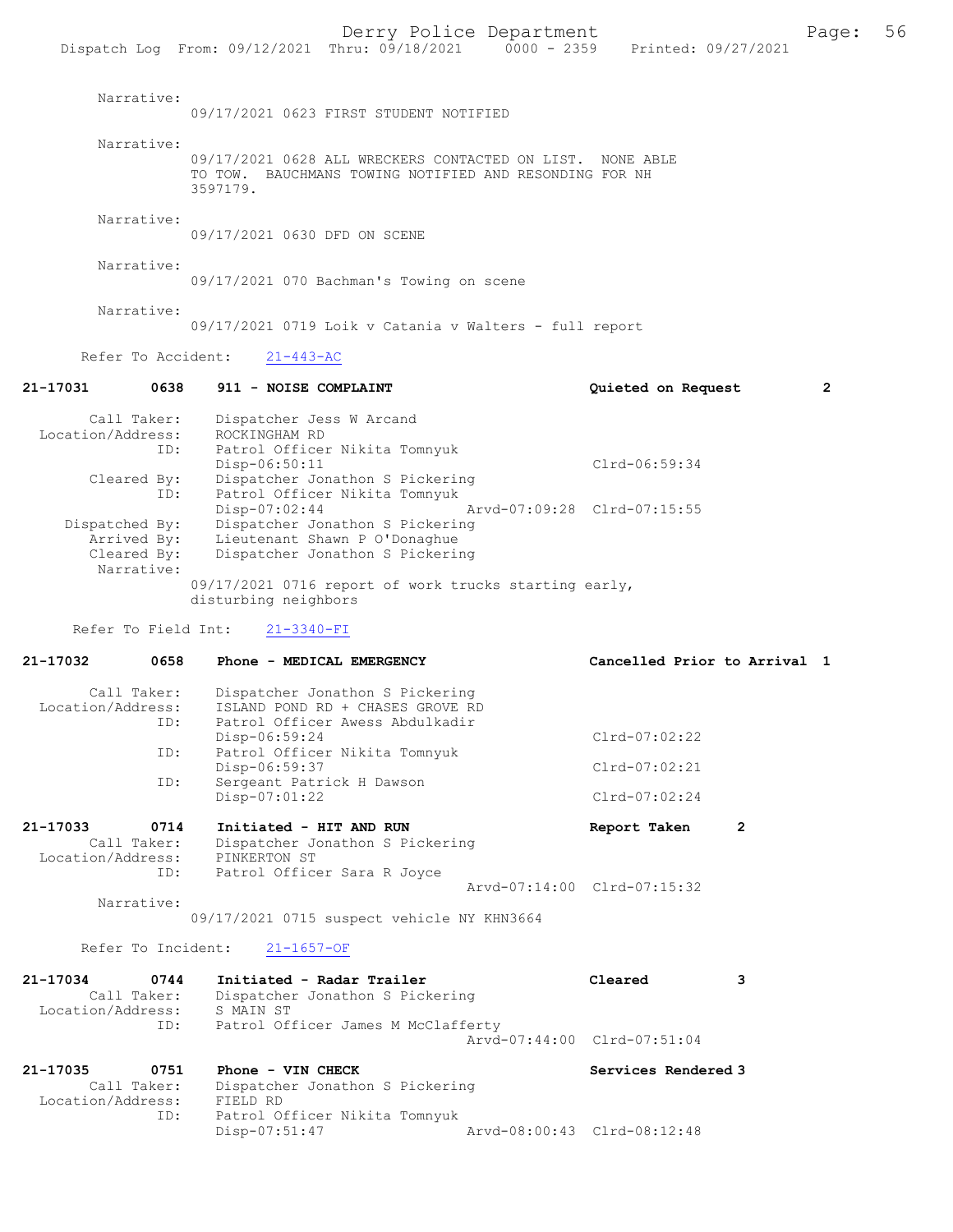Derry Police Department Fage: 57

| 21-17036                      | 0803                | Initiated - FOLLOW-UP                                                              | No Action Required           | 2 |
|-------------------------------|---------------------|------------------------------------------------------------------------------------|------------------------------|---|
| Location/Address:             | Call Taker:         | Dispatcher Jonathon S Pickering<br>MATTHEW DR                                      |                              |   |
|                               | ID:                 | Patrol Officer Awess Abdulkadir                                                    | Arvd-08:03:00 Clrd-08:32:50  |   |
| 21-17037                      | 0813<br>Call Taker: | Initiated - Parking Enforcement<br>Dispatcher Jonathon S Pickering                 | Vehicle checked 1            |   |
| Location/Address:             | ID:                 | N MAIN ST<br>Patrol Officer James M McClafferty                                    |                              |   |
|                               |                     |                                                                                    | Arvd-08:13:00 Clrd-08:14:40  |   |
| 21-17038<br>Location/Address: | 0815<br>Call Taker: | Initiated - Parking Enforcement<br>Dispatcher Jonathon S Pickering<br>CHESTER RD   | Vehicle checked<br>1         |   |
|                               | ID:                 | Patrol Officer James M McClafferty                                                 | Arvd-08:15:00 Clrd-08:20:44  |   |
| 21-17039                      | 0820<br>Call Taker: | Initiated - Parking Enforcement<br>Dispatcher Jonathon S Pickering                 | Vehicle checked<br>1         |   |
| Location/Address:             | ID:                 | CORWIN DR<br>Patrol Officer James M McClafferty                                    | Arvd-08:20:00 Clrd-08:27:11  |   |
| 21-17040                      | 0827                | Phone - SUSPICIOUS ACTIVITY                                                        | Could Not Locate 2           |   |
| Location/Address:             | Call Taker:         | Dispatcher Jonathon S Pickering<br>FOLSOM RD                                       |                              |   |
|                               | ID:<br>Narrative:   | Patrol Officer James M McClafferty<br>$Disp-08:27:51$                              | Arvd-08:28:16 Clrd-08:40:55  |   |
|                               |                     | 09/17/2021 0827 subject in a wheelchair in the road                                |                              |   |
| 21-17041                      | 0832                | Initiated - FOLLOW-UP                                                              | No Action Required           | 2 |
| Location/Address:             | Call Taker:         | Dispatcher Jonathon S Pickering<br>[DY 276] GRINNELL RD                            |                              |   |
|                               | ID:                 | Patrol Officer Awess Abdulkadir                                                    | Arvd-08:32:00 Clrd-08:57:03  |   |
| 21-17042<br>Location/Address: | 0839<br>Call Taker: | Phone - DELIVER A MESSAGE<br>Dispatcher Jonathon S Pickering<br>CHESTER RD         | Message Delivered 1          |   |
|                               | ID:                 | Patrol Officer Nikita Tomnyuk<br>Disp-08:39:25                                     | Arvd-08:43:53 Clrd-08:56:06  |   |
| 21-17043<br>Location/Address: | 0856<br>Call Taker: | Phone - MV ACCIDENT<br>Dispatcher Jonathon S Pickering<br>[DY 1516] ROCKINGHAM RD  | Report Taken<br>$\mathbf{1}$ |   |
|                               | ID:<br>ID:          | Patrol Officer Ryan M Panaro<br>$Disp-08:57:01$<br>Patrol Officer Awess Abdulkadir | Arvd-08:58:02 Clrd-10:09:48  |   |
|                               |                     | Disp-08:57:09                                                                      | Clrd-08:57:14                |   |
|                               | ID:                 | Patrol Officer James M McClafferty<br>Disp-08:57:12                                | Aryd-09:00:01 Clrd-09:15:08  |   |
|                               | Narrative:          | 09/17/2021 0900 DFD on scene                                                       |                              |   |
|                               | Narrative:          | 09/17/2021 0901 off with NH 4088202                                                |                              |   |
|                               | Narrative:          | 09/17/2021 0909 AAA requested and responding                                       |                              |   |
|                               | Narrative:          |                                                                                    |                              |   |
|                               |                     | 09/17/2021 0936 Doyle v barrier - full report                                      |                              |   |
|                               | Narrative:          |                                                                                    |                              |   |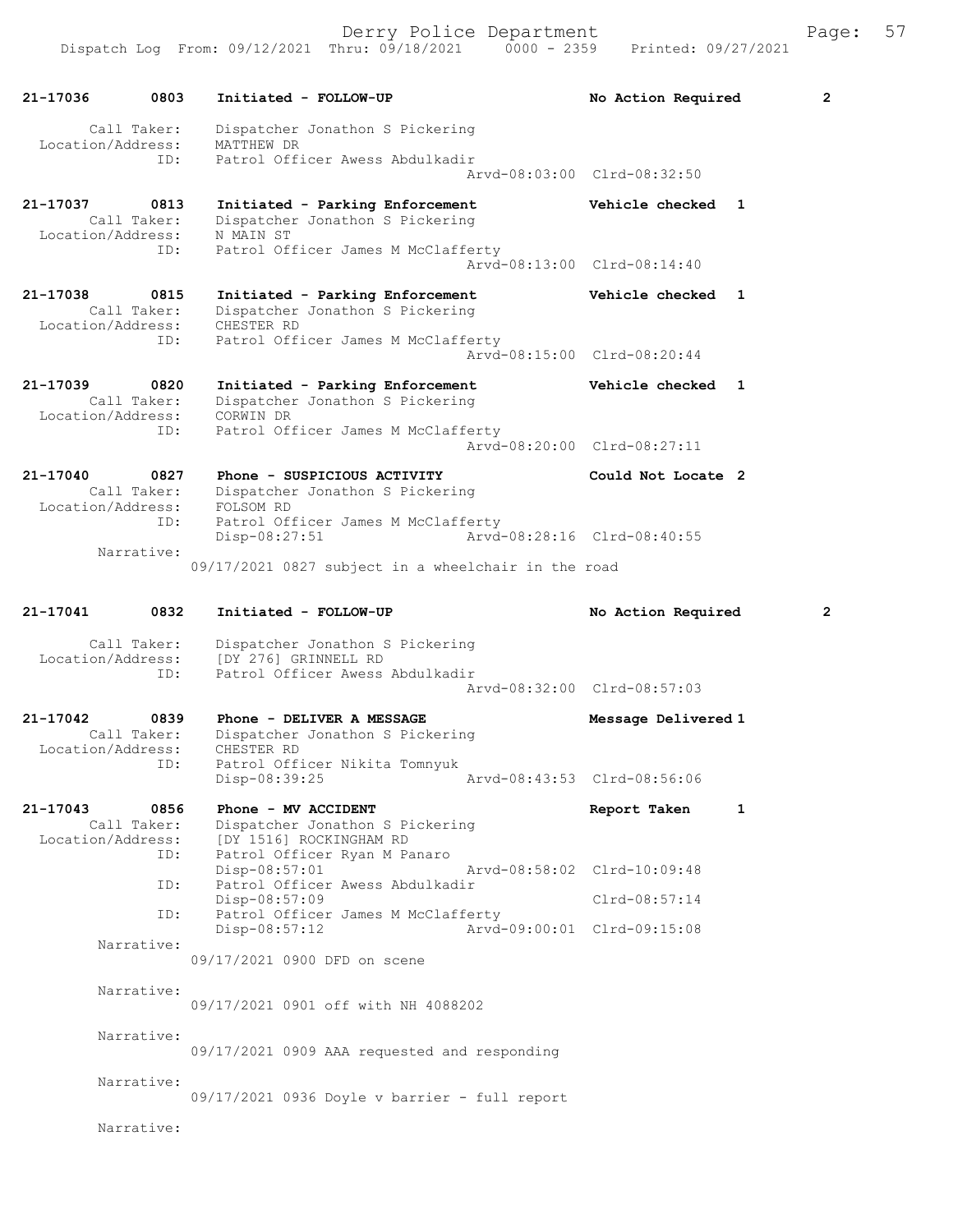09/17/2021 1003 AAA on scene

Narrative:

09/17/2021 1009 prperty returned to DFD

## Refer To Accident:  $21-444-AC$

| 21-17044<br>0857<br>Call Taker:                      | Phone - ASSAULT<br>Dispatcher Jonathon S Pickering<br>Location/Address: [DY 250] PINKERTON ST<br>Patrol Officer Nikita Tomnyuk<br>ID:          | Report Taken<br>1           |                |
|------------------------------------------------------|------------------------------------------------------------------------------------------------------------------------------------------------|-----------------------------|----------------|
|                                                      | Disp-08:57:31<br>Patrol Officer Awess Abdulkadir<br>ID:                                                                                        | Arvd-08:57:36 Clrd-09:42:28 |                |
|                                                      | Disp-08:57:34                                                                                                                                  | Arvd-08:58:31 Clrd-09:42:29 |                |
|                                                      | Patrol Officer Brian J Landry<br>ID:<br>Disp-08:58:06                                                                                          | Arvd-08:58:07 Clrd-09:42:35 |                |
|                                                      | Patrol Officer Sara R Joyce<br>ID:<br>Disp-09:07:21                                                                                            | Arvd-09:07:23 Clrd-09:42:35 |                |
| Narrative:                                           | 09/17/2021 0858 602 off with subject                                                                                                           |                             |                |
| Narrative:                                           | 09/17/2021 0900 132 off with subject on Peabody Annex                                                                                          |                             |                |
| Narrative:                                           | 09/17/2021 0908 132 transporting to Pinkerton Academy s/m:<br>50360.1                                                                          |                             |                |
| Narrative:                                           | 09/17/2021 0912 132 off at Pinkerton Academy Science<br>building $e/m: 50361.2$                                                                |                             |                |
| Refer To Incident:                                   | $21 - 1659 - OF$                                                                                                                               |                             |                |
| 21-17045<br>Call Taker:                              | 0915<br>Initiated - Drop Box Maintenance<br>Dispatcher Jonathon S Pickering<br>Refer To Incident:<br>$21 - 1658 - OF$                          | Services Rendered 3         |                |
| 21-17046                                             | 0925<br>Phone - Barking Dog Complaint                                                                                                          | Quieted on Request          | $\overline{2}$ |
| Call Taker:<br>Location/Address:                     | Dispatcher Jonathon S Pickering<br>PHILLIP RD<br>Patrol Officer Timothy J Underhill<br>ID:<br>Disp-09:26:38                                    | Arvd-09:30:13 Clrd-09:33:32 |                |
| Refer To Field Int:                                  | $21 - 3315 - FI$                                                                                                                               |                             |                |
| 21-17047<br>Call Taker:<br>Location/Address:         | 0952<br>Initiated - MV STOP<br>Dispatcher Jonathon S Pickering<br>[DY 1695] TSIENNETO RD<br>Patrol Officer Nikita Tomnyuk<br>ID:               | Warning Issued<br>3         |                |
| Refer To Citation:                                   | $21 - 4121 - CN$                                                                                                                               | Arvd-09:52:00 Clrd-09:57:34 |                |
| 21-17048<br>1013                                     | Initiated - FOLLOW-UP                                                                                                                          | No Action Required          | 2              |
| Call Taker:<br>Location/Address:                     | Dispatcher Jonathon S Pickering<br>[DY 278] S MAIN ST<br>Patrol Officer James M McClafferty<br>ID:                                             |                             |                |
|                                                      |                                                                                                                                                | Arvd-10:13:00 Clrd-10:28:56 |                |
| 21-17049<br>1024<br>Call Taker:<br>Location/Address: | Initiated - Loose Dog Complaint<br>Dispatcher Jonathon S Pickering<br>PINGREE HILL RD + WINCHESTER TER<br>Patrol Officer Nikita Tomnyuk<br>ID: | Services Rendered 2         |                |
| Narrative:                                           | 09/17/2021 1038 transporting brown/white dog to the pound,                                                                                     | Arvd-10:24:00 Clrd-10:58:15 |                |
|                                                      | no tags                                                                                                                                        |                             |                |
| Narrative:                                           |                                                                                                                                                |                             |                |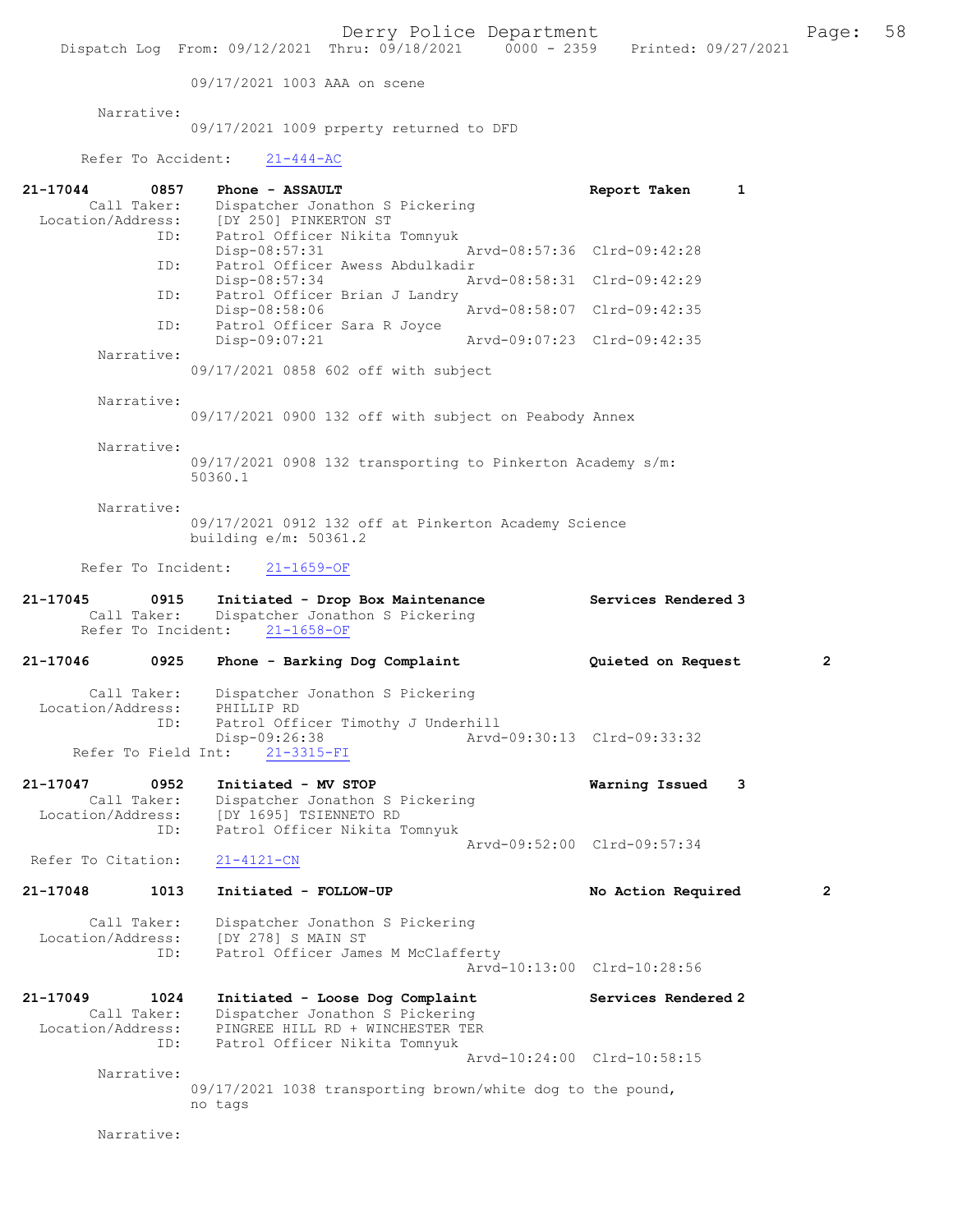09/17/2021 1058 returned to owner

## Refer To Field Int: 21-3313-FI 21-17050 1035 Initiated - Parking Enforcement Parking Ticket Issued 1 Call Taker: Dispatcher Jonathon S Pickering Location/Address: CORWIN DR ID: Patrol Officer James M McClafferty Arvd-10:35:00 Clrd-10:39:00 21-17051 1036 Phone - ALARM, BURGLAR 1 12 False Alarm 1 Call Taker: Dispatcher Jonathon S Pickering Location/Address: EASTGATE RD ID: Patrol Officer Timothy J Underhill Disp-10:36:19 Arvd-10:38:10 Clrd-10:41:54 ID: Patrol Officer Ryan M Panaro<br>Disp-10:36:24 Disp-10:36:24 Arvd-10:40:47 Clrd-10:41:55 Narrative: 09/17/2021 1036 foyer alarm Narrative: 09/17/2021 1042 found secure Refer To Field Int: 21-3301-FI 21-17052 1042 Initiated - Parking Enforcement Parking Ticket Issued 1 Call Taker: Dispatcher Jonathon S Pickering Location/Address: CHESTER RD ID: Patrol Officer James M McClafferty Arvd-10:42:00 Clrd-10:57:39 21-17053 1126 Phone - ROAD HAZARD Matter Rectified 2 Call Taker: Patrol Officer Robert Corwin Location/Address: BYPASS 28 + SCOBIE POND RD ID: Patrol Officer James M McClafferty Disp-11:26:56 Arvd-11:32:49 Clrd-11:37:34 Narrative: left over debris 21-17054 1126 911 - SUSPICIOUS ACTIVITY Noting Matter Mediated 2 Call Taker: Lieutenant Shawn P O'Donaghue Location/Address: LINLEW DR ID: Patrol Officer Nikita Tomnyuk Disp-11:27:16 Arvd-11:29:38 Clrd-11:54:54 Arrived By: Patrol Officer Robert Corwin Cleared By: Patrol Officer Robert Corwin Refer To Field Int: 21-3314-FI 21-17055 1156 Walk-In - SEXUAL OFFENDER REGISTRATION Cleared 1 Call Taker: Patrol Officer Robert Corwin Location/Address: [DY 2] MUNICIPAL DR ID: Detective Peter A Houlis<br>Disp-11:57:06 Disp-11:57:06 Arvd-11:57:08 Clrd-11:57:13 21-17056 1235 Phone - JUVENILE OFFENSES RELEASED 2 Call Taker: Patrol Officer Robert Corwin Location/Address: HOOD RD ID: Patrol Officer Awess Abdulkadir Disp-12:40:51 Arvd-12:40:54 Clrd-13:11:44 ID: Patrol Officer James M McClafferty Disp-12:48:17 Arvd-12:48:20 Clrd-13:11:40 ID: Captain Vernon L Thomas<br>Disp-12:54:10 Disp-12:54:10 Arvd-12:54:13 Clrd-12:59:10 Narrative: 09/17/2021 1254 off with juvenile at Boys Girls Club Narrative: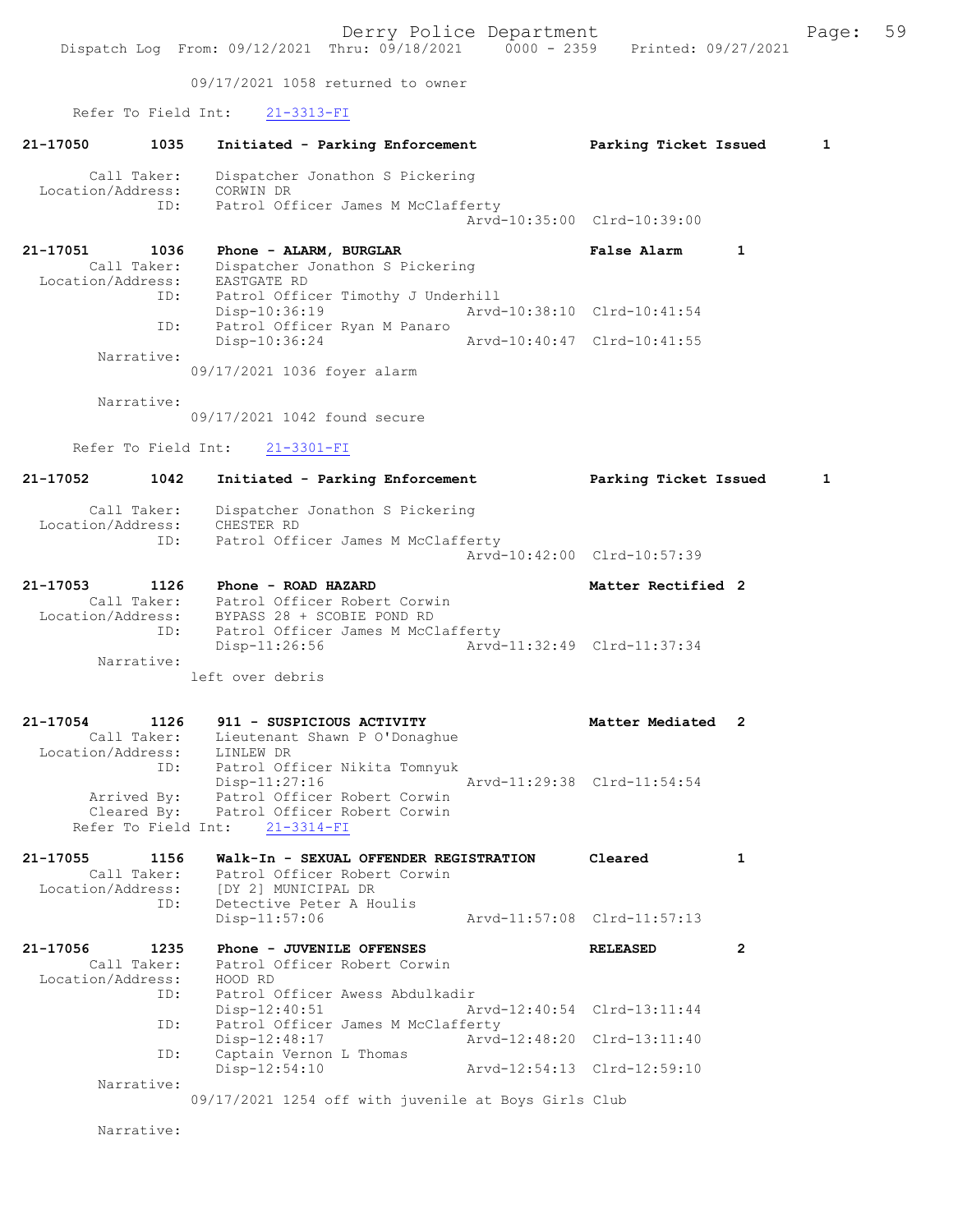Derry Police Department Fage: 60 Dispatch Log From: 09/12/2021 Thru: 09/18/2021 0000 - 2359 Printed: 09/27/2021 09/17/2021 1258 transporting Juvenile to Hood School s/m 14854.3 Narrative: 09/17/2021 1303 Off at Hood School e/m 14855.9 Narrative: 09/17/2021 1311 Released to Parent Refer To Arrest: 21-896-AR 21-17057 1324 Initiated - Parking Enforcement Summons Issued 1 Call Taker: Patrol Officer Robert Corwin Location/Address: CORWIN DR ID: Patrol Officer James M McClafferty Arvd-13:24:00 Clrd-13:24:54 21-17058 1327 Walk-In - Dog Bite Complaint Report Taken 2 Call Taker: Patrol Officer Timothy J Underhill Location/Address: FORDWAY EXT ID: Patrol Officer Timothy J Underhill Disp-13:28:33 Arvd-13:28:35 Clrd-13:28:44 Narrative: bite from live in daughter's dog Refer To Incident: 21-1660-OF 21-17059 1336 Alarm - ALARM, BURGLAR False Alarm 1 Call Taker: Patrol Officer Robert Corwin Location/Address: [DY 3682] CRYSTAL AVE ID: Patrol Officer Nikita Tomnyuk Disp-13:37:27 Arvd-13:42:45 Clrd-13:50:07 ID: Patrol Officer Awess Abdulkadir Disp-13:37:36 Arvd-13:42:16 Clrd-13:50:05 Narrative: Rear Entry Refer To Field Int: 21-3322-FI 21-17060 1412 Phone - DELIVER A MESSAGE Message Delivered 1 Call Taker: Patrol Officer Robert Corwin Location/Address: FAIRWAY DR ID: Patrol Officer James M McClafferty Disp-14:15:45 Arvd-14:22:08 Clrd-14:43:04 Cleared By: Dispatcher Christina L Power 21-17061 1432 Phone - VIN CHECK Services Rendered 3 Call Taker: Patrol Officer Robert Corwin Location/Address: SCOBIE POND RD ID: Patrol Officer Nikita Tomnyuk Disp-14:33:19 Arvd-14:40:40 Clrd-14:50:30 Arrived By: Dispatcher Christina L Power Cleared By: Dispatcher Christina L Power 21-17062 1456 Initiated - MV STOP Warning Issued 3 Call Taker: Dispatcher Christina L Power Location/Address: MANCHESTER RD ID: Patrol Officer Nikita Tomnyuk Arvd-14:56:00 Clrd-15:00:15 Refer To Citation: 21-4122-CN 21-17063 1522 Phone - SUSPICIOUS ACTIVITY Report Taken 2 Call Taker: Dispatcher Christina L Power Location/Address: CRYSTAL AVE ID: Patrol Officer Nikita Tomnyuk<br>Disp-15:22:55 Mrvd-15:23:14 Clrd-15:42:33 Disp-15:22:55<br>ID: Patrol Officer Nathan S Lave Patrol Officer Nathan S Lavoie<br>Disp-15:23:00 A Disp-15:23:00 Arvd-15:23:15 Clrd-16:38:16 ID: Patrol Officer Timothy J Underhill<br>Disp-15:23:03 Arvd-Disp-15:23:03 Arvd-15:23:16 Clrd-16:13:14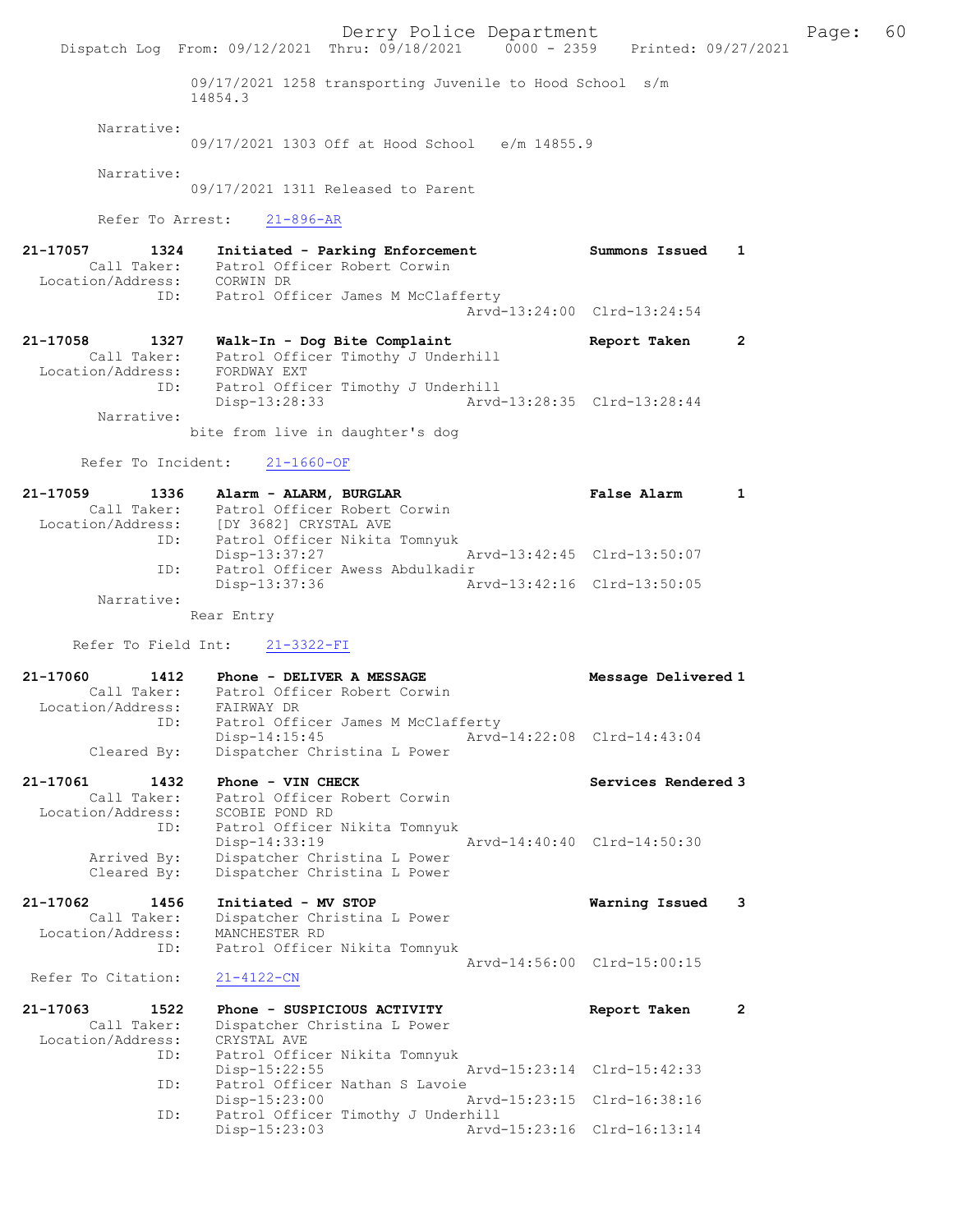Derry Police Department Fage: 61 Dispatch Log From: 09/12/2021 Thru: 09/18/2021 0000 - 2359 Printed: 09/27/2021 ID: Sergeant Seth Plumer Disp-15:23:10 Arvd-15:23:12 Clrd-16:38:24<br>TD: Patrol Officer Blake A Martineau ID: Patrol Officer Blake A Martineau Disp-15:25:10 Narrative: juvenile reporting issues with other juveniles Narrative: 325/724 off on Wall St 21-17064 1613 Initiated - FOLLOW-UP Cleared 2 Call Taker: Dispatcher Christina L Power Location/Address: E BROADWAY ID: Patrol Officer Blake A Martineau Arvd-16:13:00 Clrd-17:29:47 21-17065 1638 Initiated - SUBPOENA DELIVERY Not Served 1 Call Taker: Dispatcher Christina L Power Location/Address: ENGLISH RANGE RD ID: Patrol Officer Nikita Tomnyuk Arvd-16:38:00 Clrd-16:44:30 21-17066 1645 Walk-In - WELFARE CHECK SENT ON THEIR WAY 2 Call Taker: Dispatcher Christina L Power Location/Address: ROLLINS ST ID: Patrol Officer Timothy J Underhill Disp-16:46:03 Arvd-16:48:24 Clrd-17:16:20 ID: Sergeant Seth Plumer Disp-16:46:49 Arvd-16:46:50 Clrd-17:16:23 21-17067 1658 Walk-In - IDENTITY THEFT Report Taken 2 Call Taker: Patrol Officer Robert Corwin Location/Address: [DY 2] MUNICIPAL DR ID: Patrol Officer Robert Corwin Disp-16:59:26 Arvd-16:59:28 Clrd-17:20:46 Refer To Incident: 21-1662-OF 21-17068 1729 Initiated - MV STOP Warning Issued 3 Call Taker: Dispatcher Christina L Power Location/Address: OAK ST ID: Patrol Officer Blake A Martineau Arvd-17:29:00 Clrd-17:36:05 Refer To Citation: 21-4123-CN 21-17069 1759 Phone - HIT AND RUN AND ANN ADVICE GIVEN 2 Call Taker: Patrol Officer Robert Corwin Location/Address: CUNNINGHAM DR ID: Patrol Officer Nikita Tomnyuk Disp-18:01:20 Arvd-18:12:02 Clrd-18:59:25<br>Arrived By: Dispatcher Christina L Power Dispatcher Christina L Power Narrative: damaged mailbox Refer To Field Int: 21-3287-FI 21-17070 1826 Phone - ALARM, BURGLAR False Alarm 1 Call Taker: Patrol Officer Robert Corwin Location/Address: [DY 2336] W BROADWAY ID: Patrol Officer Blake A Martineau Disp-18:27:17 Arvd-18:31:22 Clrd-18:45:23 Cleared By: Dispatcher Christina L Power ID: Patrol Officer Brian J Landry Disp-18:27:21 Arvd-18:40:36 Clrd-18:45:24 Cleared By: Dispatcher Christina L Power Narrative: front motion Narrative: confirmed false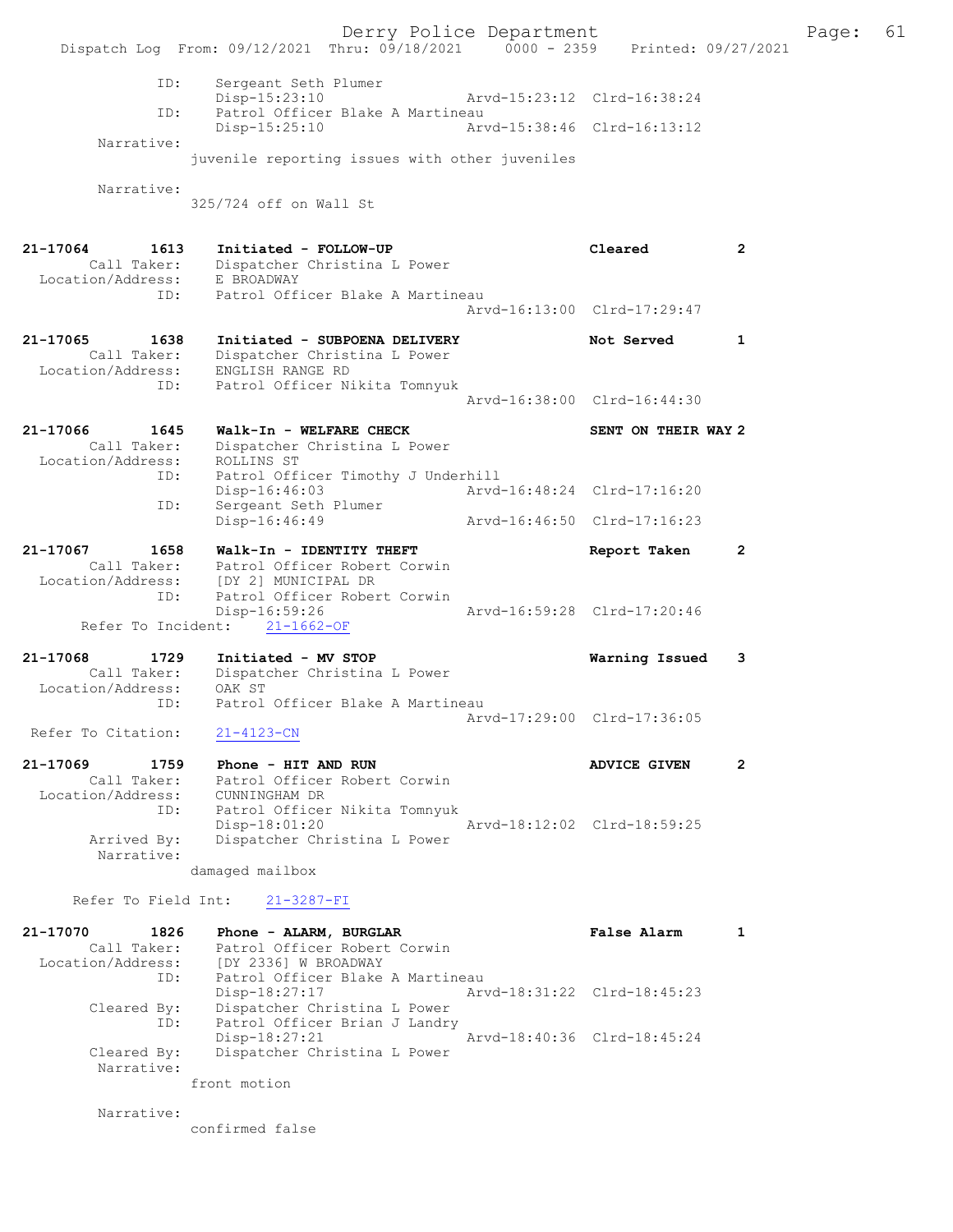Refer To Field Int: 21-3290-FI 21-17071 1854 Initiated - FOLLOW-UP Cleared 2 Call Taker: Dispatcher Christina L Power Location/Address: HAMPSHIRE DR ID: Patrol Officer Nathan S Lavoie Arvd-18:54:00 Clrd-19:09:19 21-17072 1919 Phone - SUSPICIOUS ACTIVITY Could Not Locate 2 Call Taker: Patrol Officer Robert Corwin Location/Address: FAIRWAY DR ID: Patrol Officer Nikita Tomnyuk Disp-19:21:13 Arvd-19:24:25 Clrd-19:37:01 Arrived By: Dispatcher Christina L Power Cleared By: Dispatcher Christina L Power ID: Patrol Officer Brian J Landry Disp-19:21:17 Arvd-19:24:03 Clrd-19:36:56 Arrived By: Dispatcher Christina L Power Cleared By: Dispatcher Christina L Power Narrative: vehicle w/lights on Narrative: 09/17/2021 1924 mv check by #12 21-17073 1921 Initiated - FOLLOW-UP Cleared 2 Call Taker: Dispatcher Christina L Power Location/Address: MUNICIPAL DR ID: Patrol Officer Nathan S Lavoie Arvd-19:21:00 Clrd-21:37:07 ID: Patrol Officer Nathan S Lavoie<br>Disp-21:37:15 A Disp-21:37:15 Arvd-21:37:17 Clrd-22:38:31 21-17074 1925 Phone - KEEP THE PEACE Services Rendered 2 Call Taker: Patrol Officer Robert Corwin Location/Address: POND VIEW DR ID: Patrol Officer Blake A Martineau Disp-19:27:02 Arvd-19:48:56 Clrd-19:48:58 Arrived By: Dispatcher Christina L Power Cleared By: Dispatcher Christina L Power Refer To Field Int: 21-3307-FI 21-17076 2024 Phone - ALARM, BURGLAR False Alarm 1 Call Taker: Dispatcher Christina L Power Location/Address: [DY 3370] LINLEW DR ID: Patrol Officer Nikita Tomnyuk

 Disp-20:25:15 Arvd-20:28:15 Clrd-20:55:36 ID: Patrol Officer Blake A Martineau<br>Disp-20:25:19 Mrvd-20:31:41 Clrd-20:55:12 Disp-20:25:19 Narrative: front

Narrative:

checked and secure.

Refer To Field Int: 21-3325-FI

| 21-17077          | 2151        | Phone - DISTURBANCE              |                             | Matter Rectified 1 |  |
|-------------------|-------------|----------------------------------|-----------------------------|--------------------|--|
|                   | Call Taker: | Dispatcher Christina L Power     |                             |                    |  |
| Location/Address: |             | UNION ST                         |                             |                    |  |
|                   | ID:         | Patrol Officer Blake A Martineau |                             |                    |  |
|                   |             | Disp-21:52:05                    | Arvd-21:56:19 Clrd-22:28:41 |                    |  |
|                   | ID:         | Patrol Officer Brian J Landry    |                             |                    |  |
|                   |             | $Disp-21:52:09$                  | Arvd-21:55:02 Clrd-22:28:40 |                    |  |
|                   | ID:         | Sergeant Seth Plumer             |                             |                    |  |
|                   |             | Disp-21:56:49                    | Arvd-21:56:50 Clrd-22:28:43 |                    |  |
|                   | Narrative:  |                                  |                             |                    |  |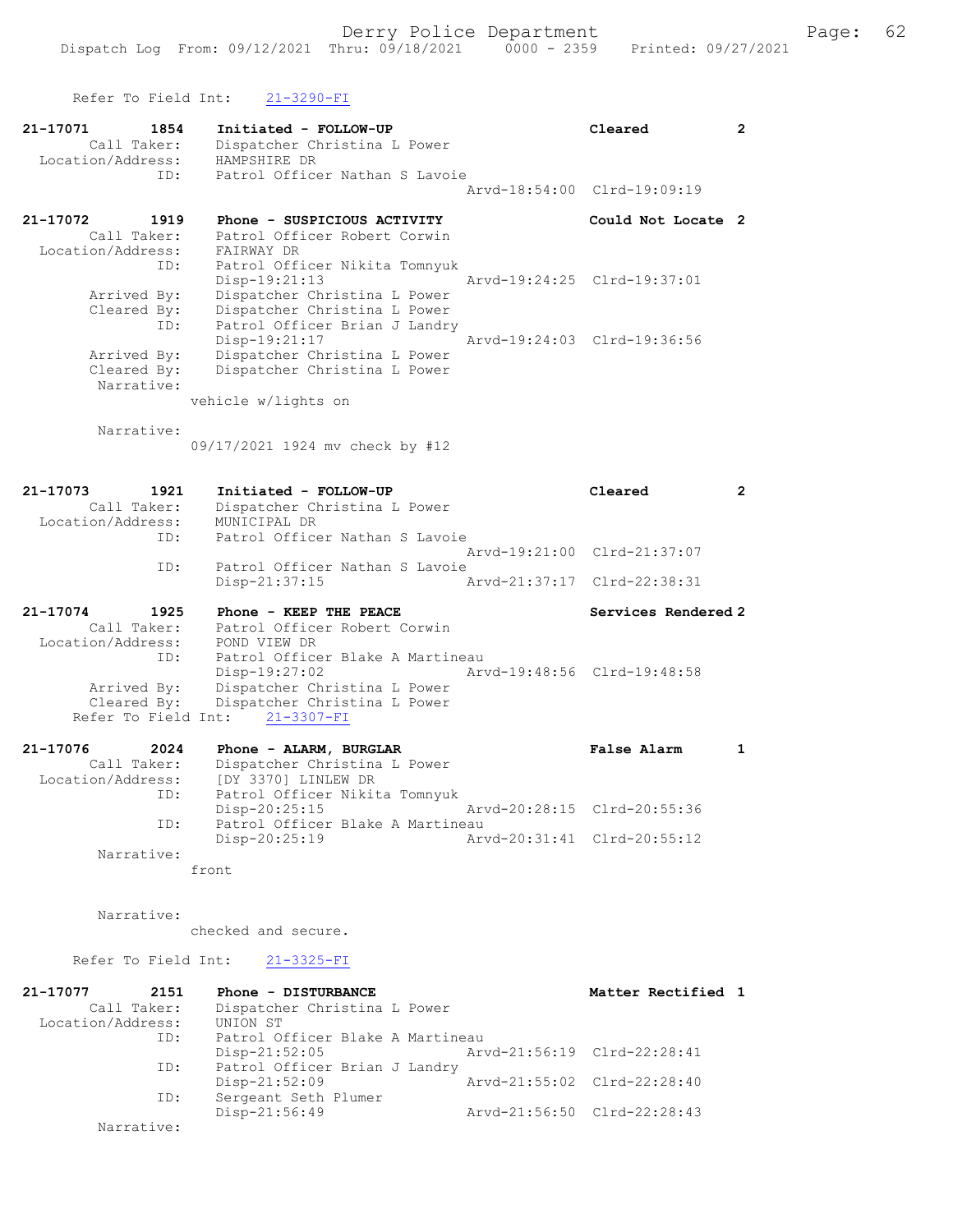one party left

Refer To Field Int: 21-3308-FI

| 21-17078          | 2226 | Phone - DISTURBANCE            | Quieted on Request          |  |
|-------------------|------|--------------------------------|-----------------------------|--|
| Call Taker:       |      | Dispatcher Christina L Power   |                             |  |
| Location/Address: |      | PEMBROKE DR                    |                             |  |
|                   | ID:  | Patrol Officer Nikita Tomnyuk  |                             |  |
|                   |      | Disp-22:32:48                  | Arvd-22:37:59 Clrd-22:39:27 |  |
|                   | ID:  | Patrol Officer Brian J Landry  |                             |  |
|                   |      | $Disp-22:32:53$                | Arvd-22:39:16 Clrd-22:39:24 |  |
|                   |      | Refer To Field Int: 21-3342-FI |                             |  |

## 21-17079 2253 Phone - WELFARE CHECK Transported to Hospital 2

| Call Taker:       | Patrol Officer Robert Corwin                   |
|-------------------|------------------------------------------------|
| Location/Address: | HAMPSTEAD RD                                   |
| ID:               | Patrol Officer Awess Abdulkadir                |
|                   | Arvd-23:11:39 Clrd-23:34:23<br>$Disp-23:04:38$ |
| Arrived By:       | Dispatcher Christine D Carlson                 |
| Cleared By:       | Dispatcher Christine D Carlson                 |
| ID:               | Patrol Officer Blake A Martineau               |
|                   | Arvd-23:11:40 Clrd-23:34:14<br>Disp-23:04:44   |
| Arrived By:       | Dispatcher Christine D Carlson                 |
| Cleared By:       | Dispatcher Christine D Carlson                 |
| Narrative:        |                                                |
|                   | $09/17/2021$ 2315 DFD requested - notified     |

Narrative:

09/17/2021 2320 DFD on scene

Refer To Field Int: 21-3288-FI

Location/Address: [DY 276] GRINNELL RD

ID: Patrol Officer Melissa M Houde

| 21-17080          | 2322                | Initiated - PROPERTY CHECK                                   | Services Rendered 2 |
|-------------------|---------------------|--------------------------------------------------------------|---------------------|
|                   | Call Taker:         | Dispatcher Christine D Carlson                               |                     |
| Location/Address: |                     | PIERCE AVE                                                   |                     |
|                   | TD:                 | Patrol Officer Melissa M Houde                               |                     |
|                   |                     | Arvd-23:22:00 Clrd-23:22:59                                  |                     |
| 21-17081          | 2331<br>Call Taker: | Initiated - PROPERTY CHECK<br>Dispatcher Christine D Carlson | Services Rendered 2 |
|                   |                     |                                                              |                     |

Arvd-23:31:00 Clrd-23:34:39

## For Date: 09/18/2021 - Saturday

| 21-17082          | 0101        | Initiated - MV CHECK           | Vehicle checked 1           |  |
|-------------------|-------------|--------------------------------|-----------------------------|--|
|                   | Call Taker: | Dispatcher Christine D Carlson |                             |  |
| Location/Address: |             | MCALLISTER CT                  |                             |  |
|                   | TD:         | Patrol Officer Melissa M Houde |                             |  |
|                   |             |                                | Aryd-01:01:00 Clrd-01:03:01 |  |

| Phone - NOISE COMPLAINT        | Could Not Locate 2          |
|--------------------------------|-----------------------------|
| Patrol Officer Robert Corwin   |                             |
| ABBOTT ST                      |                             |
| Patrol Officer Melissa M Houde |                             |
| $Disp-01:09:10$                | Arvd-01:10:29 Clrd-01:12:40 |
| Dispatcher Christine D Carlson |                             |
| Dispatcher Christine D Carlson |                             |
|                                |                             |

car horn

#### 21-17084 0130 Initiated - PROPERTY CHECK Services Rendered 2 Call Taker: Dispatcher Christine D Carlson Location/Address: HUMPHREY RD ID: Patrol Officer Cody Johnson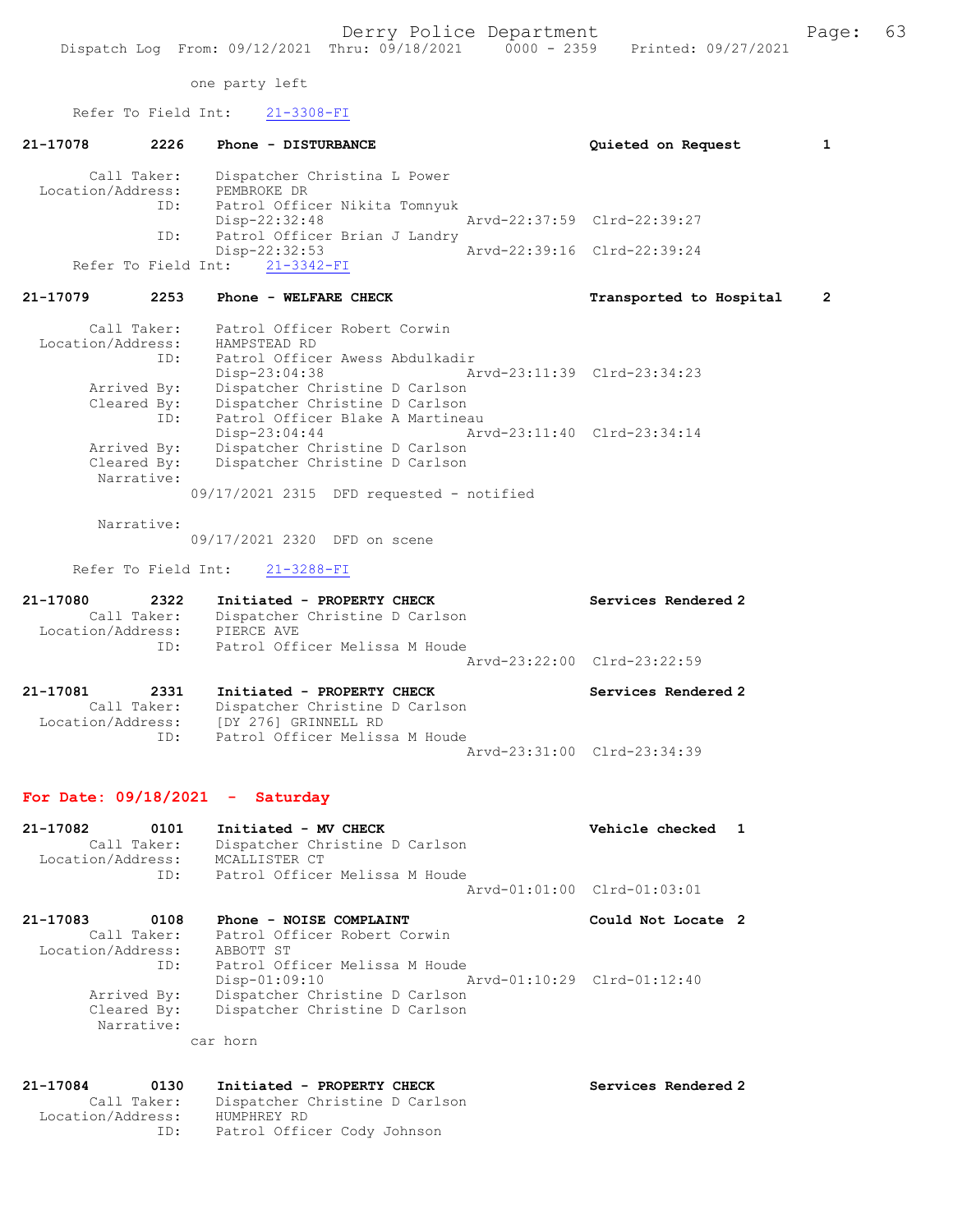Arvd-01:30:00 Clrd-01:30:47

| 21-17085<br>0136<br>Call Taker:<br>Location/Address:                             | Initiated - MV STOP<br>Dispatcher Christine D Carlson<br>RT 28                                              | Warning Issued              | 3            |
|----------------------------------------------------------------------------------|-------------------------------------------------------------------------------------------------------------|-----------------------------|--------------|
| ID:                                                                              | Patrol Officer Cody Johnson                                                                                 |                             |              |
|                                                                                  |                                                                                                             | Arvd-01:36:00 Clrd-01:42:05 |              |
| 21-17086<br>0144<br>Call Taker:<br>Location/Address:                             | Initiated - MV CHECK<br>Dispatcher Christine D Carlson<br>ROLLINS ST                                        | Arrest(s) Made              | 1            |
| ID:                                                                              | Patrol Officer Melissa M Houde                                                                              | Arvd-01:44:00 Clrd-02:31:49 |              |
| ID:                                                                              | Lieutenant Michael T Muncey<br>Disp-01:45:56                                                                | Arvd-01:45:57 Clrd-02:31:46 |              |
| ID:                                                                              | Patrol Officer Cody Johnson<br>$Disp-01:57:18$                                                              | Arvd-01:57:19 Clrd-02:18:24 |              |
| Narrative:                                                                       | 09/18/2021 0209 215 transporting one juvenile to Speedway<br>to meet a parent, $s/m$ : 46, 911              |                             |              |
| Narrative:                                                                       | 09/18/2021 0213 215 off at Speedway, e/m: 46, 912.7                                                         |                             |              |
| Narrative:                                                                       | 09/18/2021 0218 Juvenile released to parent at this time                                                    |                             |              |
| Refer To Summons:<br>Refer To Summons:<br>Refer To Summons:<br>Refer To Summons: | $21 - 897 - AR$<br>$21 - 898 - AR$<br>$21 - 899 - AR$<br>$21 - 900 - AR$                                    |                             |              |
| 21-17087<br>0730<br>Call Taker:                                                  | Initiated - SUBPOENA DELIVERY<br>Dispatcher Jess W Arcand                                                   | Served                      | $\mathbf{1}$ |
| Location/Address:<br>ID:                                                         | W BROADWAY<br>Patrol Officer Awess Abdulkadir                                                               |                             |              |
|                                                                                  |                                                                                                             | Arvd-07:30:00 Clrd-07:36:31 |              |
| 21-17088<br>0733<br>Call Taker:<br>Location/Address:<br>ID:                      | Initiated - MV STOP<br>Dispatcher Jess W Arcand<br>E BROADWAY<br>Patrol Officer Sara R Joyce                | Warning Issued              | 3            |
| Refer To Citation:                                                               | Patrol Officer Cody Johnson<br>$21 - 4124 - CN$                                                             | Arvd-07:33:00 Clrd-07:43:07 |              |
| 0738<br>21-17089<br>Call Taker:<br>Location/Address:                             | Initiated - SUBPOENA DELIVERY<br>Dispatcher Jess W Arcand<br>FORDWAY ST                                     | Served                      | 1            |
| ID:                                                                              | Patrol Officer Awess Abdulkadir                                                                             | Arvd-07:38:00 Clrd-07:47:58 |              |
| 21-17090<br>0758<br>Call Taker:<br>Location/Address:                             | Initiated - MV STOP<br>Dispatcher Jess W Arcand<br>ROCKINGHAM RD                                            | Warning Issued              | 3            |
| ID:                                                                              | Patrol Officer Awess Abdulkadir                                                                             | Arvd-07:58:00 Clrd-08:06:58 |              |
| Refer To Citation:                                                               | $21 - 4125 - CN$                                                                                            |                             |              |
| 21-17091<br>0802<br>Call Taker:<br>Location/Address:                             | Initiated - MV STOP<br>Dispatcher Jess W Arcand<br>BYPASS 28                                                | Warning Issued              | 3            |
| ID:<br>Refer To Citation:                                                        | Patrol Officer Nikita Tomnyuk                                                                               | Arvd-08:02:00 Clrd-08:09:02 |              |
|                                                                                  | $21 - 4126 - CN$                                                                                            |                             |              |
| 21-17092<br>0811<br>Call Taker:<br>Location/Address:<br>ID:                      | Initiated - SUBPOENA DELIVERY<br>Dispatcher Jess W Arcand<br>MICHAEL AVE<br>Patrol Officer Awess Abdulkadir | Not Served                  | 1            |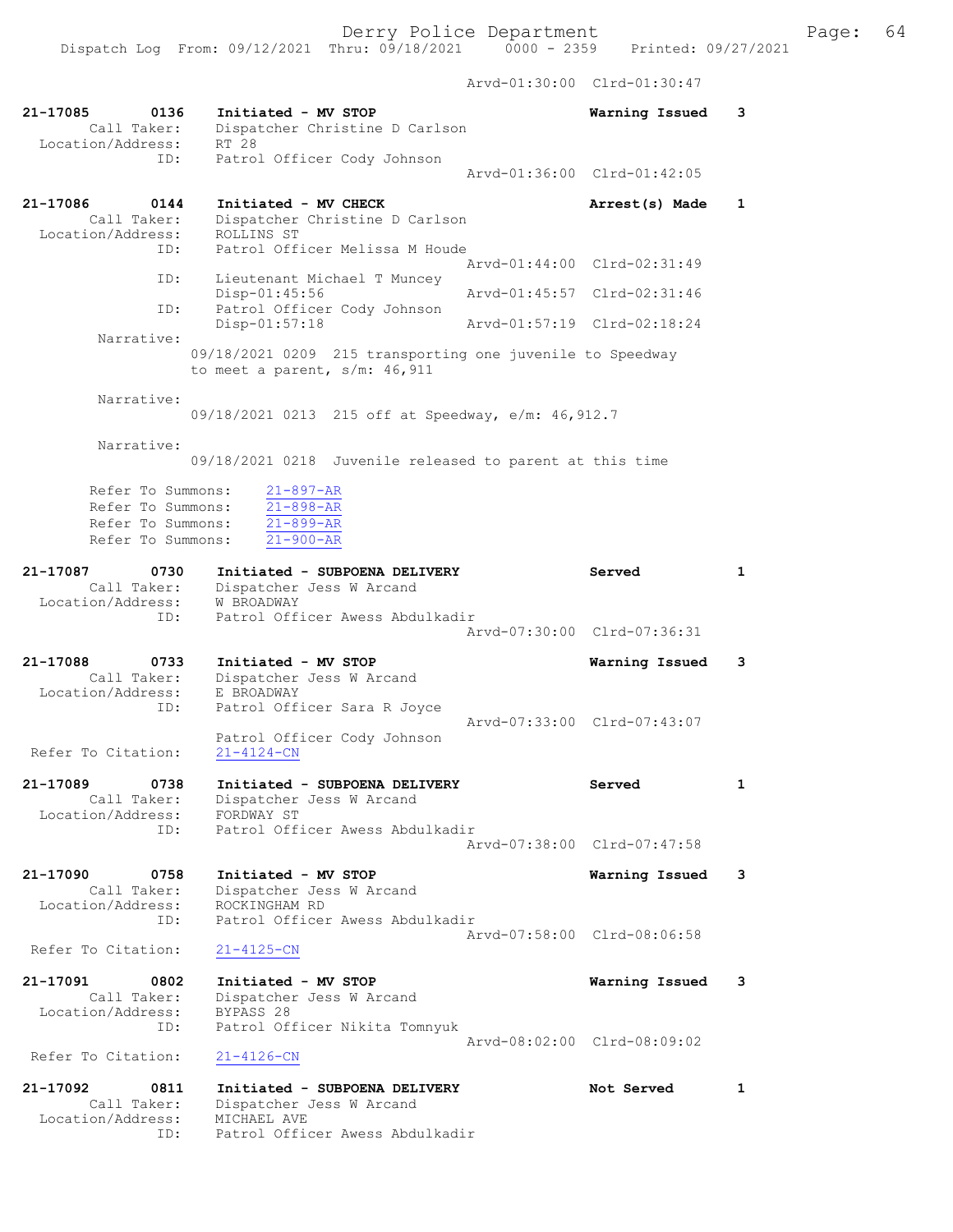Dispatch Log From: 09/12/2021 Thru: 09/18/2021 0000 - 2359 Printed: 09/27/2021

Arvd-08:11:00 Clrd-08:15:55

| 21-17093<br>0814<br>Call Taker:<br>Location/Address: | Initiated - MV STOP<br>Dispatcher Jess W Arcand<br>CHESTER RD                  | Warning Issued              | 3            |
|------------------------------------------------------|--------------------------------------------------------------------------------|-----------------------------|--------------|
| ID:<br>Refer To Citation:                            | Patrol Officer Nikita Tomnyuk<br>$21 - 4127 - CN$                              | Arvd-08:14:00 Clrd-08:24:13 |              |
| 21-17094<br>0853<br>Call Taker:<br>Location/Address: | Initiated - SUBPOENA DELIVERY<br>Dispatcher Jess W Arcand<br>GAITA DR          | Not Served                  | 1            |
| ID:                                                  | Patrol Officer Sara R Joyce<br>Patrol Officer Cody Johnson                     | Arvd-08:53:00 Clrd-09:03:17 |              |
| 21-17095<br>0855<br>Call Taker:<br>Location/Address: | Initiated - MV STOP<br>Dispatcher Jess W Arcand<br>HAMPSTEAD RD                | Warning Issued              | 3            |
| ID:<br>Cleared By:                                   | Patrol Officer Nikita Tomnyuk<br>Detective Victoria M Kidd                     | Arvd-08:55:00 Clrd-09:03:17 |              |
| Refer To Citation:                                   | $21 - 4128 - CN$                                                               |                             |              |
| 21-17096<br>0903<br>Call Taker:<br>Location/Address: | Phone - MV ACCIDENT<br>Dispatcher Jess W Arcand<br>BOYD RD                     | Report Taken                | $\mathbf{1}$ |
| ID:<br>Refer To Citation:                            | Patrol Officer Awess Abdulkadir<br>Disp-09:03:43<br>$21 - 4130 - CN$           | Arvd-09:13:04 Clrd-09:30:28 |              |
| Narrative:                                           | 09/18/2021 0933 REPORTABLE. PATEL VS SHRAMEK                                   |                             |              |
| Refer To Accident:                                   | $21 - 445 - AC$                                                                |                             |              |
| 21-17097<br>0915<br>Call Taker:<br>Location/Address: | Initiated - MV STOP<br>Dispatcher Jess W Arcand<br>LINLEW DR                   | Warning Issued              | 3            |
| ID:                                                  | Patrol Officer Joshua Martin                                                   | Arvd-09:15:00 Clrd-09:18:51 |              |
| Refer To Citation:                                   | $21 - 4129 - CN$                                                               |                             |              |
| 21-17098<br>0919<br>Call Taker:<br>Location/Address: | Initiated - MV STOP<br>Dispatcher Jess W Arcand<br><b>BOWERS RD</b>            | Warning Issued              | 3            |
| ID:<br>Refer To Citation:                            | Patrol Officer Sara R Joyce<br>Patrol Officer Cody Johnson<br>$21 - 4132 - CN$ | Aryd-09:19:00 Clrd-09:26:37 |              |
| 21-17099<br>0926<br>Call Taker:                      | Initiated - MV STOP<br>Dispatcher Jess W Arcand                                | Warning Issued              | 3            |
| Location/Address:<br>ID:                             | MANCHESTER RD<br>Patrol Officer Joshua Martin                                  | Arvd-09:26:00 Clrd-09:28:45 |              |
| Refer To Citation:                                   | 21-4131-CN                                                                     |                             |              |
| 21-17100<br>0957<br>Call Taker:<br>Location/Address: | 911 - MEDICAL EMERGENCY<br>Dispatcher Jess W Arcand<br>BEDARD AVE              | Services Rendered 1         |              |
| ID:                                                  | Patrol Officer Sara R Joyce<br>Disp-09:57:50<br>Patrol Officer Cody Johnson    | Arvd-10:03:12 Clrd-11:00:55 |              |
| ID:                                                  | Patrol Officer Awess Abdulkadir<br>Disp-09:57:52                               | Arvd-10:00:58 Clrd-10:45:03 |              |
| ID:<br>Refer To Incident:                            | Sergeant Jared Knox<br>Disp-10:03:45<br>$21 - 1664 - OF$                       | Arvd-10:03:47 Clrd-10:45:08 |              |
| 1018<br>21-17101                                     | Phone - DOMESTIC DISTURBANCE                                                   | Verbal in Nature 1          |              |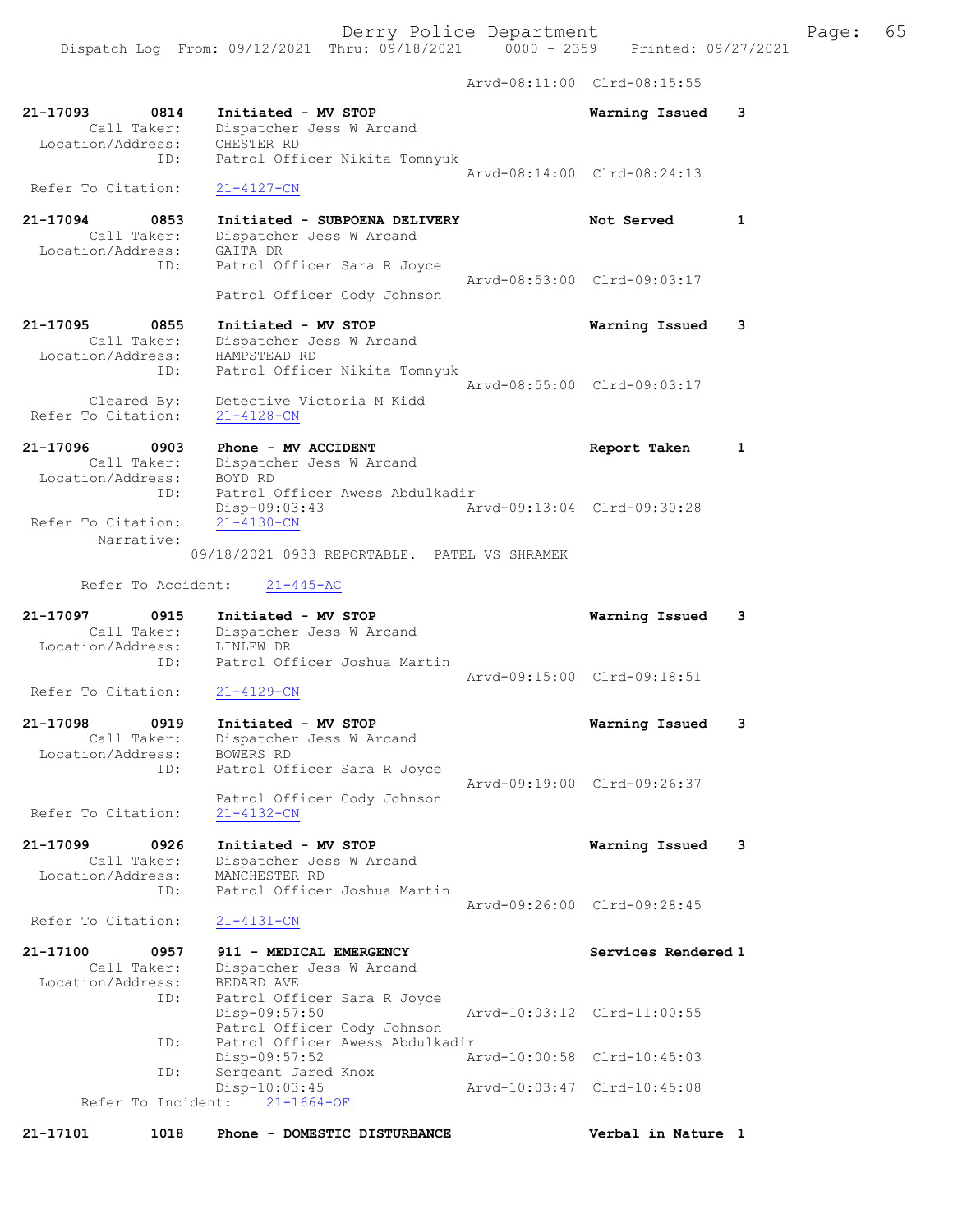# Derry Police Department Page: 66

|                                                             | Dispatch Log From: 09/12/2021 Thru: 09/18/2021                                                                                     | $0000 - 2359$               | Printed: 09/27/2021 |              |
|-------------------------------------------------------------|------------------------------------------------------------------------------------------------------------------------------------|-----------------------------|---------------------|--------------|
| Call Taker:<br>Location/Address:<br>ID:<br>Cleared By:      | Detective Victoria M Kidd<br>[DY 151] E BROADWAY<br>Patrol Officer Joshua Martin<br>Disp-10:20:17<br>Dispatcher Jess W Arcand      | Arvd-10:24:43 Clrd-11:22:57 |                     |              |
| ID:                                                         | Patrol Officer Nikita Tomnyuk<br>Disp-10:20:21                                                                                     | Arvd-10:27:32 Clrd-11:23:00 |                     |              |
| Arrived By:<br>Cleared By:<br>ID:                           | Dispatcher Jess W Arcand<br>Dispatcher Jess W Arcand<br>Sergeant Jared Knox                                                        |                             |                     |              |
| Dispatched By:<br>Arrived By:<br>Cleared By:<br>ID:         | Disp-10:58:55<br>Dispatcher Jess W Arcand<br>Dispatcher Jess W Arcand<br>Dispatcher Jess W Arcand<br>Patrol Officer Sara R Joyce   | Arvd-11:09:43 Clrd-11:22:55 |                     |              |
| Dispatched By:<br>Arrived By:<br>Cleared By:                | $Disp-11:01:15$<br>Patrol Officer Cody Johnson<br>Dispatcher Jess W Arcand<br>Dispatcher Jess W Arcand<br>Dispatcher Jess W Arcand | Arvd-11:08:43 Clrd-11:22:58 |                     |              |
| 21-17102<br>1042                                            | Walk-In - WARRANT ARREST                                                                                                           |                             | Arrest(s) Made      | $\mathbf{2}$ |
| Call Taker:<br>Location/Address:<br>ID:                     | Dispatcher Jess W Arcand<br>MUNICIPAL DR<br>Detective Victoria M Kidd                                                              |                             |                     |              |
| Narrative:                                                  | Disp-10:43:18                                                                                                                      | Arvd-10:43:20 Clrd-11:34:01 |                     |              |
|                                                             | 09/18/2021 1042 SUBJECT IN THE LOBBY ON A DERRY WARRANT FOR<br>CONDUCT AFTER AN ACCIDENT                                           |                             |                     |              |
| Narrative:                                                  | 09/18/2021 1102 IDENTIFIED AS:                                                                                                     |                             |                     |              |
|                                                             | <b>JESUS FIGUEROA</b><br>185 ROCKINGHAM RD APT 14<br>DERRY NH<br>DOB 1/4/42                                                        |                             |                     |              |
| Narrative:                                                  | 09/18/2021 1133 RELEASED ON A SUMMONS WITH COURT 1/13/22                                                                           |                             |                     |              |
| Refer To Arrest:                                            | $21 - 901 - AR$                                                                                                                    |                             |                     |              |
| 21-17103<br>1059<br>Call Taker:<br>Location/Address:<br>ID: | Phone - MV ACCIDENT<br>Dispatcher Jess W Arcand<br>KENDALL POND RD<br>Patrol Officer Awess Abdulkadir                              |                             | Report Taken        | 1            |
| Refer To Citation:<br>Refer To Accident:                    | Disp-10:59:51<br>$21 - 4165 - CN$<br>$21 - 446 - AC$                                                                               | Arvd-11:01:45 Clrd-11:57:03 |                     |              |
| 21-17104<br>1143<br>Call Taker:                             | Initiated - MV CHECK<br>Dispatcher Jess W Arcand                                                                                   |                             | Services Rendered 1 |              |
| Location/Address:<br>ID:                                    | HAMPSTEAD RD<br>Patrol Officer Nikita Tomnyuk                                                                                      | Arvd-11:43:00 Clrd-11:48:05 |                     |              |
|                                                             |                                                                                                                                    |                             |                     |              |
| 21-17105<br>1147<br>Call Taker:<br>Location/Address:        | Phone - PARKING COMPLAINT<br>Dispatcher Jess W Arcand<br>RAILROAD AVE                                                              |                             | Warning Issued      | 1            |
| ID:                                                         | Patrol Officer Awess Abdulkadir<br>$Disp-11:57:22$                                                                                 | Arvd-12:00:58 Clrd-12:15:49 |                     |              |
| 21-17106<br>1148<br>Call Taker:<br>Location/Address:        | 911 - SUSPICIOUS ACTIVITY<br>Dispatcher Jess W Arcand<br>PHILLIP RD                                                                |                             | Vehicle checked 2   |              |
| ID:                                                         | Patrol Officer Joshua Martin<br>$Disp-11:52:05$                                                                                    |                             | $Clrd-11:55:52$     |              |
| ID:                                                         | Patrol Officer Sara R Joyce<br>Disp-11:55:35                                                                                       | Arvd-12:03:10 Clrd-12:44:28 |                     |              |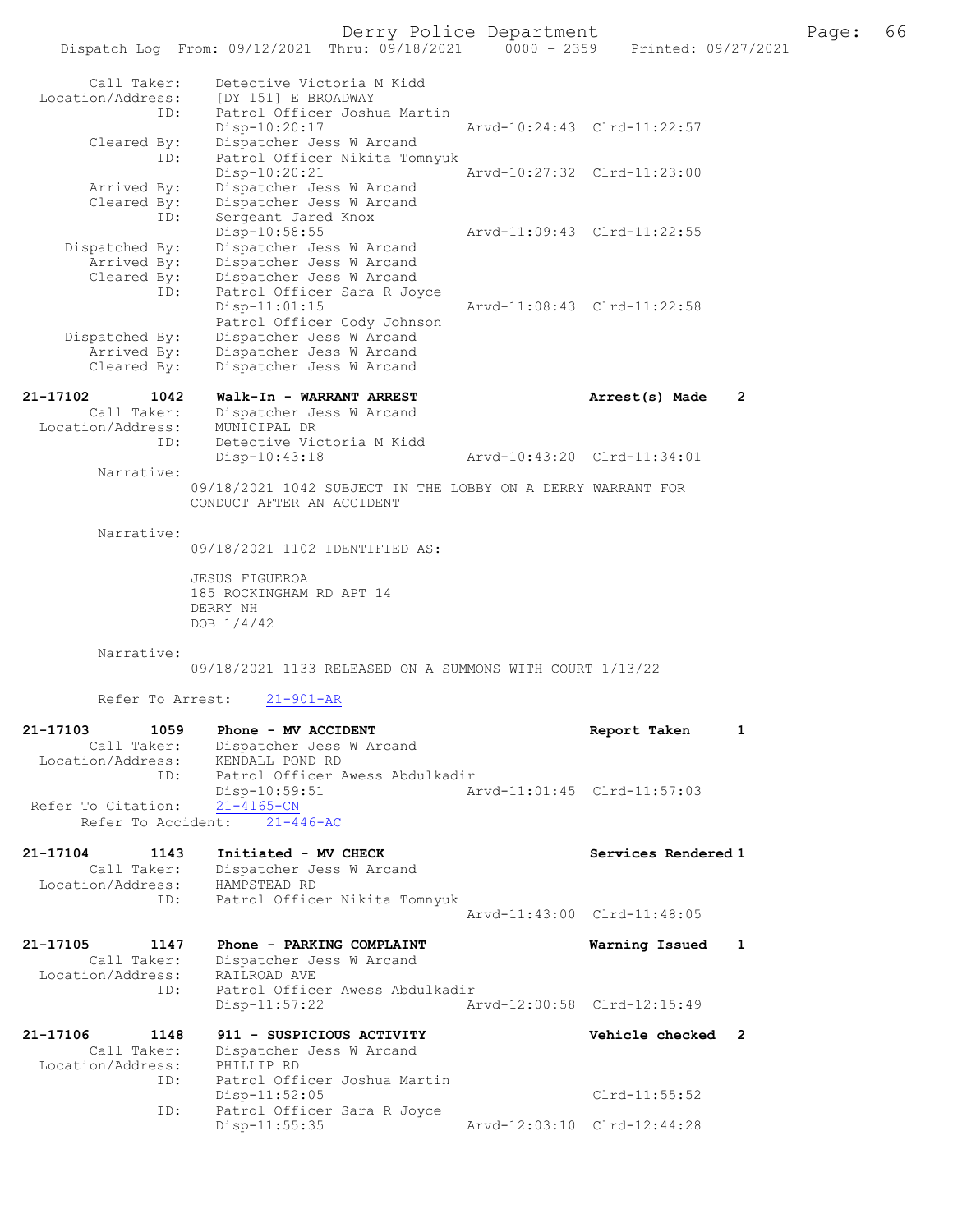21-17107 1149 Initiated - FOLLOW-UP No Action Required 2 Call Taker: Dispatcher Jess W Arcand Location/Address: PARKLAND DR ID: Patrol Officer Sara R Joyce Arvd-11:49:00 Clrd-11:55:02 Patrol Officer Cody Johnson 21-17108 1214 Phone - ALARM, BURGLAR False Alarm 1 Call Taker: Dispatcher Jess W Arcand Location/Address: [DY 277] HOOD RD ID: Patrol Officer Nikita Tomnyuk Disp-12:15:03 Arvd-12:17:29 Clrd-12:34:17 Cleared By: Detective Victoria M Kidd ID: Patrol Officer Awess Abdulkadir Disp-12:17:10 Arvd-12:20:41 Clrd-12:34:19 Cleared By: Detective Victoria M Kidd Refer To Field Int: 21-3324-FI 21-17109 1220 Initiated - FOUND/LOST PROPERTY Services Rendered 3 Call Taker: Detective Victoria M Kidd Location/Address: [DY 2] MUNICIPAL DR ID: Detective Victoria M Kidd Arvd-12:20:00 Clrd-13:15:35 Narrative: Debit Card Refer To Field Int: 21-3309-FI 21-17110 1245 Other - MV ACCIDENT 1 21 Report Taken 1 Call Taker: Dispatcher Jess W Arcand Location/Address: E BROADWAY ID: Patrol Officer Sara R Joyce Disp-12:45:52 Arvd-12:53:30 Clrd-13:54:18 Patrol Officer Cody Johnson Refer To Citation: 21-4173-CN Narrative: 09/18/2021 1245 CHECKING FOR POSSIBLE MVA Narrative: 09/18/2021 1354 REPORTABLE. EATON VS EBBETT Refer To Accident: 21-447-AC 21-17111 1315 Initiated - SUSPICIOUS ACTIVITY ADVICE GIVEN 2 Call Taker: Detective Victoria M Kidd Location/Address: CORWIN DR ID: Detective Victoria M Kidd Arvd-13:15:00 Clrd-13:16:22 Refer To Field Int: 21-3292-FI 21-17112 1432 Phone - WELFARE CHECK Could Not Locate 2 Call Taker: Dispatcher Jess W Arcand Location/Address: HAMPSTEAD RD<br>ID: Patrol Office Patrol Officer Monica Ricci<br>Disp-15:07:39 Arvd-15:14:53 Clrd-15:25:16 Arrived By: Detective Victoria M Kidd ID: Patrol Officer Joshua Martin<br>Disp-15:07:42 Arvd-15:14:50 Clrd-15:25:13 Disp-15:07:42 Arvd-15:14:50 Clrd-15:25:13 Arrived By: Detective Victoria M Kidd Refer To Field Int: 21-3293-FI 21-17113 1434 Phone - ALARM, BURGLAR False Alarm 1 Call Taker: Detective Victoria M Kidd Location/Address: [DY 1246] E DERRY RD ID: Patrol Officer Joshua Martin

Disp-14:35:04 Arvd-14:35:20 Clrd-14:36:51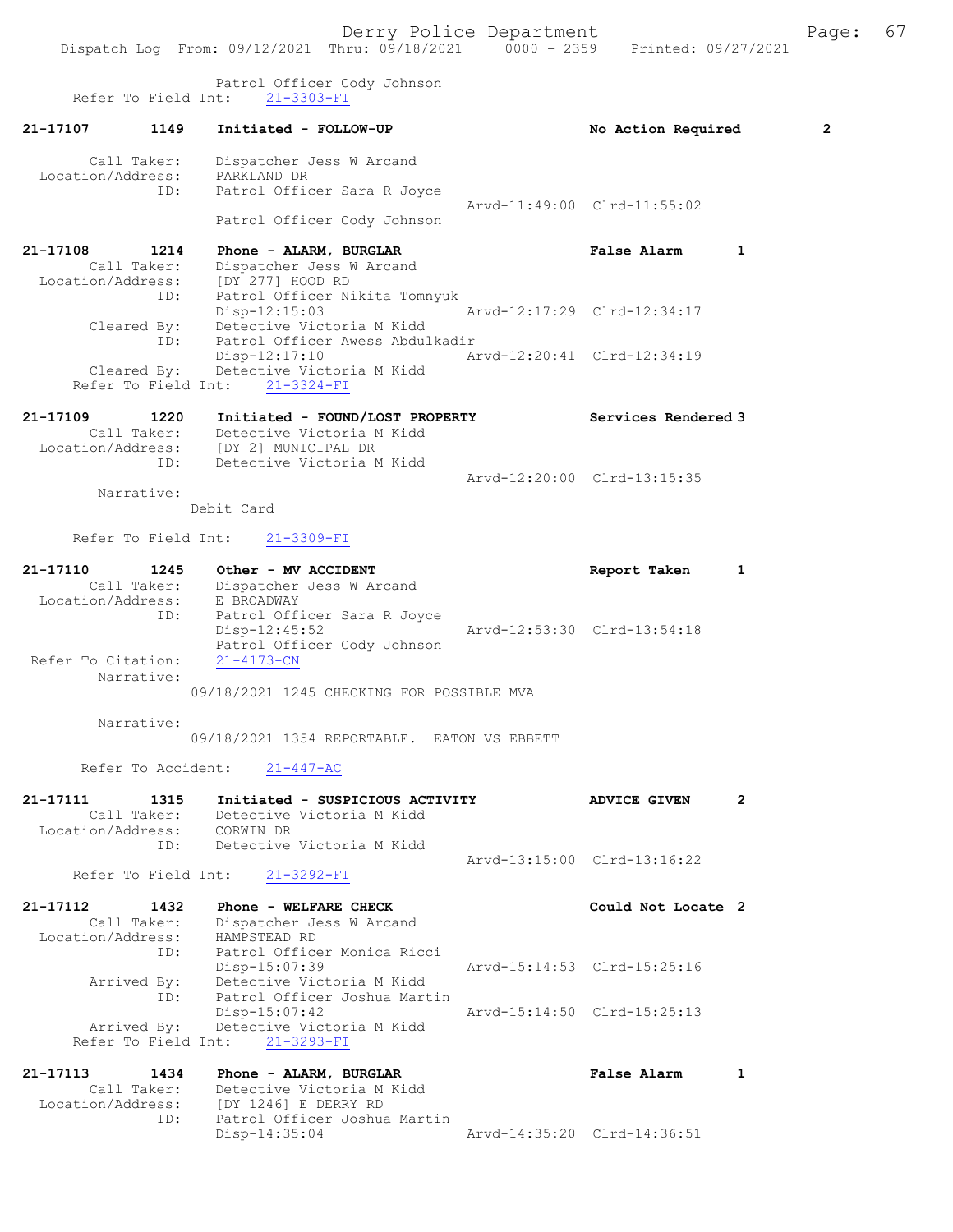|                                              |                     | Dispatch Log From: 09/12/2021 Thru: 09/18/2021                                                           | Derry Police Department<br>$0000 - 2359$ |                             |              | Page:        | 68 |
|----------------------------------------------|---------------------|----------------------------------------------------------------------------------------------------------|------------------------------------------|-----------------------------|--------------|--------------|----|
|                                              |                     |                                                                                                          |                                          | Printed: 09/27/2021         |              |              |    |
| Cleared By:<br>Cleared By:                   | ID:                 | Dispatcher Jess W Arcand<br>Patrol Officer Nikita Tomnyuk<br>$Disp-14:35:09$<br>Dispatcher Jess W Arcand |                                          | Clrd-14:36:49               |              |              |    |
| $21 - 17114$                                 | 1517                | Initiated - SUBPOENA DELIVERY                                                                            |                                          | Not Served                  | $\mathbf{1}$ |              |    |
| Call Taker:                                  |                     | Dispatcher Jess W Arcand                                                                                 |                                          |                             |              |              |    |
| Location/Address:                            | ID:                 | STONEGATE LN<br>Patrol Officer Blake A Martineau                                                         |                                          |                             |              |              |    |
|                                              |                     |                                                                                                          |                                          | Aryd-15:17:00 Clrd-15:22:47 |              |              |    |
| 21-17115<br>Call Taker:<br>Location/Address: | 1529                | Initiated - SUBPOENA DELIVERY<br>Dispatcher Jess W Arcand<br>STEVEN AVE                                  |                                          | Not Served                  | 1            |              |    |
|                                              | ID:                 | Patrol Officer Blake A Martineau                                                                         |                                          | Arvd-15:29:00 Clrd-15:59:03 |              |              |    |
| 21-17116                                     | 1537                | Initiated - FOLLOW-UP                                                                                    |                                          | Services Rendered 2         |              |              |    |
| Call Taker:<br>Location/Address:             | ID:                 | Dispatcher Jess W Arcand<br>HAMPSTEAD RD<br>Patrol Officer Monica Ricci                                  |                                          |                             |              |              |    |
|                                              |                     |                                                                                                          |                                          | Arvd-15:37:00 Clrd-15:46:56 |              |              |    |
|                                              | ID:                 | Patrol Officer Joshua Martin<br>Disp-15:37:48                                                            |                                          | Arvd-15:46:52 Clrd-15:46:54 |              |              |    |
| 21-17117                                     | 1557                | Phone - ALARM, BURGLAR                                                                                   |                                          | <b>False Alarm</b>          | $\mathbf{1}$ |              |    |
| Call Taker:                                  |                     | Detective Victoria M Kidd                                                                                |                                          |                             |              |              |    |
| Location/Address:                            | ID:                 | [DY 8] MANNING ST<br>Patrol Officer Joshua Martin                                                        |                                          |                             |              |              |    |
| Arrived By:                                  |                     | $Disp-15:58:31$<br>Dispatcher Jess W Arcand                                                              |                                          | Arvd-16:01:49 Clrd-16:08:44 |              |              |    |
| Cleared By:                                  |                     | Dispatcher Jess W Arcand                                                                                 |                                          |                             |              |              |    |
|                                              | ID:                 | Patrol Officer Brendan S Holden<br>Disp-15:58:36                                                         |                                          | Clrd-15:59:01               |              |              |    |
|                                              | ID:                 | Patrol Officer Blake A Martineau<br>Disp-16:01:46                                                        |                                          | Arvd-16:01:48 Clrd-16:08:42 |              |              |    |
| Dispatched By:                               |                     | Dispatcher Jess W Arcand                                                                                 |                                          |                             |              |              |    |
| Arrived By:<br>Cleared By:                   |                     | Dispatcher Jess W Arcand<br>Dispatcher Jess W Arcand                                                     |                                          |                             |              |              |    |
|                                              | ID:                 | Sergeant Jared Knox<br>Disp-16:08:31                                                                     |                                          | Arvd-16:08:33 Clrd-16:08:47 |              |              |    |
| Dispatched By:                               |                     | Dispatcher Jess W Arcand                                                                                 |                                          |                             |              |              |    |
| Arrived By:                                  |                     | Dispatcher Jess W Arcand<br>Cleared By: Dispatcher Jess W Arcand                                         |                                          |                             |              |              |    |
| Refer To Field Int:                          |                     | $21 - 3300 - FI$                                                                                         |                                          |                             |              |              |    |
| 21-17118                                     | 1615                | Initiated - FOLLOW-UP                                                                                    |                                          | No Action Required          |              | $\mathbf{2}$ |    |
| Call Taker:                                  |                     | Dispatcher Jess W Arcand                                                                                 |                                          |                             |              |              |    |
| Location/Address:                            | ID:                 | FRANKLIN ST<br>Sergeant Jared Knox                                                                       |                                          |                             |              |              |    |
|                                              |                     |                                                                                                          |                                          | Arvd-16:15:00 Clrd-16:27:44 |              |              |    |
| 21-17119                                     | 1617                | Walk-In - SUBPOENA DELIVERY                                                                              |                                          | Served                      | $\mathbf{1}$ |              |    |
| Call Taker:<br>Location/Address:             |                     | Dispatcher Jess W Arcand<br>MICHAEL AVE                                                                  |                                          |                             |              |              |    |
|                                              | ID:                 | Patrol Officer Blake A Martineau<br>$Disp-16:18:13$                                                      |                                          | Arvd-16:18:15 Clrd-16:18:17 |              |              |    |
|                                              |                     |                                                                                                          |                                          |                             |              |              |    |
| 21-17120                                     | 1704<br>Call Taker: | Initiated - SUBPOENA DELIVERY<br>Dispatcher Jess W Arcand                                                |                                          | Not Served                  | 1            |              |    |
| Location/Address:                            | ID:                 | ENGLISH RANGE RD<br>Patrol Officer Monica Ricci                                                          |                                          |                             |              |              |    |
|                                              |                     |                                                                                                          |                                          | Arvd-17:04:00 Clrd-17:07:30 |              |              |    |
| 21-17121                                     | 1704                | Phone - ANIMAL COMPLAINT                                                                                 |                                          | Services Rendered 1         |              |              |    |
| Call Taker:<br>Location/Address:             |                     | Detective Victoria M Kidd                                                                                |                                          |                             |              |              |    |
|                                              | ID:                 | FORDWAY EXT<br>Patrol Officer Blake A Martineau                                                          |                                          |                             |              |              |    |
| Arrived By:                                  |                     | $Disp-17:05:24$<br>Dispatcher Jess W Arcand                                                              |                                          | Arvd-17:11:17 Clrd-17:24:13 |              |              |    |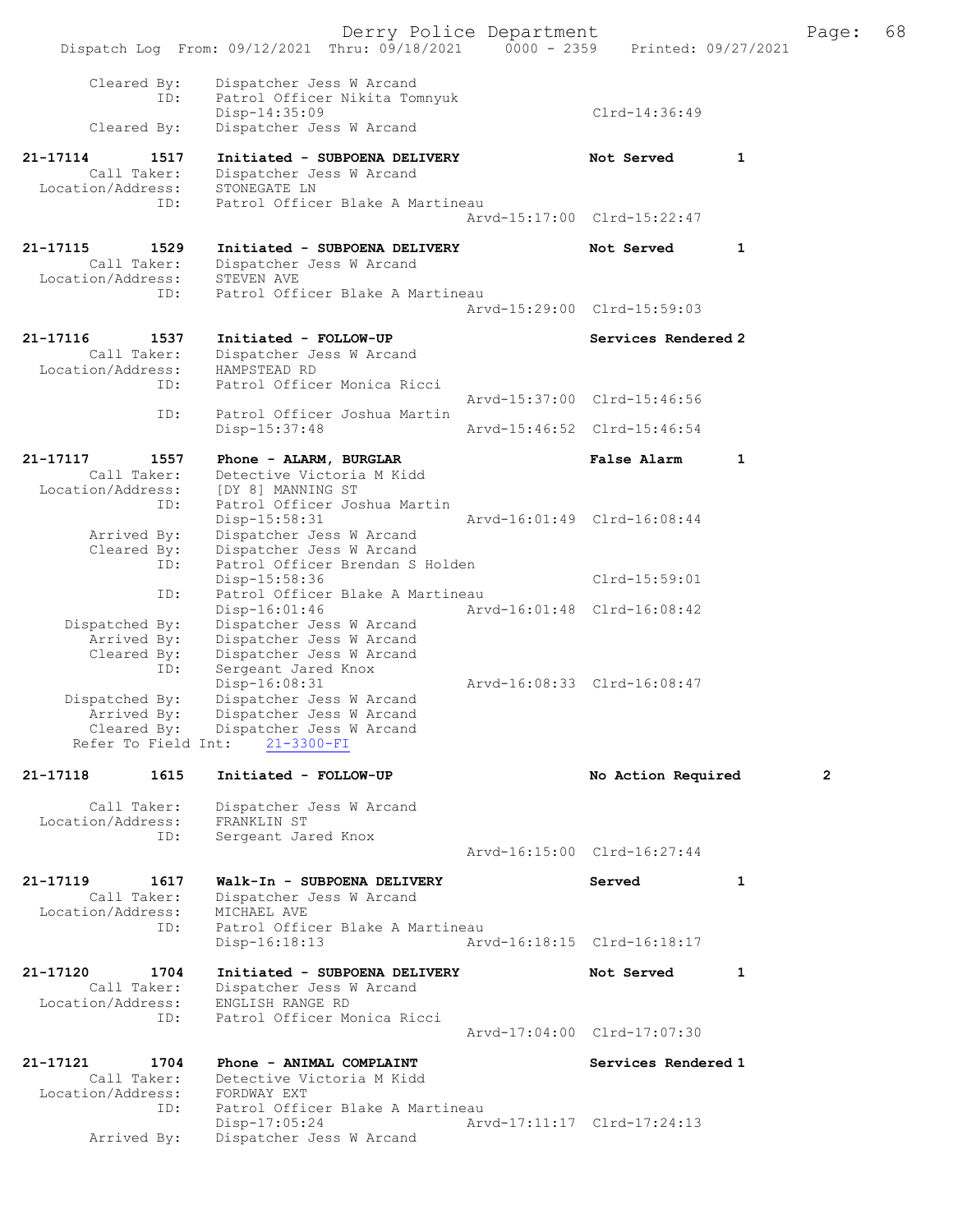Derry Police Department The Page: 69 Dispatch Log From: 09/12/2021 Thru: 09/18/2021 0000 - 2359 Printed: 09/27/2021 Cleared By: Dispatcher Jess W Arcand ID: Sergeant Jared Knox<br>Disp-17:14:49 Disp-17:14:49<br>Dispatched By: Dispatcher Jess W Arcand<br>Dispatched By: Dispatcher Jess W Arcand patched By: Dispatcher Jess W Arcand<br>Arrived By: Dispatcher Jess W Arcand Arrived By: Dispatcher Jess W Arcand<br>Cleared By: Dispatcher Jess W Arcand Dispatcher Jess W Arcand 21-17122 1743 911 - SUSPICIOUS ACTIVITY Could Not Locate 2<br>Call Taker: Dispatcher Jess W Arcand Dispatcher Jess W Arcand<br>WALL ST Location/Address: ID: Patrol Officer Blake A Martineau<br>Disp-17:44:19 Ary Disp-17:44:19 Arvd-17:45:19 Clrd-18:03:41 21-17123 1749 Initiated - FOLLOW-UP No Action Required 2 Call Taker: Dispatcher Jess W Arcand Location/Address: OLD CHESTER RD<br>ID: Patrol Officer Patrol Officer Monica Ricci Arvd-17:49:00 Clrd-17:57:19 Cleared By: Lieutenant Michael T Muncey 21-17124 1751 Phone - SHOOTING COMPLAINT<br>
Call Taker: Patrol Officer Kevin L Davies Patrol Officer Kevin L Davies Location/Address: EMERSON LN<br>ID: Detective Detective Victoria M Kidd Disp-17:54:15 Clrd-17:58:26 Cleared By: Dispatcher Jess W Arcand ID: Patrol Officer Joshua Martin Disp-17:58:19 Disp-17:58:19 Dispatched By: Dispatcher Jess W Arcand Dispatcher Jess W Arcand Cleared By: Dispatcher Jess W Arcand ID: Detective Victoria M Kidd Disp-17:58:56 Arvd-18:06:47 Clrd-18:18:42 Dispatched By: Dispatcher Jess W Arcand Arrived By: Dispatcher Jess W Arcand Cleared By: Dispatcher Jess W Arcand 21-17125 1757 911 - MEDICAL EMERGENCY Services Rendered 1 Call Taker: Dispatcher Jess W Arcand Location/Address: LARAWAY CT<br>ID: Patrol Off: Patrol Officer Joshua Martin<br>Disp-17:58:59 Disp-17:58:59 Arvd-18:06:32 Clrd-18:28:43<br>ID: Patrol Officer Monica Ricci Patrol Officer Monica Ricci Disp-17:59:02 **Arvd-18:06:43** Clrd-18:28:45<br>TD: Sergeant Jared Knox Sergeant Jared Knox<br>Disp-17:59:05 Arvd-18:00:29 Clrd-18:28:24 Narrative: 09/18/2021 1806 DFD NOTIFIED AND RESPONDING Refer To Incident: 21-1665-OF Refer To Field Int: 21-3294-FI 21-17126 1803 Initiated - MV STOP Warning Issued 3 Call Taker: Dispatcher Jess W Arcand<br>ion/Address: E BROADWAY Location/Address:<br>TD: Patrol Officer Blake A Martineau Arvd-18:03:00 Clrd-18:08:02<br>21-4133-CN Refer To Citation: 21-17127 1829 Phone - ATTEMPT TO LOCATE Could Not Locate 2<br>Call Taker: Dispatcher Jess W Arcand Dispatcher Jess W Arcand<br>WALNUT HILL RD Location/Address: ID: Patrol Officer Monica Ricci Disp-18:29:45 Arvd-18:38:43 Clrd-18:41:46 Narrative: 09/18/2021 1838 STRUCK MAILBOX. CHECKING FOR SUSPECT MV Narrative: 09/18/2021 1841 OWNER TO FILE REPORT AT A LATER TIME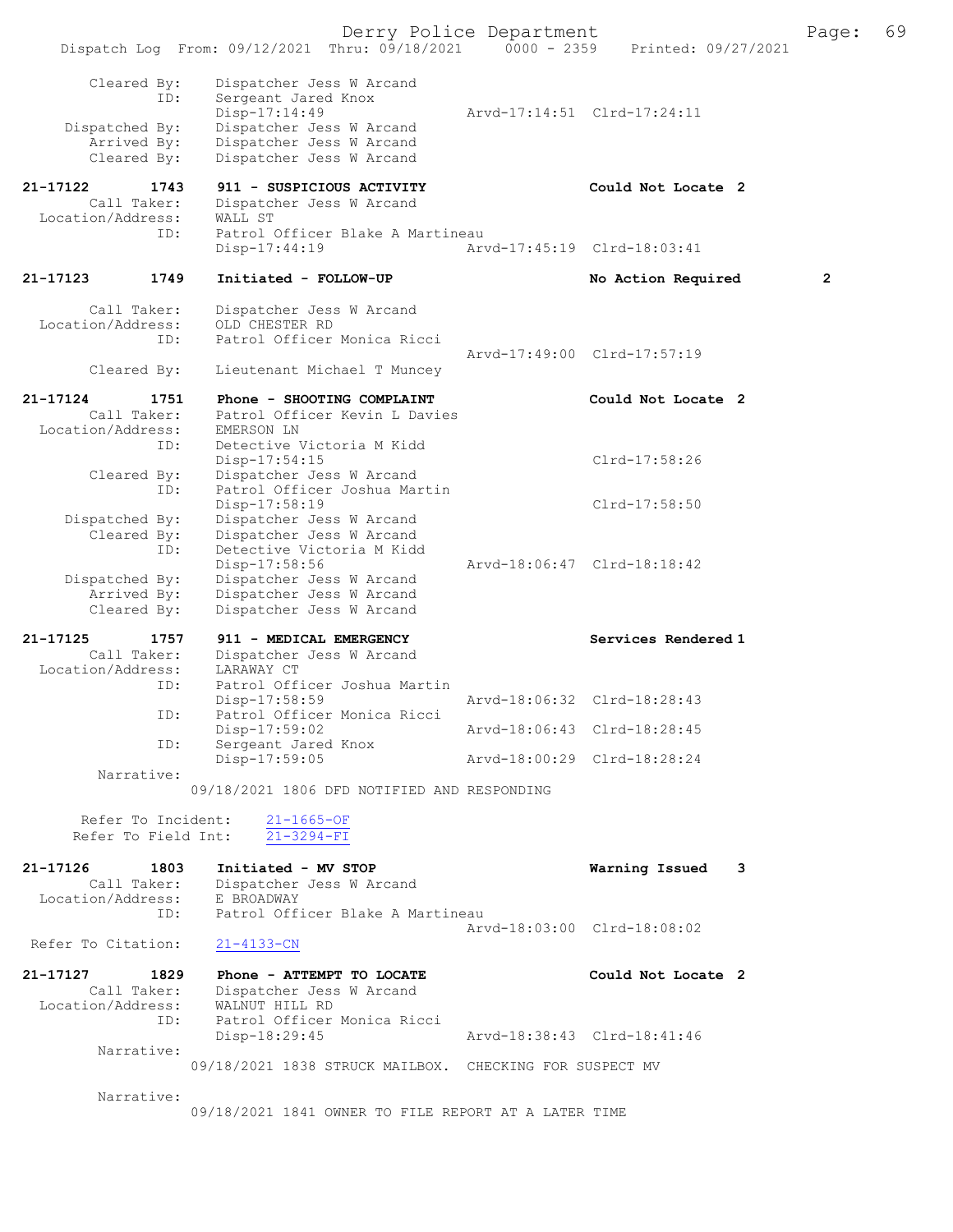| 1839<br>21-17128<br>Call Taker:<br>Location/Address: | Initiated - MV STOP<br>Dispatcher Jess W Arcand<br>BIRCH ST                          | Warning Issued<br>3         |
|------------------------------------------------------|--------------------------------------------------------------------------------------|-----------------------------|
| ID:                                                  | Patrol Officer Blake A Martineau                                                     | Arvd-18:39:00 Clrd-18:43:51 |
| Refer To Citation:                                   | $21 - 4134 - CN$                                                                     |                             |
| 1936<br>21-17129<br>Call Taker:<br>Location/Address: | Phone - SUSPICIOUS ACTIVITY<br>Dispatcher Jess W Arcand<br>FRANKLIN ST               | SENT ON THEIR WAY 2         |
| ID:                                                  | Patrol Officer Joshua Martin<br>Disp-19:37:31                                        | Arvd-19:42:54 Clrd-19:46:25 |
| ID:<br>ID:                                           | Patrol Officer Blake A Martineau<br>Disp-19:37:34                                    | Arvd-19:39:18 Clrd-19:46:25 |
|                                                      | Sergeant Jared Knox<br>Disp-19:39:20                                                 | Arvd-19:39:22 Clrd-19:46:25 |
| Narrative:                                           | 09/18/2021 1941 OFF WITH NH 4587567 AND NH PIKLRCK                                   |                             |
| Refer To Field Int:                                  | $21 - 3295 - FI$                                                                     |                             |
| 21-17130<br>1952                                     | Phone - FOLLOW-UP                                                                    | 2                           |
|                                                      |                                                                                      | No Action Required          |
| Call Taker:<br>Location/Address:                     | Dispatcher Jess W Arcand<br>LARAWAY CT                                               |                             |
| ID:                                                  | Patrol Officer Joshua Martin<br>Disp-19:52:43                                        | Arvd-19:55:24 Clrd-20:21:58 |
| ID:                                                  | Sergeant Jared Knox<br>Disp-20:00:16                                                 | Arvd-20:00:18 Clrd-20:22:00 |
| 21-17131<br>2039                                     | Phone - TRAFFIC CONTROL                                                              | Services Rendered 3         |
| Call Taker:<br>Location/Address:<br>ID:              | Dispatcher Jess W Arcand<br>W BROADWAY<br>Patrol Officer Brendan S Holden            |                             |
| ID:                                                  | $Disp-20:40:00$<br>Patrol Officer Monica Ricci                                       | Arvd-20:40:05 Clrd-21:31:48 |
|                                                      | $Disp-20:40:02$                                                                      | Arvd-20:45:15 Clrd-21:31:45 |
| 21-17132<br>2153                                     | Phone - SUSPICIOUS ACTIVITY                                                          | Could Not Locate 2          |
| Call Taker:<br>Location/Address:<br>ID:              | Dispatcher Jess W Arcand<br>SCOBIE POND RD<br>Patrol Officer Joshua Martin           |                             |
| ID:                                                  | Disp-21:54:06<br>Patrol Officer Joshua Martin                                        | $Clrd-21:54:00$             |
|                                                      | $Disp-21:57:54$                                                                      | Arvd-22:07:07 Clrd-22:17:11 |
| 21-17133<br>2154<br>Call Taker:<br>Location/Address: | Initiated - MV STOP<br>Dispatcher Jess W Arcand<br>KENDALL POND RD                   | Warning Issued<br>3         |
| ID:                                                  | Patrol Officer Joshua Martin                                                         | Arvd-21:54:00 Clrd-21:57:54 |
| Refer To Citation:                                   | $21 - 4135 - CN$                                                                     |                             |
| 21-17134<br>2225<br>Call Taker:<br>Location/Address: | Initiated - MV STOP<br>Dispatcher Jess W Arcand<br>E BROADWAY                        | Warning Issued<br>3         |
| ID:<br>Cleared By:<br>Refer To Citation:             | Patrol Officer Brendan S Holden<br>Patrol Officer Kevin L Davies<br>$21 - 4136 - CN$ | Arvd-22:25:00 Clrd-22:32:00 |
| 21-17135<br>2315<br>Call Taker:<br>Location/Address: | Phone - SUSPICIOUS ACTIVITY<br>Patrol Officer Kevin L Davies<br>WESTGATE RD          | SENT ON THEIR WAY 2         |
| ID:                                                  | Patrol Officer Awess Abdulkadir<br>Disp-23:17:23                                     | Arvd-23:20:24 Clrd-23:30:24 |
| Narrative:                                           | vehicles with loud exhausts driving up and down road                                 |                             |